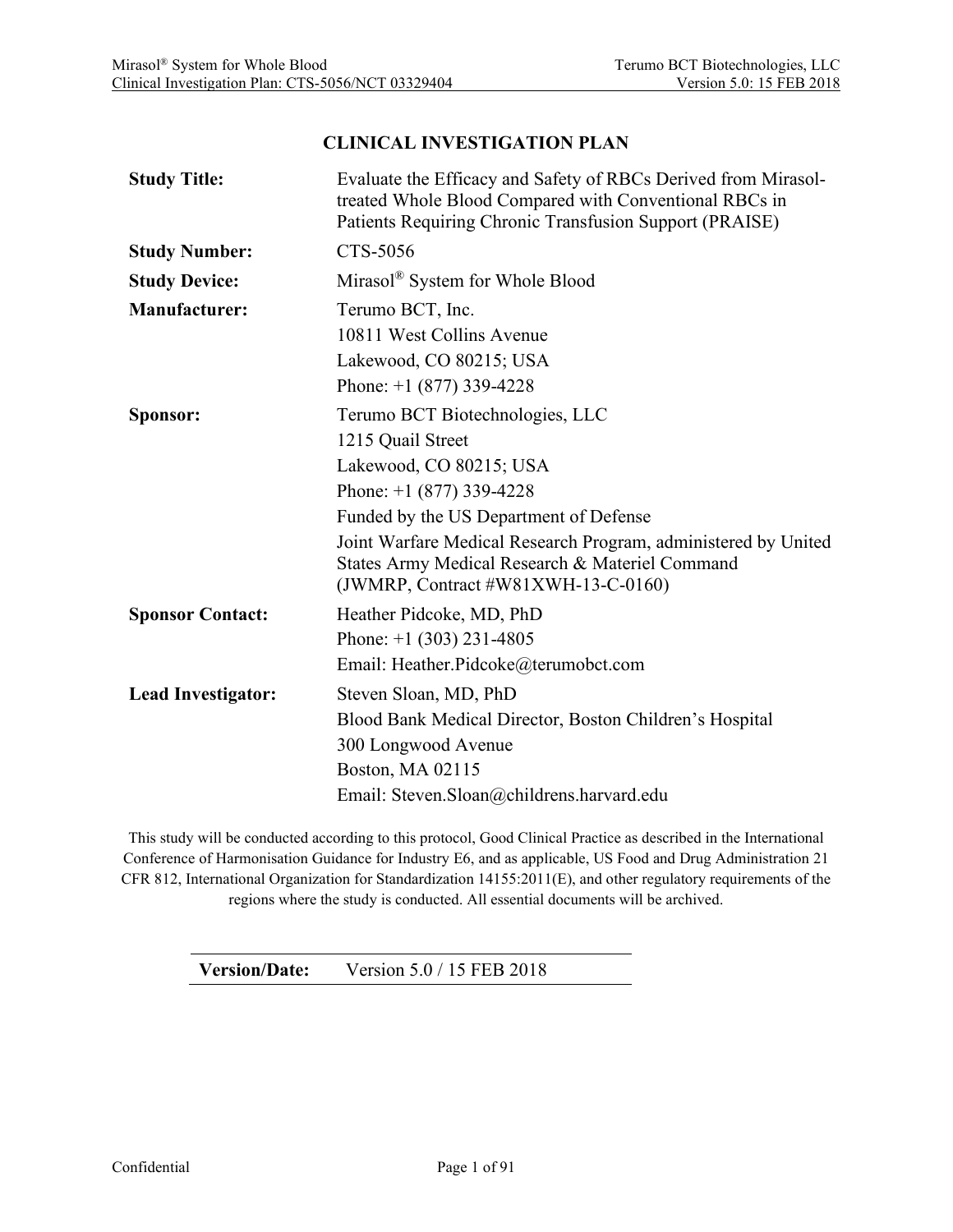#### **Confidentiality Statement**

The information contained in this document, particularly unpublished data, is the property or under control of Terumo BCT Biotechnologies, LLC and Terumo BCT Inc., hereafter referenced as Terumo BCT and is provided to you in confidence as an Investigator, potential Investigator, or consultant, for review by you, your staff, and an applicable Institutional Review Board/Ethics Committee. The information is only to be used by you in connection with authorized clinical studies of the investigational device described in the protocol. You will not disclose any of the information to others without written authorization from Terumo BCT except to the extent necessary to obtain informed consent from those persons who may participate in the clinical trial. Please refer to the applicable Master and/or Clinical Trial Agreement for complete details regarding applicable confidentiality standards.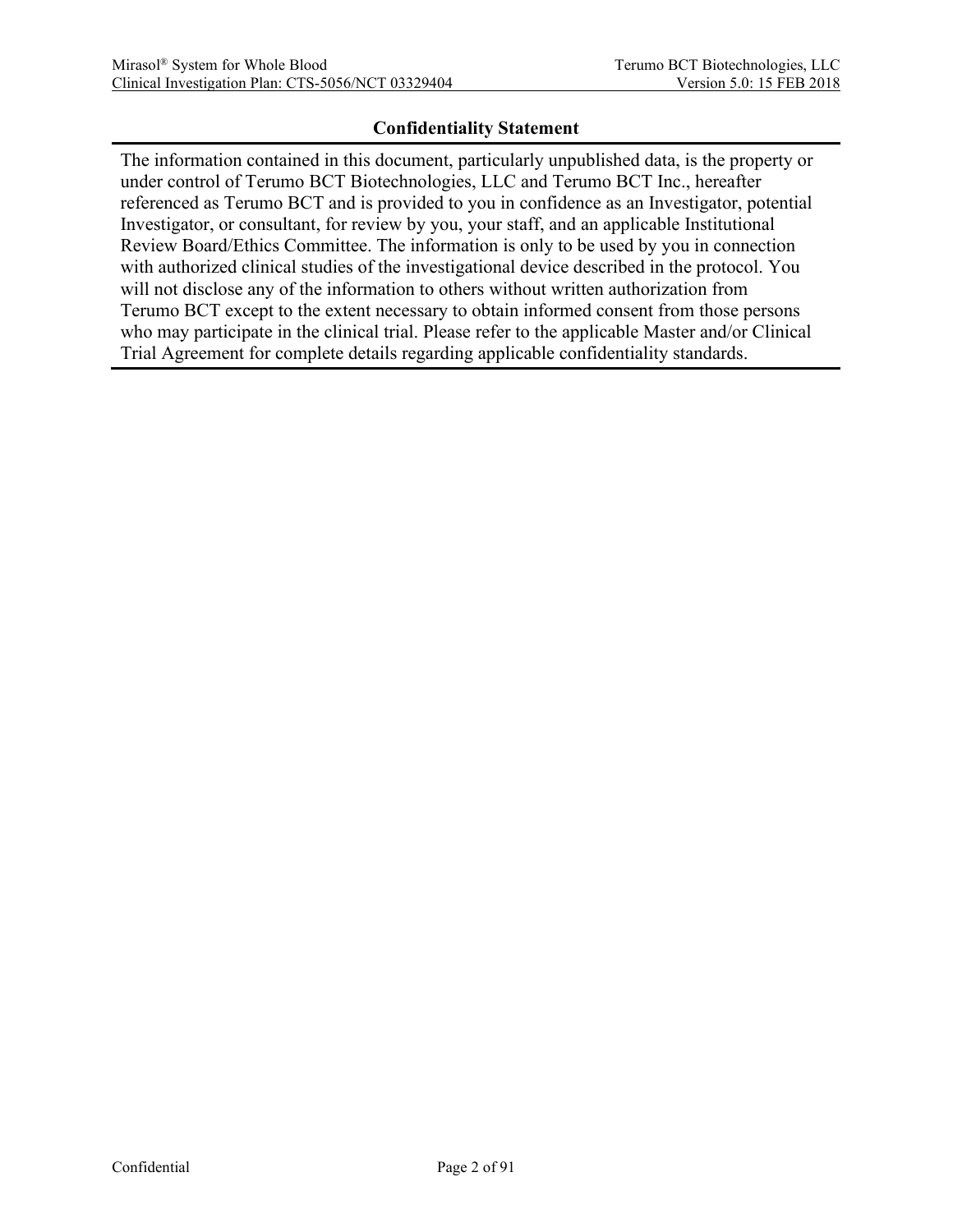| Name:         | Steven Sloan, MD, PhD                                   |       |  |
|---------------|---------------------------------------------------------|-------|--|
| <b>Title:</b> | Lead Investigator                                       |       |  |
|               | Blood Bank Medical Director, Boston Children's Hospital |       |  |
|               |                                                         |       |  |
| Signature:    |                                                         | Date: |  |
|               |                                                         |       |  |
|               |                                                         |       |  |
| Name:         | Heather Pidcoke, MD, PhD                                |       |  |
| Title:        | Director, Translational Research                        |       |  |
|               |                                                         |       |  |
| Signature:    |                                                         | Date: |  |
|               |                                                         |       |  |
| Name:         | Preveen Ramamoorthy, PhD, MS                            |       |  |
| <b>Title:</b> | VP, Global Scientific & Clinical Affairs                |       |  |
|               |                                                         |       |  |
| Signature:    |                                                         | Date: |  |
|               |                                                         |       |  |
|               |                                                         |       |  |
| Name:         | Shannon Godbold, RN, BSN                                |       |  |
| Title:        | <b>Clinical Affairs Manager</b>                         |       |  |
|               |                                                         |       |  |
| Signature:    |                                                         | Date: |  |
|               |                                                         |       |  |
|               |                                                         |       |  |
| Name:         | Bethany L. Brown, MSCS                                  |       |  |
| <b>Title:</b> | Senior Clinical Research Lead                           |       |  |
| Signature:    |                                                         | Date: |  |
|               |                                                         |       |  |
|               |                                                         |       |  |
| Name:         | William Coar, PhD                                       |       |  |
| <b>Title:</b> | <b>Consultant Statistician</b>                          |       |  |
|               |                                                         |       |  |
| Signature:    |                                                         | Date: |  |
|               |                                                         |       |  |

#### **CLINICAL INVESTIGATION PLAN APPROVAL**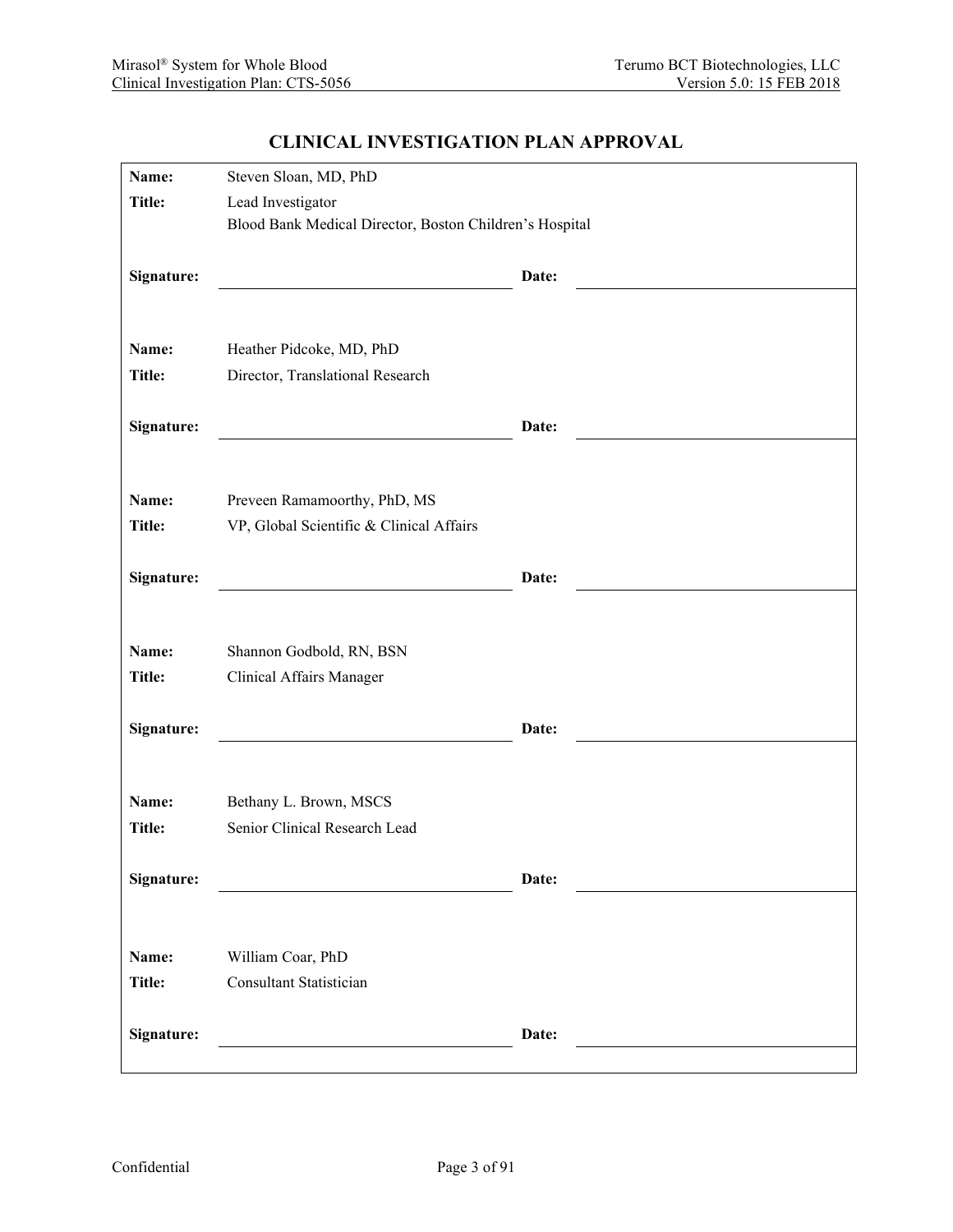## **AMENDMENT 4.1 SUMMARY OF CHANGES**

| <b>Study Title:</b>    | Evaluate the Efficacy and Safety of RBCs Derived from Mirasol-treated Whole Blood Compared with             |                                                    |  |  |  |
|------------------------|-------------------------------------------------------------------------------------------------------------|----------------------------------------------------|--|--|--|
|                        | Conventional RBCs in Patients Requiring Chronic Transfusion Support (PRAISE)                                |                                                    |  |  |  |
| $CIP \#$ :             | CTS-5056                                                                                                    |                                                    |  |  |  |
| Amendment              | Version 5.0/15 FEB 2018                                                                                     |                                                    |  |  |  |
| <b>Version / Date:</b> |                                                                                                             |                                                    |  |  |  |
| <b>Replaces CIP</b>    | Version 4.1/28 AUG 2017                                                                                     |                                                    |  |  |  |
| <b>Version / Date:</b> |                                                                                                             |                                                    |  |  |  |
| <b>Rationale:</b>      | This revision history captures updates from Version 4.1/16 AUG 2017 to the current Version 5.0/15 FEB       |                                                    |  |  |  |
|                        | 2018. Version 5.0 is the first version of the protocol under which patients are anticipated to be enrolled. |                                                    |  |  |  |
|                        |                                                                                                             |                                                    |  |  |  |
|                        | No Significant changes were made.                                                                           |                                                    |  |  |  |
|                        |                                                                                                             |                                                    |  |  |  |
|                        | Administrative changes, section numbering, typographical error corrections, and minor wording changes for   |                                                    |  |  |  |
|                        | clarity as a result of this amendment have been made and will not be reflected in the table below.          |                                                    |  |  |  |
| Section(s)             | <b>Used to Read:</b><br><b>Now Reads:</b>                                                                   |                                                    |  |  |  |
| Section 14.3           | The date and time of transfusion, number of units,                                                          | The date and time of transfusion, number of units, |  |  |  |
| With each RBC          | and type of product transfused will be documented in<br>type of product transfused, and reason for          |                                                    |  |  |  |
| Transfusion            | administration will be documented in the eCRF.<br>the eCRF.                                                 |                                                    |  |  |  |
| Episode                |                                                                                                             |                                                    |  |  |  |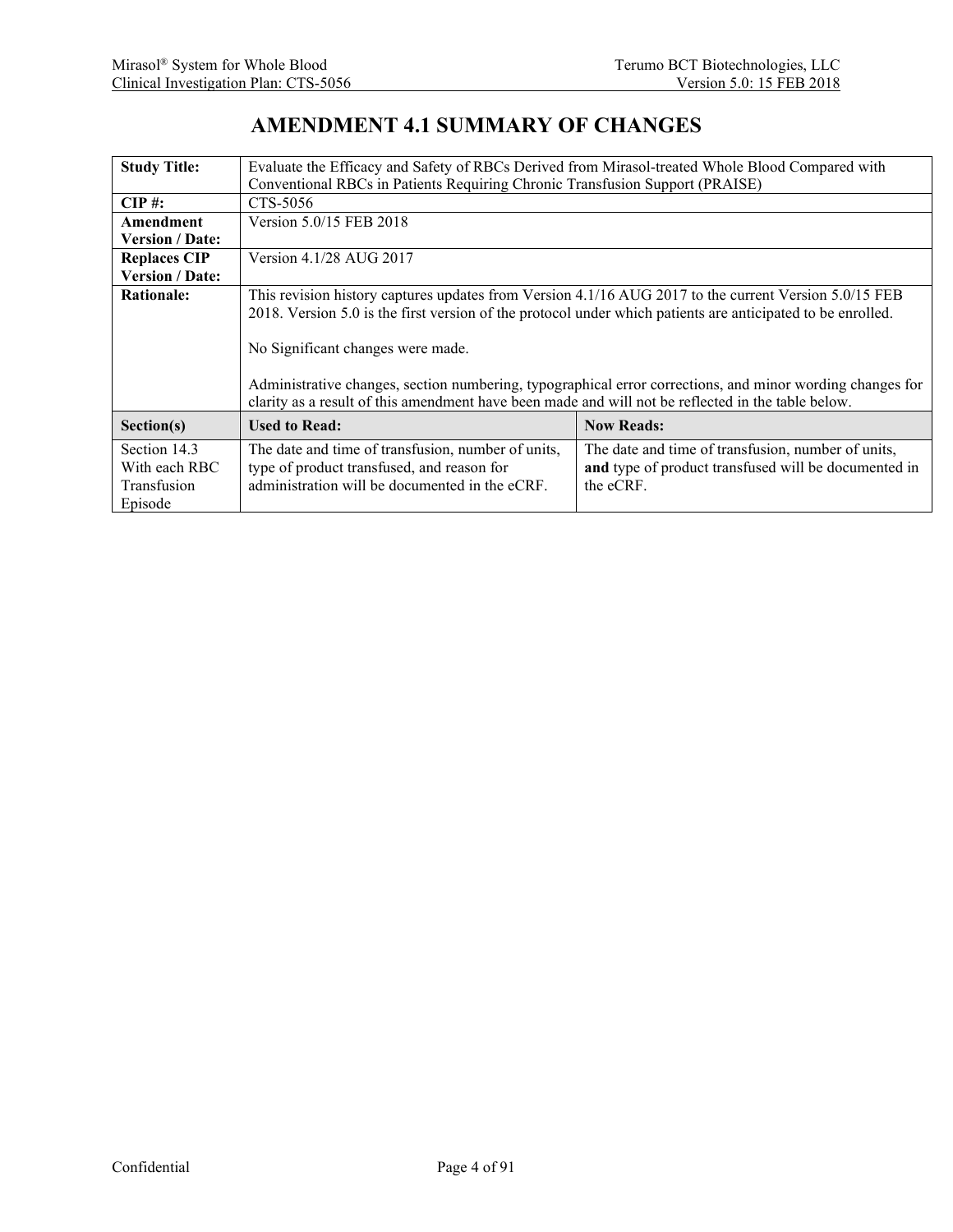| Section 19.12.1<br>Research<br>Monitor | A designated DMC member will fulfill the role of<br>the Research Monitor as required for studies<br>funded by the United States Department of<br>Defense.<br>(added)                                                                                                                                                                                 | A designated DMC member whose expertise is<br>consonant with the nature of risk(s) will fulfill the<br>role of the independent Research Monitor as required<br>for studies funded by the United States Department of<br>Defense.                                                                                                                                                                                                                                                                                                                                                                                                                                       |
|----------------------------------------|------------------------------------------------------------------------------------------------------------------------------------------------------------------------------------------------------------------------------------------------------------------------------------------------------------------------------------------------------|------------------------------------------------------------------------------------------------------------------------------------------------------------------------------------------------------------------------------------------------------------------------------------------------------------------------------------------------------------------------------------------------------------------------------------------------------------------------------------------------------------------------------------------------------------------------------------------------------------------------------------------------------------------------|
|                                        |                                                                                                                                                                                                                                                                                                                                                      | The independent research monitor may discuss the<br>research protocol with the investigators, interview<br>human subjects, consult with others outside of the<br>study about the research; shall have the authority to<br>stop a research protocol in progress, remove<br>individual human subjects from a research protocol,<br>and take whatever steps are necessary to protect the<br>safety and well-being of human subjects until the IRB<br>can assess the monitor's report; shall have the<br>responsibility to promptly report their observations<br>and findings to the IRB or other designated official<br>and the human research protections office (HRPO). |
|                                        | Responsibilities will include the following:                                                                                                                                                                                                                                                                                                         | Responsibilities will also include the following:                                                                                                                                                                                                                                                                                                                                                                                                                                                                                                                                                                                                                      |
|                                        | Should the Research Monitor determine that SAEs<br>or UADEs present an unreasonable risk to study<br>subjects, he/she may make recommendations to<br>the Sponsor regarding suspension of enrollment or<br>termination of the study based on safety concerns.<br>However, all final decisions regarding trial<br>modifications rest with the Sponsor. | (deleted)                                                                                                                                                                                                                                                                                                                                                                                                                                                                                                                                                                                                                                                              |
|                                        | Discussion of Study: May discuss the protocol<br>with the Investigators, interview subjects, and<br>consult with others outside the study about the<br>research.                                                                                                                                                                                     |                                                                                                                                                                                                                                                                                                                                                                                                                                                                                                                                                                                                                                                                        |
|                                        | Subject Protection: Shall have the authority to stop<br>the protocol, remove subjects from the protocol,<br>and take any necessary steps to protect the safety<br>and well-being of subjects until the IRB/EC can<br>assess the Independent Medical Monitor's report.                                                                                |                                                                                                                                                                                                                                                                                                                                                                                                                                                                                                                                                                                                                                                                        |
|                                        | Reporting: Shall have the responsibility to<br>promptly report their observations and findings to<br>the IRB/EC or other designated official.                                                                                                                                                                                                        |                                                                                                                                                                                                                                                                                                                                                                                                                                                                                                                                                                                                                                                                        |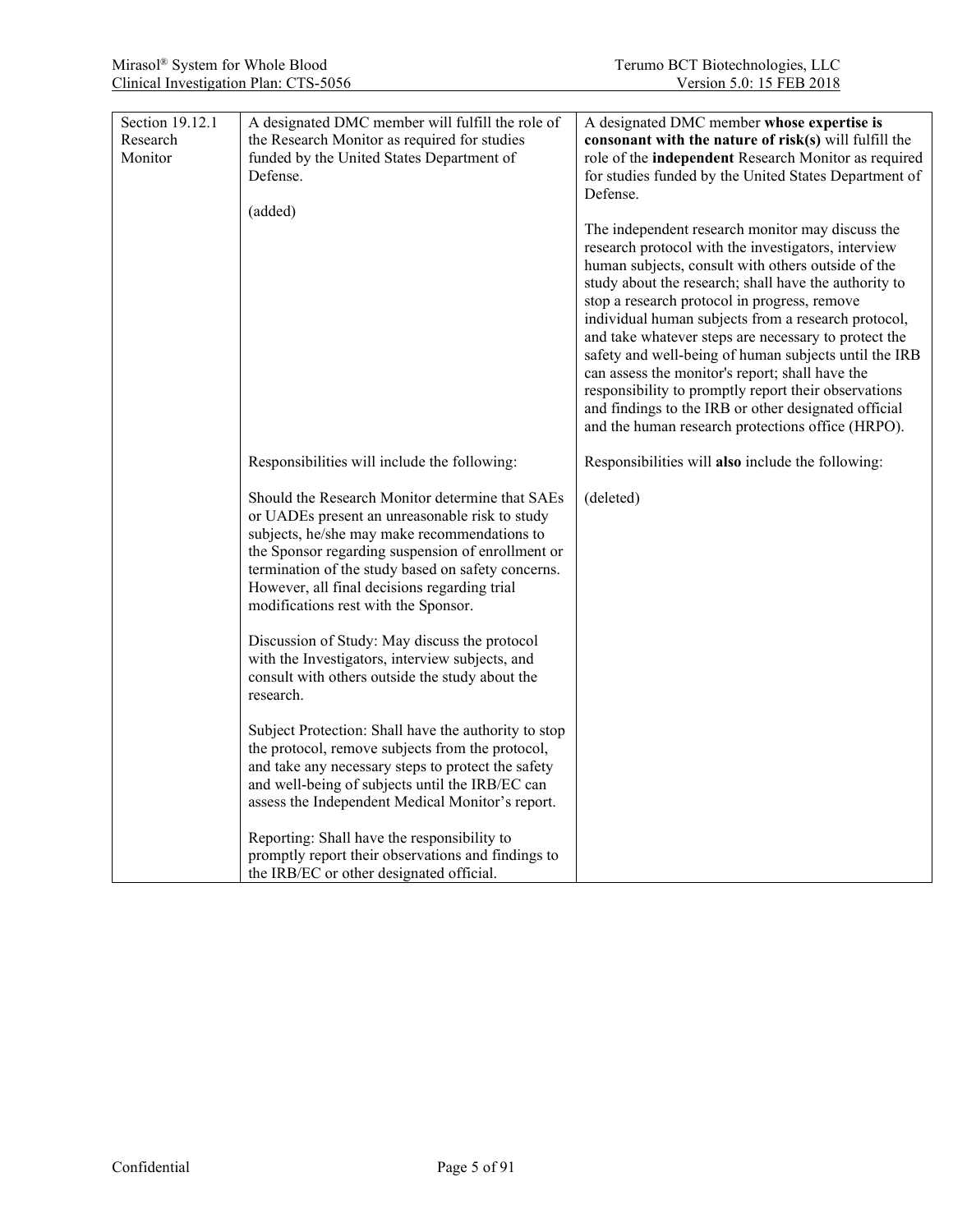| Sponsor:                         | Terumo BCT Biotechnologies, LLC and Terumo BCT, Inc. hereafter referenced as<br>Terumo BCT                                                                                                                                                                                                                                                                                                                                                                                                                                                                                                                                                                        |  |  |  |
|----------------------------------|-------------------------------------------------------------------------------------------------------------------------------------------------------------------------------------------------------------------------------------------------------------------------------------------------------------------------------------------------------------------------------------------------------------------------------------------------------------------------------------------------------------------------------------------------------------------------------------------------------------------------------------------------------------------|--|--|--|
| <b>Study Title:</b>              | Evaluate the Efficacy and Safety of RBCs Derived from Mirasol-treated Whole Blood<br>Compared with Conventional RBCs in Patients Requiring Chronic Transfusion Support<br>(PRAISE)                                                                                                                                                                                                                                                                                                                                                                                                                                                                                |  |  |  |
| <b>Study Number:</b>             | CTS-5056                                                                                                                                                                                                                                                                                                                                                                                                                                                                                                                                                                                                                                                          |  |  |  |
| <b>Target Population:</b>        | Transfusion-dependent thalassemia patients                                                                                                                                                                                                                                                                                                                                                                                                                                                                                                                                                                                                                        |  |  |  |
| <b>Device</b>                    | The Mirasol System for WB consists of 3 main components:                                                                                                                                                                                                                                                                                                                                                                                                                                                                                                                                                                                                          |  |  |  |
| <b>Description:</b>              | <b>Components of the Mirasol System for WB</b>                                                                                                                                                                                                                                                                                                                                                                                                                                                                                                                                                                                                                    |  |  |  |
|                                  | Component<br>Description                                                                                                                                                                                                                                                                                                                                                                                                                                                                                                                                                                                                                                          |  |  |  |
|                                  | Mirasol<br>A microprocessor-controlled, electro-mechanical device capable<br>Illuminator<br>of delivering a controlled amount of ultraviolet (UV) light. The<br>Mirasol Illuminator is programmed to deliver, record, and store<br>intensity and duration of UV light.                                                                                                                                                                                                                                                                                                                                                                                            |  |  |  |
|                                  | Mirasol Whole<br>Sterile, non-pyrogenic, single use, closed fluid path system<br><b>Blood Disposable</b><br>comprising:<br>Kit<br>1 illumination bag, 1 whole blood storage bag, tubing and<br>$\bullet$<br>frangible connectors packaged within a clear poly/Tyvek<br>package, sterilized by ethylene oxide gas; and<br>1 riboflavin bag containing 35 mL, 500 µM riboflavin in<br>0.9% sodium chloride packaged within a clear PVC bag,<br>steam sterilized, and packaged within an opaque foil pouch<br>to protect from light.                                                                                                                                 |  |  |  |
|                                  | Mirasol Manager<br>Software installed on a separate computer which integrates with<br>Software<br>the Mirasol Illuminator(s) to manage and report data.                                                                                                                                                                                                                                                                                                                                                                                                                                                                                                           |  |  |  |
|                                  | Additional equipment includes a barcode reader, a sterile connection device and an<br>electronic scale.                                                                                                                                                                                                                                                                                                                                                                                                                                                                                                                                                           |  |  |  |
| <b>Intended Use:</b>             | The Mirasol System for Whole Blood (WB) is an extracorporeal blood treatment process<br>which uses ultraviolet (UV) light energy and riboflavin (vitamin $B_2$ ) to inhibit nucleic<br>acid replication in WB for the production of Mirasol-treated RBC.<br>Mirasol System treatment is used to inactivate Babesia species in order to<br>prevent transfusion-transmitted Babesiosis<br>Mirasol System treatment is used to inactivate T-lymphocytes in order to<br>$\bullet$<br>reduce the risk of transfusion-associated graft-versus-host disease (TA-GvHD).<br>Mirasol treatment is at least as effective as gamma irradiation at inactivating<br>lymphocytes |  |  |  |
| <b>Study Centers</b><br>Planned: | Up to 10 transfusion centers and corresponding blood centers with the majority of the<br>sites in the United States and a few sites outside of the United States (eg, Europe,<br>Canada, or the Middle East). Each transfusion center and each blood center will have a<br>designated Investigator.<br>Transfusion centers will screen, enroll, treat, and perform assessments on study<br>$\bullet$<br>subjects.<br>Blood centers will be responsible for the manufacturing, processing, storage,                                                                                                                                                                |  |  |  |
|                                  | and shipment of study related blood products to transfusion centers. One blood                                                                                                                                                                                                                                                                                                                                                                                                                                                                                                                                                                                    |  |  |  |

### **SYNOPSIS**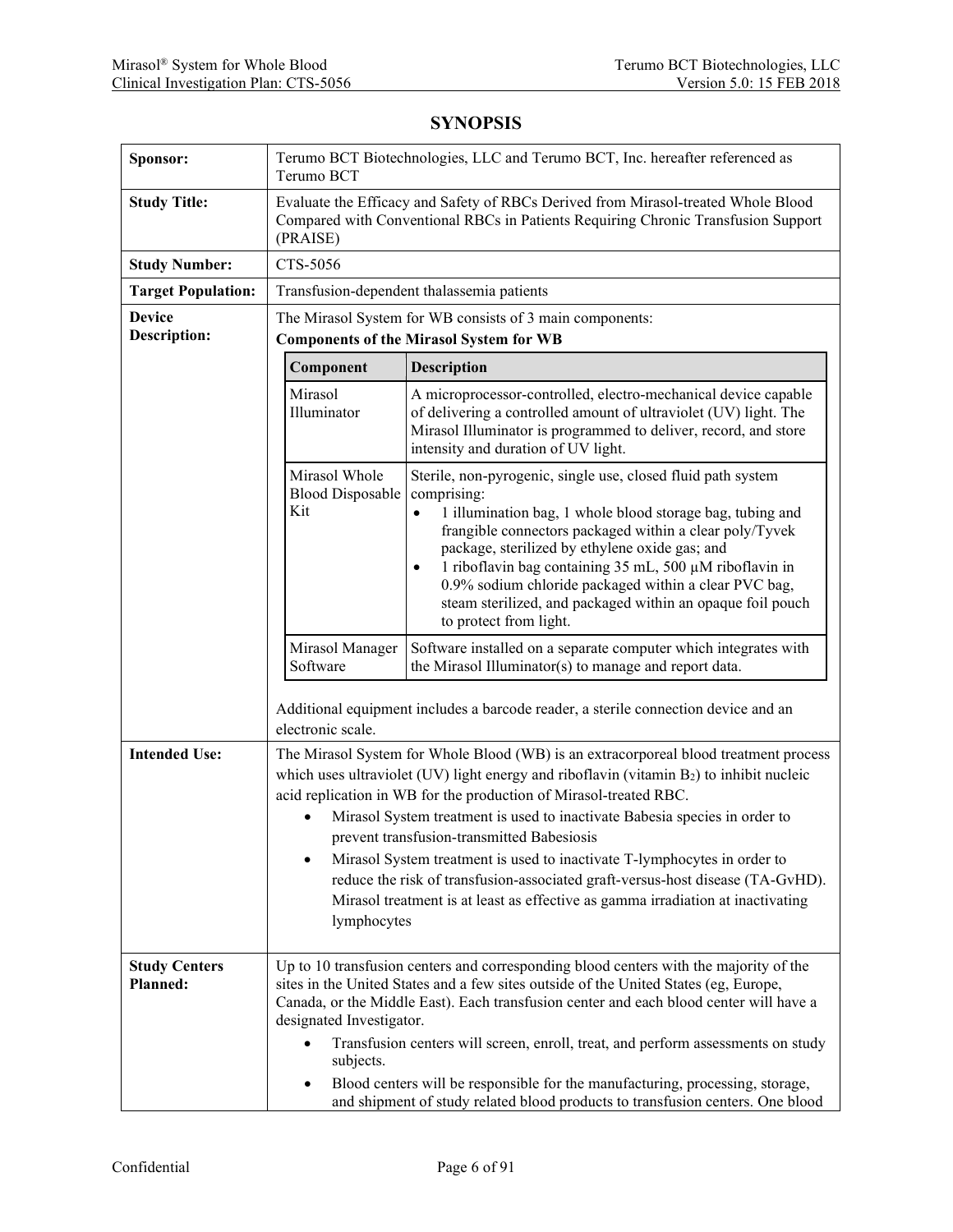|                            | center may supply study related blood products to more than 1 transfusion<br>center.                                                                                                                                                                                                                                                                   |  |  |  |
|----------------------------|--------------------------------------------------------------------------------------------------------------------------------------------------------------------------------------------------------------------------------------------------------------------------------------------------------------------------------------------------------|--|--|--|
| Objectives:                | <b>Primary Objective</b>                                                                                                                                                                                                                                                                                                                               |  |  |  |
|                            | To determine if percent survival of RBCs derived from Mirasol-treated WB is<br>non-inferior to conventional RBCs when transfused into patients requiring<br>chronic RBC transfusion support.                                                                                                                                                           |  |  |  |
|                            | <b>Secondary Objectives</b>                                                                                                                                                                                                                                                                                                                            |  |  |  |
|                            | To compare other efficacy and safety endpoints between treatment groups.                                                                                                                                                                                                                                                                               |  |  |  |
| <b>Efficacy</b>            | <b>Primary Efficacy Endpoint</b>                                                                                                                                                                                                                                                                                                                       |  |  |  |
| <b>Endpoints:</b>          | Normalized hemoglobin (Hb AUC) calculated from normalized Hb between<br>1.<br>successive transfusions as a measure of percent surviving RBCs                                                                                                                                                                                                           |  |  |  |
|                            | <b>Secondary Efficacy Endpoints</b>                                                                                                                                                                                                                                                                                                                    |  |  |  |
|                            | Hb increment.<br>$1_{-}$                                                                                                                                                                                                                                                                                                                               |  |  |  |
|                            | Actual Hb level post-transfusion (15min).<br>2.                                                                                                                                                                                                                                                                                                        |  |  |  |
|                            | Proportional decline in post-transfusion Hb level.<br>3.                                                                                                                                                                                                                                                                                               |  |  |  |
|                            | RBC mass infused (volume x Hb/unit).<br>$\overline{4}$ .                                                                                                                                                                                                                                                                                               |  |  |  |
| <b>Safety Endpoints:</b>   | Incidence of treatment-emergent antibody with confirmed specificity to RBCs<br>1.<br>derived from Mirasol-treated WB.                                                                                                                                                                                                                                  |  |  |  |
|                            | Human leukocyte antigen (HLA) alloimmunization rates.<br>2.                                                                                                                                                                                                                                                                                            |  |  |  |
|                            | 3.<br>Treatment emergent adverse events (TEAEs).                                                                                                                                                                                                                                                                                                       |  |  |  |
|                            | Transfusion-related adverse events (AEs).<br>4.                                                                                                                                                                                                                                                                                                        |  |  |  |
|                            | 5.<br>Serious adverse events (SAEs).                                                                                                                                                                                                                                                                                                                   |  |  |  |
|                            | Unanticipated adverse device effects (UADEs).<br>6.                                                                                                                                                                                                                                                                                                    |  |  |  |
| <b>Inclusion Criteria:</b> | Transfusion dependent thalassemia patient with mean 2-4 week transfusion<br>1.<br>intervals for the prior 6 months.                                                                                                                                                                                                                                    |  |  |  |
|                            | Age $\geq$ 12 years.<br>2.                                                                                                                                                                                                                                                                                                                             |  |  |  |
|                            | Negative pregnancy test for women of childbearing potential and agreement to<br>3.<br>practice a medically acceptable contraception regimen throughout the<br>participation in the clinical trial. Not required if female subjects are not of<br>child-bearing potential (ie, prior to menses onset, surgically sterilized, 1-year<br>postmenopausal). |  |  |  |
|                            | Signed informed consent from the patient, or if the patient is $\leq 18$ years of age,<br>4.<br>signed assent from patient and consent from parent/guardian, according to local<br>Institutional Review Board/Ethics Committee (IRB/EC) requirements.                                                                                                  |  |  |  |
| <b>Exclusion Criteria:</b> | Historical RBC transfusion requirement of more than 200 mL/kg/year.<br>1.                                                                                                                                                                                                                                                                              |  |  |  |
|                            | Presence of RBC antibodies that make procurement of compatible RBC units<br>2.<br>not feasible per the treating physician's clinical judgment for reasonable<br>execution of the study.                                                                                                                                                                |  |  |  |
|                            | Prior treatment with pathogen-reduced RBCs with subsequent development of<br>3.<br>known antibodies to the associated RBCs.                                                                                                                                                                                                                            |  |  |  |
|                            | Planned treatment requirement of frozen RBC products.<br>4.                                                                                                                                                                                                                                                                                            |  |  |  |
|                            | 5.<br>Treatment requirements for any medication that is known to cause hemolysis.                                                                                                                                                                                                                                                                      |  |  |  |
|                            | Receiving cardiac medications for heart failure.<br>6.                                                                                                                                                                                                                                                                                                 |  |  |  |
|                            | Patients anticipated to receive massive transfusion, per the treating physician's<br>7.<br>clinical judgment.                                                                                                                                                                                                                                          |  |  |  |
|                            | Known human immunodeficiency virus (HIV) infection (defined as HIV RNA<br>8.<br>positive) with changes to antiviral regimen within the 12 months prior to<br>screening.                                                                                                                                                                                |  |  |  |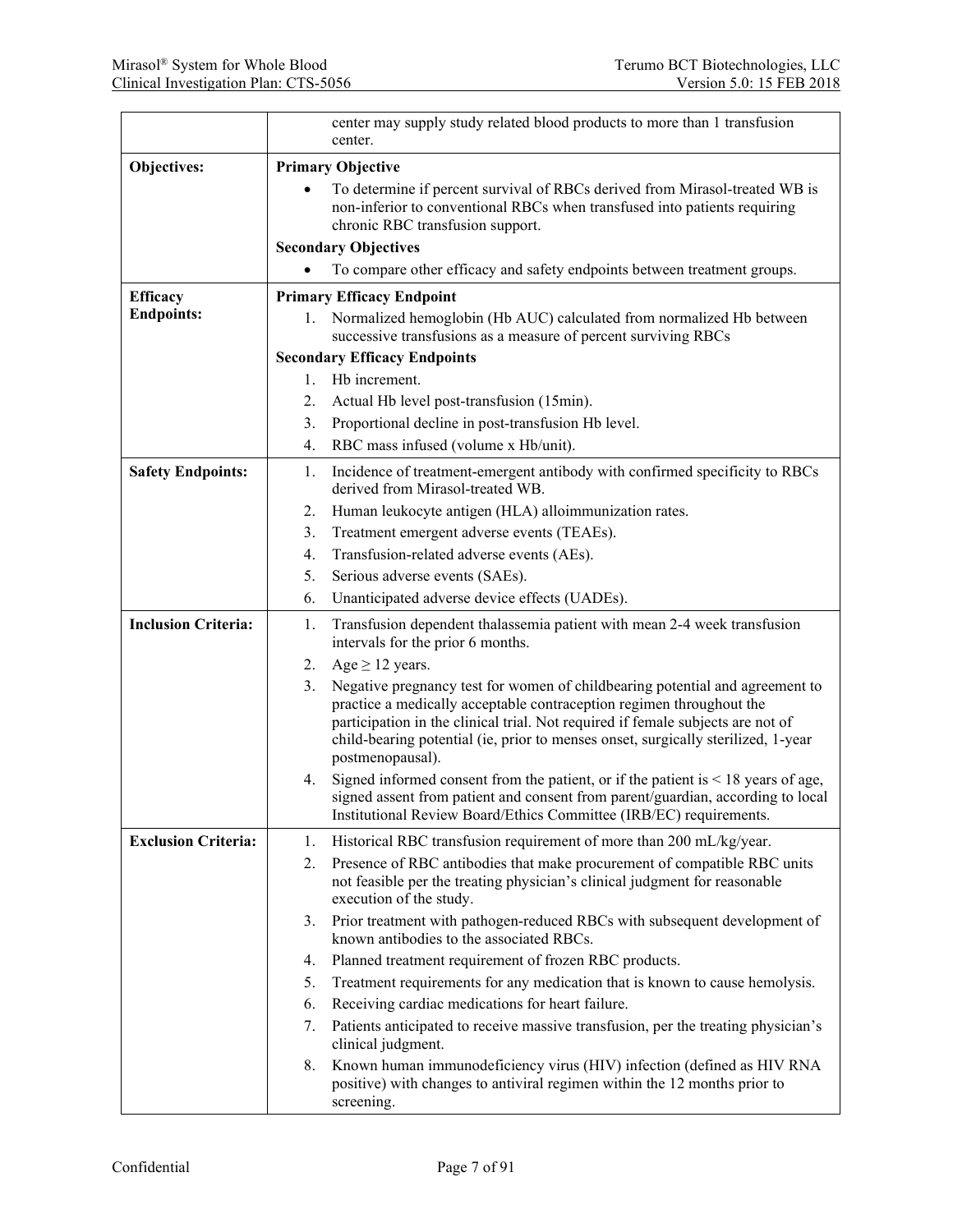|                                                    | 9.                                                                                                                                                                                                                                                                                                                                                                                                                                                                                                        | Acute or chronic medical disorder that, in the opinion of the Investigator, would<br>impair the ability of the patient to receive study treatment.                                                                              |  |                      |                           |
|----------------------------------------------------|-----------------------------------------------------------------------------------------------------------------------------------------------------------------------------------------------------------------------------------------------------------------------------------------------------------------------------------------------------------------------------------------------------------------------------------------------------------------------------------------------------------|---------------------------------------------------------------------------------------------------------------------------------------------------------------------------------------------------------------------------------|--|----------------------|---------------------------|
|                                                    |                                                                                                                                                                                                                                                                                                                                                                                                                                                                                                           | 10. Participation in another clinical study, either concurrently or within the<br>previous 28 days, in which the study drug or device may influence study<br>endpoints or patient safety, according to Investigator discretion. |  |                      |                           |
|                                                    | RBC function.                                                                                                                                                                                                                                                                                                                                                                                                                                                                                             | 11. Participation in another study within the past 3 months if investigational RBCs<br>or treatment or drugs were received that are likely to have long term effect on                                                          |  |                      |                           |
|                                                    | 12. Pregnant or breastfeeding.                                                                                                                                                                                                                                                                                                                                                                                                                                                                            |                                                                                                                                                                                                                                 |  |                      |                           |
|                                                    | during participation in this study.                                                                                                                                                                                                                                                                                                                                                                                                                                                                       | 13. Planned concurrent treatment with other pathogen reduction blood products                                                                                                                                                   |  |                      |                           |
|                                                    | past 120 days.                                                                                                                                                                                                                                                                                                                                                                                                                                                                                            | 14. Patients who received prior treatment with pathogen-reduced RBCs within the                                                                                                                                                 |  |                      |                           |
|                                                    |                                                                                                                                                                                                                                                                                                                                                                                                                                                                                                           | 15. Inability of the patient to comply with study procedures and/or follow-up.                                                                                                                                                  |  |                      |                           |
| <b>Number of Study</b><br><b>Subjects Planned:</b> | Assuming a 20% dropout rate, it is anticipated that approximately 97 patients will be<br>randomized to achieve 77 subjects in the Full Analysis Set (FAS). The FAS will include<br>all randomized patients who have at least 1 normalized Hb AUC measurement.                                                                                                                                                                                                                                             |                                                                                                                                                                                                                                 |  |                      |                           |
| <b>Study Design:</b>                               | This is a prospective, multi-center, randomized, crossover trial to evaluate the clinical<br>effectiveness of RBCs derived from Mirasol-treated WB versus conventional RBCs in<br>transfusion dependent thalassemia patients. Throughout the clinical study, RBC<br>transfusion volume and frequency will be determined by each subject's treating<br>physician.                                                                                                                                          |                                                                                                                                                                                                                                 |  |                      |                           |
|                                                    | Eligible subjects who have signed an informed consent form (ICF)/parental consent form<br>and assent form where applicable, will be enrolled and randomized 1:1 to a treatment<br>sequence via an electronic system using a permuted-block schedule stratified by<br>investigational site. Subjects will be randomized to receive either RBCs derived from<br>Mirasol-treated WB (MIR RBCs) followed by conventional RBCs (REF RBCs), or to<br>receive REF RBCs followed by MIR RBCs.                     |                                                                                                                                                                                                                                 |  |                      |                           |
|                                                    | The crossover trial design will consist of 2 treatment periods. Each period will include a<br>50 day wash-in phase (Day 0 of the wash-in = Day 0 of the treatment period) followed<br>by 2 transfusion episodes for assessment of the primary endpoint. The 50-day wash-in<br>serves to ensure that an adequate volume of RBCs from the assigned treatment allocation<br>(MIR RBCs versus REF RBCs) have been transfused into the subject prior to collecting<br>samples to support the primary endpoint. |                                                                                                                                                                                                                                 |  |                      |                           |
|                                                    | An end of study treatment follow-up visit will occur 2-4 weeks after the last per protocol                                                                                                                                                                                                                                                                                                                                                                                                                |                                                                                                                                                                                                                                 |  |                      |                           |
|                                                    | transfusion, prior to the next standard of care transfusion. A final study visit will occur at<br>least 60 days after the last per protocol transfusion.                                                                                                                                                                                                                                                                                                                                                  |                                                                                                                                                                                                                                 |  |                      |                           |
|                                                    | Period 1<br>Period 2                                                                                                                                                                                                                                                                                                                                                                                                                                                                                      |                                                                                                                                                                                                                                 |  |                      |                           |
|                                                    |                                                                                                                                                                                                                                                                                                                                                                                                                                                                                                           | <b>MIR RBCs</b>                                                                                                                                                                                                                 |  | <b>REF RBCs</b>      |                           |
|                                                    | Screen,                                                                                                                                                                                                                                                                                                                                                                                                                                                                                                   | $50$ -day<br>2 transfusion<br>wash-in<br>episodes                                                                                                                                                                               |  | $50$ -day<br>wash-in | 2 transfusion<br>episodes |
|                                                    | Randomize                                                                                                                                                                                                                                                                                                                                                                                                                                                                                                 | <b>REF RBCs</b>                                                                                                                                                                                                                 |  | <b>MIR RBCs</b>      |                           |
|                                                    |                                                                                                                                                                                                                                                                                                                                                                                                                                                                                                           | 2 transfusion<br>50-day<br>wash-in<br>episodes                                                                                                                                                                                  |  | 50-day<br>wash-in    | 2 transfusion<br>episodes |
|                                                    | During each treatment period, blood samples will be collected for safety and efficacy<br>analysis.                                                                                                                                                                                                                                                                                                                                                                                                        |                                                                                                                                                                                                                                 |  |                      |                           |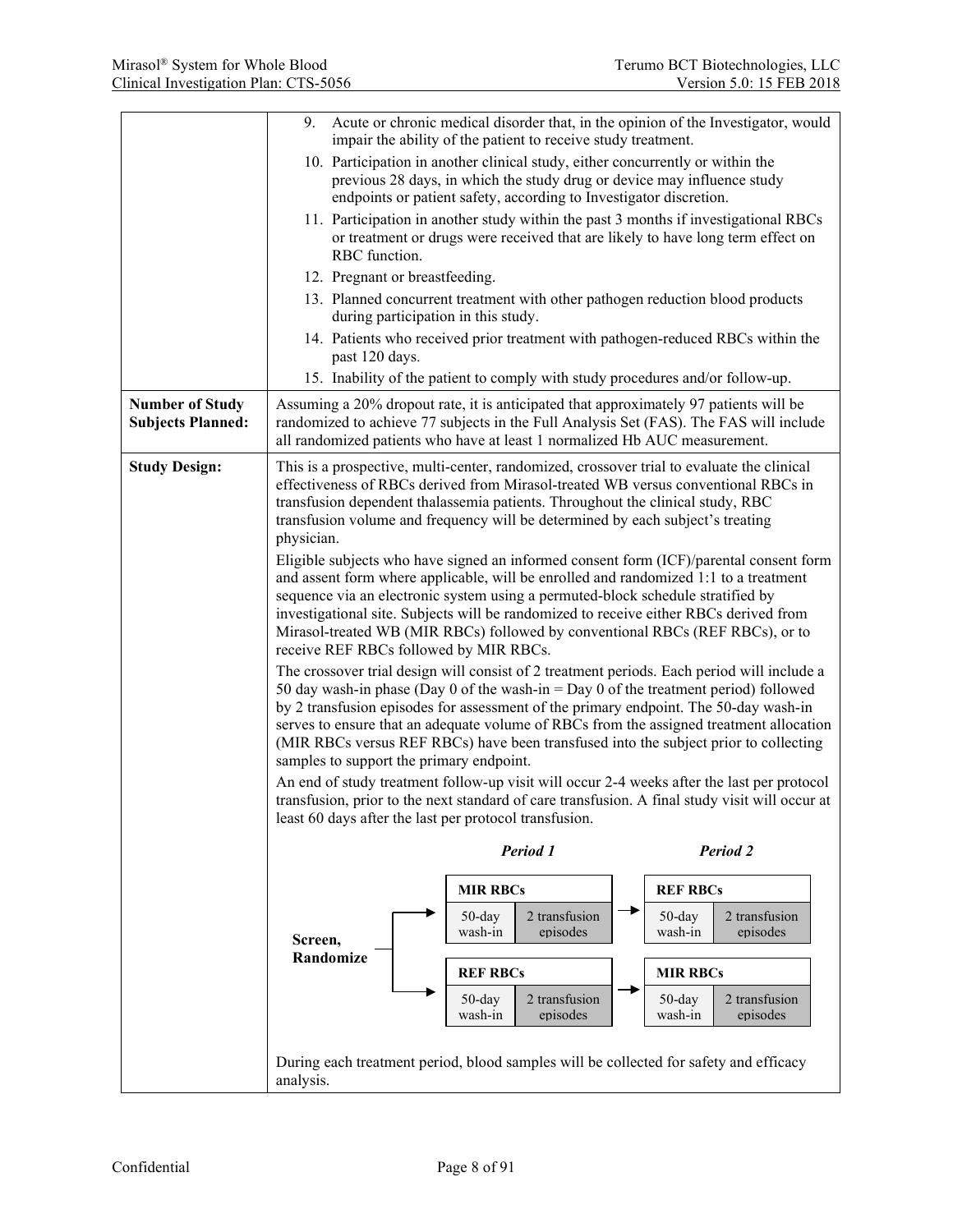|                        | Blinding is not feasible because riboflavin used in the Mirasol-treated WB may cause<br>yellow colored urine in transfusion recipients of Mirasol-treated blood products. Also,<br>there is a difference in MIR RBC and REF RBC storage bags and labels. However,<br>subjects, investigational site staff, and the Sponsor will not be informed of the<br>randomization assignment.                                                                                                                                                                                                                                                                                                                                                                                                                                                                                                                                                                                                                                                                                                                                                                                                                                                                                                                                                                                                                                                                                                                                                                                                                                                                              |
|------------------------|------------------------------------------------------------------------------------------------------------------------------------------------------------------------------------------------------------------------------------------------------------------------------------------------------------------------------------------------------------------------------------------------------------------------------------------------------------------------------------------------------------------------------------------------------------------------------------------------------------------------------------------------------------------------------------------------------------------------------------------------------------------------------------------------------------------------------------------------------------------------------------------------------------------------------------------------------------------------------------------------------------------------------------------------------------------------------------------------------------------------------------------------------------------------------------------------------------------------------------------------------------------------------------------------------------------------------------------------------------------------------------------------------------------------------------------------------------------------------------------------------------------------------------------------------------------------------------------------------------------------------------------------------------------|
| <b>RBC Product:</b>    | The RBCs to be utilized in this study will be as follows and will meet standard release<br>criteria for transfusion.<br>MIR RBCs: RBCs will be derived from WB collected in citrate phosphate<br>$\bullet$<br>dextrose (CPD) solution, treated with the Mirasol System for WB, LR, and<br>stored in Additive Solution Formula 3 (AS-3) for $\leq$ 21 days at 1 - 6°C.<br>REF RBCs: LR apheresis RBCs or WB-derived RBCs will be per site standard<br>$\bullet$<br>inventory.<br>No other pathogen reduction treated blood products including platelets and/or plasma<br>may be used for transfusion in subjects during study participation.<br>MIR RBCs will be prepared from WB treated with the Mirasol System for WB<br>according to the Blood Processing and Storage Guidelines and the Mirasol System for<br>WB Illuminator Version 6.2 Operator's Manual.<br>MIR RBCs must not be irradiated. Irradiating blood products that have been<br>Mirasol-treated is redundant and may further compromise RBC viability. In vitro studies<br>demonstrated Mirasol treatment was as effective as irradiation in preventing leukocyte<br>proliferation and was more effective than gamma irradiation at preventing antigen<br>presentation, cytokine production, and T-cell activation.<br>Modifications such as RBC washing (MIR RBCs or REF RBCs) or irradiation (REF<br>RBCs only) may be done according to Hospital Site and/or Local Blood Center standard<br>procedures and following established guidelines as to impact to storage durations and<br>transfusion practices. Any modifications will be captured in the electronic case report<br>form (eCRF). |
|                        | Throughout the clinical trial, RBC transfusion volume and frequency will be determined<br>by each subject's treating physician.                                                                                                                                                                                                                                                                                                                                                                                                                                                                                                                                                                                                                                                                                                                                                                                                                                                                                                                                                                                                                                                                                                                                                                                                                                                                                                                                                                                                                                                                                                                                  |
| <b>Study Duration:</b> | Subject participation will be approximately 7-9 months, including a screening period (up<br>to 28 days) and 2 treatment periods (each including 50-day wash-in period and 2<br>transfusion episodes). An end of study treatment follow-up visit will occur 2-4 weeks<br>after the last per protocol transfusion, prior to the next standard of care transfusion. A<br>final study visit will occur at least 60 days after the last per protocol transfusion.<br>Study duration will be approximately 29 months.                                                                                                                                                                                                                                                                                                                                                                                                                                                                                                                                                                                                                                                                                                                                                                                                                                                                                                                                                                                                                                                                                                                                                  |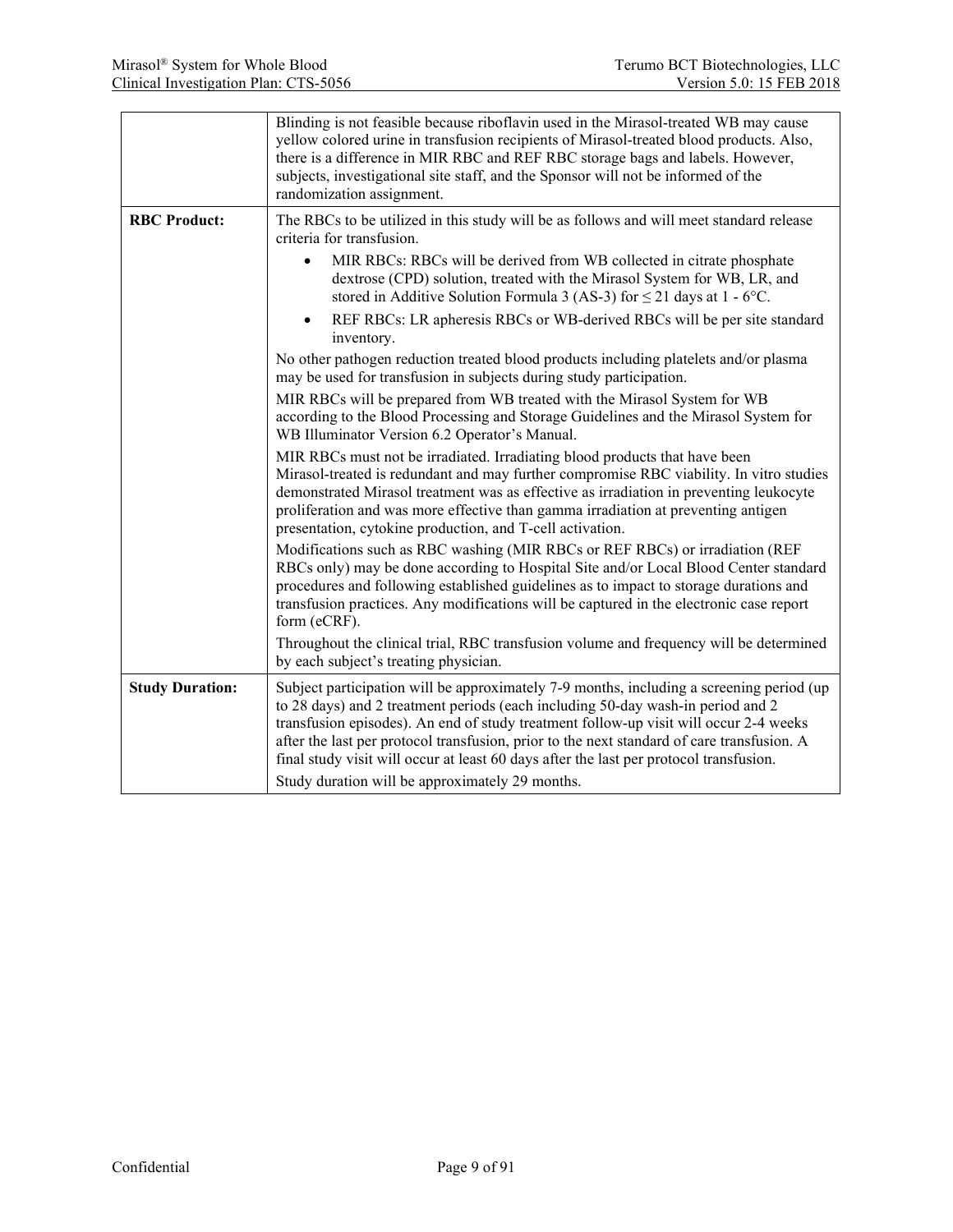| <b>Safety</b><br><b>Assessments:</b>      | Safety will be evaluated by assessment of physical examinations, vital signs, clinical<br>laboratory values, TEAEs, UADEs, SAEs, and discontinuations due to treatment-related<br>AEs. Safety will be assessed according to the National Cancer Institute (NCI) Common<br>Toxicity Criteria for Adverse Events (CTCAE) scale, Version 4.03.<br>This trial will be monitored using an independent Data Monitoring Committee (DMC)                                                                                                     |
|-------------------------------------------|--------------------------------------------------------------------------------------------------------------------------------------------------------------------------------------------------------------------------------------------------------------------------------------------------------------------------------------------------------------------------------------------------------------------------------------------------------------------------------------------------------------------------------------|
|                                           | operating under a ratified charter. The DMC will review SAE/UADE reports on an<br>ongoing basis. Additionally, the DMC will review safety reports summarizing the<br>frequency and severity of TEAEs, UADEs, and other relevant safety information as<br>defined in the DMC charter. Enrollment will not be placed on hold during the DMC<br>review process. The DMC will determine if the observed AEs are acceptable for this<br>patient population, and will make recommendations to the Sponsor regarding study<br>continuation. |
| <b>Statistical</b><br><b>Methodology:</b> | Eligible subjects will be randomized to treatment sequence via an electronic system<br>using a permuted-block schedule stratified by investigational site. The primary endpoint<br>will be the normalized Hb AUC calculated from normalized Hb between successive<br>transfusions as a measure of the percent surviving RBCs and will be evaluated for the<br>first 2 transfusions after a 50-day wash-in for each treatment period. These 2<br>measurements of normalized Hb AUC within each period will be used for analysis.      |
|                                           | The primary hypothesis is that the normalized Hb AUC as a measure of RBC survival<br>derived from Mirasol-treated WB is not inferior to normalized Hb AUC after transfusion<br>of conventional untreated RBCs. The study has approximately 80% power to show the<br>decrease in normalized Hb AUC of RBCs derived from Mirasol-treated WB is not more<br>than 20% of the decrease in normalized Hb AUC of conventional untreated RBCs,<br>assuming a 1-tailed type 1 error rate of 2.5%.                                             |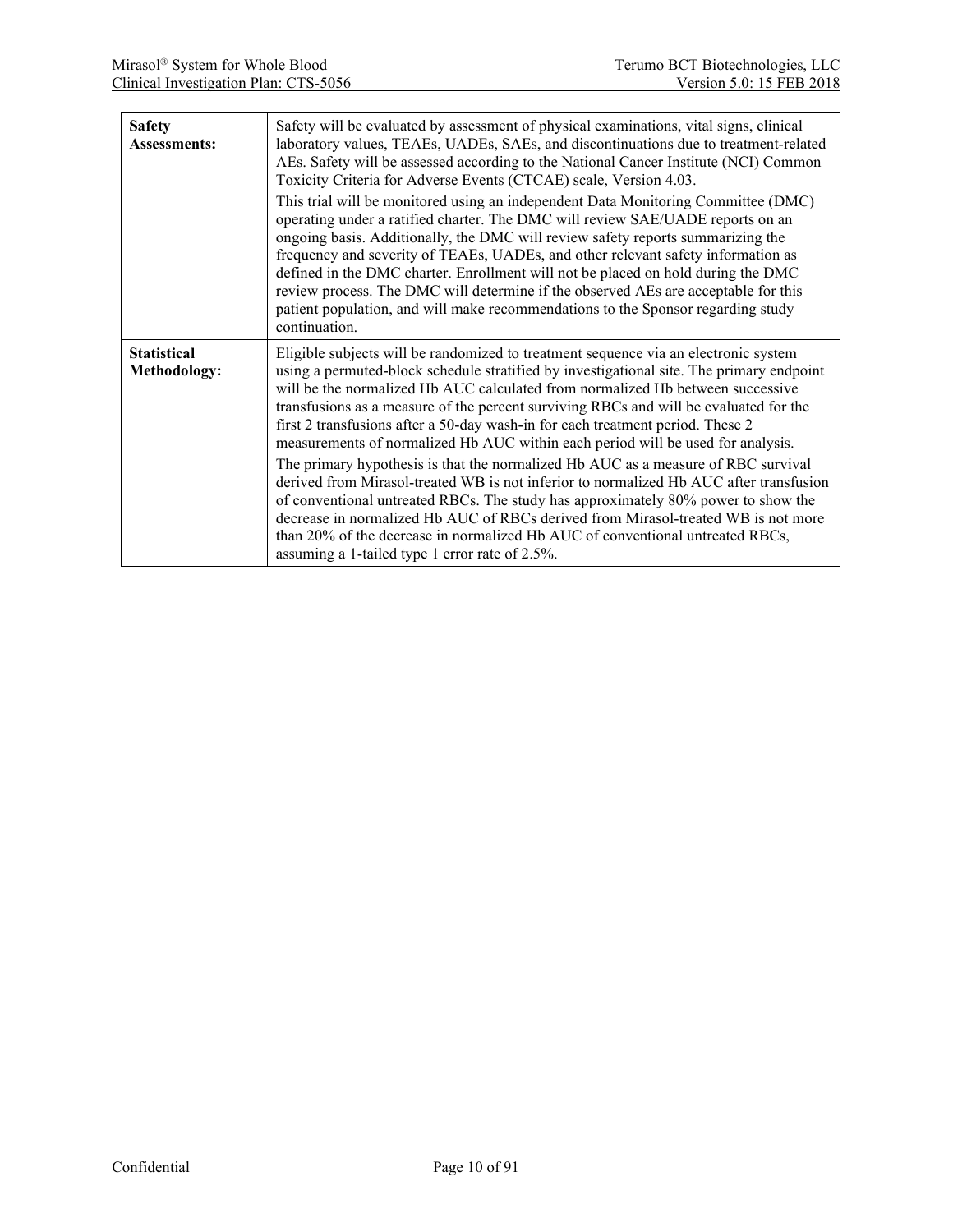## **TABLE OF CONTENTS**

| $\mathbf{1}$            |      |  |     |  |  |
|-------------------------|------|--|-----|--|--|
|                         | 1.1  |  |     |  |  |
|                         | 1.2  |  |     |  |  |
|                         | 1.3  |  |     |  |  |
| $\overline{2}$          |      |  |     |  |  |
|                         | 2.1  |  |     |  |  |
|                         | 2.2  |  |     |  |  |
|                         | 2.3  |  |     |  |  |
| $\overline{\mathbf{3}}$ |      |  |     |  |  |
| $\overline{\mathbf{4}}$ |      |  |     |  |  |
| 5                       |      |  |     |  |  |
|                         | 5.1  |  |     |  |  |
|                         | 5.2  |  |     |  |  |
|                         | 5.3  |  |     |  |  |
| 6                       |      |  |     |  |  |
| 7                       |      |  |     |  |  |
|                         | 7.1  |  |     |  |  |
|                         | 7.2  |  |     |  |  |
| 8                       |      |  |     |  |  |
|                         | 8.1  |  |     |  |  |
|                         | 8.2  |  |     |  |  |
| 9                       |      |  |     |  |  |
| 10                      |      |  |     |  |  |
|                         | 10.1 |  |     |  |  |
|                         | 10.2 |  |     |  |  |
|                         | 10.3 |  |     |  |  |
|                         | 10.4 |  |     |  |  |
| 11                      |      |  |     |  |  |
|                         | 11.1 |  |     |  |  |
|                         | 11.2 |  |     |  |  |
|                         | 11.3 |  | .33 |  |  |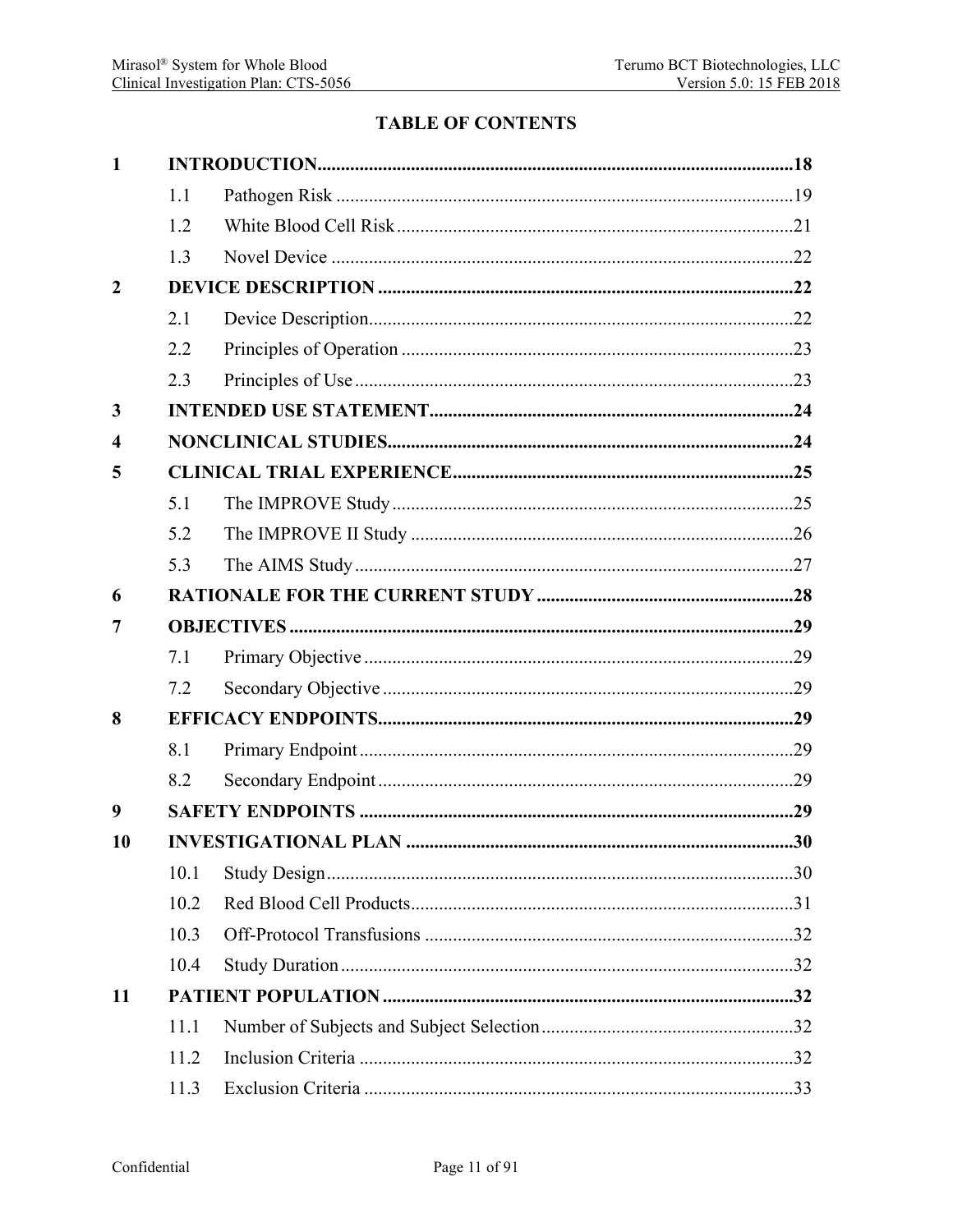| 12 |      |                                                                |  |  |  |  |
|----|------|----------------------------------------------------------------|--|--|--|--|
|    | 12.1 |                                                                |  |  |  |  |
|    | 12.2 |                                                                |  |  |  |  |
|    | 12.3 |                                                                |  |  |  |  |
|    | 12.4 |                                                                |  |  |  |  |
| 13 |      |                                                                |  |  |  |  |
|    | 13.1 |                                                                |  |  |  |  |
|    | 13.2 |                                                                |  |  |  |  |
|    | 13.3 |                                                                |  |  |  |  |
| 14 |      |                                                                |  |  |  |  |
|    | 14.1 |                                                                |  |  |  |  |
|    | 14.2 |                                                                |  |  |  |  |
|    | 14.3 |                                                                |  |  |  |  |
|    |      | 14.3.1                                                         |  |  |  |  |
|    |      | During and Within 15 Minutes Post-End Transfusion 40<br>14.3.2 |  |  |  |  |
|    |      | 14.3.3                                                         |  |  |  |  |
|    |      | 14.3.4                                                         |  |  |  |  |
|    | 14.4 |                                                                |  |  |  |  |
|    | 14.5 |                                                                |  |  |  |  |
| 15 |      |                                                                |  |  |  |  |
|    | 15.1 |                                                                |  |  |  |  |
| 16 |      |                                                                |  |  |  |  |
|    | 16.1 |                                                                |  |  |  |  |
|    |      | 16.1.1                                                         |  |  |  |  |
|    |      | 16.1.2                                                         |  |  |  |  |
|    | 16.2 |                                                                |  |  |  |  |
|    |      | 16.2.1                                                         |  |  |  |  |
|    |      | 16.2.2                                                         |  |  |  |  |
| 17 |      |                                                                |  |  |  |  |
| 18 |      |                                                                |  |  |  |  |
|    | 18.1 |                                                                |  |  |  |  |
|    | 18.2 |                                                                |  |  |  |  |
|    |      | 18.2.1                                                         |  |  |  |  |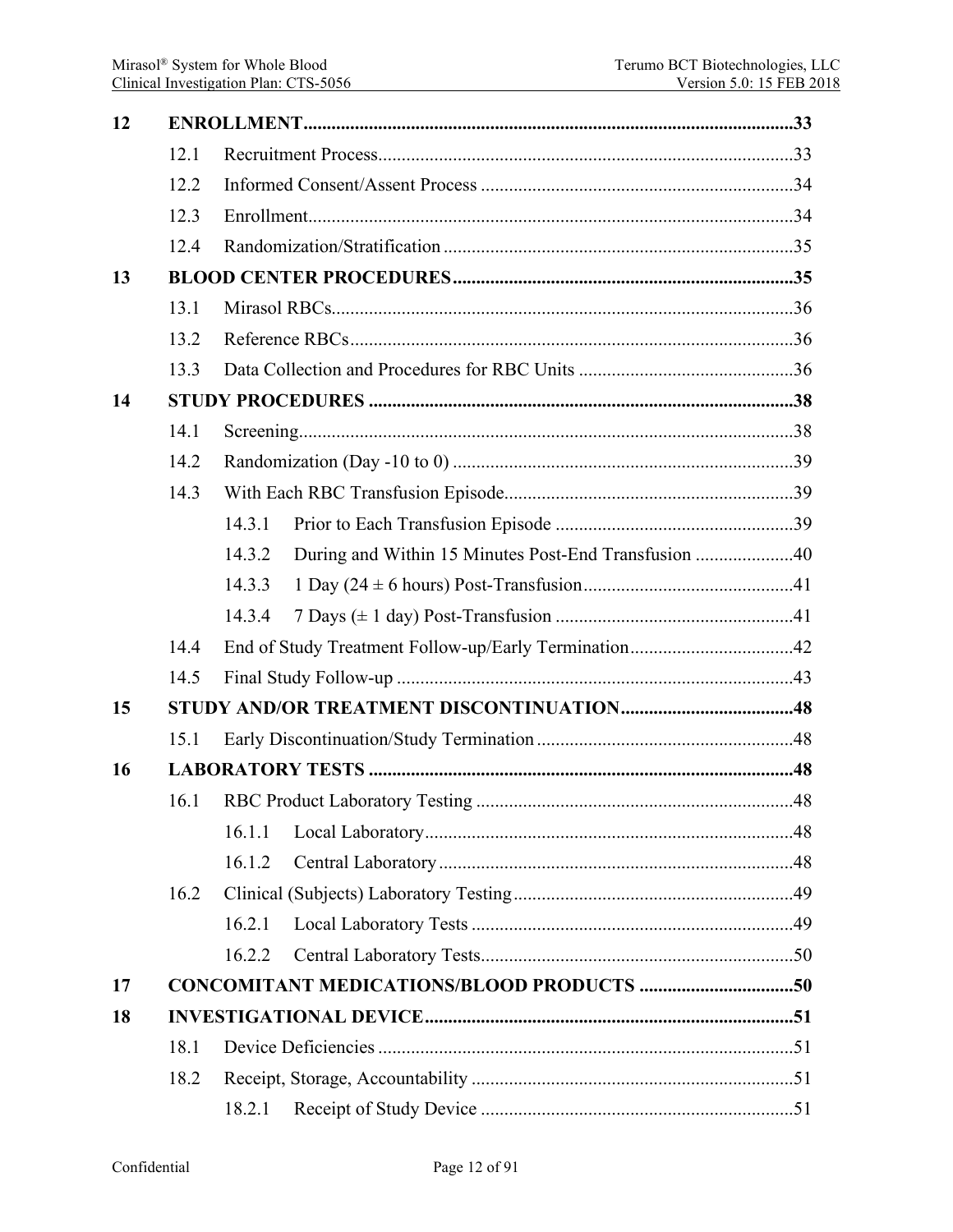|    |       | 18.2.2 |                                                      |  |  |  |
|----|-------|--------|------------------------------------------------------|--|--|--|
|    |       | 18.2.3 |                                                      |  |  |  |
| 19 |       |        |                                                      |  |  |  |
|    | 19.1  |        |                                                      |  |  |  |
|    |       | 19.1.1 |                                                      |  |  |  |
|    |       | 19.1.2 | Risks Pertaining Specifically to RBC Transfusions 52 |  |  |  |
|    | 19.2  |        |                                                      |  |  |  |
|    | 19.3  |        |                                                      |  |  |  |
|    |       | 19.3.1 |                                                      |  |  |  |
|    |       | 19.3.2 |                                                      |  |  |  |
|    |       | 19.3.3 |                                                      |  |  |  |
|    |       | 19.3.4 |                                                      |  |  |  |
|    | 19.4  |        |                                                      |  |  |  |
|    | 19.5  |        |                                                      |  |  |  |
|    |       | 19.5.1 |                                                      |  |  |  |
|    | 19.6  |        |                                                      |  |  |  |
|    |       | 19.6.1 |                                                      |  |  |  |
|    |       | 19.6.2 |                                                      |  |  |  |
|    |       | 19.6.3 |                                                      |  |  |  |
|    | 19.7  |        |                                                      |  |  |  |
|    | 19.8  |        |                                                      |  |  |  |
|    | 19.9  |        |                                                      |  |  |  |
|    |       | 19.9.1 |                                                      |  |  |  |
|    |       | 19.9.2 |                                                      |  |  |  |
|    |       | 19.9.3 |                                                      |  |  |  |
|    | 19.10 |        |                                                      |  |  |  |
|    |       |        |                                                      |  |  |  |
|    | 19.11 |        |                                                      |  |  |  |
|    | 19.12 |        |                                                      |  |  |  |
|    |       |        |                                                      |  |  |  |
| 20 |       |        |                                                      |  |  |  |
| 21 |       |        |                                                      |  |  |  |
|    | 21.1  |        |                                                      |  |  |  |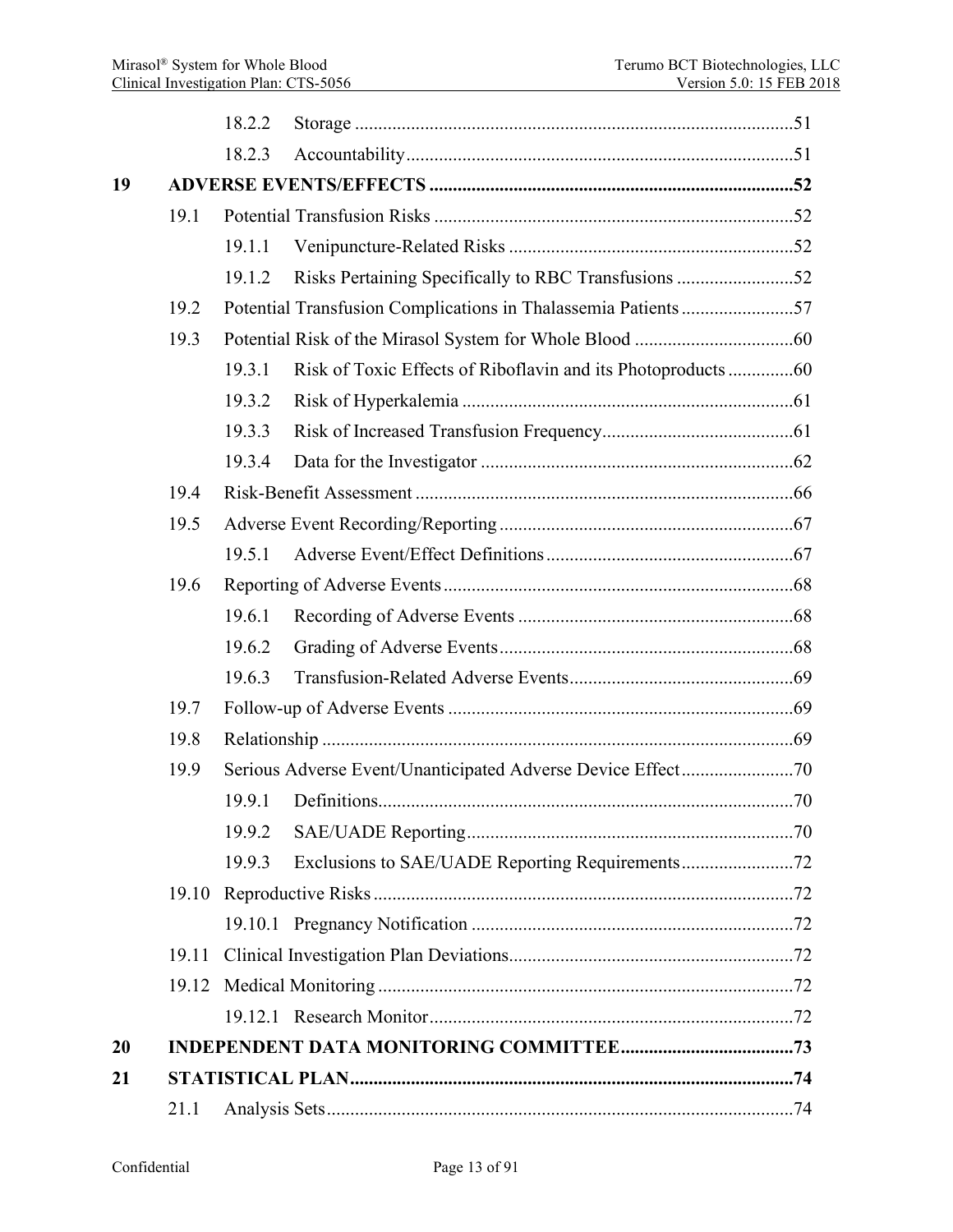|    |      | 21.1.1 |                                                          |  |
|----|------|--------|----------------------------------------------------------|--|
|    |      | 21.1.2 |                                                          |  |
|    |      | 21.1.3 |                                                          |  |
|    | 21.2 |        |                                                          |  |
|    | 21.3 |        |                                                          |  |
|    | 21.4 |        |                                                          |  |
|    |      | 21.4.1 | Major Deviations from the Clinical Investigation Plan 75 |  |
|    | 21.5 |        |                                                          |  |
|    | 21.6 |        |                                                          |  |
|    | 21.7 |        |                                                          |  |
|    |      | 21.7.1 |                                                          |  |
|    | 21.8 |        |                                                          |  |
|    | 21.9 |        |                                                          |  |
|    |      | 21.9.1 |                                                          |  |
|    |      | 21.9.2 |                                                          |  |
| 22 |      |        |                                                          |  |
|    | 22.1 |        |                                                          |  |
|    |      | 22.1.1 |                                                          |  |
|    |      | 22.1.2 |                                                          |  |
|    |      | 22.1.3 |                                                          |  |
|    |      | 22.1.4 |                                                          |  |
|    |      | 22.1.5 |                                                          |  |
|    | 22.2 |        |                                                          |  |
|    |      | 22.2.1 |                                                          |  |
|    |      | 22.2.2 |                                                          |  |
|    | 22.3 |        |                                                          |  |
|    |      | 22.3.1 |                                                          |  |
|    | 22.4 |        |                                                          |  |
|    |      | 22.4.1 |                                                          |  |
|    |      | 22.4.2 |                                                          |  |
|    |      | 22.4.3 | USAMRMC Review, Approval, and Continuing Review84        |  |
|    | 22.5 |        |                                                          |  |
|    |      | 22.5.1 |                                                          |  |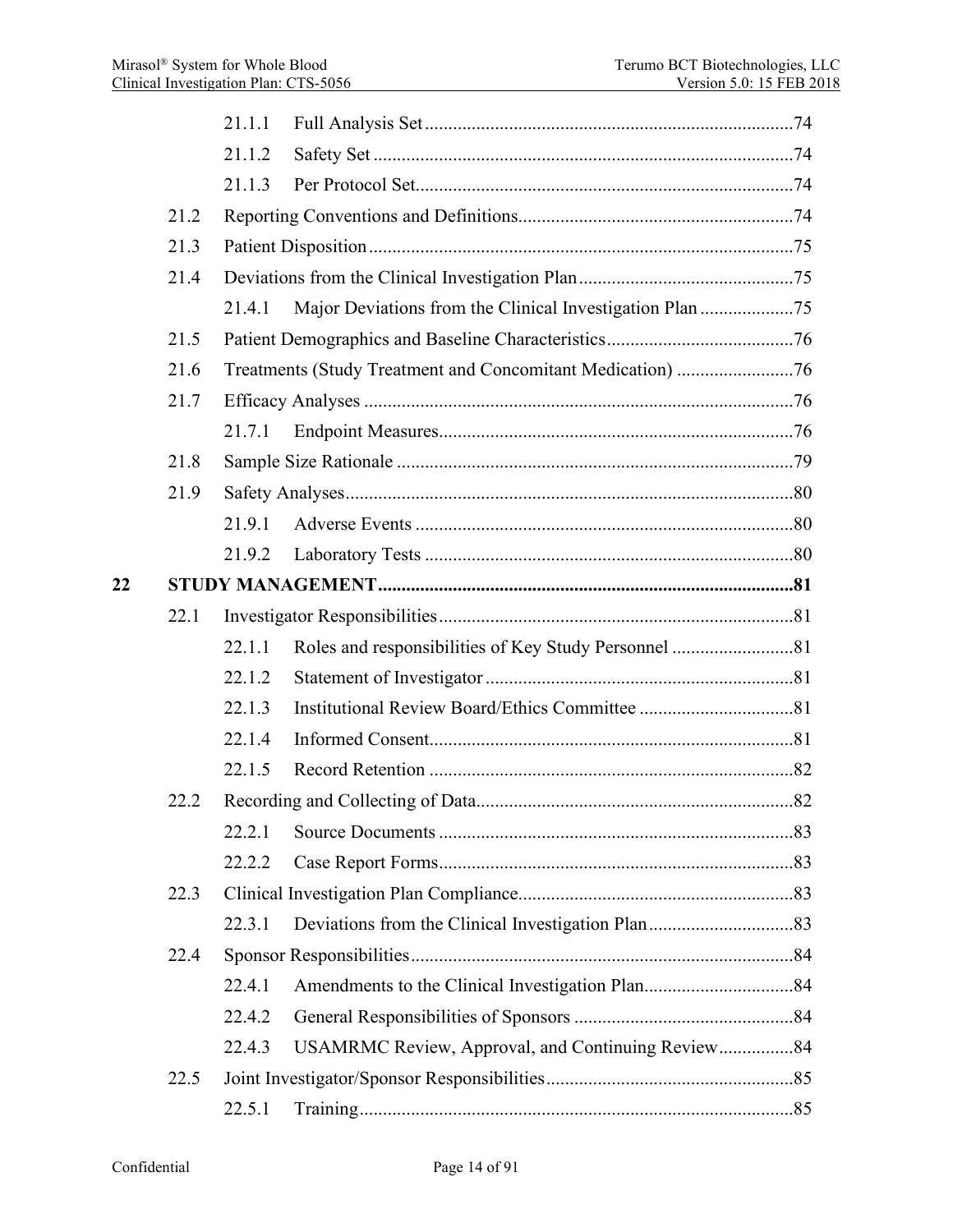|                       | 22.5.2 |                                                                       |  |
|-----------------------|--------|-----------------------------------------------------------------------|--|
|                       | 22.5.3 |                                                                       |  |
|                       | 22.5.4 |                                                                       |  |
|                       | 22.5.5 |                                                                       |  |
|                       | 22.5.6 |                                                                       |  |
| 23                    |        |                                                                       |  |
| 24                    |        |                                                                       |  |
| <b>List of Tables</b> |        |                                                                       |  |
| Table $4-1$ :         |        | Pathogen Reduction Capability of the Mirasol System for Whole Blood25 |  |
| Table 13-1:           |        |                                                                       |  |
| Table 14-1:           |        |                                                                       |  |
| Table 19-1:           |        |                                                                       |  |
| Table 19-2:           |        |                                                                       |  |
| Table 19-3:           |        | In Vitro Parameters and In Vivo Survival of Stored RBCs Derived from  |  |
| Table 19-4:           |        | In Vitro Parameters and In Vivo Survival of Gamma-Irradiated Stored   |  |
| Table 19-5:           |        |                                                                       |  |

# **List of Figures**

| Figure 10-1: Study Schematic. |  |  |  |  |
|-------------------------------|--|--|--|--|
|-------------------------------|--|--|--|--|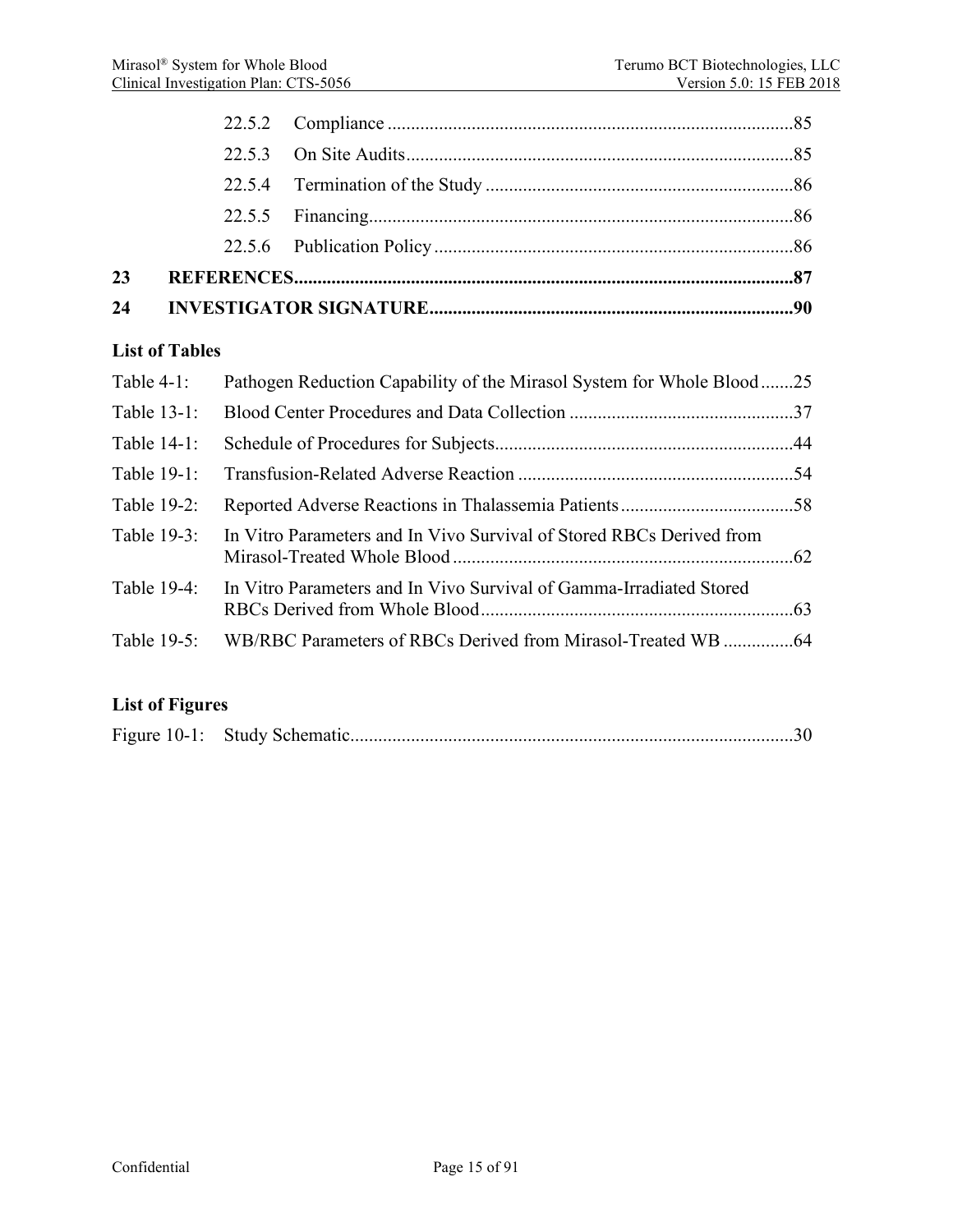#### **LIST OF ABBREVIATIONS AND DEFINITION OF TERM**

| AABB         | Formerly known as American Association of Blood Banks |
|--------------|-------------------------------------------------------|
| АE           | adverse event                                         |
| <b>ALT</b>   | alanine aminotransferase                              |
| $AS-3$       | <b>Additive Solution Formulation 3</b>                |
| AST          | aspartate aminotransferase                            |
| ATP          | adenosine triphosphate                                |
| AUC          | Area under the curve                                  |
| <b>BP</b>    | blood pressure                                        |
| BUI          | <b>Blood Unit Identification</b>                      |
| <b>BUN</b>   | blood urea nitrogen                                   |
| <b>CBC</b>   | Complete Blood Count                                  |
| CE           | Conformité Européenne                                 |
| CFR.         | Code of Federal Regulations                           |
| <b>CHIKV</b> | Chikungunya Virus                                     |
| <b>CIP</b>   | Clinical Investigation Plan                           |
| <b>CMV</b>   | Cytomegalovirus                                       |
| <b>CPD</b>   | citrate phosphate dextrose                            |
| <b>CRA</b>   | <b>Clinical Research Associate</b>                    |
| <b>CRF</b>   | case report form                                      |
| <b>CTA</b>   | Clinical Trial Agreement                              |
| <b>CTCAE</b> | Common Terminology Criteria for Adverse Events        |
| DCF          | data clarification form                               |
| <b>DENV</b>  | Dengue Virus                                          |
| DMC          | Data Monitoring Committee                             |
| <b>DNA</b>   | deoxyribonucleic acid                                 |
| DoD          | Department of Defense                                 |
| eCRF         | electronic case report form                           |
| <b>EDC</b>   | Electronic Data Capture                               |
| eg           | for example                                           |
| FAS          | Full Analysis Set                                     |
| <b>FDA</b>   | US Food and Drug Administration                       |
| <b>GCP</b>   | Good Clinical Practice                                |
| GvHD         | Graft-versus-host disease                             |
| Hb           | hemoglobin                                            |
| HBV          | Hepatitis B virus                                     |
| <b>HCV</b>   | Hepatitis C virus                                     |
| HIV          | Human immunodeficiency virus                          |
| HR           | heart rate                                            |
| <b>HRPO</b>  | Human Research Protections Office                     |
| <b>HTLV</b>  | Human T cell lymphotropic virus                       |
| IB           | Investigators Brochure                                |
| ICF          | <b>Informed Consent Form</b>                          |
| ICH          | International Conference of Harmonization             |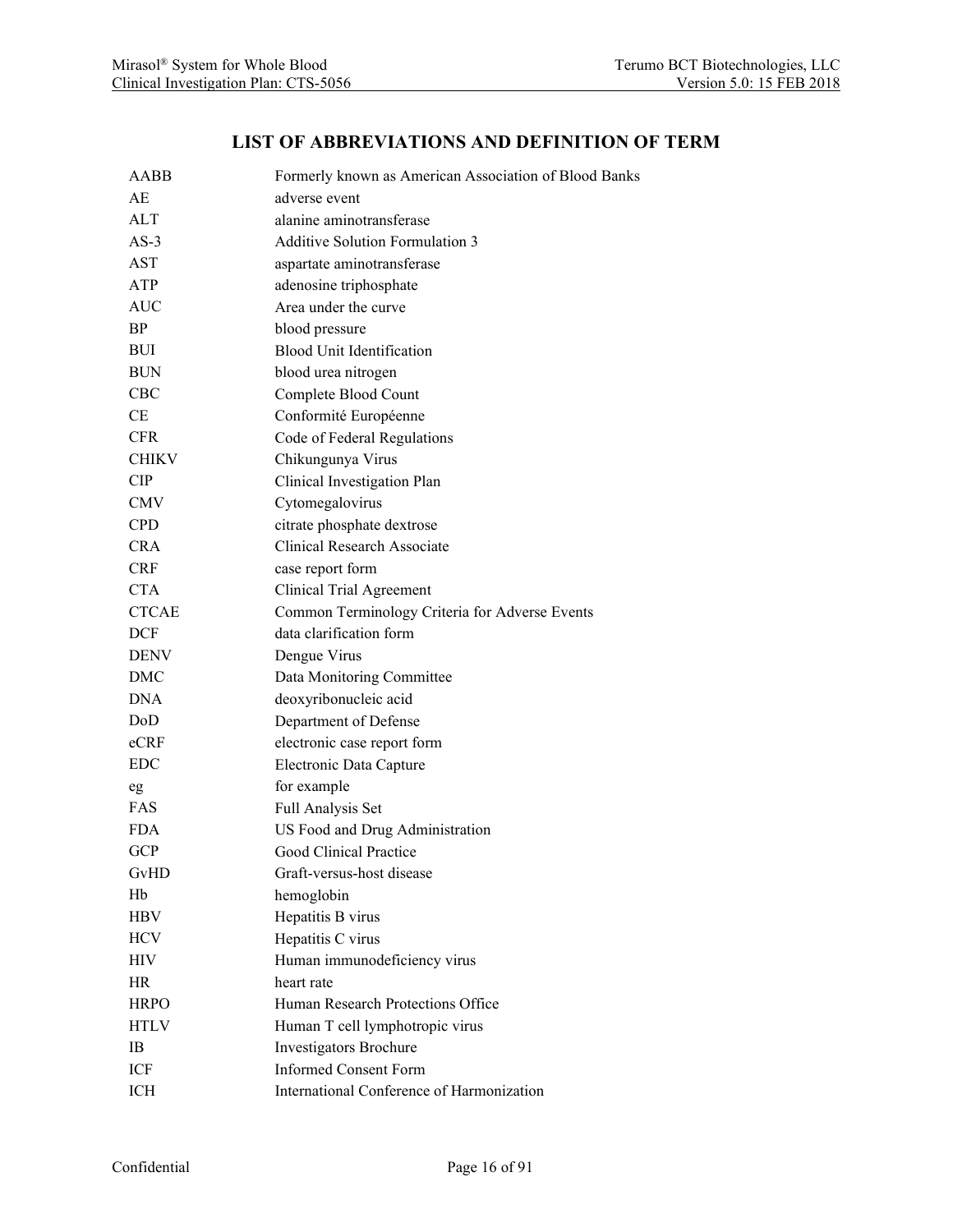| ID               | Identification                                           |
|------------------|----------------------------------------------------------|
| ie               | that is                                                  |
| <b>IRB/EC</b>    | <b>Institutional Review Board/Ethics Committee</b>       |
| <b>ISO</b>       | International Organization for Standardization           |
| <b>IWRS</b>      | interactive web response system                          |
| kg               | kilogram                                                 |
| <b>LDH</b>       | lactate dehydrogenase                                    |
| LR               | leukoreduced                                             |
| MedDRA           | Medical Dictionary for Regulatory Affairs                |
| mg               | milligram                                                |
| mL               | milliliter                                               |
| $\mu$ L          | microliter                                               |
| mm               | millimeter                                               |
| $\mu$ M          | micromolar                                               |
| <b>MOP</b>       | Manual of Procedures                                     |
| <b>ORP</b>       | Office of Research Protections                           |
| <b>PPS</b>       | Per Protocol Set                                         |
| PT.              | Preferred Term                                           |
| <b>RBC</b>       | red blood cell                                           |
| <b>RNA</b>       | ribonucleic acid                                         |
| <b>RR</b>        | respiratory rate                                         |
| <b>SAE</b>       | serious adverse event                                    |
| <b>SAP</b>       | <b>Statistical Analysis Plan</b>                         |
| <b>SI</b>        | International System of Units                            |
| <b>SOC</b>       | System Organ Class                                       |
| SpO <sub>2</sub> | arterial oxygen saturation via pulse oximetry            |
| <b>SS</b>        | Safety Set                                               |
| TA-GvHD          | Transfusion-associated graft-versus-host disease         |
| <b>TEAE</b>      | treatment emergent adverse event                         |
| <b>TRIM</b>      | transfusion-related immunomodulation                     |
| <b>TTB</b>       | transfusion-transmitted babesiosis                       |
| TTI              | transfusion-transmitted infection                        |
| <b>UADE</b>      | unanticipated adverse device effect                      |
| <b>USAMRMC</b>   | United States Army Medical Research and Materiel Command |
| UV               | ultraviolet                                              |
| <b>WB</b>        | whole blood                                              |
| <b>WBC</b>       | white blood cell                                         |
| <b>WNV</b>       | West Nile virus                                          |
| ZIKV             | Zika Virus                                               |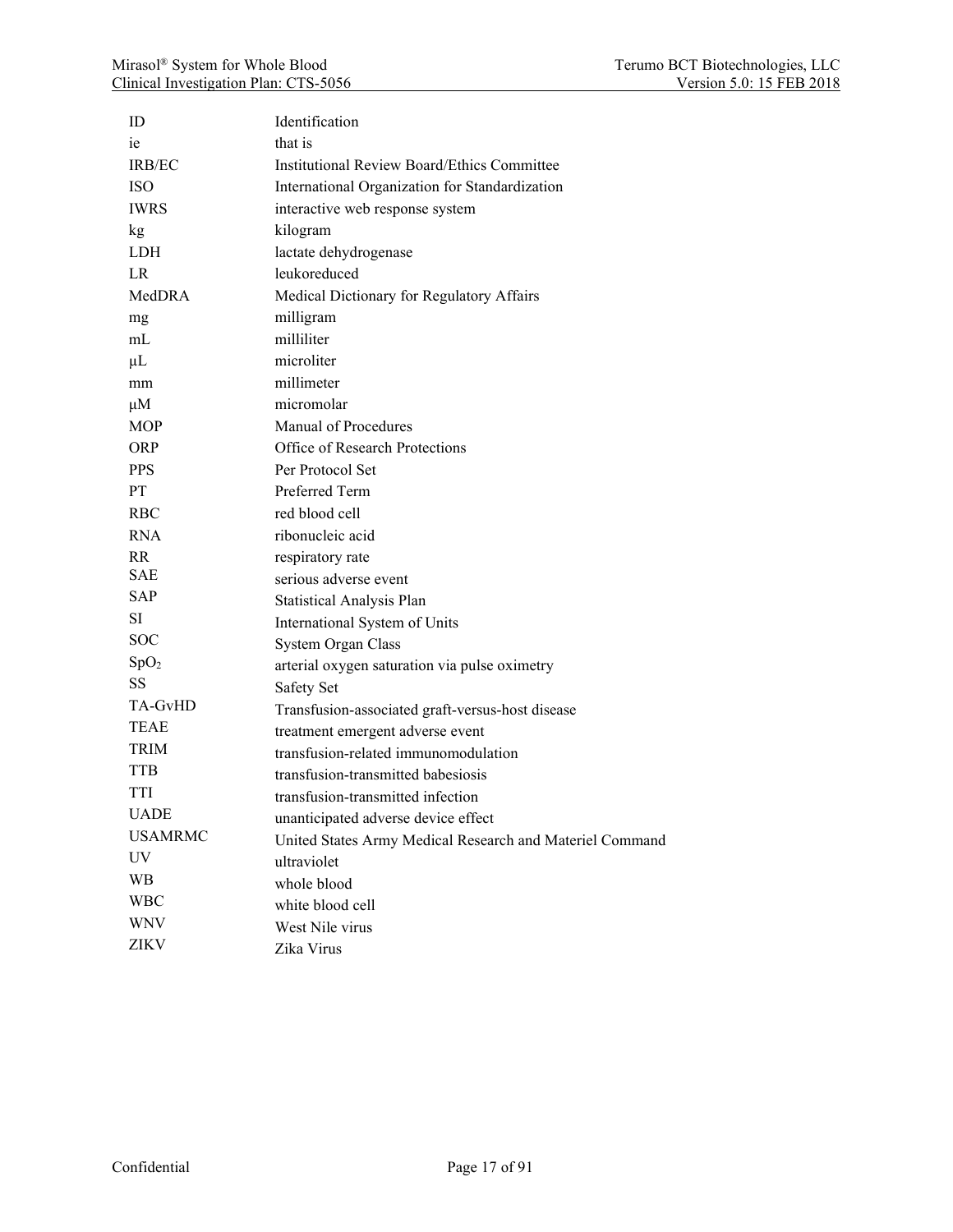# <span id="page-17-0"></span>**1 INTRODUCTION**

To date, there is no artificial product that can substitute for human blood. Because of the short shelf life of some components and the relative shortage of willing blood donors, blood for transfusion is constantly in demand and a safe, practical, economical, and efficient usage of our blood supply is imperative.

Whole blood (WB) contains red blood cells (RBCs), white blood cells (WBCs), and platelets suspended in plasma; approximately 45% (by volume) are the components and approximately 55% (by volume) is plasma. The RBCs contain hemoglobin (Hb), a complex, iron binding protein that transports oxygen and other gases (eg, carbon dioxide and nitric oxide) through the body. Hematocrit (Hct) is the percent of blood volume composed of RBCs. There are approximately 1 billion RBCs in 2-3 drops of blood, and for every 600 RBCs, there are approximately 40 platelets and 1 WBC. Synthesized in bone marrow, RBCs and Hb are continuously produced and broken down systemically. Under normal circumstances, RBCs persist in the circulatory system for approximately 110-120 days.<sup>1,2</sup>

Following volunteer donation, WB is separated into constituent components by centrifugation. Isolated RBCs are mixed with storage solutions which provide nutrients to preserve RBC viability. This increases storage survival and maintains functionality during refrigerated storage, thereby limiting so called "storage lesions" of isolated RBCs.<sup>2</sup>

Red blood cells are the most common blood component used in transfusion medicine. Approximately 85 million units of RBCs are transfused annually worldwide with approximately 15 million units transfused annually in the United States.<sup>1</sup> Therapeutic RBC transfusions increase the recipients' Hct and Hb levels without significantly increasing blood volume. Red blood cell (RBC) transfusions are commonly employed for symptomatic anemia, prophylaxis in life-threatening anemia, restoration of oxygen-carrying capacity in hemorrhage, exchange transfusion in sickle cell disease, treatment of severe parasitic infection, severe methemoglobinemia, and severe hyperbilirubinemia of the newborn.<sup>1</sup>

Thalassemia is a congenital blood disorder, categorized as either alpha-thalassemia or betathalassemia, in which production of alpha or beta globin is decreased or absent, respectively, resulting in lack of Hb production.<sup>3</sup> Beta thalassemia is classified as thalassemia minor/trait (heterozygous), which is more common and asymptomatic; thalassemia intermedia (homozygous, heterozygous, or compound heterozygous) is a non-transfusion dependent thalassemia with features of iron loading and ineffective erythropoesis; and thalassemia major (homozygous) is the most severe form of the disease, requiring RBC transfusions from an early age. Consequently, thalassemia is the most RBC-transfused syndrome worldwide with as many as 2,000 thalassemia patients estimated to live in the United States. Additionally, there are more than 60,000 births each year of serious forms of thalassemia, globally.<sup>4</sup> The current standard of care for transfusion-dependent thalassemia patients dictates chronic RBC transfusions with the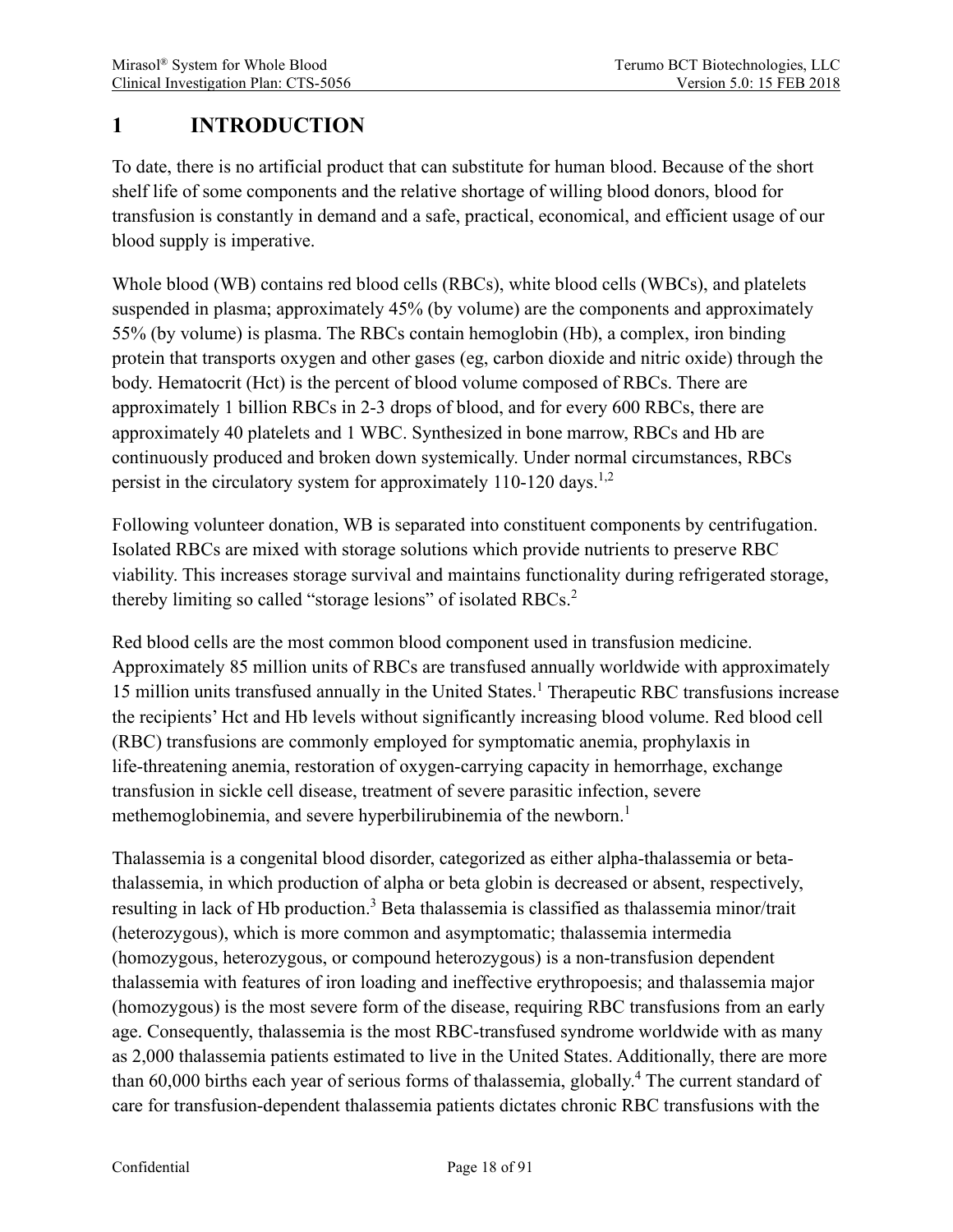goal of controlling anemia and suppressing ineffective erythropoiesis.<sup>3</sup> Treatment with chronic RBC transfusions requires that these thalassemia patients are exposed to multiple blood products from multiple donors, increasing the risk of transfusion transmitted infections (TTI) by unscreened or undetected pathogens in the blood supply and transfusion-related immune reactions. In Vinchinsky et al., 24% of transfused thalassemia patients had laboratory evidence of previous exposure to one or more infectious diseases.

Transfused blood products provide great therapeutic benefits and can save lives, but carry the inherent risk of transferring not only the needed blood components but also elements that are potentially dangerous, such as pathogens that can transmit disease and WBCs that can elicit harmful immune responses.

The pathogen risk is reduced by pre-screening of blood donors and testing of the blood. These safety measures decrease the risk of harmful pathogens being present in the blood but have limitations. One limitation of blood testing is the window period between the time of infection and the time when pathogen reaches the threshold of detection. Also, there are many pathogens for which tests are not readily available, and developing new tests is a time consuming and costly process. On average 5.3 viruses per year, of which 60%-70% are human pathogens, have emerged from 1940 to 2004.<sup>5</sup>

Although the vast majority of WBCs in blood products can be removed by leukoreduction, residual levels of WBCs remain and can cause transfusion-associated graft-versus-host disease  $(TA-GvHD)$ <sup>6,7</sup> Inactivation of WBCs in blood products can be achieved with the use of gamma irradiation. Currently, this method is accepted as a standard of care in many parts of the world for use with blood products to be transfused to immune-compromised patients or patient populations that are particularly susceptible to TA-GvHD. The use of gamma irradiation has disadvantages such as the difficulty of maintaining radiation sources and the public health and safety risks associated with the use of cesium chloride.<sup>8,9</sup> Another disadvantage is that patients at risk of TA-GvHD may not be properly identified as such.

# <span id="page-18-0"></span>**1.1 Pathogen Risk**

Transfusion-transmitted infections occur when pathogens, such as viruses, bacteria, and parasites, are introduced to a person via a blood transfusion. The risk of TTIs has decreased over the last decades due to extensive donor screening and improved pathogen testing, but a residual risk remains; for some patients, the risk can be very serious or even fatal. Serology and/or nucleic acid testing (NAT) tests detect pathogens efficiently,  $10$  but these tests require that the concentration of infectious particles or antibodies directed against the pathogens is above a certain threshold. If the donor is at the early phase of an acute infection or at a silent chronic phase, the threshold of detection may not be reached. A greater concern is the pathogens for which no testing is conducted. Emerging infectious diseases (EIDs) that have recently started to pose a threat because of expanding vector range (eg, dengue virus [DENV]),  $^{11-13}$  viral mutations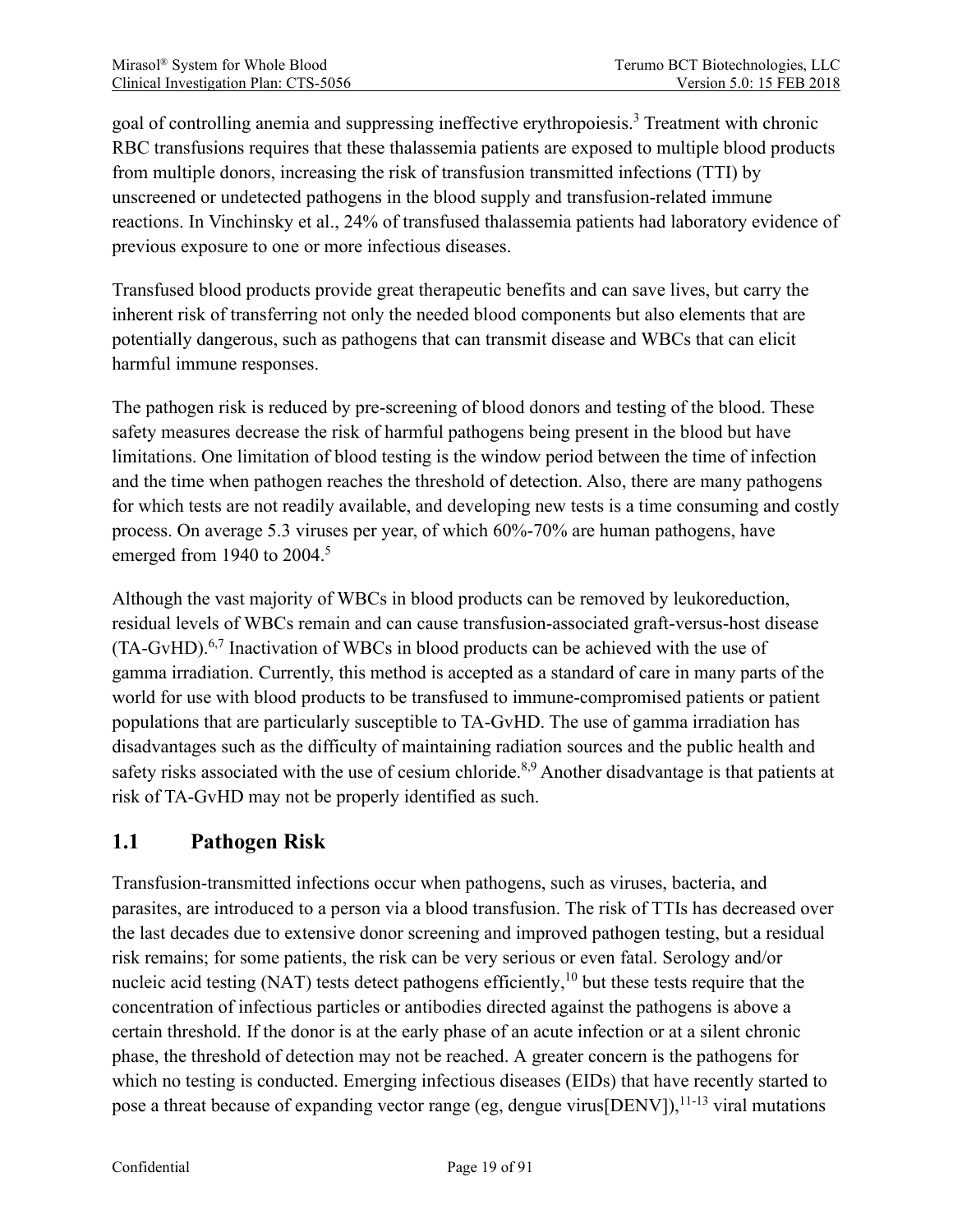(eg, chikungunya virus [CHIKV]), <sup>14</sup> or zoonotic events (eg, swine flu)<sup>15</sup> can have very serious consequences, especially since it is costly and time-consuming to develop new tests for blood screening. In the United States and Canada, pathogens such as variant Creutzfeldt-Jakob prions, DENV, and the red-cell parasites that cause babesiosis, are classified as highest priority due to a known transfusion-transmission threat and severity to recipients.<sup>5</sup> Babesia is of special interest because it is an erythrocytic parasite.

*Babesia microti* and *Babesia divergens,* as well as other Babesia species, have been identified as the causative agent of transfusion-transmitted babesiosis (TTB), for which the incidence is steadily increasing over the last decade.<sup>16-20</sup> For 2013, among the 27 states in which babesiosis was a reportable condition, the Centers for Disease Control was notified of 1,762 cases of babesiosis; babesiosis had become a nationally notifiable condition in January 2011.<sup>21,22</sup> Of note, the AABB has classified TTB as a "red agent" or one with the greatest risk to United States blood safety.<sup>16</sup> General Babesia screening of donors is currently not cost/benefit effective.<sup>23</sup>

The recent outbreak of Zika virus (ZIKV) provides an example of the impact of EIDs on blood safety. To address this risk, donor deferral and sourcing of blood from non-outbreak areas has been implemented.<sup>24</sup> Historically, specific and sensitive diagnostic tests are not immediately available during EID outbreaks. In the French Polynesia 2013-2014 outbreak, 2.8% of samples from asymptomatic blood donors contained ZIKV.<sup>25</sup> In 2016 in Brazil, 2 cases of transfusion-transmitted ZIKV were suspected.26 Dengue virus and CHIKV are also endemic in regions at risk for ZIKV, and DENV is present in more than 100 countries.<sup>27,28</sup> Donated blood products are not routinely screened for DENV or CHIKV. In a study by Sabino et al., transfusion-transmission of DENV occurred in 37.5% of blood recipients who received DENV RNA+ blood.<sup>29</sup> A more universal approach to blood safety is needed to mitigate risks posed by rapidly emerging infectious threats.

In a survey conducted using 8 thalassemia centers, 3 centers (37.5%) reported at least 1 case of transfusion-transmitted baesiosis.<sup>30</sup> As many thalassemia major patients are asplenic and therefore immunocompromised, they are more vulnerable to babesiosis, adding to the general increased risk of TTIs that chronically transfused patients experience as a consequence of repetitive exposure to blood products from multiple donors.

It is important to note that the risk of TTIs varies dramatically in different parts of the world. In developing countries, blood transfusion safety is challenged by a much higher incidence of infected donors and by far less efficient screening procedures. Because of factors such as these, blood transfusions carry a substantially higher risk in these countries. Using human immunodeficiency virus (HIV) as an example, the prevalence of TTI in high-income countries is 0.002%; in low-income countries, it is  $0.85\%$ <sup>31</sup>

Blood safety has been dominated by measures to reduce the risk of HIV in the past 20 years, particularly in sub-Saharan Africa, but many other pathogens are also of serious concern. At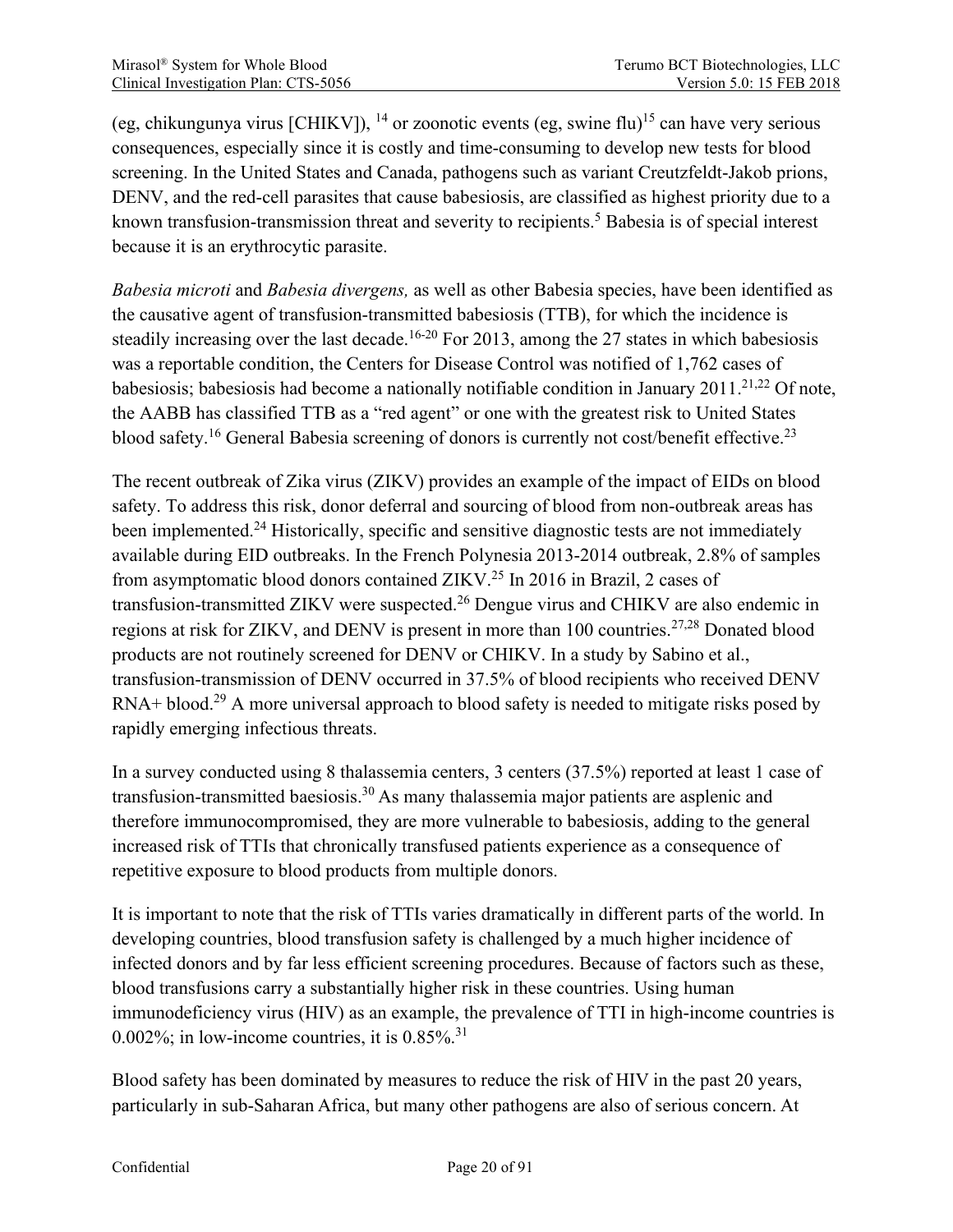present, blood transfused in sub-Saharan Africa is typically not tested for *Plasmodium* species, the parasite that causes malaria, although the likelihood of donor parasitemia is high. <sup>32</sup> In the United States, a rapid diagnostic test for Plasmodium is available, but microscopy confirmation is essential and testing is not routinely used to screen donor blood.<sup>33</sup> Prevention of transfusion-transmitted malaria relies on donor questionnaires and donor deferrals of tourists (for 1 year) and former residents (for 3 years) of malarious regions. 34

The Mirasol System offers a means to make transfusions significantly safer by providing pathogen reduction that targets both unscreened and undetected pathogens, including pathogens that have not yet been identified as a threat (data provided in Sections 4 and 5 below). It is especially suitable for the reduction of pathogens such as *Babesia* and *Plasmodium* that reside in RBCs, for WB transfusions in emergency trauma situations including military combat, and for use in the developing countries where the majority of blood donations are transfused as WB rather than components.

# <span id="page-20-0"></span>**1.2 White Blood Cell Risk**

White blood cell related complications after blood and blood component transfusion are well recognized in transfusion medicine and can be life-threatening. Residual WBCs in blood components have been implicated in TA-GvHD, alloimmunization, Febrile Non-hemolytic Transfusion Reaction, and transfusion-related immunomodulation (TRIM). Leukoreduction removes the vast majority of WBCs from blood component products, but residual levels of WBCs remain and have caused TA-GvHD.<sup>6,35</sup>

Inactivation of WBCs in blood products can be achieved with the use of irradiation. In many parts of the world, this method is the standard treatment of blood products to be transfused in immunocompromised patients or those susceptible to TA-GvHD. Even so, gamma irradiated WBCs are still capable of inducing a proliferative response in allogenic responder cells, and producing similar levels of pro-inflammatory cytokines as untreated control cells. Mirasoltreated blood components eliminate WBCs capability of mediating such responses. The use of gamma irradiation also has disadvantages such as the difficulty of maintaining radiation sources and the public health and safety risks associated with radioactive cesium chloride. $8,9$ 

The performance of the Mirasol System for inactivation of leukocytes in WB has been evaluated in vitro and in vivo and has been directly compared with gamma irradiation. <sup>36</sup> The Mirasol System for WB inactivates WBC proliferation and viability to the same extent as gamma irradiation and reduces the risk of TA-GvHD as efficiently as gamma irradiation. Mirasol treatment surpasses gamma irradiation in terms of T-cell inactivation and has the added advantage of inhibiting cytokine production in WBC, which gamma irradiation fails to do.<sup>36</sup>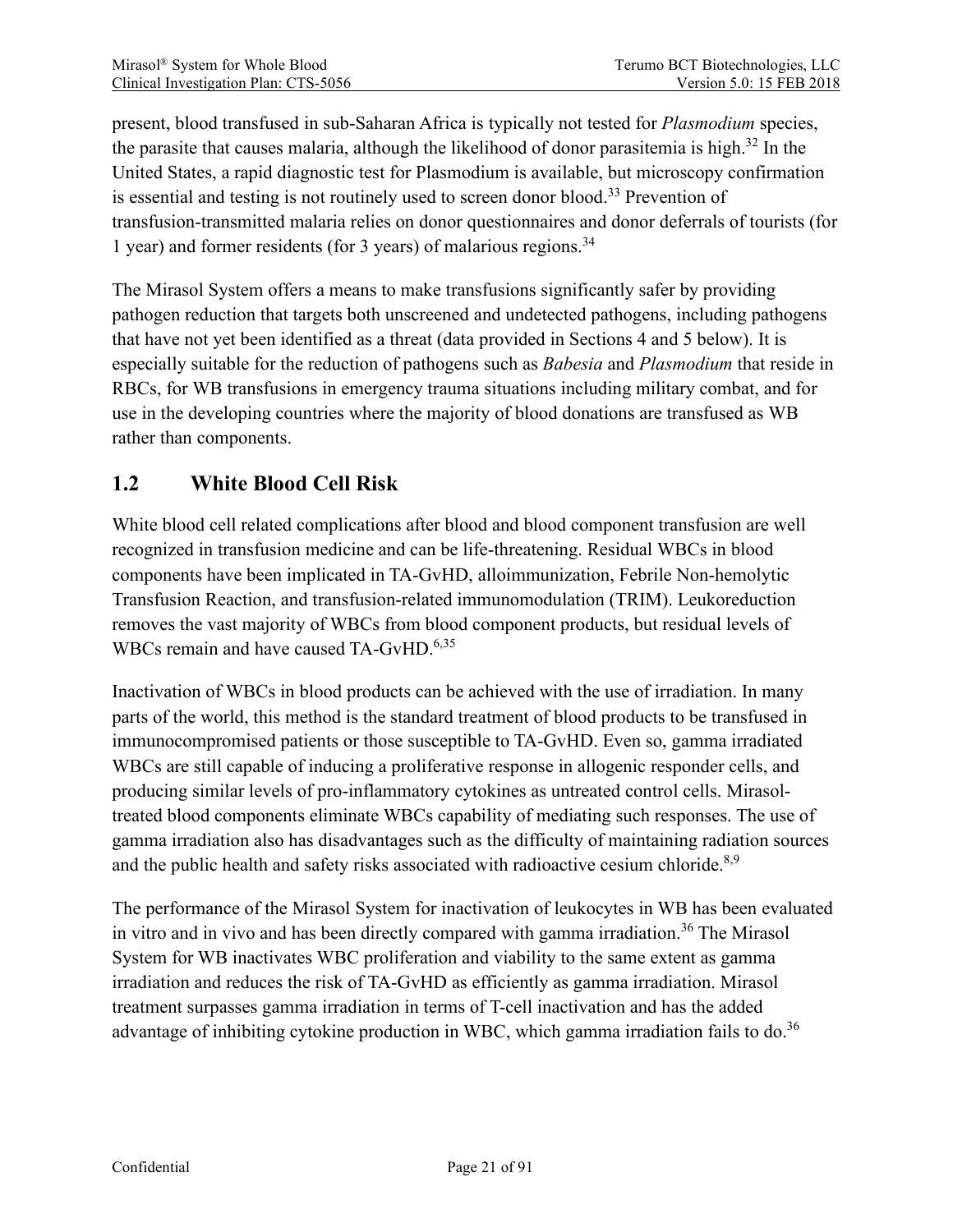## <span id="page-21-0"></span>**1.3 Novel Device**

Terumo BCT has developed the Mirasol System, which is an extracorporeal blood treatment process that uses ultraviolet (UV) light energy and riboflavin (vitamin B2) to inhibit nucleic acid replication in WB for the production of Mirasol-treated RBCs, thus improving the safety of transfused blood by significantly reducing the possibility of TTIs and of immune reactions resulting from transfusion (data provided in Sections 4 and 5 below). Importantly, the approach that the Mirasol System offers addresses not only currently known threats to blood safety, but also has the potential to safeguard the blood supply against emergent pathogens that have not yet been identified as a risk.

Riboflavin associates with genomic nucleic acids and mediates an oxygen-independent electron transfer process, leading to the modification of nucleic acids. Compared with the use of UV light alone, which mainly causes repairable nucleic acid dimerization, damage induced by the combination of UV light and riboflavin is irreversible due to guanine base modifications. Thereby, deoxyribonucleic acid (DNA) and ribonucleic acid (RNA) replication is inhibited.

Over the last decade, the Mirasol System has been implemented to treat platelets and plasma in 17 countries in Europe, the Middle East, Africa, and Asia. The Mirasol System for Platelets and Plasma received Conformité Européenne (CE) mark as a Class IIb medical device and has been in commercial use since 2007. The Mirasol System for WB is a medical device with a new indication utilizing existing technology, based on the same platform as the Mirasol System for Platelets and Plasma. The Mirasol System for WB received CE mark in 2015. The Mirasol Systems are not commercially available in the United States.

There have been no recalls of the Mirasol System for Platelets or Plasma.

There are no known contraindications for use of the Mirasol System for WB, platelets, or plasma; however, data for the investigator is provided below in Section 19.3.4 and in the associated Investigator's Brochure.

# <span id="page-21-1"></span>**2 DEVICE DESCRIPTION**

## <span id="page-21-2"></span>**2.1 Device Description**

The Mirasol System for WB consists of 3 main components:

| Component           | <b>Description</b>                                                                                                                                                                                                                        |  |
|---------------------|-------------------------------------------------------------------------------------------------------------------------------------------------------------------------------------------------------------------------------------------|--|
| Mirasol Illuminator | A microprocessor-controlled, electro-mechanical device capable of delivering a<br>controlled amount of ultraviolet (UV) light. The Mirasol Illuminator is<br>programmed to deliver, record, and store intensity and duration of UV light. |  |

#### **Components of Mirasol System for WB**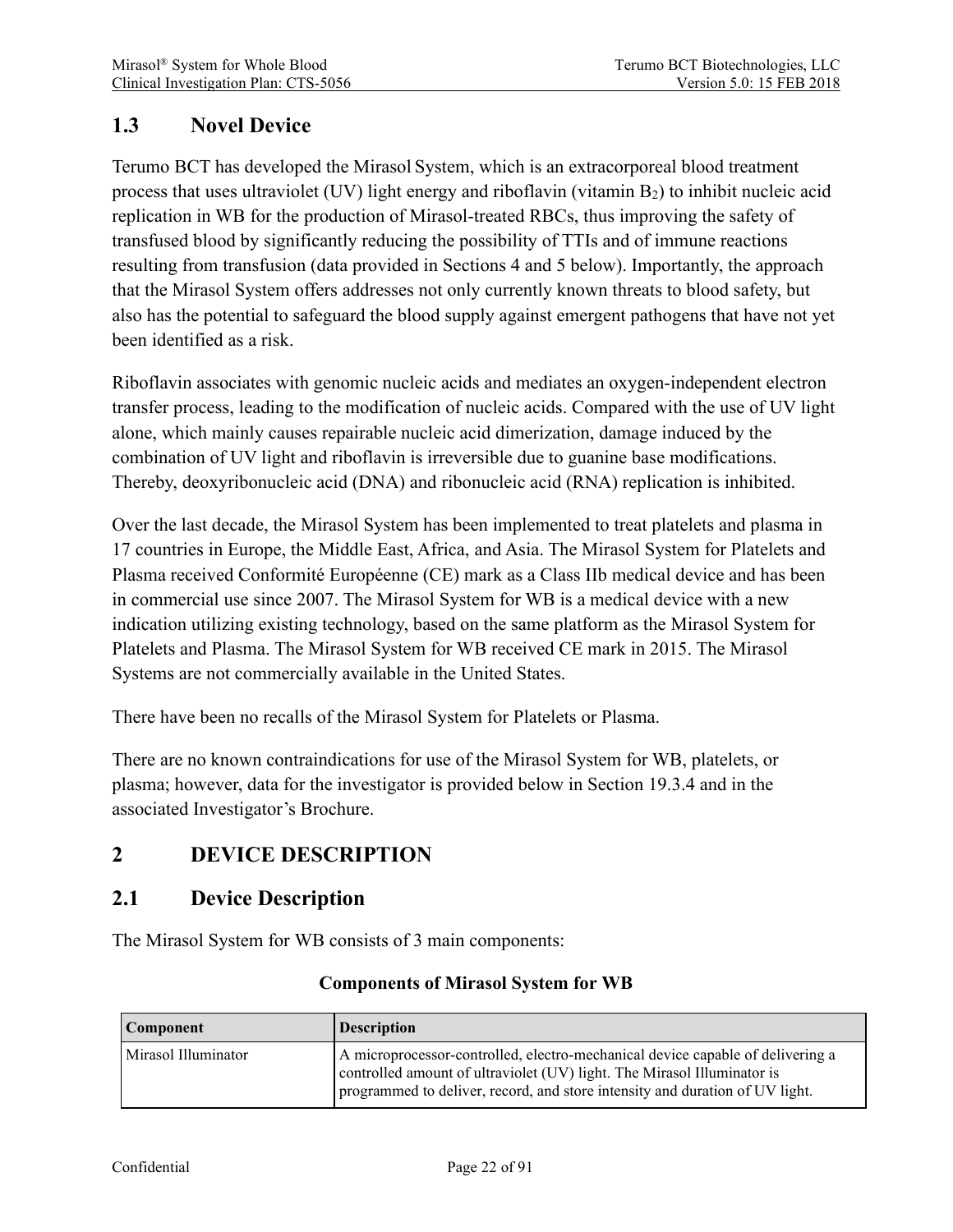| Mirasol Whole Blood<br>Disposable Kit | Sterile, non-pyrogenic, single use, closed fluid path system comprising:<br>1 illumination bag, 1 whole blood storage bag, tubing and frangible connectors<br>packaged within a clear poly/Tyvek package, sterilized by ethylene oxide gas;<br>and<br>1 riboflavin bag containing $35$ mL, $500 \mu$ M riboflavin in 0.9% sodium<br>chloride packaged within a clear PVC bag, steam sterilized, and packaged<br>within an opaque foil pouch to protect from light. |
|---------------------------------------|--------------------------------------------------------------------------------------------------------------------------------------------------------------------------------------------------------------------------------------------------------------------------------------------------------------------------------------------------------------------------------------------------------------------------------------------------------------------|
| Mirasol Manager Software              | Software installed on a separate computer which integrates with the Mirasol<br>Illuminator(s) to manage and report data.                                                                                                                                                                                                                                                                                                                                           |

Additional equipment includes a barcode reader, a sterile connection device and an electronic scale.

## <span id="page-22-0"></span>**2.2 Principles of Operation**

The WB is collected into a 450mL bag with anticoagulant citrate phosphate dextrose (CPD) in accordance with blood center standards. WB units meeting incoming specifications are transferred to the illumination bag. The riboflavin solution is added and mixed with the WB. The riboflavin/WB mixture is placed in the Illuminator. The Illuminator delivers a dose of 80 Joules of energy per milliliter of RBC (80 J/mL<sub>RBC</sub>) to the riboflavin/WB mixture while agitating in a horizontal motion.

The spectral energy of the Mirasol System for WB is centered at 313 nm; 99% of the spectral energy reaching the product falls within the ultraviolet B (UVB, 280–315 nm) and ultraviolet A (UVA, 315–400 nm) region, which is the optimal range for riboflavin-mediated photosensitization of nucleic acids. Riboflavin associates with genomic nucleic acids and mediates an oxygen-independent electron transfer process, leading to the modification of nucleic acids. Compared with the use of UV light alone, which mainly causes repairable nucleic acid dimerization, damage induced by the combination of UV light and riboflavin is irreversible due to guanine base modifications. Thereby, DNA and RNA replication is inhibited.

### <span id="page-22-1"></span>**2.3 Principles of Use**

Once illuminated, the Mirasol-treated WB is transferred to the attached WB Storage Bag and centrifuged at hard spin to separate RBCs according to site standard practices. Using a commercially available blood processing set, the product is then leukoreduced (LR) and transferred to the final RBC product storage bag which then may be transfused or stored in additive solution-3 (AS-3) within 9 hours of collection. The Mirasol-treated RBCs are stored at 1-6°C and have an expiration date of  $\leq$  21 days from collection.

Steps to remove riboflavin are not required following treatment with the Mirasol System for WB since the photosensitizer, riboflavin, and its possible photoproducts are present in human blood.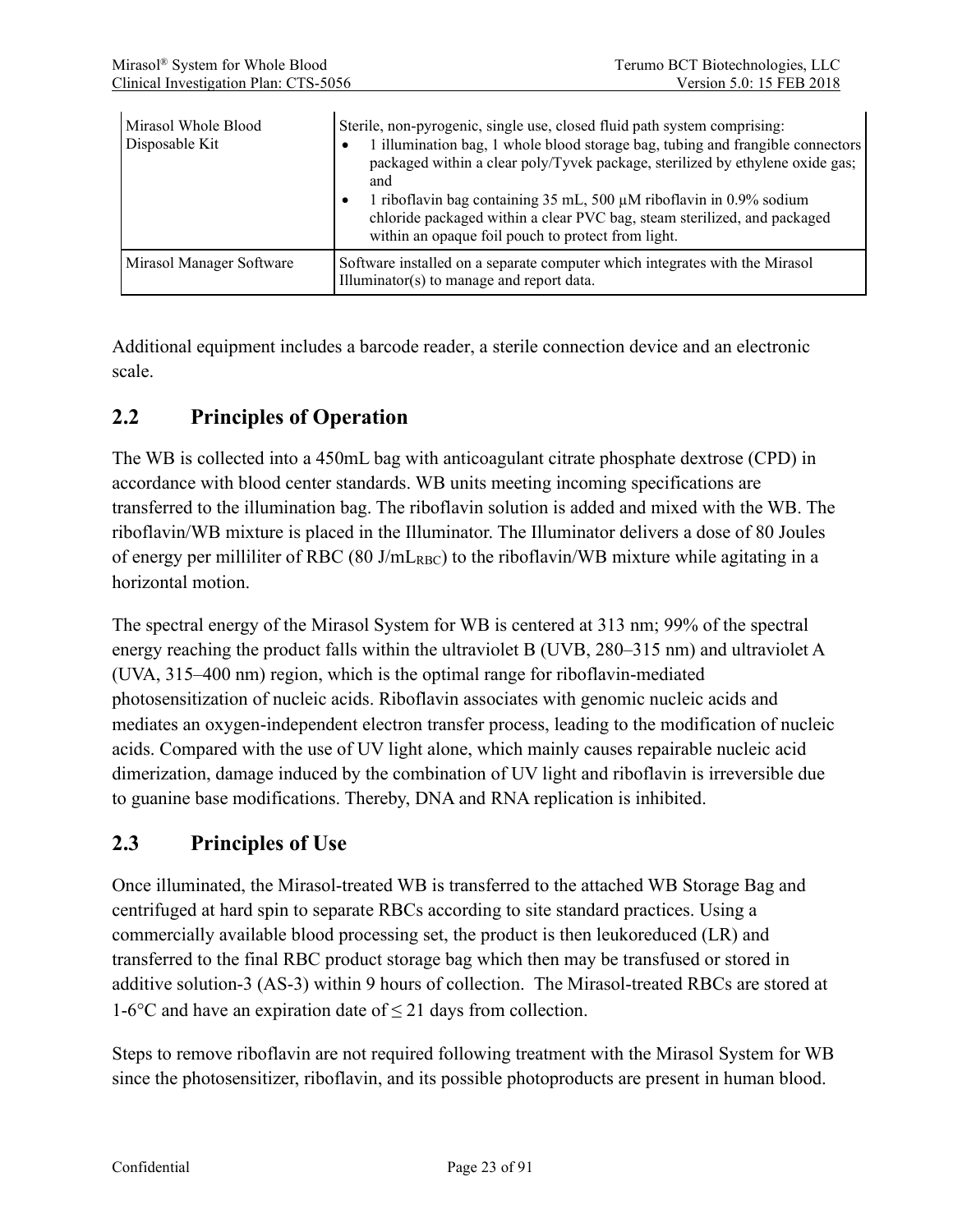No new chemical compounds are introduced into the body when RBCs derived from Mirasoltreated WB are transfused.

The function of the Mirasol System for WB is entirely extracorporeal. The therapeutic benefit of Mirasol treatment derives from the blood product itself, not from the Mirasol treatment. Riboflavin does not act as a medicinal product in this application. There are no intended pharmacologic functions associated with the device or its components.

For detailed information about the device, refer to the current Mirasol System for WB Investigators Brochure (IB), the Blood Processing and Storage Guidelines associated with this protocol, and the Mirasol System for WB Illuminator Version 6.2 Operator's Manual.

# <span id="page-23-0"></span>**3 INTENDED USE STATEMENT**

The Mirasol® System for Whole Blood (WB) is an extracorporeal blood treatment process which uses ultraviolet (UV) light energy and riboflavin (vitamin  $B_2$ ) to inhibit nucleic acid replication in WB for production of Mirasol-treated RBC.

- Mirasol System treatment is used to inactivate Babesia species in order to prevent transfusion-transmitted Babesiosis
- Mirasol System treatment is used to inactivate T-lymphocytes in order to reduce the risk of transfusion-associated graft-versus-host disease (TA-GvHD). Mirasol treatment is at least as effective as gamma irradiation at inactivating lymphocytes

# <span id="page-23-1"></span>**4 NONCLINICAL STUDIES**

The safety and efficacy of the Mirasol System for WB has been characterized extensively. The nonclinical studies include evaluations of toxicity, pathogen reduction, WBC inactivation, and blood product quality. Taken together, these studies support the safety of the Mirasol System for WB for further evaluation in clinical studies.

Mirasol-treated WB and RBCs derived thereof match the functional properties of untreated products, maintain a good quality throughout storage for up to 14 (WB) and 21 (RBCs) days, respectively, and offer the added benefit of pathogen reduction and WBC inactivation.

For detailed information about the nonclinical studies, refer to the current Mirasol System for WB IB.

A summary of in vitro pathogen reduction data is summarized in Table 4-1, below.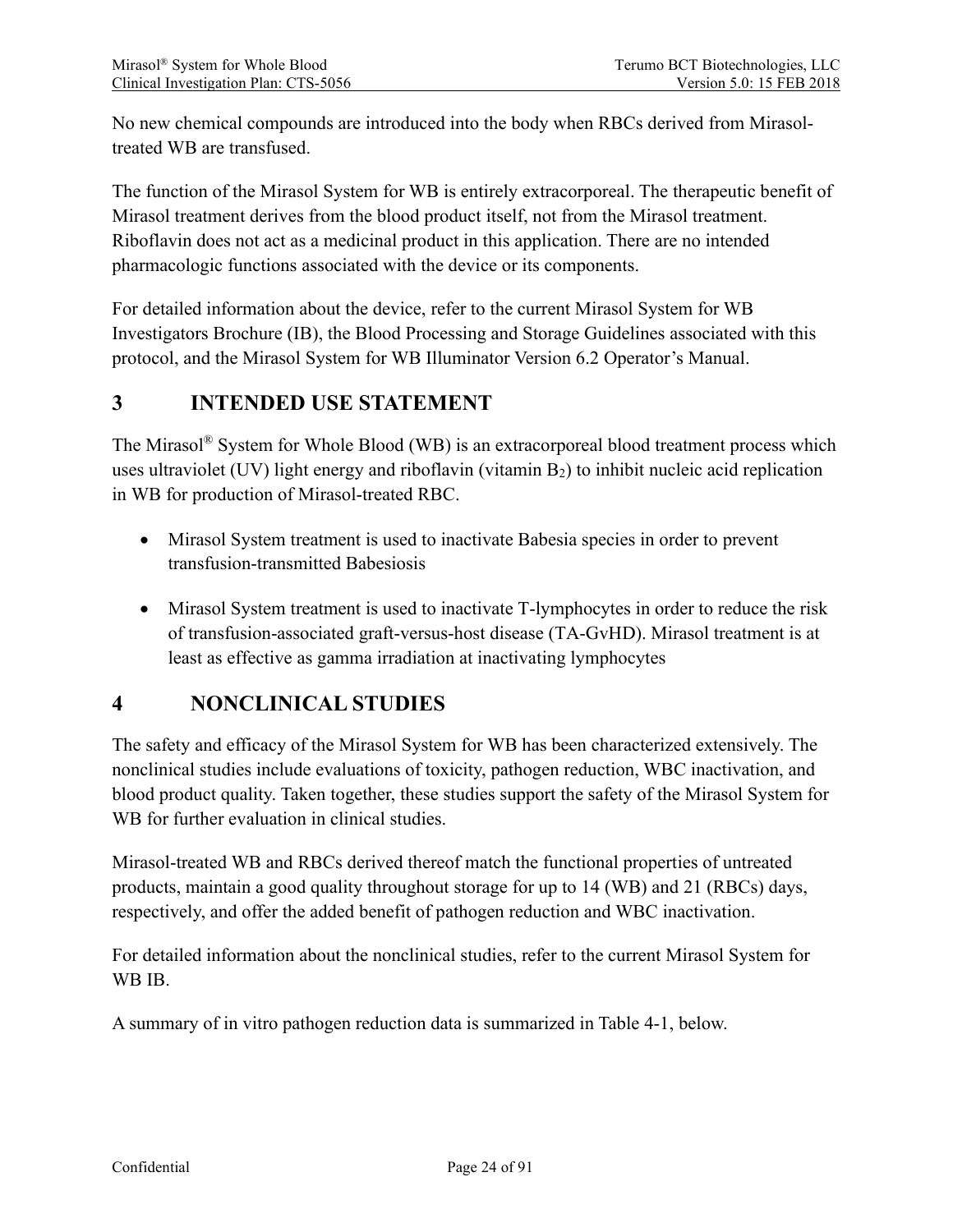<span id="page-24-2"></span>

| <b>Virus</b>                       | <b>Model for</b>              | Log reduction factor               |
|------------------------------------|-------------------------------|------------------------------------|
| Human Immunodeficiency Virus (HIV) | <b>Enveloped retroviruses</b> | $4.5 \pm 0.5$                      |
| Zika Virus (ZIKV)                  | ssRNA flavivirus              | 3.0                                |
| <b>Bacteria</b>                    | Gram stain                    | Low titer reduction: #pos/ #tested |
| Yersinia enterocolitica            | Negative                      | 1/8                                |
| Parasite                           | <b>Disease</b>                | Log reduction factor               |
| Babesia microti                    | Babesiosis                    | $\geq 5.0 \pm 0.2$                 |
| Babesia divergens                  | Babesiosis                    | $7.3 \pm 0.7$                      |
| Trypanosoma cruzi                  | Chagas' disease               | > 3.5                              |
| Leishmania donovani                | Leishmaniasis                 | $2.3 \pm 0.12$                     |
| Plasmodium falciparum              | Malaria                       | $\geq 6.4 \pm 0.8$                 |

#### **Table 4-1:Pathogen Reduction Capability of the Mirasol System for Whole Blood**

# <span id="page-24-0"></span>**5 CLINICAL TRIAL EXPERIENCE**

There have been 3 completed clinical trials of the Mirasol System for WB, overviews of the results are provided below.

The first 2 clinical studies evaluated radiolabeled recovery and survival of autologous RBCs derived from Mirasol-treated fresh WB and reinfused in healthy adult subjects.

In the third clinical study, the efficacy of the Mirasol System for WB was evaluated for reducing the transfusion transmission of malaria by transfusion of Mirasol-treated WB. Additional measured endpoints included bacteria reduction, hematological parameters, biochemistry parameters, and coagulation parameters.

For detailed information about clinical trial experience, refer to the current Mirasol System for WB IB.

## <span id="page-24-1"></span>**5.1 The IMPROVE Study**

The clinical study titled Inactivation of WB with Mirasol: Performance in Red Blood Cells, Platelets and Plasma Investigation (IMPROVE) was a prospective, single-center, open-label, feasibility study performed at 1 site in the United States and included 12 healthy volunteer subjects. Units of WB were treated with the Mirasol System for WB using 3 different UV light energies (22, 33, and 44 J/mL<sub>RBC</sub>), separated into blood components, and RBCs were stored at 1 – 6ºC for 42 days. The in vitro parameters and in vivo recovery and survival of the RBCs were tested.

Results suggested that 2 key RBC quality parameters, hemolysis and ATP concentration, may be predictive of 24-hour RBC recovery and  $T_{50}$  survival. The correlation led to the choice of the current 21 day storage period for RBCs derived from Mirasol-treated WB and 80 J/mL<sub>RBC</sub> as the energy dose that balances blood quality with pathogen kill. Five subjects reported minor adverse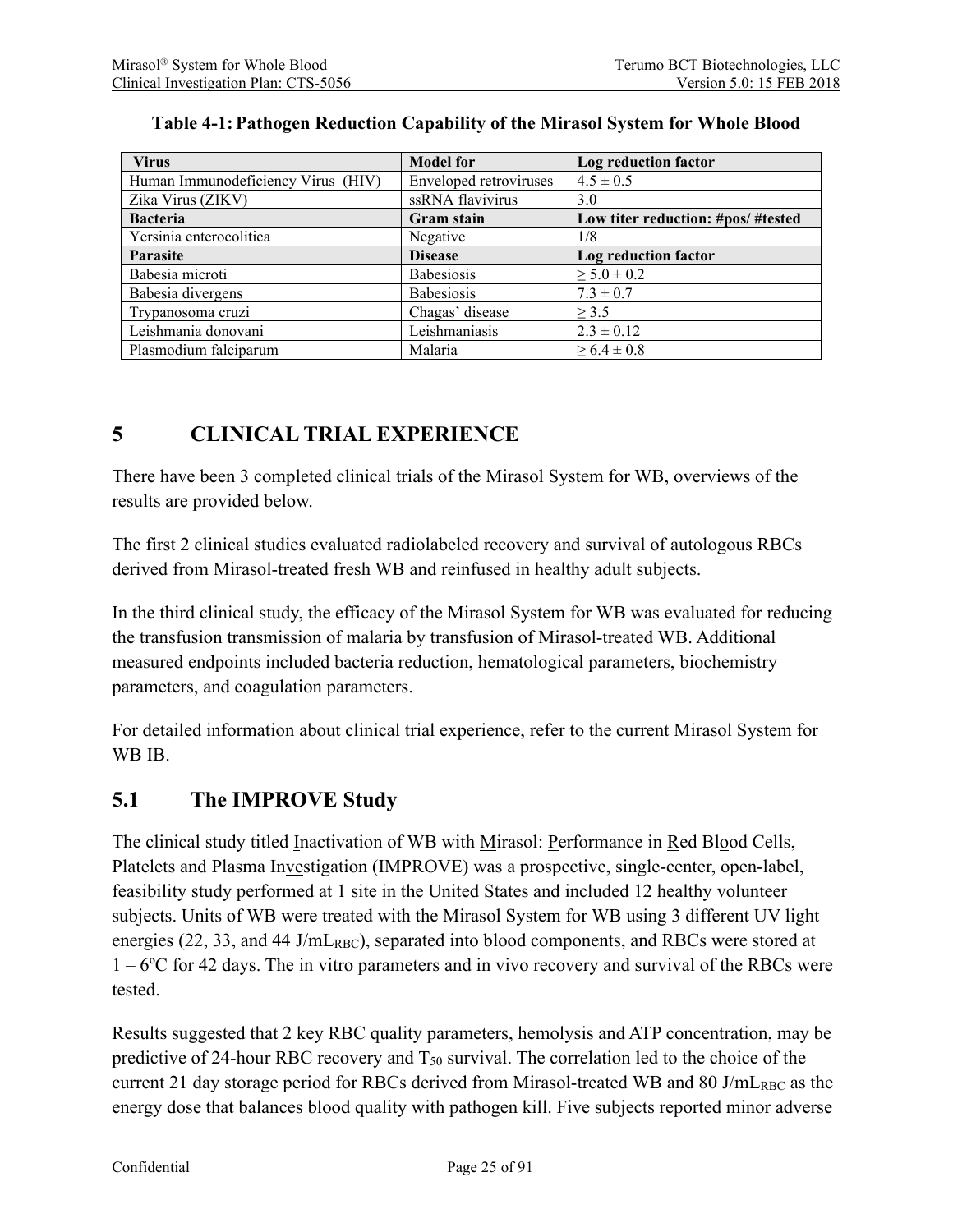events (AEs), and none were device related (allergic rhinitis, upper respiratory infection, dyspepsia [n = 2], and bronchitis). No serious adverse events (SAEs) or deaths were reported.

# <span id="page-25-0"></span>**5.2 The IMPROVE II Study**

The clinical study, Inactivation of Whole Blood with Mirasol: Performance in Red Blood Cells in Healthy Volunteers (IMPROVE II) utilized a prospective, 2-center, single-blind, randomized, 2 period crossover design to evaluate recovery and survival of autologous RBCs derived from Mirasol-treated WB, stored as LR- RBCs and reinfused into healthy subjects. The primary objective was to determine whether LR-RBCs treated at 80 J/mL<sub>RBC</sub> and stored at  $1 - 6$ °C for 21 days met FDA criteria of 24-hour RBC recovery. Secondary endpoints included RBC survival, half-life and area under the curve (AUC), neoantigenicity, AEs, in vitro characteristics of test and control RBCs, and correlations between in vitro and in vivo parameters.

Twenty nine (29) healthy adult volunteers were enrolled. Five (5) subjects in the Enrolled Population discontinued prior to or on Day 21 (3 subjects on Day 0 and 2 subjects by Day 21); thus, 24 of the 29 enrolled subjects were re-infused and included in the Evaluable Population.

The results from this study demonstrated that RBCs derived from Mirasol-treated WB maintained an acceptable cell quality and survival as compared to untreated RBCs in accordance with US Food and Drug Administration (FDA) criteria, which includes the following 3 criteria:

- The 1-sided 95% lower confidence limit for the population proportion of success is greater than 70%, where success of a unit is defined as the RBC in vivo 24-hour percentage recovery  $\geq 75\%$ ;
- The sample mean of percent recovery  $\geq$  75%; and
- The sample standard deviation (SD) of in vivo 24-hour RBC recovery  $\leq 9\%$ .

Subjects reinfused with Mirasol-treated LR-RBCs demonstrated no evidence of neoantigenicity or other major safety signals. There were no device related treatment emergent adverse events (TEAEs), TEAEs resulting in procedure and/or study discontinuation, SAEs, or unanticipated adverse device effects (UADEs). Procedure-related TEAEs were mild in severity and limited to bruising at the puncture/infusion site. One device deficiency was reported but did not affect study treatment or subject data. The device deficiency was related to communication between the illuminator to the Mirasol Manager software. The IIlluminator did not transfer the log files as intended; however, the files remained on the Illuminator and were therefore accessible, with no loss of study data.

The results from this study indicated that RBCs derived from Mirasol-treated WB maintained an acceptable cell quality and recovery as compared to untreated RBCs in accordance with FDA criteria. The geometric least squares (LS) mean of the AUC of RBC survival following Mirasol treatment was approximately 83% of that for untreated control. The mean linear RBC survival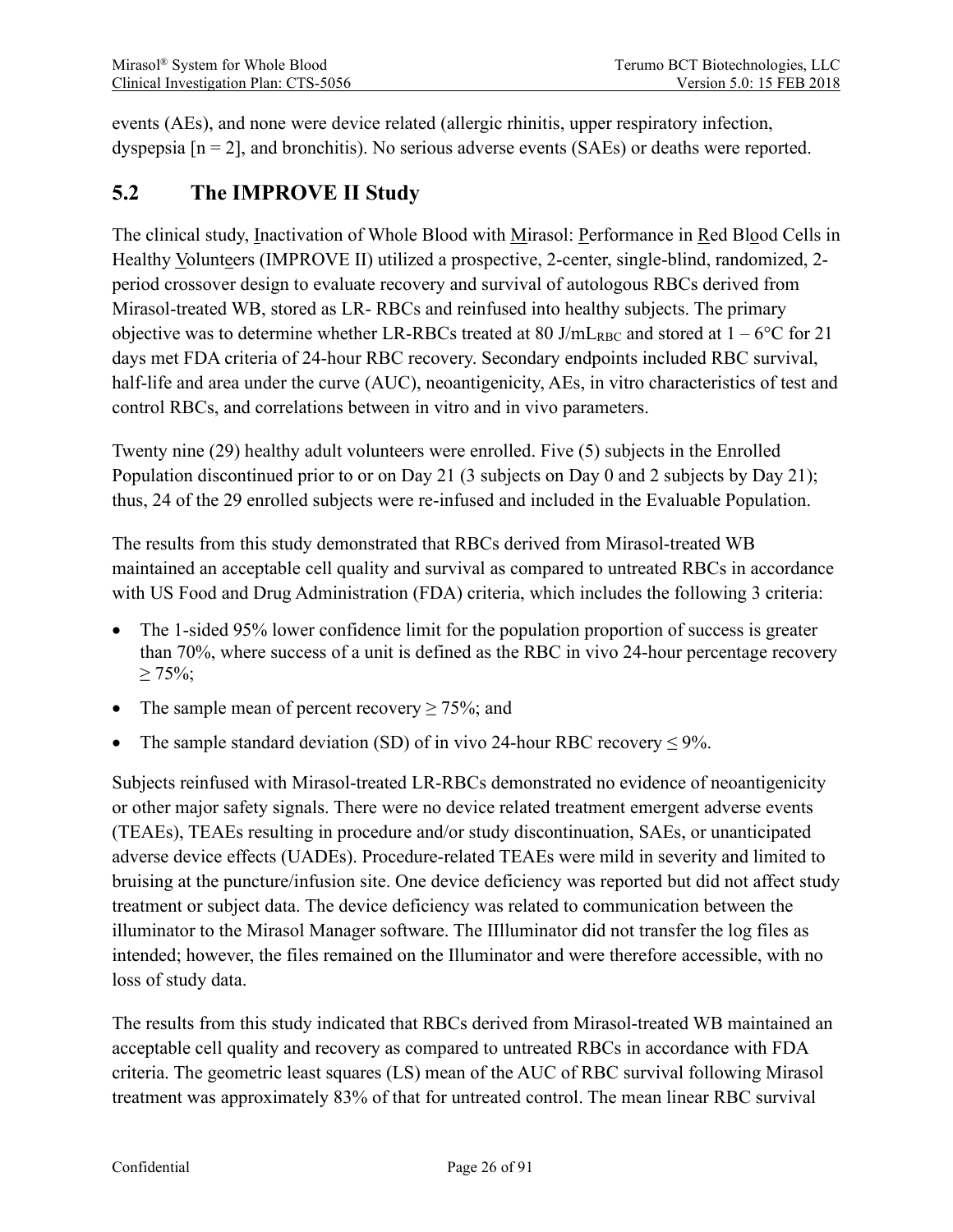was shorter following Mirasol treatment (60.49 days) compared with the mean RBC survival of untreated control (81.57 days). Subjects reinfused with Mirasol-treated LR-RBCs demonstrated no evidence of neoantigenicity or other major safety concerns. In light of previous nonclinical data supporting the efficacy of Mirasol treatment in reducing pathogens and residual WBCs, this study further supported the use of Mirasol treatment of WB as a means to increase the safety of RBC transfusions.

## <span id="page-26-0"></span>**5.3 The AIMS Study**

The clinical study titled African Investigation of Mirasol System for Whole Blood Clinical and Biological Efficacy of Mirasol-treated Fresh Whole Blood for the Prevention of Transfusion transmitted Malaria (AIMS) was a prospective, randomized, double-blind, controlled, single center clinical study designed to evaluate the efficacy of the Mirasol treatment in reducing the incidence of malaria transmission by blood transfusion. The planned primary endpoint was incidence of transfusion transmitted malaria (TTM). Secondary endpoints included measurement of bacterial contamination, hematological parameters, biochemistry parameters, and coagulation parameters.

The primary efficacy endpoint of this study was incidence of TTM. Non-parasitemic subjects receiving parasitemic WB were assessed for TTM by detection of identical *Plasmodium* in subjects post-transfusion and in the transfused WB confirmed by *Plasmodium* allelic discrimination. The presence of *Plasmodium* in WB products and in study subject blood samples were routinely assessed via microscopy and by qPCR, including species identification. While microscopy and PCR were both performed on blood samples, allelic discrimination was used to determine TTM incidence. There were 65 subjects transfused with parasitemic blood who were non-parasitemic pre-transfusion, 49 of whom remained non-parasitemic post-transfusion. Sixteen (16) subjects became parasitemic post-transfusion after receiving parasitemic WB and were evaluated for TTM. There were 28 subjects in the Mirasol-treated group and 37 subjects in the untreated group, making a total of 65 subjects in the Evaluable Population. One transmission was identified in the Mirasol-treated group and 8 transmissions were identified in the untreated group  $(P = 0.039)$ .

There were 145 TEAEs reported in a total of 92 (41.3%) subjects in the safety population. Forty eight (48) subjects (43.8%) in the Mirasol group reported a total of 75 TEAEs and 44 (39.3%) subjects in the untreated group reported 70 TEAEs. The most common TEAEs in all subjects were allergic transfusion reaction (6.3%), malaria (6.3%) and febrile non-hemolytic transfusion reaction (4.0%). The TEAEs of malaria were reported based upon clinical symptoms suggestive for malaria and/or treatment initiated for malaria after at least 1 blood transfusion. There were no reported UADE and no TEAEs that led to study discontinuation. There were 22 serious TEAEs reported during the study. Four (4) serious TEAEs were related to the device and/or procedure. After unblinding, the serious TEAE of malaria in the Mirasol group was unlikely to be related to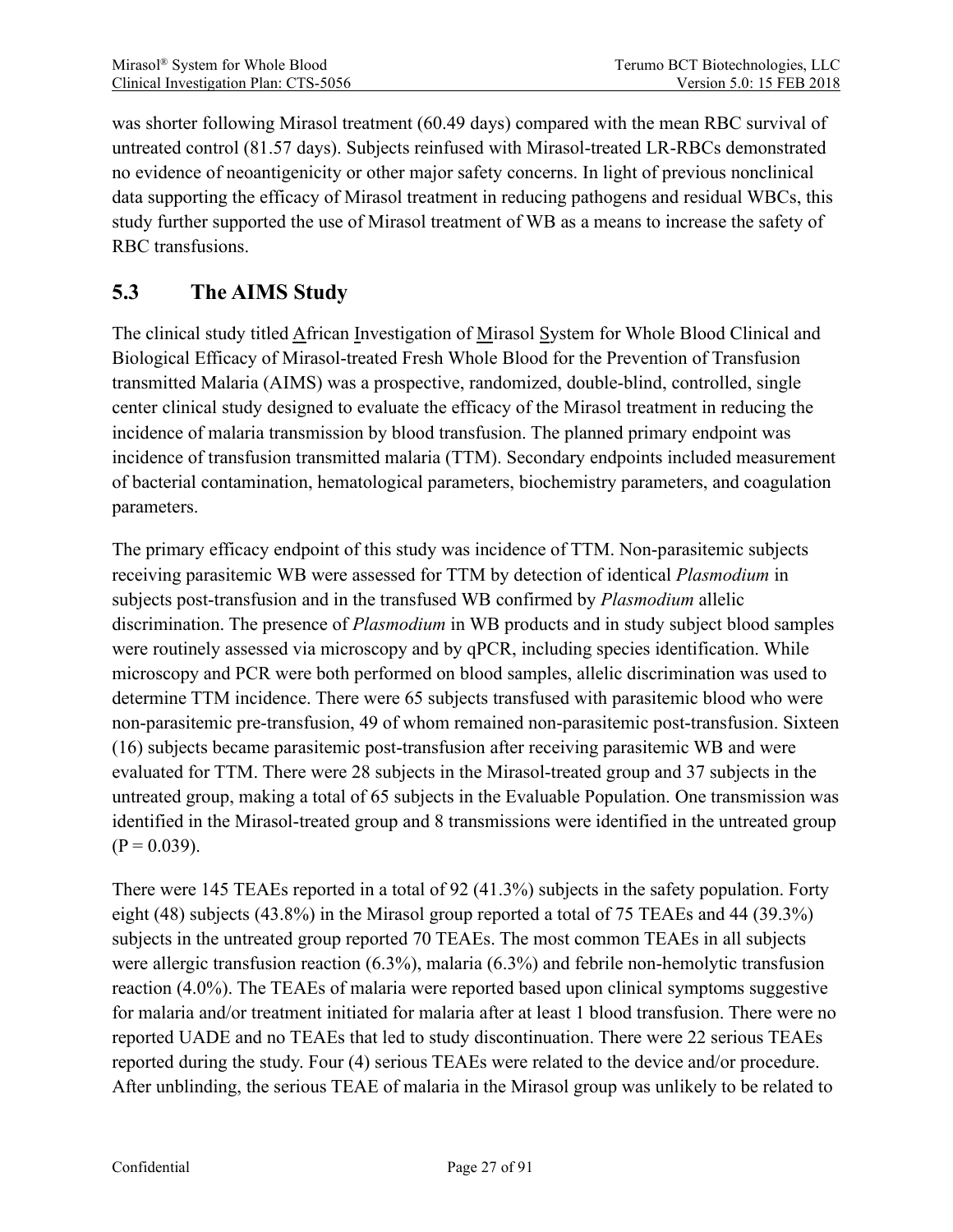the device, due to a negative *Plasmodium* detection test in both units of transfused blood. There was 1 serious TEAE of malaria in the untreated group that was related to the procedure as 1 unit of untreated transfused blood tested positive for *Plasmodium* detection. Thirteen (13) deaths were reported during the conduct of this study with 8 deaths occurring in the Mirasol group and 5 in the untreated group. None of the deaths were related to the study device or procedure.

Treatment of WB using the Mirasol System for WB reduced the incidence of TTM. The primary endpoint of the study was achieved, as treatment of WB using the Mirasol System for WB reduced the incidence of TTM. Additional study information is available in the Mirasol System for WB Investigator's Brochure.

# <span id="page-27-0"></span>**6 RATIONALE FOR THE CURRENT STUDY**

Thalassemia is a congenital blood disorder, categorized as either alpha-thalassemia or betathalassemia, in which production of alpha or beta globin is decreased or absent, respectively, resulting in lack of Hb production.<sup>3</sup> Thalassemia major (homozygous) is the most severe form of the disease, requiring RBC transfusions from an early age. Consequently, thalassemia is the most RBC-transfused syndrome worldwide with as many as 2,000 thalassemia patients estimated to live in the United States. Additionally, there are more than 60,000 births each year of serious forms of thalassemia, globally.<sup>4</sup> The current standard of care for transfusion-dependent thalassemia patients dictates chronic RBC transfusions with the goal of controlling anemia and suppressing ineffective erythropoiesis.<sup>3</sup> There are 85 million units of RBCs transfused annually worldwide with approximately 15 million in the United States. Treatment with chronic RBC transfusions requires that these thalassemia patients are exposed to multiple blood products from multiple donors, thus increasing the risk of TTIs and transfusion-related immune reactions. In Vichinsky et al., 24% of transfused thalassemia patients had laboratory evidence of previous exposure to one or more infectious diseases. Mirasol-treated blood products resulting in pathogen reduction and WBC inactivation may provide a safer primary treatment for this population.

An available device which reduces the pathogen load and inactivates WBCs in WB will improve treatment for thalassemia patients as well as other patient populations receiving RBC transfusions and ultimately lead to safer available blood products.

This study will provide valuable information about Mirasol-treated blood products in regards to blood safety. A secondary objective of this study is to compare safety endpoints including incidence of alloimmunization, neoantigenicity, TEAEs, transfusion-related AEs, SAEs, and UADEs between groups.

The normalized Hb AUC will be calculated from normalized Hb between successive transfusions as a measure of percent surviving RBCs. The decision to transfuse, generally and specifically in thalassemia, is not based solely on Hb levels but also individual patient characteristics and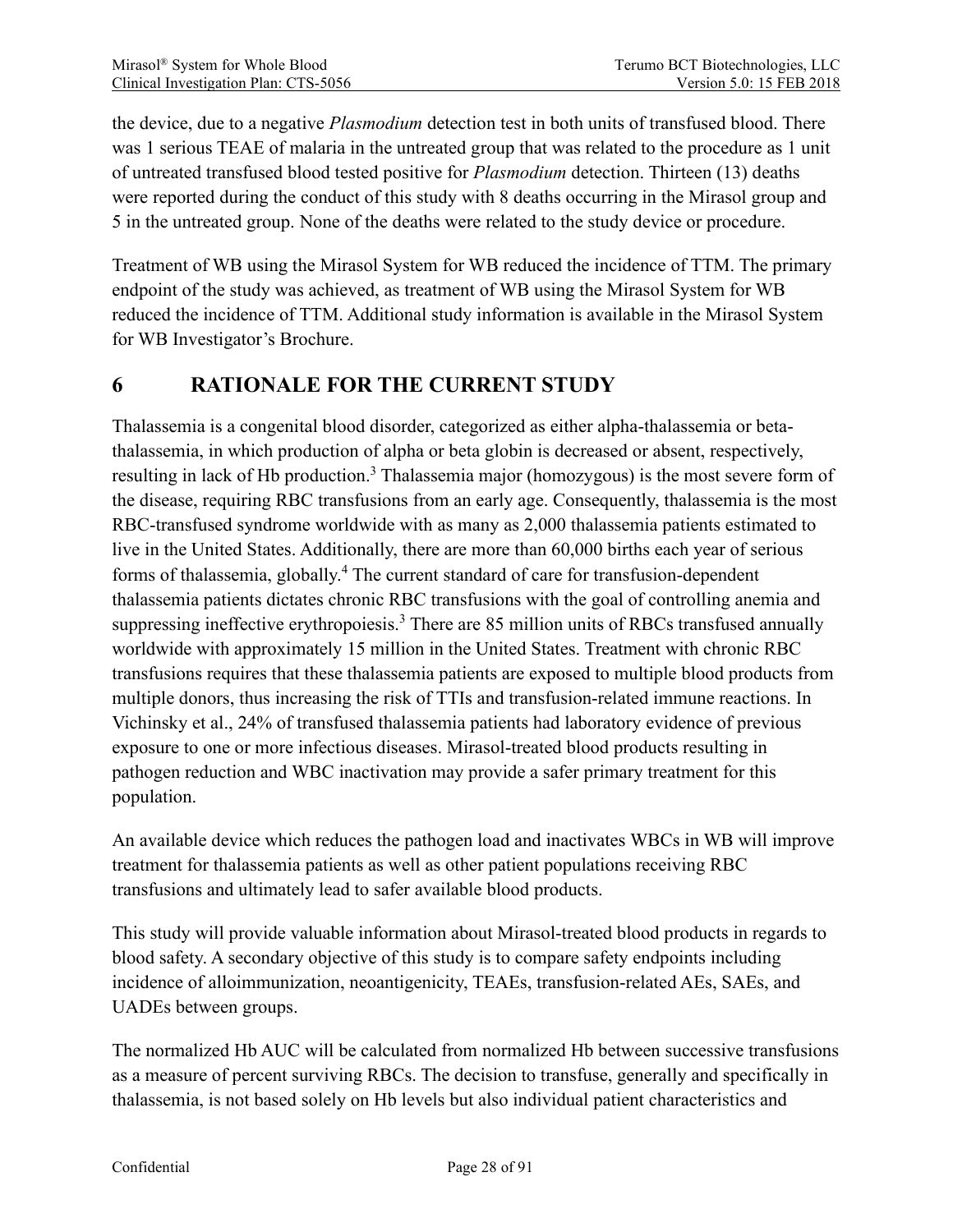symptoms.<sup>37</sup> Defining appropriate measures of RBC transfusion efficacy has been an extremely challenging aspect of transfusion medicine, and there are no accepted standards for evaluation. Previous evaluations of RBC therapy have utilized in vivo RBC recovery and survival as surrogate markers for efficacy. This study will provide valuable information about Hb AUC measurement, which has been demonstrated to be an objective, reliable, and clinically meaningful summary statistic.<sup>38</sup>

## <span id="page-28-0"></span>**7 OBJECTIVES**

## <span id="page-28-1"></span>**7.1 Primary Objective**

The primary objective of this clinical study is to determine if percent survival of RBCs derived from Mirasol-treated WB is non-inferior to conventional RBCs when transfused into patients requiring chronic RBC transfusion support.

## <span id="page-28-2"></span>**7.2 Secondary Objective**

The secondary objectives include comparing other efficacy and safety endpoints between treatment groups.

# <span id="page-28-3"></span>**8 EFFICACY ENDPOINTS**

## <span id="page-28-4"></span>**8.1 Primary Endpoint**

1. Normalized Hb AUC calculated from normalized Hb between successive transfusions as a measure of percent surviving RBCs.

## <span id="page-28-5"></span>**8.2 Secondary Endpoint**

- 1. Hb increment.
- 2. Actual Hb level post-transfusion (15-min).
- 3. Proportional decline in post-transfusion Hb level.
- 4. RBC mass infused (volume x Hb/unit)

## <span id="page-28-6"></span>**9 SAFETY ENDPOINTS**

- 1. Incidence of treatment-emergent antibody with confirmed specificity to RBCs derived from Mirasol-treated WB.
- 2. Human leukocyte antigen (HLA) alloimmunization rates.
- 3. Treatment emergent adverse events.
- 4. Transfusion-related adverse events.
- 5. Serious adverse events.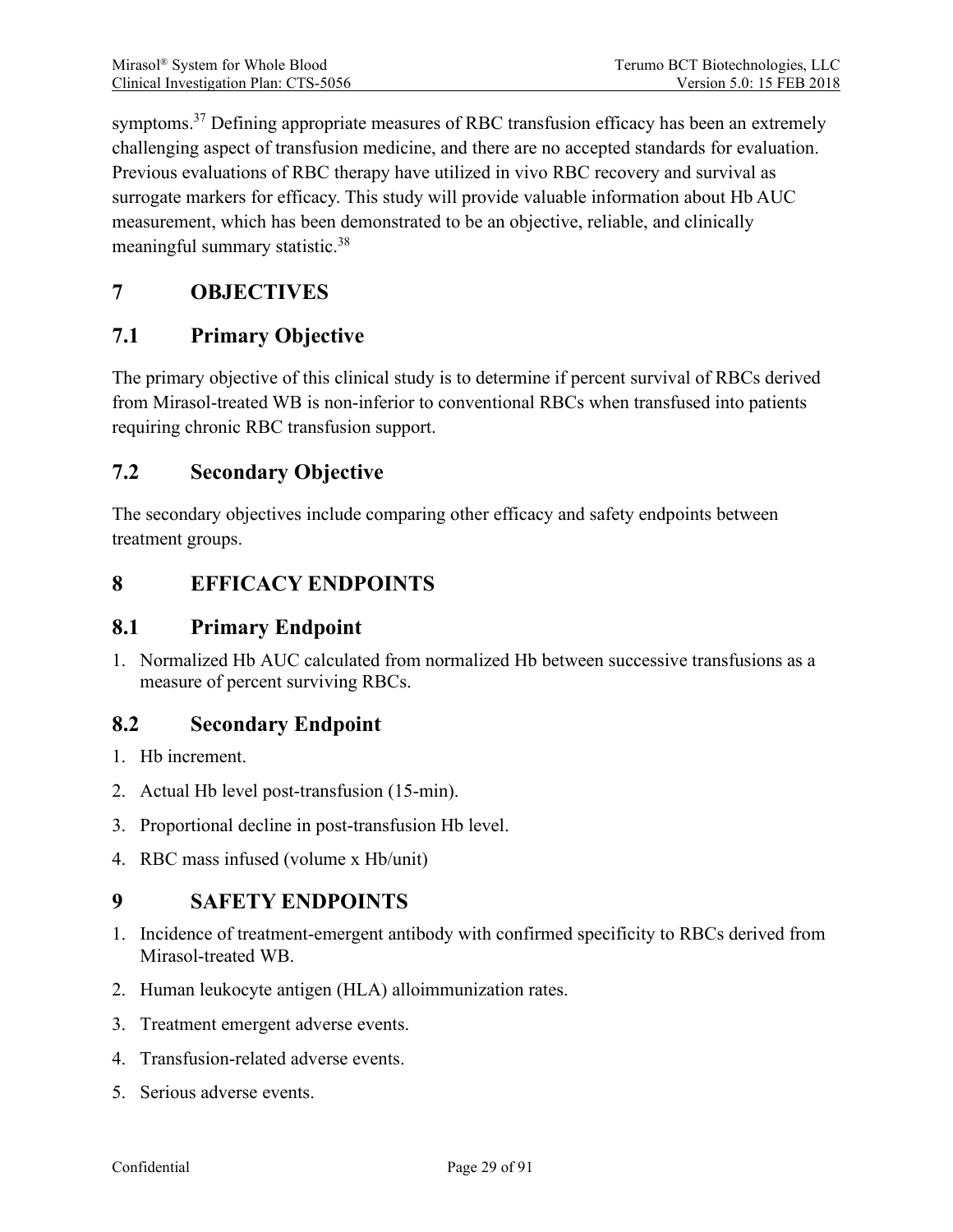#### 6. Unanticipated adverse device effects.

## <span id="page-29-0"></span>**10 INVESTIGATIONAL PLAN**

### <span id="page-29-1"></span>**10.1 Study Design**

This is a prospective, multi-center, randomized, crossover trial to evaluate the clinical effectiveness of MIR RBCs versus REF RBCs in transfusion dependent thalassemia patients. Throughout the clinical trial, RBC transfusion volume and frequency will be determined by each subject's treating physician.

Eligible subjects who have signed an informed consent form (ICF)/parental consent form and assent form, where applicable, will be enrolled and randomized 1:1 to a treatment sequence via an electronic system using a permuted-block schedule stratified by investigational site. Subjects will be randomized to receive either MIR RBCs followed by conventional RBCs, or to receive conventional RBCs followed by MIR RBCs.

The crossover trial design will consist of 2 treatment periods. Each period will include a 50 day wash-in phase (Day 0 of the wash-in  $=$  Day 0 of the treatment period) followed by 2 transfusion episodes for assessment of the primary endpoint. The 50-day wash-in serves to ensure that an adequate volume of RBCs from the assigned treatment allocation (MIR RBCs versus REF RBCs) have been transfused into the subject prior to collecting samples to support the primary endpoint.

Blood transfusion is the mainstay of care for individuals with thalassemia major. The purpose of transfusion is twofold: to improve the anemia and to suppress the ineffective erythropoiesis. A transfusion episode for these thalassemia patients are the routine transfusions administered on a regulator schedule for the life of the patient. An end of study treatment follow-up visit will occur 2-4 weeks after the last per protocol transfusion, prior to the next standard of care transfusion. A final study visit will occur at least 60 days after the last per protocol transfusion.

<span id="page-29-2"></span>

#### **Figure 10-1: Study Schematic**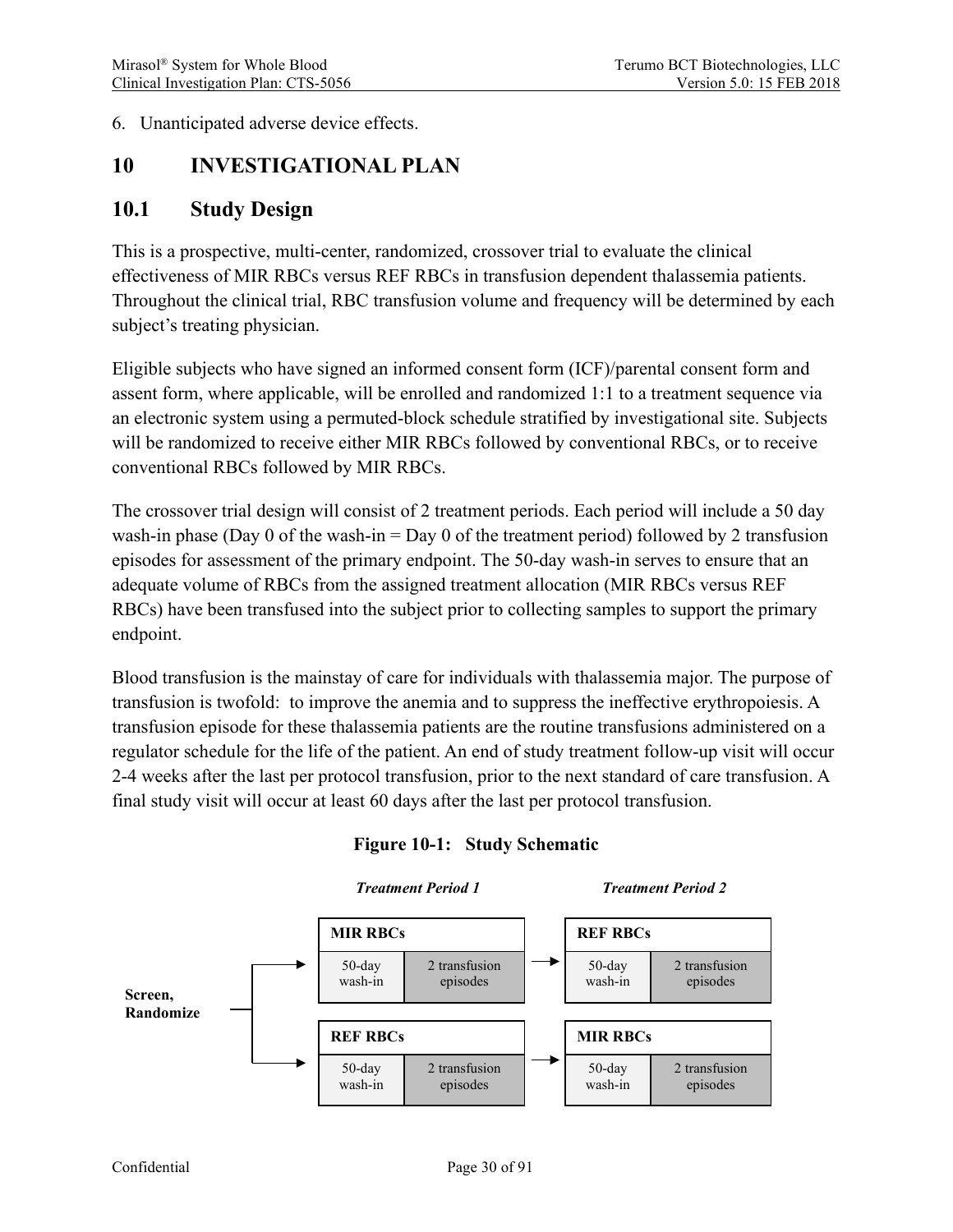During each treatment period, blood samples will be collected for safety and efficacy analysis.

Blinding is not feasible because riboflavin used in the Mirasol-treated WB may cause yellow colored urine in transfusion recipients of Mirasol-treated blood products. Also there is a difference in MIR RBC and REF RBC storage bags and labels. However, subjects, investigational site staff, and the Sponsor will not be informed of the randomization assignment. Study team members conducting safety assessments on subjects should remain blinded, whenever possible, to ensure causality determination remains unbiased. Central and Local Blood Centers will be informed of the randomization assignment in order to provide study product for transfusion.

## <span id="page-30-0"></span>**10.2 Red Blood Cell Products**

The RBCs to be utilized in this study will be as follows and will meet standard release criteria for transfusion:

- MIR RBCs: RBCs will be derived from WB collected in CPD solution, treated with the Mirasol System for WB, LR, and stored in AS-3 for  $\leq$  21 days at 1 - 6°C.
- REF RBCs: LR apheresis RBCs or WB-derived RBCs will be per site standard inventory.

No other pathogen reduction treated blood products including platelets and/or plasma may be used for transfusion in subjects during study participation.

MIR RBCs will be prepared from WB treated with the Mirasol System for WB according to the Blood Processing and Storage Guidelines and the Mirasol System for WB Illuminator Operator's Manual.

The MIR RBCs must not be irradiated. Irradiating blood products that have been Mirasol-treated is redundant and may further compromise RBC viability. In vitro studies demonstrated Mirasol treatment was as effective as irradiation in preventing leukocyte proliferation and was more effective than gamma irradiation at preventing antigen presentation, cytokine production, and T-cell activation.

Modifications such as RBC washing (MIR RBCs or REF RBCs) or irradiation (REF RBCs only) may be done according to Hospital Site and/or Local Blood Center standard procedures and following established guidelines as to impact to storage durations and transfusion practices. Any modifications will be captured in the electronic case report form (eCRF). Anticipated incidence of washing is 35% for conventional RBCs and 33% for irradiated RBCs.<sup>30</sup>

Mirasol increases extracellular potassium in WB derived RBC products. Use with caution in patients at risk of hyperkalemia (eg, patients with renal failure) and/or requiring administration via central venous access device.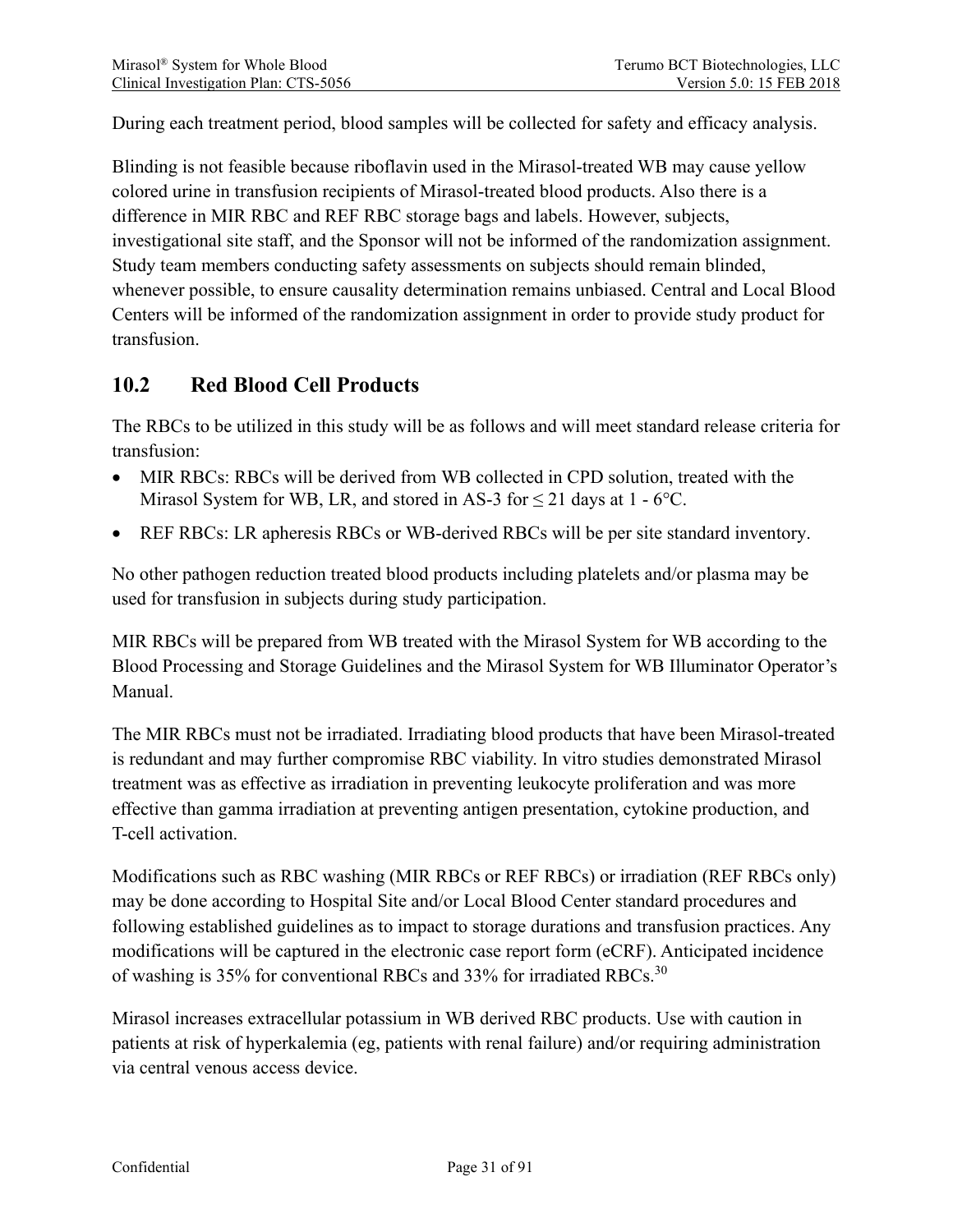## <span id="page-31-0"></span>**10.3 Off-Protocol Transfusions**

Off-protocol transfusions are defined as any RBC transfusions other than those to which the subject was randomized (MIR RBCs or REF RBCs), regardless of the indication or reason for the transfusion. Following the off-protocol transfusion, the subject will continue to receive transfusions according to the allocated treatment arm and will continue study participation.

For each off-protocol transfusion, if possible, all of the same data as for protocol specified transfusions will be captured in the eCRF, including the indication and reason for the offprotocol transfusion and any modifications to the RBC product.

## <span id="page-31-1"></span>**10.4 Study Duration**

Subject participation will be approximately 7-9 months, including a screening period (up to 28 days) and 2 treatment periods, each including a 50-day wash-in period followed by 2 transfusion episodes. An end of study treatment follow-up visit will occur 2-4 weeks after the last per protocol transfusion, prior to the next standard of care transfusion. A final study visit will occur at least 60 days after the last per protocol transfusion.

<span id="page-31-2"></span>Study duration is approximately 29 months.

## **11 PATIENT POPULATION**

## <span id="page-31-3"></span>**11.1 Number of Subjects and Subject Selection**

Assuming a 20% dropout rate, it is anticipated that approximately 97 subjects will be randomized to achieve 77 subjects in the Full Analysis Set (FAS). The FAS will include all randomized subjects who have at least 1 normalized Hb AUC measurement.

### <span id="page-31-4"></span>**11.2 Inclusion Criteria**

Subjects will be eligible for inclusion only if all of the following criteria apply:

- 1. Transfusion dependent thalassemia patient with mean 2-4 week transfusion intervals for the prior 6 months.
- 2. Age  $\geq$  12 years.
- 3. Negative pregnancy test for women of childbearing potential and agreement to practice a medically acceptable contraception regimen throughout the participation in the clinical trial. Not required if female subjects are not of child-bearing potential (ie, prior to menses onset, surgically sterilized, 1-year postmenopausal).
- 4. Signed informed consent from the patient, or if the patient is < 18 years of age, signed assent from patient and consent from parent/guardian, according to local Institutional Review Board/Ethics Committee (IRB/EC) requirements.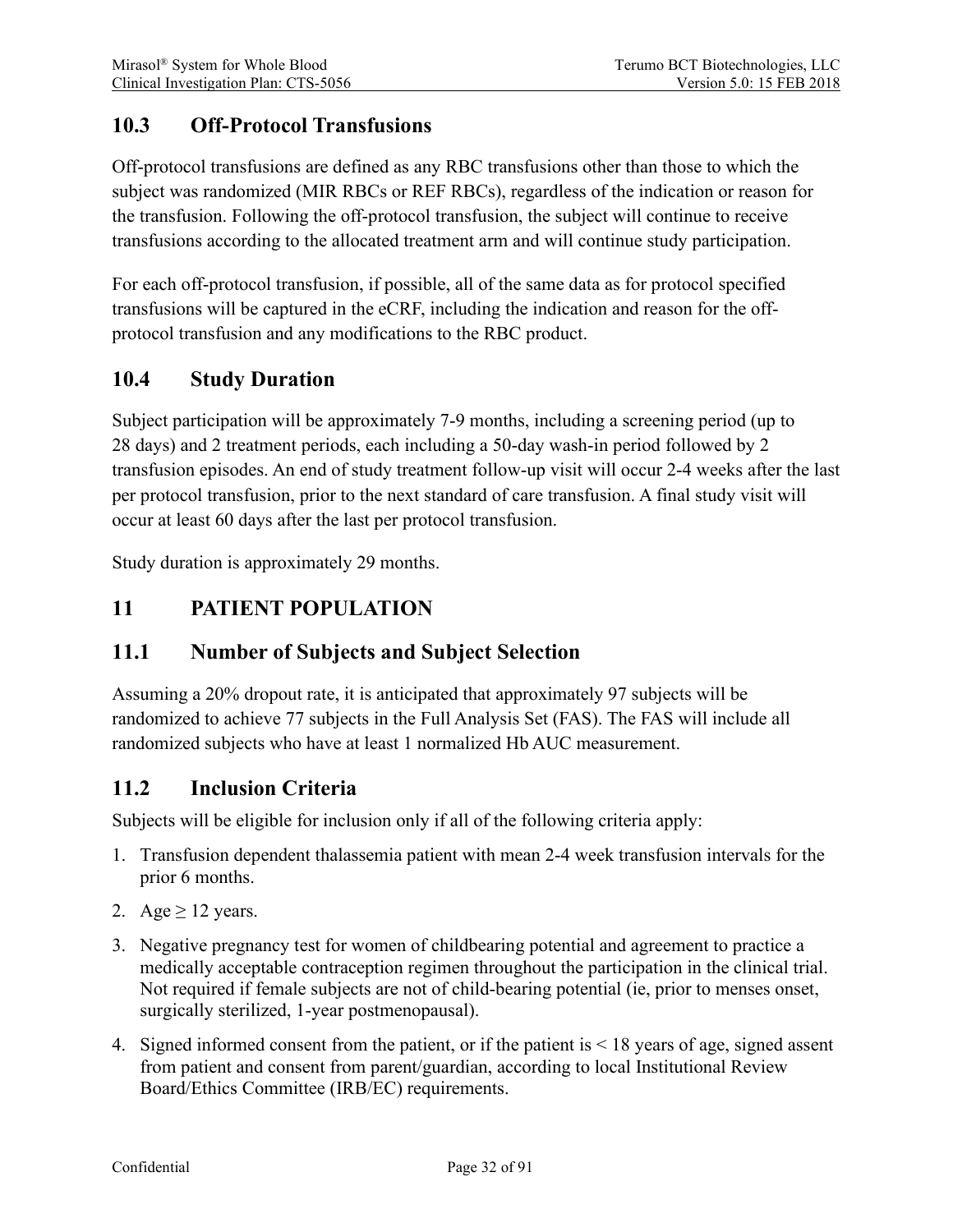## <span id="page-32-0"></span>**11.3 Exclusion Criteria**

Subjects will not be eligible for inclusion if any of the following criteria apply:

- 1. Historical RBC transfusion requirement of more than 200 mL/kg/year.
- 2. Presence of RBC antibodies that make procurement of compatible RBC units not feasible per the treating physician's clinical judgment for reasonable execution of the study.
- 3. Prior treatment with pathogen-reduced RBCs with subsequent development of known antibodies to the associated RBCs.
- 4. Planned treatment requirement of frozen RBC products.
- 5. Treatment requirements for any medication that is known to cause hemolysis.
- 6. Receiving cardiac medications for heart failure.
- 7. Patients anticipated to receive massive transfusion, per the treating physician's clinical judgment.
- 8. Known HIV infection (defined as HIV RNA positive) with changes to antiviral regimen within the 12 months prior to screening.
- 9. Acute or chronic medical disorder that, in the opinion of the Investigator, would impair the ability of the patient to receive study treatment.
- 10. Participation in another clinical study, either concurrently or within the previous 28 days, in which the study drug or device may influence study endpoints or patient safety, according to Investigator discretion.
- 11. Participation in another clinical study within the past 3 months if investigational RBCs or treatment or drugs were received that are likely to have long term effect on RBCs function.
- 12. Pregnant or breastfeeding.
- 13. Planned concurrent treatment with other pathogen reduction treated blood products during participation in this study.
- 14. Patients who received prior treatment with pathogen-reduced RBCs within the past 120 days.
- 15. Inability to comply with study procedures and/or follow-up.

### <span id="page-32-1"></span>**12 ENROLLMENT**

#### <span id="page-32-2"></span>**12.1 Recruitment Process**

This is a multicenter study; each investigational site (Hospital Site) will recruit subjects according to the site's standard procedures. Recruitment material, if applicable, will be reviewed and approved by the site's IRB/EC prior to implementation.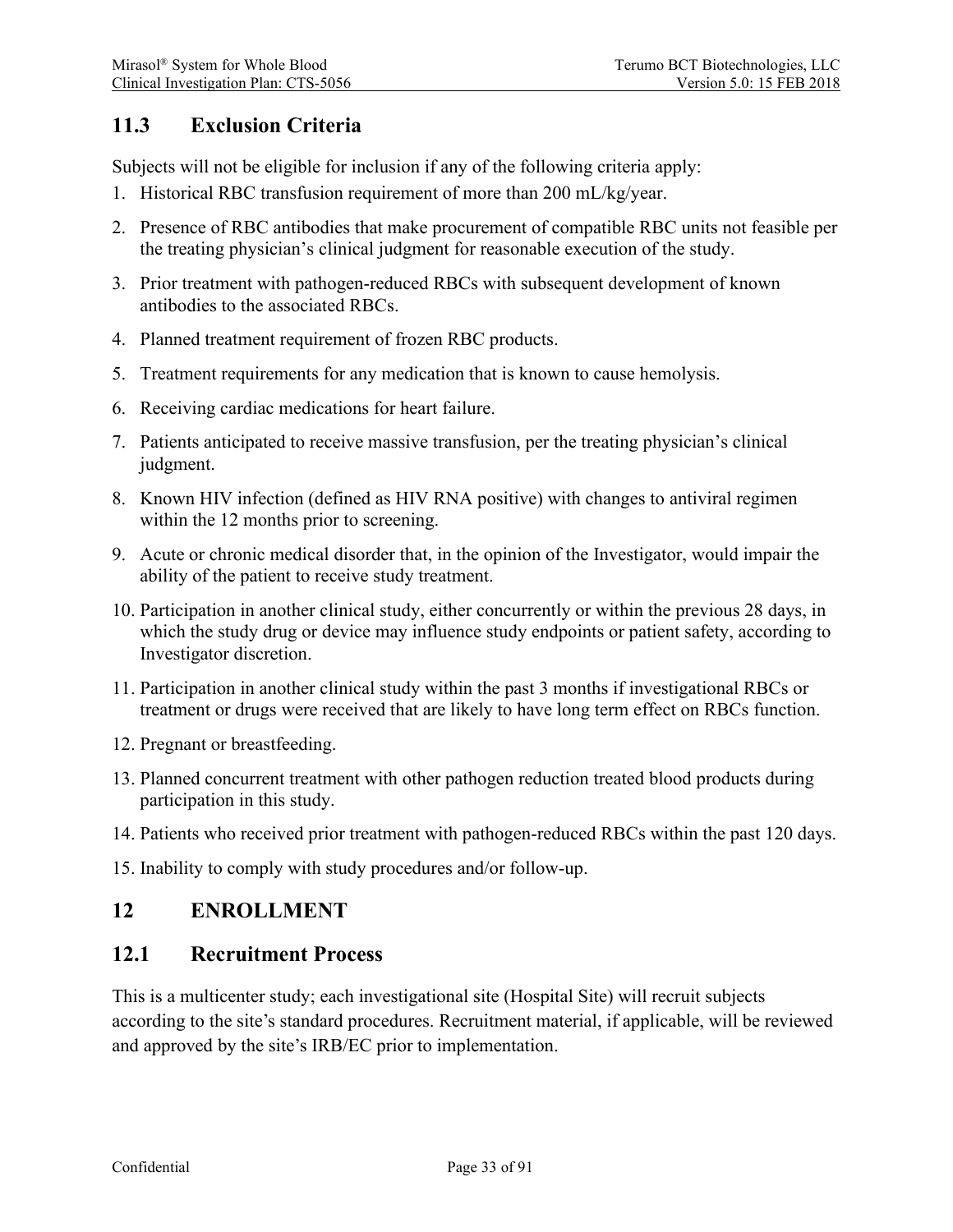## <span id="page-33-0"></span>**12.2 Informed Consent/Assent Process**

Prior to subject participation in this study, the Investigator must obtain written IRB/EC approval for the Clinical Investigation Plan (CIP), the ICF/parental consent form and assent form, where applicable. Children under the age of 18 will sign an assent form and their parent or legal guardian will sign the ICF or a parental consent form, as specified by the IRB/EC. The approved ICF/parental consent form/assent form will clearly reflect the IRB/EC approval date.

A copy of the site-specific subject ICF/parental consent form/assent form must be provided to the Sponsor for review and approval prior to submission to the IRB/EC for approval. Once approved, the subject ICF/parental consent form/assent form must be provided to the Sponsor prior to implementation in this study. All study subjects/legal guardians must provide written informed consent/parental consent/assent using the sponsor and IRB/EC approved ICF/parental consent form/assent form, where applicable.

Once the subject's initial eligibility has been determined, the Investigator or designee, who has been trained on the CIP, will explain in lay terms the nature and scope of the study, potential risks and benefits of participation, answer questions for the subject and, if applicable, the subject's legal guardian and obtain informed consent/parental consent/assent if the subject is interested in participating in the study. Potential subjects/legal guardians will be given as much time and privacy as necessary to review the ICF, to ask any questions and to provide an opportunity to discuss potential participation with others outside the study team. If the subject/legal guardian agrees to participate, the ICF/parental consent form/assent form must be read by the subject/legal guardian, and signed and dated by the subject/legal guardian and the person completing the consent process. The ICF/parental consent form/assent form, where applicable will be obtained prior to initiating any study specific procedure that is not considered standard of care. The original ICF/parental consent form/assent form will be kept in the subject's record, and a copy will be provided to the subject. The original ICF/parental consent form/assent form will remain in the study files. A note about the subject's participation will be written in the subject's medical record. Study subjects will be assured that they may withdraw from the study at any time and for any reason.

Failure to obtain a signed ICF/parental consent form/assent form prior to enrollment constitutes noncompliance with the Declaration of Helsinki, International Conference of Harmonization (ICH) Good Clinical Practice (GCP), US Code of Federal Regulations (21 CFR 812), and International Organization for Standardization (ISO) 14155.

## <span id="page-33-1"></span>**12.3 Enrollment**

Subjects will be considered enrolled upon giving informed consent. Screen failures will be subjects who do not continue to meet enrollment criteria or withdrawal consent or discontinue study participation for any reason prior to randomization.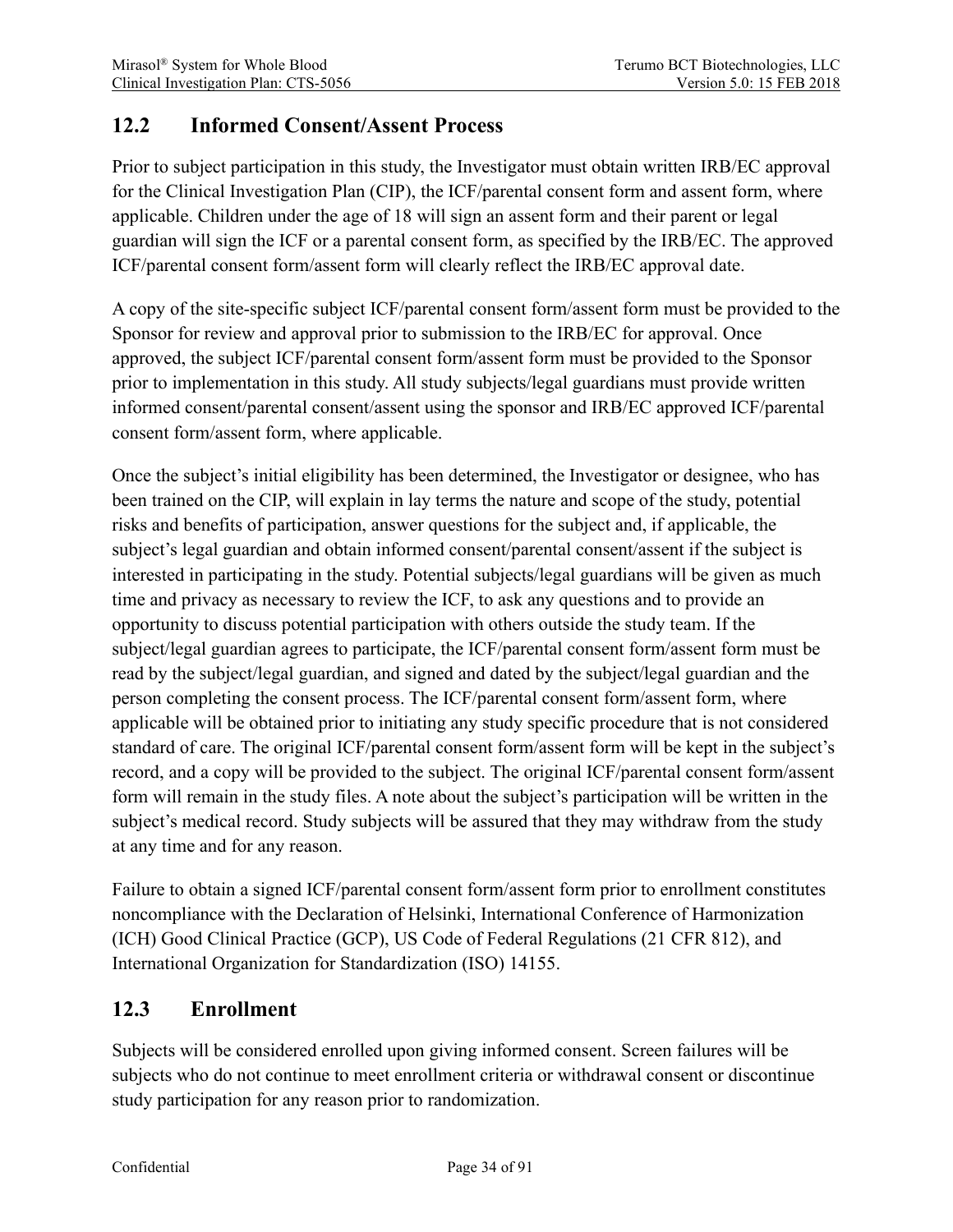Once a subject/parent/legal guardian has signed the ICF/parental consent form/assent form, where applicable, a designated site staff member will enter the subject information into the Electronic Data Capture (EDC) system which will automatically assign a site number and subject specific identification (ID) number.

The investigational site will maintain a screening/enrollment log.

## <span id="page-34-0"></span>**12.4 Randomization/Stratification**

Subjects will be randomized as close to the initiation of the first transfusion as possible (study day 0), not to exceed 10 days prior to the planned initiation of transfusions. The 10-day window is designed to allow sufficient time for the procurement and shipment of appropriate RBC product from Central or Local Blood Centers. Subjects will be randomized using a permutedblock schedule stratified by investigational site in a 1:1 allocation to 1 of 2 sequence groups. (Section [10.1\)](#page-29-1).

Randomization will be performed centrally using web-based system such as an interactive web response system (IWRS). When a patient has met eligibility criteria and provided informed consent/parental consent/assent to participate, a designated site staff member will log into the system and enter the required subject information to obtain the randomization ID number and treatment group assignment. The system access will be controlled by site and designated personnel for data entry.

## <span id="page-34-1"></span>**13 BLOOD CENTER PROCEDURES**

Blood products to be used in the study, MIR RBCs and REF RBCs, are defined in Section [10.2.](#page-30-0)

The Sponsor of the study is responsible for conducting the medical device implementation, training Blood Center personnel, and monitoring at the Blood Centers during the course of the study.

Test products (MIR RBCs) are collected, tested, stored, and transfused like the REF RBC products but they undergo the following additional steps: WB will be collected in a 450 mL bag with CPD; WB will be Mirasol-treated within 6 hours of collection, transferred to the storage bag, centrifuged, LR, and the derived RBCs transferred to a final storage bag with AS-3 within 9 hours of collection; and they will have an expiration date of  $\leq$  21 days.

Notably for MIR RBCs, after adding riboflavin solution and until after RBC separation, the WB product should be protected from exposure to direct sunlight or prolonged exposure (1 hour or more) to ambient light. For detailed information about appropriate ambient light protection measures throughout the Mirasol system treatment process, see the "Ambient Light Protection" tables located in each processing section of the Blood Processing and Storage Guidelines. The process of producing RBCs will remove most of the remaining riboflavin solution from the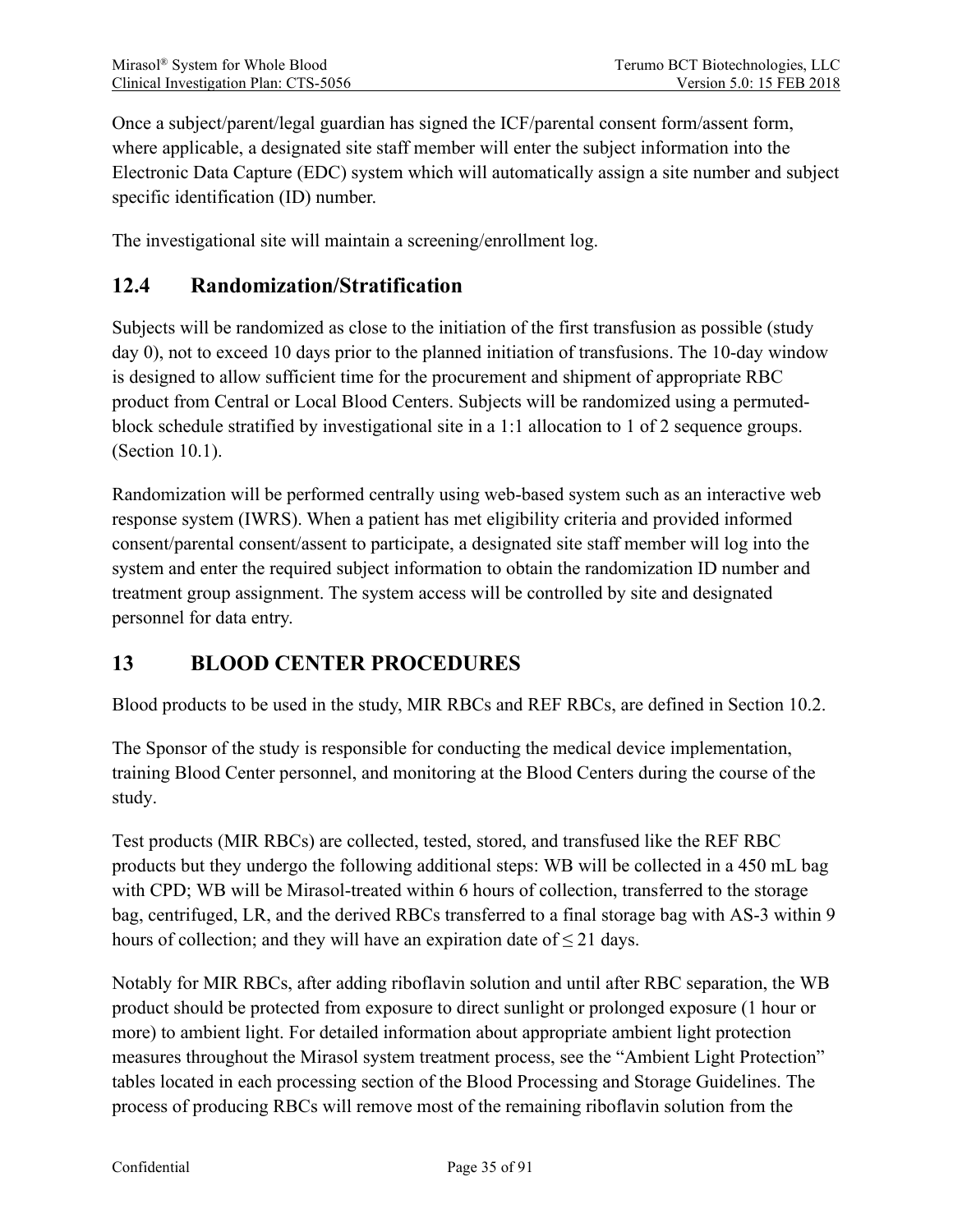product with the removal of plasma, so the RBC product is much less sensitive to light exposure, but should be kept in a darkened cooler during long term storage.

The MIR RBC product must not be irradiated.

Refer to the Blood Processing and Storage Guideline associated with this document for detailed instructions pertaining to MIR RBC production. Mirasol-treatment and storage will be per the Blood Processing and Storage Guideline associated with this protocol and the Mirasol System for WB Illuminator Version 6.2 Operator's Manual provided to the Blood Centers.

Reference RBCs will be collected, tested, and stored per site standard operating procedures.

All RBC products must meet standard release criteria for transfusion.

Mirasol-treated products are not to be administered in the event massive transfusion is warranted.

### <span id="page-35-0"></span>**13.1 Mirasol RBCs**

Donated WB for the production of MIR RBCs will be collected at designated Blood Centers according to the standard processes for donor consent and will be collected into a 450 mL bag with CPD anticoagulant. Mirasol RBC product will be manufactured according to the Blood Processing and Storage Guidelines and the Mirasol System for WB Illuminator Operator's Manual. Refer to the Blood Process and Storage Guidelines for cautions and warnings, kit overview and product specifications, labeling, procedural steps, and storage requirements.

In addition to medical device implementation, training, and monitoring during the study, the Sponsor will review Mirasol Manager content and the RBC product information during the course of the study to ensure appropriate use of the medical device equipment.

### <span id="page-35-1"></span>**13.2 Reference RBCs**

The Local Blood Bank at each Hospital Site will be responsible for acquiring REF RBC product from their routine use inventory.

## <span id="page-35-2"></span>**13.3 Data Collection and Procedures for RBC Units**

Data will be recorded in source documents and entered into eCRFs for each MIR RBC, REF RBC, and off-protocol unit unless otherwise noted. [Table 13-1](#page-36-0) summarizes these procedures.

- 1. RBC product details:
	- a. Blood Unit Identification (BUI) number
	- b. Donation type (WB or apheresis, REF RBCs only)
	- c. Donation collection date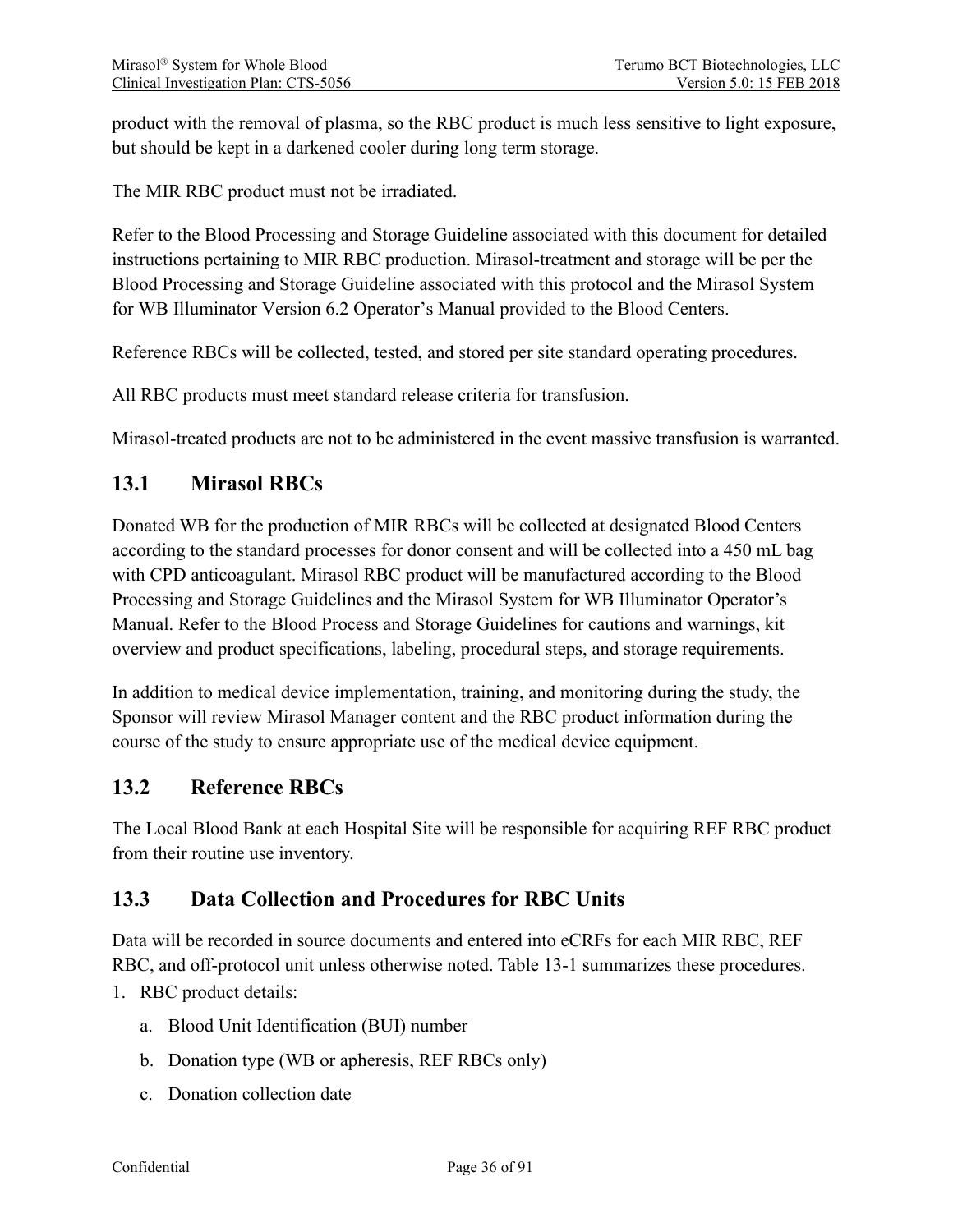- d. ABO and Rh type of unit
- e. Unit expiry date
- f. Washed RBCs (yes/no)
- g. Irradiated RBCs (yes/no; date) (REF RBC only)
- 2. Mirasol treatment details (MIR RBCs only)
	- a. Mirasol Illuminator serial number
	- b. Mirasol Whole Blood disposable set lot number
	- c. Donation collection start time
	- d. Mirasol Illumination start date/time
	- e. Date/time MIR RBCs placed in refrigerated storage
- 3. Product disposition (MIR RBCs only)

#### **Table 13-1: Blood Center Procedures and Data Collection**

|                                                   | <b>MIR RBCs</b> | <b>REF RBCs</b> |
|---------------------------------------------------|-----------------|-----------------|
| Blood Unit Identification (BUI) number            | X               | X               |
| Donation type (WB or apheresis) <sup>a</sup>      |                 | X               |
| Donation collection date                          | X               | $X^b$           |
| ABO and Rh type of unit                           | X               | X               |
| Unit Expiry date                                  | X               | X               |
| Washed RBCs (yes/no)                              | X               | X               |
| Irradiated RBCs (yes/no; date)                    |                 | X               |
| Mirasol Illuminator serial number                 | X               |                 |
| Mirasol Whole Blood disposable set lot number     | X               |                 |
| Donation collection start time                    | X               |                 |
| Mirasol Illumination start date/time              | X               |                 |
| Date/time MIR RBCs placed in refrigerated storage | X               |                 |
| Product disposition                               | X               |                 |

<sup>a</sup> MIR RBCs derived from WB only. REF RBC may be derived from WB or via apheresis.

<sup>b</sup> REF RBC: Record collection date if available.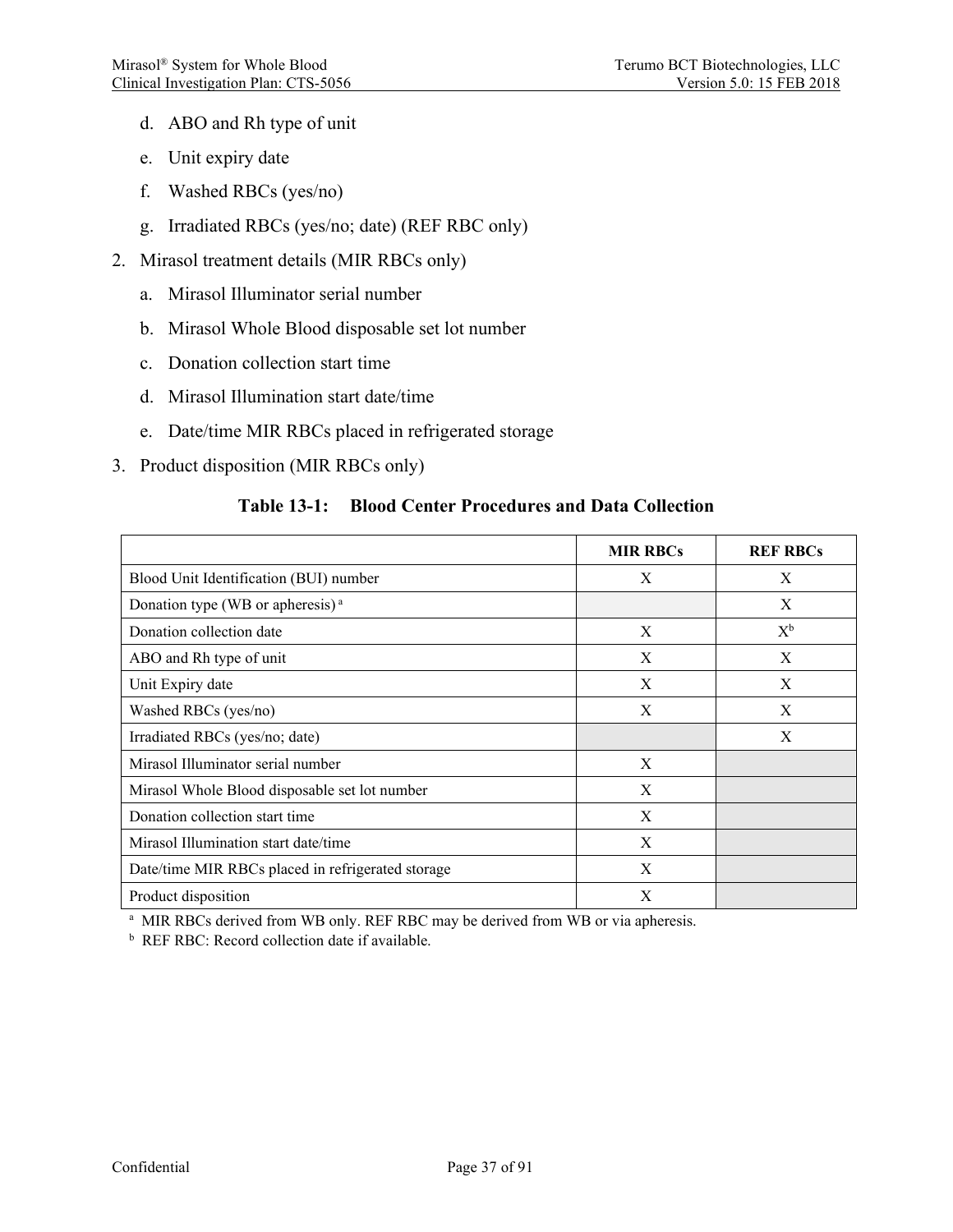# **14 STUDY PROCEDURES**

## **14.1 Screening**

Subject information may not be captured or study procedures conducted until informed consent/parental consent/assent has been obtained. The informed consent/parental consent/assent process may take place prior to the 28-day screening window.

The following screening procedures will be conducted within 28 days prior to the anticipated initiation of the first RBC transfusion (study day 0), unless otherwise specified below. Retrospective review of data such as demographics and prior medical history may be used to determine potential subjects for study participation and to obtain screening data if it is available from standard of care procedures conducted prior to the screening visit.

The following procedures will be completed during screening:

- 1. Review and sign the ICF/parental consent form/assent form (may take place prior to the 28 day screening window)
- 2. Review eligibility for study participation
- 3. Record demographic information (date of birth, sex, race, and ethnicity)
- 4. Record subject's height and weight
- 5. Perform a full physical examination, including examination of general appearance, skin, eyes/ears/nose/throat, head/neck, pulmonary, chest, cardiovascular, abdominal and liver/spleen, lymphatic, musculoskeletal, and neurological
- 6. Record vital signs. Vital signs include heart rate (HR), blood pressure (BP), respiratory rate  $(RR)$ , arterial oxygen saturation via pulse oximetry  $(SpO<sub>2</sub>)$ , and temperature
- 7. Collect medical and surgical history
	- a. Including thalassemia diagnosis information, genotype (if available), phenotype, history of antibody formation (list of antibodies) and date of diagnosis
	- b. Including transfusion history: date of initiation of transfusion therapy for thalassemia, history of transfusion reactions in the previous 6 months (type, date), mean transfusion interval for the prior 6 months
	- c. Including splenectomy status, immunizations, infection exposures in the 3 months prior to the screening visit, current organ dysfunction
- 8. Collect blood for Local Laboratory Tests (Section [16.2.1\)](#page-48-0)
	- a. Serum or urine pregnancy test; not required if female subjects are not of child-bearing potential (ie, prior to menses onset, surgically sterilized, 1-year postmenopausal)
- 9. Identify and document the target post-transfusion (15 min) Hb level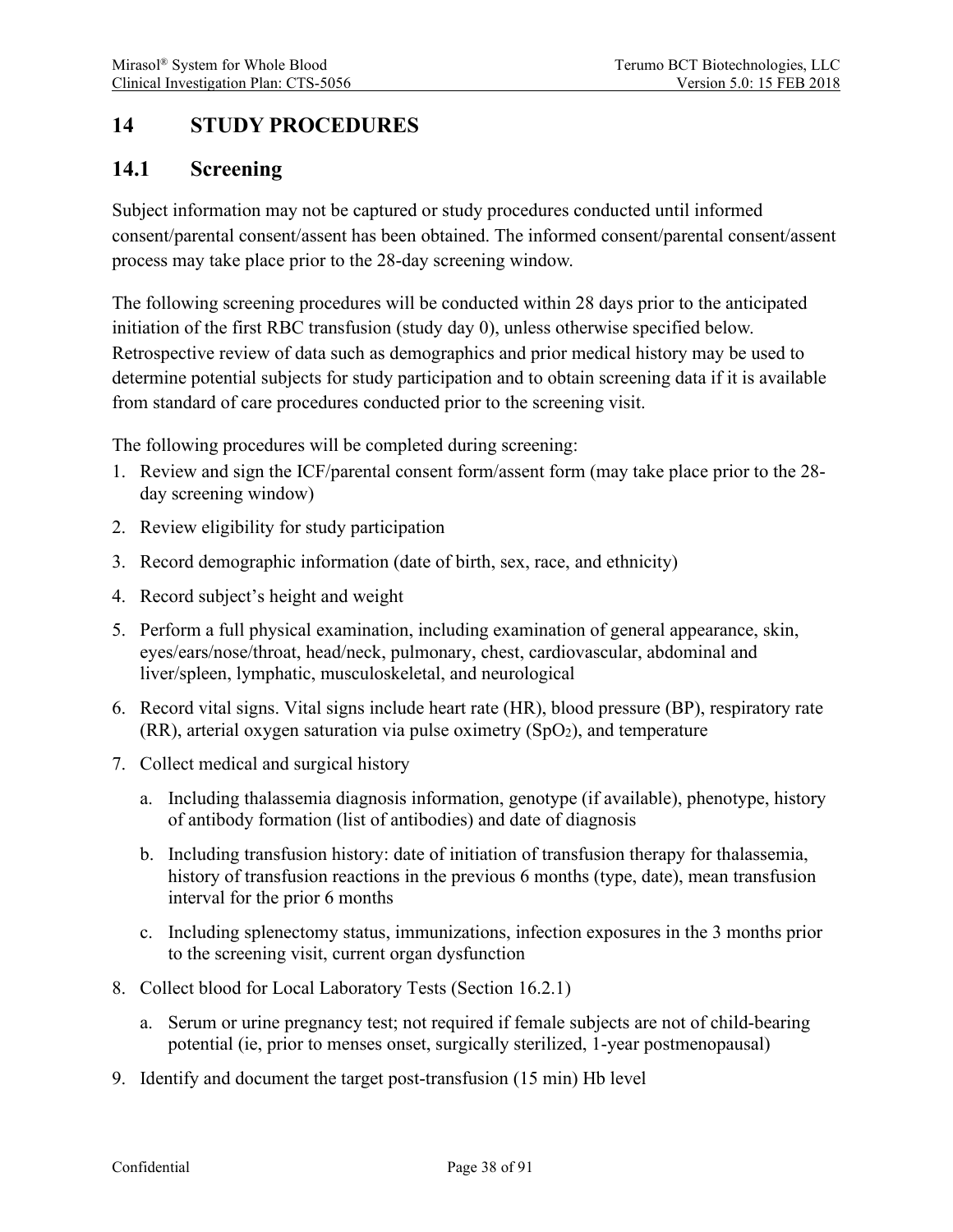# **14.2 Randomization (Day -10 to 0)**

If screening procedures confirm eligibility, the subject will be randomized within 10 days prior to initiation of the first study transfusion (Study Day 0).

# <span id="page-38-0"></span>**14.3 With Each RBC Transfusion Episode**

The following procedures will be completed before, during, and after each study transfusion unless otherwise noted. These procedures will be completed for all transfusions occurring during the 50 -day wash-in period plus the subsequent 2 transfusion episodes (for endpoint assessment) during each of the 2 crossover treatment periods. The date and time of transfusion, number of units, and type of product transfused will be documented in the eCRF. For off-protocol RBCs transfusion, the following characteristics will also be collected: transfused volume, type of RBC unit (per ISBT code), and hematocrit (if known).

Visits on 1 Day Post Transfusion and 7 Days Post Transfusion may be conducted in the clinic or may utilize a remote nursing visit.

At Baseline the Investigator will identify and document the target post-transfusion (15 min) Hb level; with each transfusion episode, the Investigator will perform the following:

- 1. Calculate the volume of RBCs required to achieve the target Hb (identified at baseline)
	- a. [(desired hemoglobin) (current hemoglobin)] x (body weight [kg]) x (3/Hct of RBC units) =  $mL$  to transfuse<sup>39</sup>

Note: 3 is constant in the formula above

2. If the post-transfusion (15 min) Hb is under 15% of the target Hb, then an additional transfusion should be considered. If the post-transfusion Hb is over 15% of the target Hb, this will be documented<sup>39,40</sup>

#### **14.3.1 Prior to Each Transfusion Episode**

#### Blood Product Procedures

- 1. Collect specimen from each unit prior to the transfusion (Section [16.1\)](#page-47-0)
	- a. Local: Complete Blood Count (CBC)
	- b. Central: supernatant potassium, supernatant sodium, and supernatant hemoglobin

#### Subject Procedures

- 1. Measure weight
- 2. Conduct physical examination (only prior to the first transfusion of Treatment Period 2)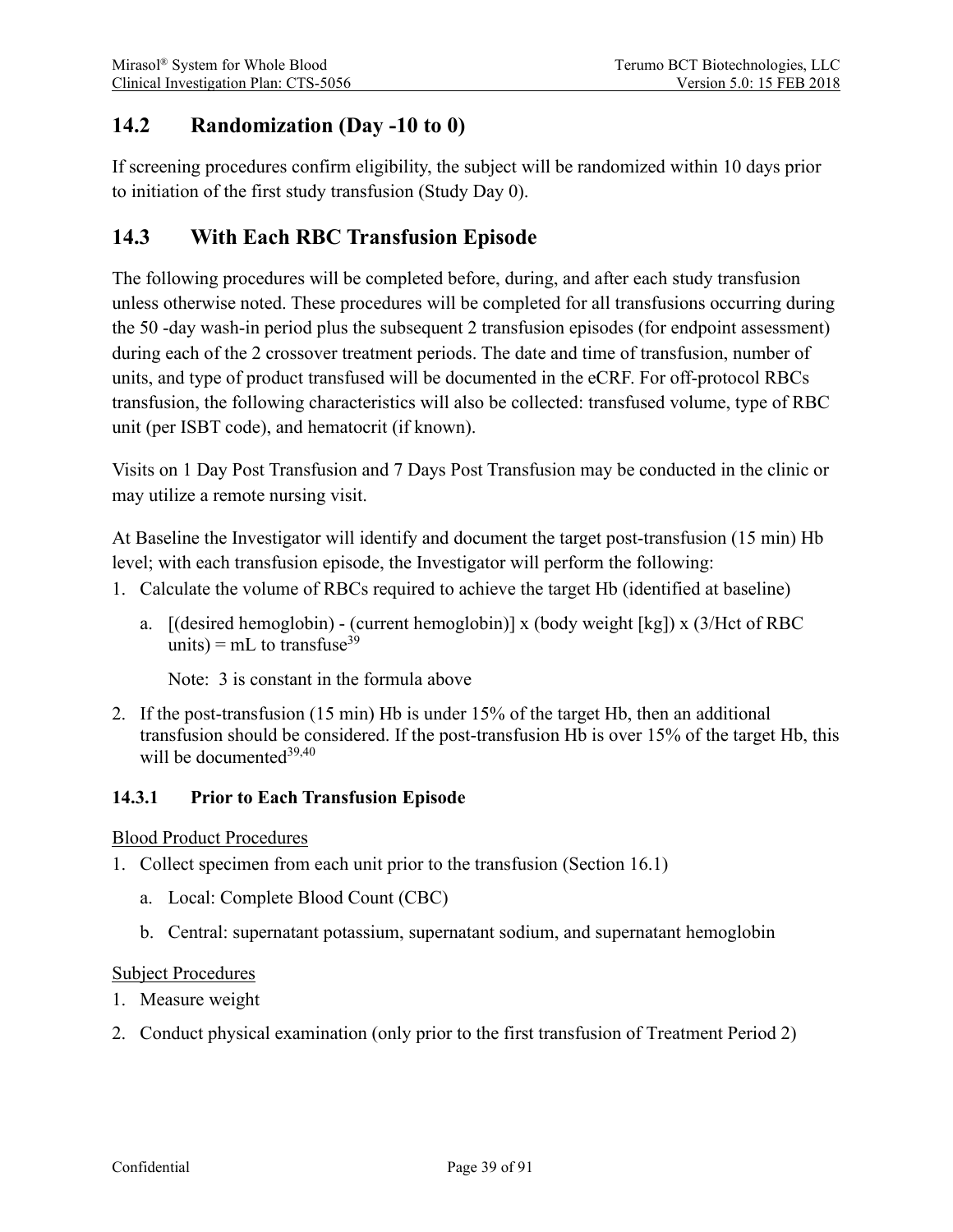- a. Perform an abbreviated physical examination, including examination of general appearance, eyes/ears/nose/throat, pulmonary/chest, cardiovascular, abdominal, and neurological
- 3. Record vital signs within 1 hour prior to transfusion. Vital signs include HR, BP, RR, SpO2, and temperature
- 4. Local Laboratory Tests (may be collected/tested at any time within 5 days before the transfusion unless otherwise noted)
	- a. Prior to Treatment Period 2 only: Serum or urine pregnancy test; not required if female subjects are not of child-bearing potential (ie, prior to menses onset, surgically sterilized, 1-year postmenopausal)
	- b. Routine blood typing and crossmatch per site standard practice
	- c. RBC antibody screen
		- o If positive, conduct RBC antibody identification and record only new RBC antibodies, if applicable
	- d. Crossmatch with RBCs derived from Mirasol-treated WB if the previous study transfusion was a MIR RBC product
	- e. CBC, plasma free hemoglobin; and haptoglobin within 1 hour prior to transfusion (Section [16.2.1\)](#page-48-0)
	- f. Chemistry within 1 hour prior to transfusion (Section [16.2.1\)](#page-48-0)
- 5. Collect blood from subject for Central Laboratory Tests (Section [16.2.2\)](#page-49-0)
	- a. Collect and hold blood sample for RBC antibody testing, when the antibody screen and crossmatch performed at the local lab either is positive for an antibody specific to MIRtreated RBCs or inconclusive. See Section [16.2.2.1](#page-49-1) for details regarding criteria for sending samples to the central laboratory
	- b. Collect blood sample for HLA testing, only during Treatment Period 1 (Section [16.2.2.2\)](#page-49-2)
- 6. Record all concomitant medications taken starting from the day of the first study transfusion and throughout the study, including all blood products transfused (eg, off-protocol RBCs, platelets) (Section [17\)](#page-49-3)
- 7. Record AEs, SAEs, and UADEs (Section [19\)](#page-51-0). All AEs will be recorded from the time of the first study transfusion through the final follow-up or early termination visit

#### **14.3.2 During and Within 15 Minutes Post-End Transfusion**

1. Begin RBC transfusion per site standard procedures

Note: As per the AABB Technical Manual, the initial flow rate for RBC transfusions should be 1-2 mL/min (60-120 mL/hr) for the first 15 minutes, with the total infusion duration  $\leq$  4  $hours<sup>41</sup>$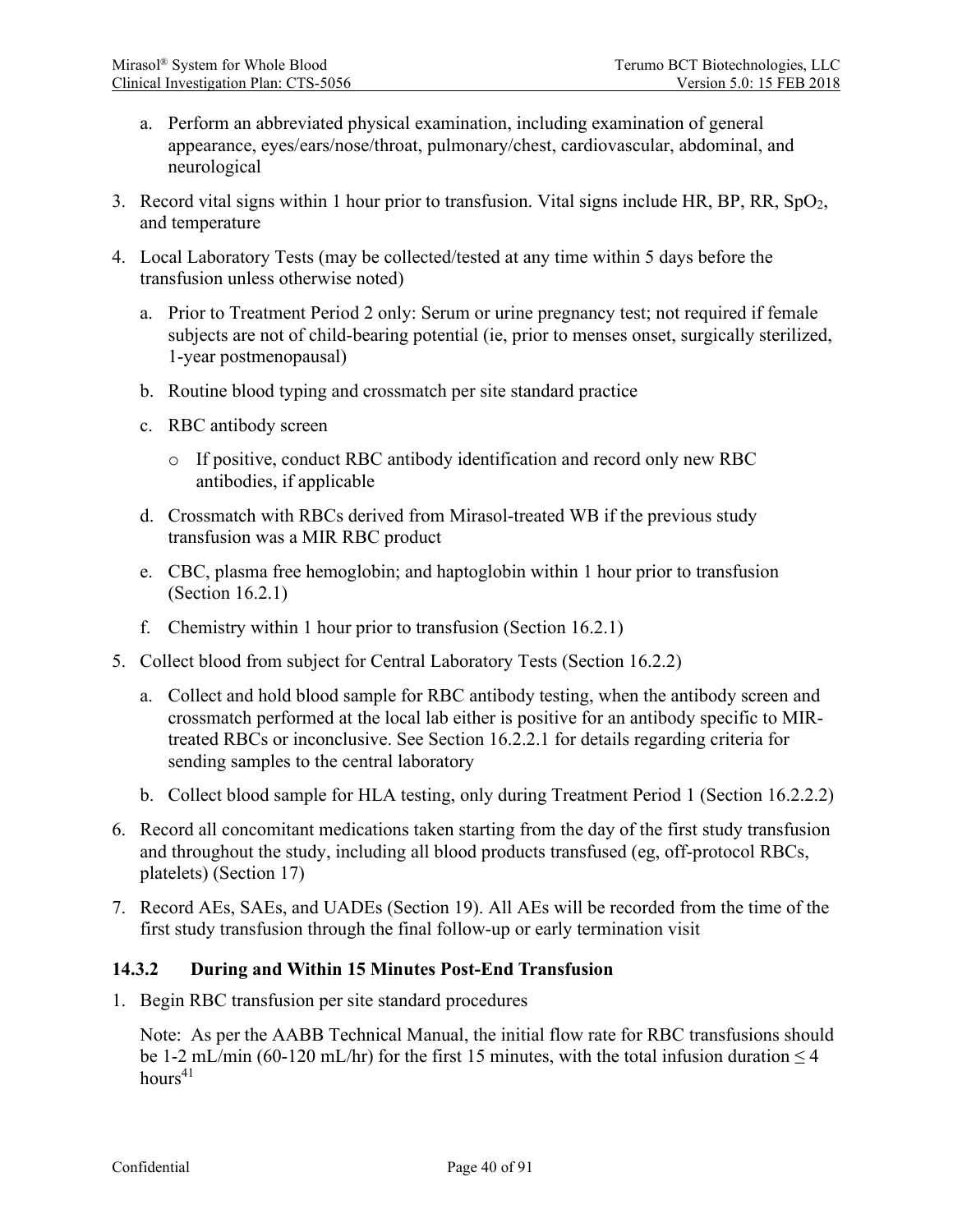- 2. Record start/end date/time(s) of transfusion(s)
- 3. Record volume of RBCs transfused
- 4. Record vital signs (HR, BP, RR, SpO<sub>2</sub>, temperature) during transfusion at 15 ( $\pm$  5) minutes after starting transfusion and hourly, at end of transfusion, and  $15 \left( \pm 5 \right)$  minutes after end of transfusion.  $A \pm 15$  minute window is allowed unless otherwise specified
- 5. Collect blood for Local Laboratory Tests at  $15 (+ 5)$  minutes post-end transfusion
	- a. CBC, plasma free hemoglobin and haptoglobin (Section [16.2.1\)](#page-48-0)
	- b. Serum potassium and sodium concentrations
	- 6. Record concomitant medications and all blood products transfused (eg, off-protocol RBCs, platelets) (Section [17\)](#page-49-3)
- 7. Record AEs, SAEs, and UADEs (Section [19\)](#page-51-0)

#### **14.3.3 1 Day (24 ± 6 hours) Post-Transfusion**

- 1. Record vital signs (HR, BP, RR, SpO2, temperature)
- 2. Collect blood for Local Laboratory Tests
	- a. CBC, plasma free hemoglobin and haptoglobin (Section [16.2.1\)](#page-48-0)
	- b. Chemistry (Section [16.2.1\)](#page-48-0)
- 3. Record concomitant medications and all blood products transfused (eg, off-protocol RBCs, platelets) (Section [17\)](#page-49-3)
- 4. Record AEs, SAEs, and UADEs (Section [19\)](#page-51-0)

#### **14.3.4 7 Days (± 1 day) Post-Transfusion**

- 1. Collect blood for Local Laboratory Tests
	- a. CBC and haptoglobin (Section [16.2.1\)](#page-48-0)
	- b. Chemistry (Section [16.2.1\)](#page-48-0)
	- c. RBC antibody screen
		- o If positive, conduct RBC antibody identification and record only new RBC antibodies, if applicable
	- d. Crossmatch with Mirasol-treated RBCs if the previous study transfusion was a MIR RBC product
- 2. Collect blood for Central Laboratory Tests (Section [16.2.2\)](#page-49-0)
	- a. Collect and hold blood sample for central RBC antibody testing, when the antibody screen and crossmatch performed at the local lab either is positive for an antibody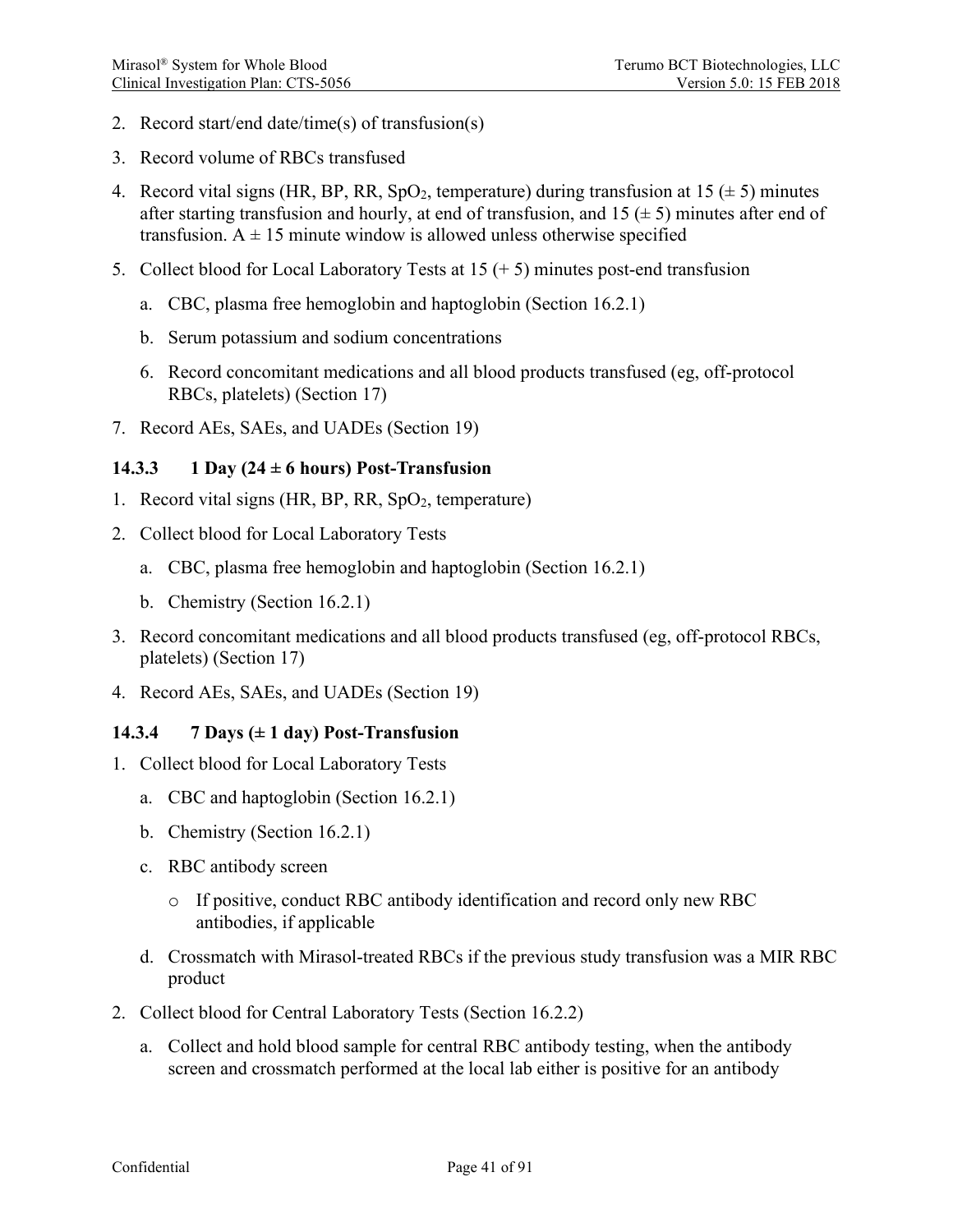specific to MIR-treated RBCs or inconclusive. See Section [16.2.2.1](#page-49-1) for details regarding criteria for sending samples to the central laboratory

- 3. Record concomitant medications and all blood products transfused (eg, off-protocol RBC, platelets) (Section [17\)](#page-49-3)
- 4. Record AEs, SAEs, and UADEs (Section [19\)](#page-51-0)

# **14.4 End of Study Treatment Follow-up/Early Termination**

All enrolled subjects who received at least 1 post-randomization RBC transfusion will complete a follow-up visit approximately 2-4 weeks after the last per protocol transfusion episode, prior to the next transfusion performed as standard of care.

In the event that a subject withdraws consent for study participation, an early termination visit should be scheduled as close as possible to the time when consent was withdrawn.

The following procedures will be completed for the follow-up visit and/or the early termination visit:

- 1. Conduct physical examination
	- a. Perform an abbreviated physical examination, including examination of general appearance, eyes/ears/nose/throat, pulmonary/chest, cardiovascular, abdominal, and neurological
- 2. Collect blood for Local Laboratory Tests (Section [16.2.1\)](#page-48-0)
	- a. CBC, plasma free hemoglobin (only if subject is terminating within 24 hours after previous study transfusion) and haptoglobin
	- b. Chemistry
	- c. RBC antibody screen
		- o If positive, conduct RBC antibody identification and record only new RBC antibodies, if applicable
	- d. Crossmatch with Mirasol-treated RBCs if the previous study transfusion was a MIR RBC product
- 3. Collect blood for Central Laboratory Tests (Section [16.2.2\)](#page-49-0)
	- a. Collect and hold blood sample for central RBC antibody testing, if applicable. See Section [16.2.2.1](#page-49-1) for details regarding criteria for sending samples to the central laboratory
	- b. Collect blood sample for HLA testing, only if subject terminated from the study during Treatment Period 1 (Section [16.2.2.2\)](#page-49-2)
- 4. Record concomitant medications and all blood products transfused (eg, off-protocol RBCs, platelets) (Section [17\)](#page-49-3)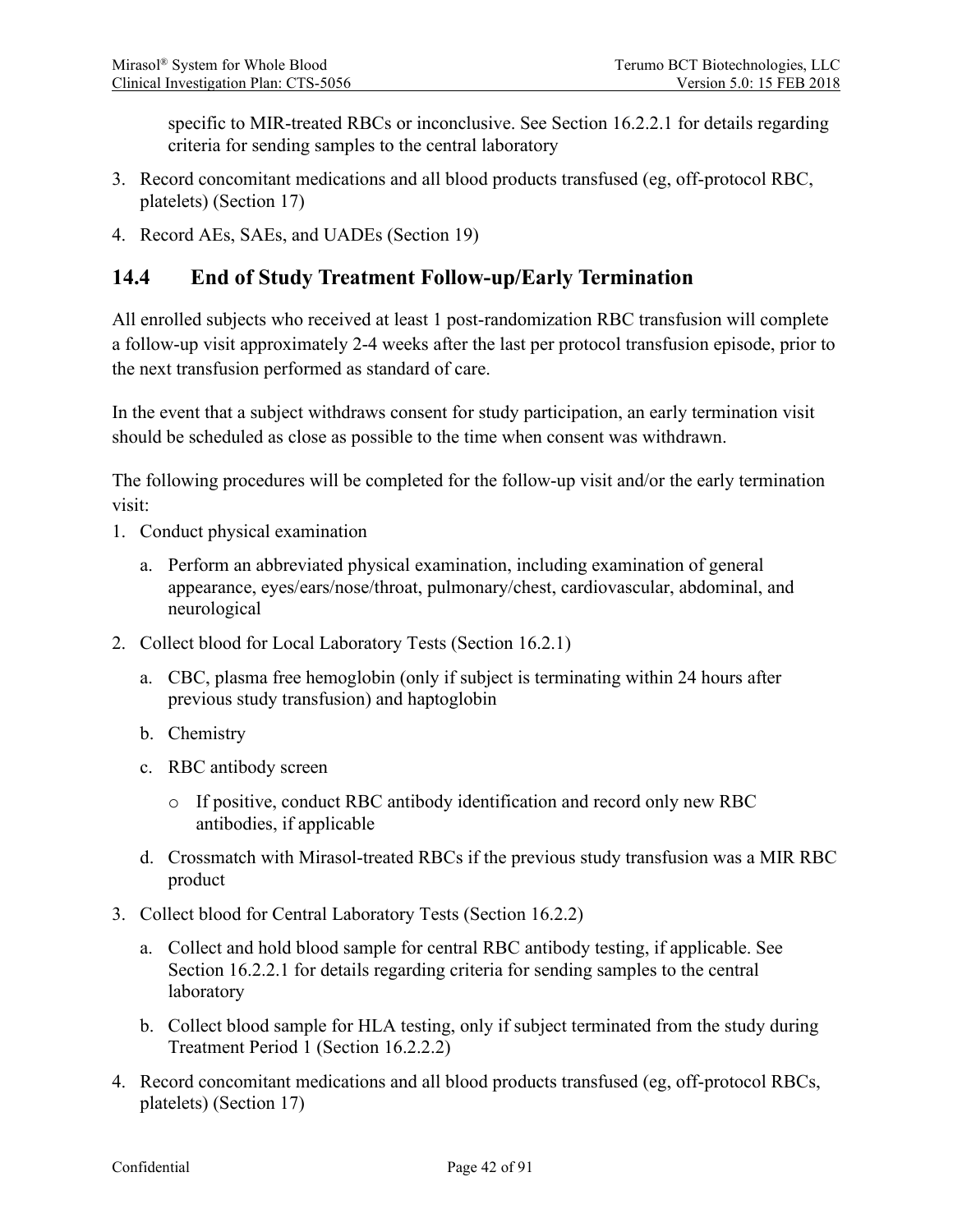5. Record AEs, SAEs, and UADEs (Section [19\)](#page-51-0)

### **14.5 Final Study Follow-up**

All enrolled subjects will complete a final study follow-up visit, which can be concurrent with routine standard of care, at least 60 days after the last per protocol study transfusion episode.

- 1. Collect blood for Local Laboratory Tests (Section [16.2.1\)](#page-48-0)
	- a. RBC antibody screen
	- b. If positive, conduct RBC antibody identification and record only new RBC antibodies, if applicable
- 2. Collect blood for Central Laboratory Tests (Section [16.2.2\)](#page-49-0)
	- a. Collect and hold blood sample for central RBC antibody testing, if applicable. See Section [16.2.2.1](#page-49-1) for details regarding criteria for sending samples to the central laboratory
- 3. Record AEs, SAEs, and UADEs (Section [19\)](#page-51-0)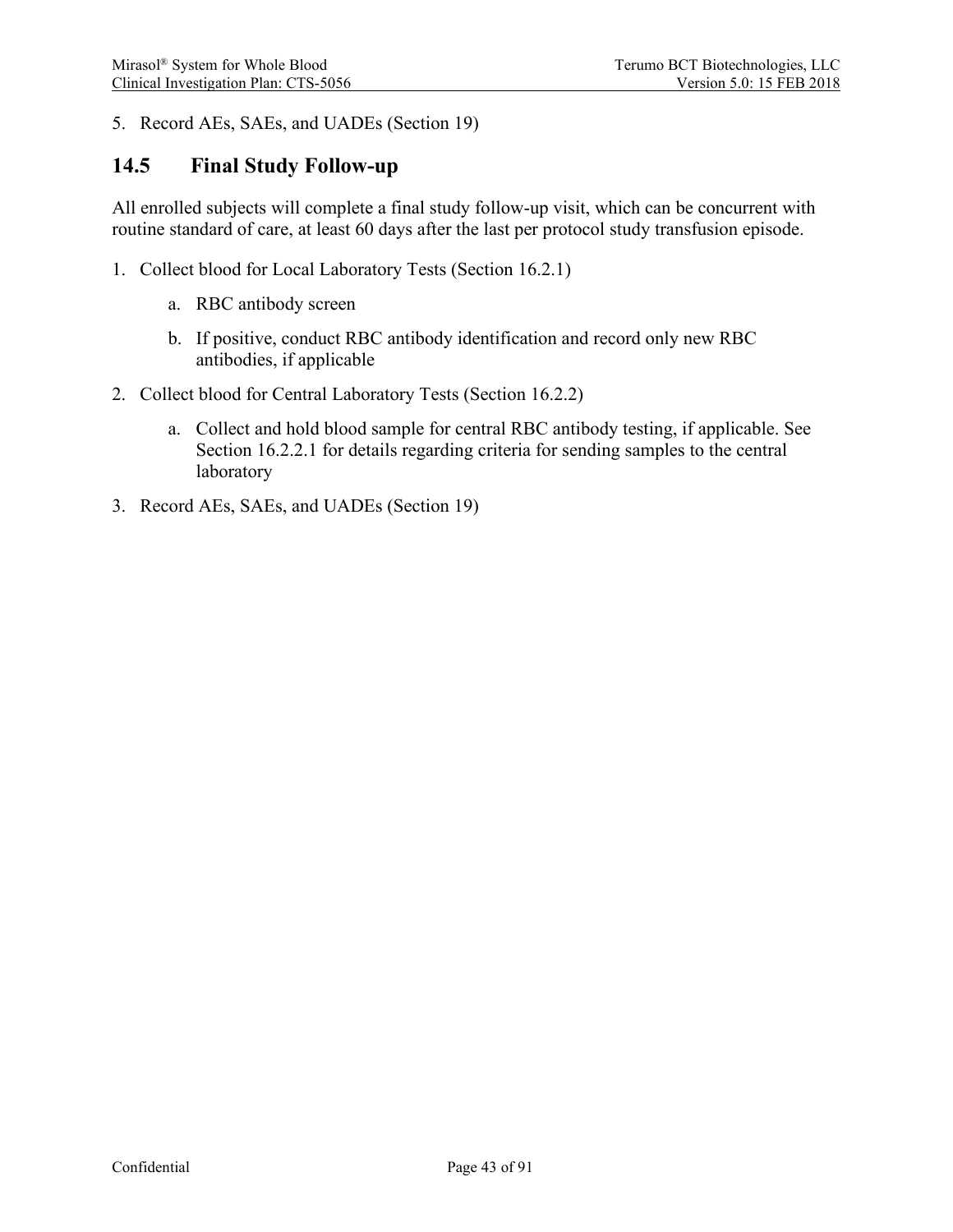**Table 14-1: Schedule of Procedures for Subjects**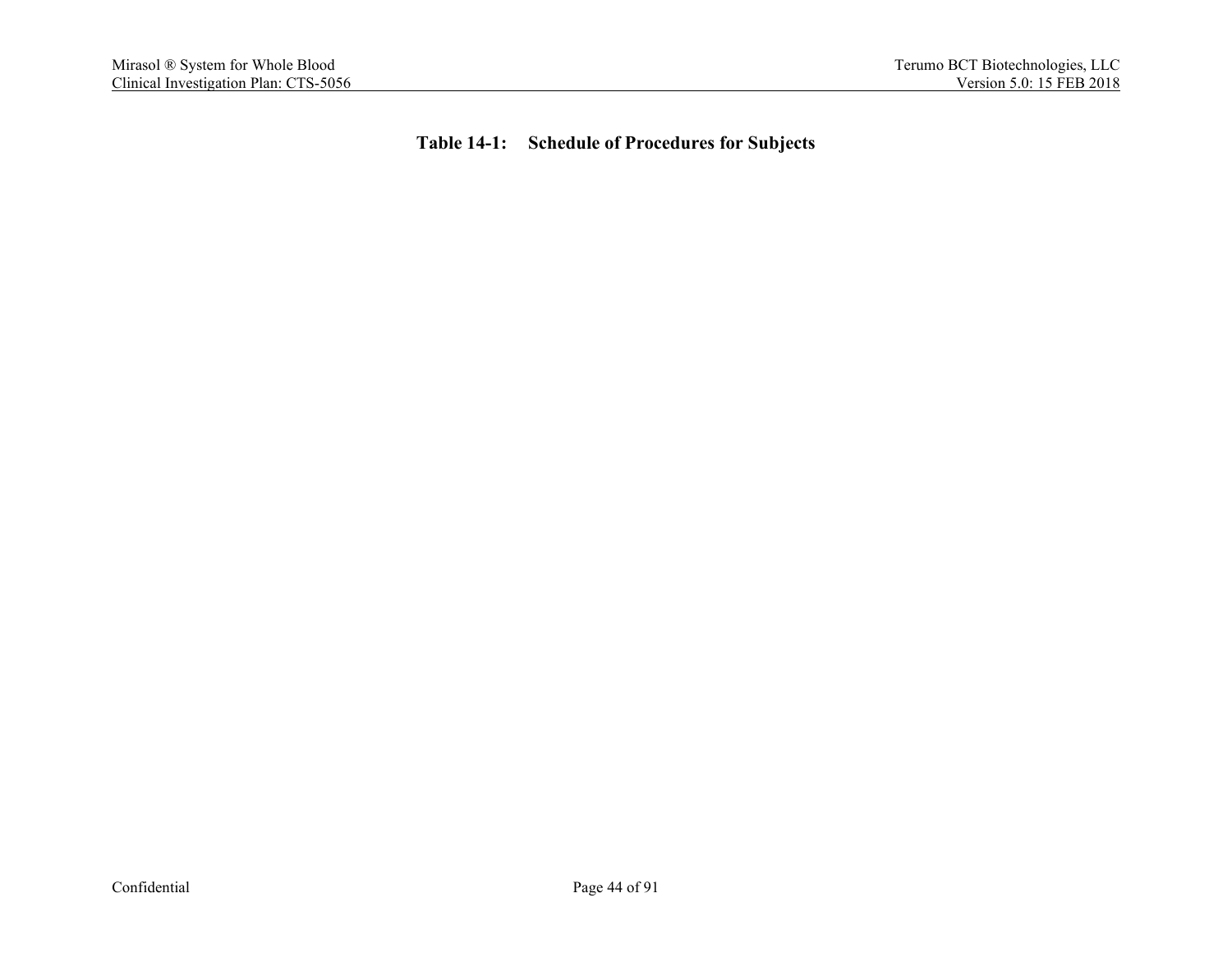|                                                                       | Screening       |                           | <b>With Each RBC Transfusion</b>                 |                                                                 |                                                       | <b>End of Study</b><br><b>Treatment Follow-up/</b><br><b>Early Termination</b> | <b>Final Study</b><br>Follow-up             |
|-----------------------------------------------------------------------|-----------------|---------------------------|--------------------------------------------------|-----------------------------------------------------------------|-------------------------------------------------------|--------------------------------------------------------------------------------|---------------------------------------------|
|                                                                       | (Days -28 to 0) | Prior to<br>Transfusion   | During and Within<br>15 min Post-<br>Transfusion | 1 Day $(24 \pm 6 \text{ hrs})$<br>Post-Transfusion <sup>p</sup> | 7 Days $(\pm 1$ day)<br>Post-Transfusion <sup>p</sup> | 2-4 weeks after last<br>transfusion                                            | $\geq 60$ days<br>after last<br>transfusion |
| ICF/assent, <sup>a</sup> and Eligibility                              | $\mathbf X$     |                           |                                                  |                                                                 |                                                       |                                                                                |                                             |
| Demographics                                                          | X               |                           |                                                  |                                                                 |                                                       |                                                                                |                                             |
| Medical/surgical history <sup>b</sup>                                 | $\mathbf X$     |                           |                                                  |                                                                 |                                                       |                                                                                |                                             |
| Height and weight                                                     | $\mathbf X$     | $\mathbf{X}^{\mathrm{c}}$ |                                                  |                                                                 |                                                       |                                                                                |                                             |
| Randomization                                                         | $X^d$           |                           |                                                  |                                                                 |                                                       |                                                                                |                                             |
| Identify target post-transfusion<br>$(15 min)$ Hb                     | $\mathbf X$     |                           |                                                  |                                                                 |                                                       |                                                                                |                                             |
| Record RBC details <sup>e</sup>                                       |                 |                           | $\mathbf X$                                      |                                                                 |                                                       |                                                                                |                                             |
| Begin transfusion                                                     |                 |                           | $X^f$                                            |                                                                 |                                                       |                                                                                |                                             |
| Calculate the volume of RBCs<br>required to achieve the target Hb     |                 | $\mathbf X$               |                                                  |                                                                 |                                                       |                                                                                |                                             |
| Physical examination <sup>g</sup>                                     | $\mathbf X$     | $\mathbf X$               |                                                  |                                                                 |                                                       | $\mathbf X$                                                                    |                                             |
| Vital signs                                                           | X               | $X^h$                     | $X^h$                                            | $\mathbf X$                                                     |                                                       |                                                                                |                                             |
| Routine blood typing and<br>crossmatch, per site standard<br>practice |                 | $\boldsymbol{X}$          |                                                  |                                                                 |                                                       |                                                                                |                                             |
| CBC, plasma free hemoglobin and<br>haptoglobin <sup>i</sup>           |                 | $\mathbf X$               | $\mathbf X$                                      | $\mathbf X$                                                     | $\mathbf X$                                           | $\mathbf X$                                                                    |                                             |
| Chemistry                                                             |                 | $\mathbf X$               | Serum K and Na only <sup>j</sup>                 | $\mathbf X$                                                     | $\mathbf X$                                           | $\mathbf X$                                                                    |                                             |
| Serum/urine pregnancy test <sup>k</sup>                               | $\mathbf X$     | $\mathbf{X}^k$            |                                                  |                                                                 |                                                       |                                                                                |                                             |
| RBC antibody screen and<br>identification                             |                 | X                         |                                                  |                                                                 | $\mathbf X$                                           | $\mathbf X$                                                                    | $\mathbf X$                                 |
| Crossmatch with Mirasol-treated<br>$RBCs^m$                           |                 | $\mathbf X$               |                                                  |                                                                 | $\mathbf X$                                           | $\mathbf X$                                                                    |                                             |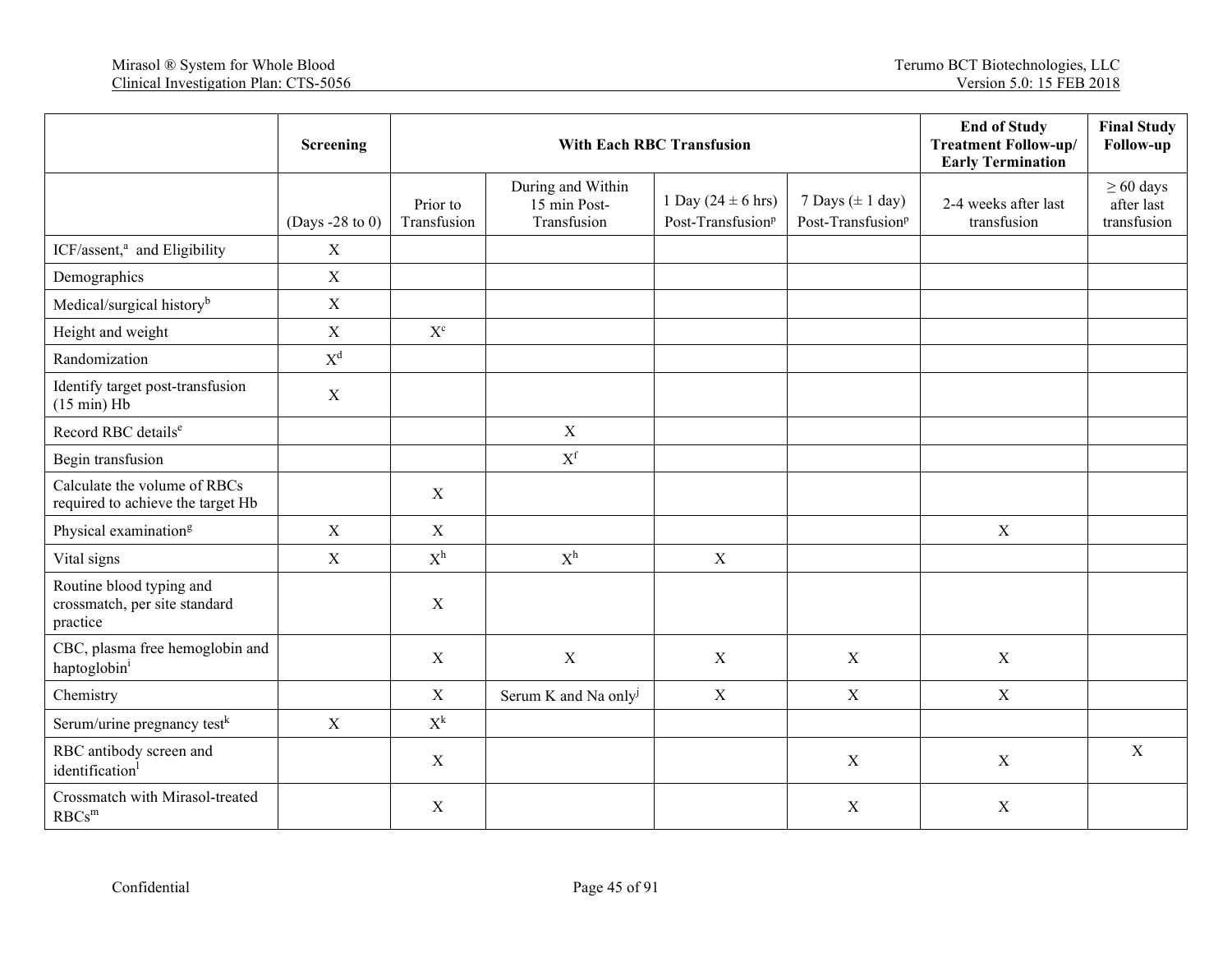|                                                              | <b>Screening</b>  |                         | <b>With Each RBC Transfusion</b>                 | <b>End of Study</b><br><b>Treatment Follow-up/</b><br><b>Early Termination</b> | <b>Final Study</b><br>Follow-up                       |                                     |                                             |
|--------------------------------------------------------------|-------------------|-------------------------|--------------------------------------------------|--------------------------------------------------------------------------------|-------------------------------------------------------|-------------------------------------|---------------------------------------------|
|                                                              | (Days $-28$ to 0) | Prior to<br>Transfusion | During and Within<br>15 min Post-<br>Transfusion | 1 Day $(24 \pm 6 \text{ hrs})$<br>Post-Transfusion <sup>p</sup>                | 7 Days $(\pm 1$ day)<br>Post-Transfusion <sup>p</sup> | 2-4 weeks after last<br>transfusion | $\geq 60$ days<br>after last<br>transfusion |
| Central RBC antibody screen <sup>n</sup>                     |                   | X                       |                                                  |                                                                                | X                                                     | X                                   | X                                           |
| Central HLA antibody screen <sup>o</sup>                     |                   | X                       |                                                  |                                                                                |                                                       | X                                   |                                             |
| Central supernatant K, Na and<br>hemoglobin from RBC product |                   | X                       |                                                  |                                                                                |                                                       |                                     |                                             |
| Record concomitant medications                               |                   | X                       | X                                                | X                                                                              | X                                                     | X                                   |                                             |
| Record all blood products, RBC<br>details                    |                   | X                       | X                                                | X                                                                              | X                                                     | X                                   |                                             |
| Record AEs, SAEs, and UADEs                                  |                   | X                       | X                                                | X                                                                              | X                                                     | X                                   | X                                           |

Abbreviations:  $AE =$  adverse event,  $BP =$  blood pressure,  $CBC =$  complete blood count,  $HR =$  heart rate,  $IC =$  informed consent form,  $K =$  potassium, Na = sodium,  $RBC = red$  blood cell,  $RR =$  respiratory rate;  $SAE =$  serious adverse event,  $SpO<sub>2</sub> =$  arterial oxygen saturation via pulse oximetry,  $UADE =$  unanticipated adverse device effect.

<sup>a</sup> The ICF/parental consent/assent process may take place prior to the 28-day screening window.

<sup>b</sup> Medical/surgical history should include thalassemia diagnosis information (ie, genotype [if available], phenotype, history of antibody formation [list of antibodies] and date of diagnosis); transfusion history (date of transfusion initiation, history of transfusion reactions in the previous 6 months [type, date], mean transfusion interval for the prior 6 months); and splenectomy status, immunizations, infection exposures in the 3 months prior to the screening visit, current organ dysfunction.

<sup>c</sup> Height will be measured once at the screening visit. Weight will be measured prior to each transfusion.

 $d$  If screening procedures confirm eligibility, the subject will be randomized within 10 days prior to initiation of the first study transfusion (Study Day 0).

<sup>e</sup> Document RBC product details for each unit transfused per Sectio[n 13.3.](#page-35-0)

<sup>f</sup> As per the AABB Technical Manual, the initial flow rate for RBC transfusions should be 1-2 mL/min (60-120 mL/hr) for the first 15 minutes, with the total infusion duration  $\leq 4$  hours.<sup>41</sup>

<sup>g</sup> A full physical exam will be conducted at the screening visit and will include examination of general appearance, skin, eyes/ears/nose/throat, head/neck, pulmonary, chest, cardiovascular, abdominal and liver/spleen, lymphatic, musculoskeletal, and neurological. Abbreviated physical exams will be conducted prior to the first transfusion of Treatment Period 2 and at the Final Follow-up Visit, and will include examination of general appearance, eyes/ears/nose/throat, pulmonary/chest, cardiovascular, abdominal, and neurological.

<sup>h</sup> Vital sign measurements will include HR, BP, RR, SpO<sub>2</sub>, and temperature. On the days of transfusion, vital sign measurements will be obtained within 1 hour prior to transfusion, during transfusion at 15  $(\pm 5)$  minutes and hourly, at end of transfusion, and 15  $(\pm 5)$  minutes after end of transfusion. All vital sign measurements should be collected within  $\pm 15$  minutes of the nominal time point unless otherwise specified.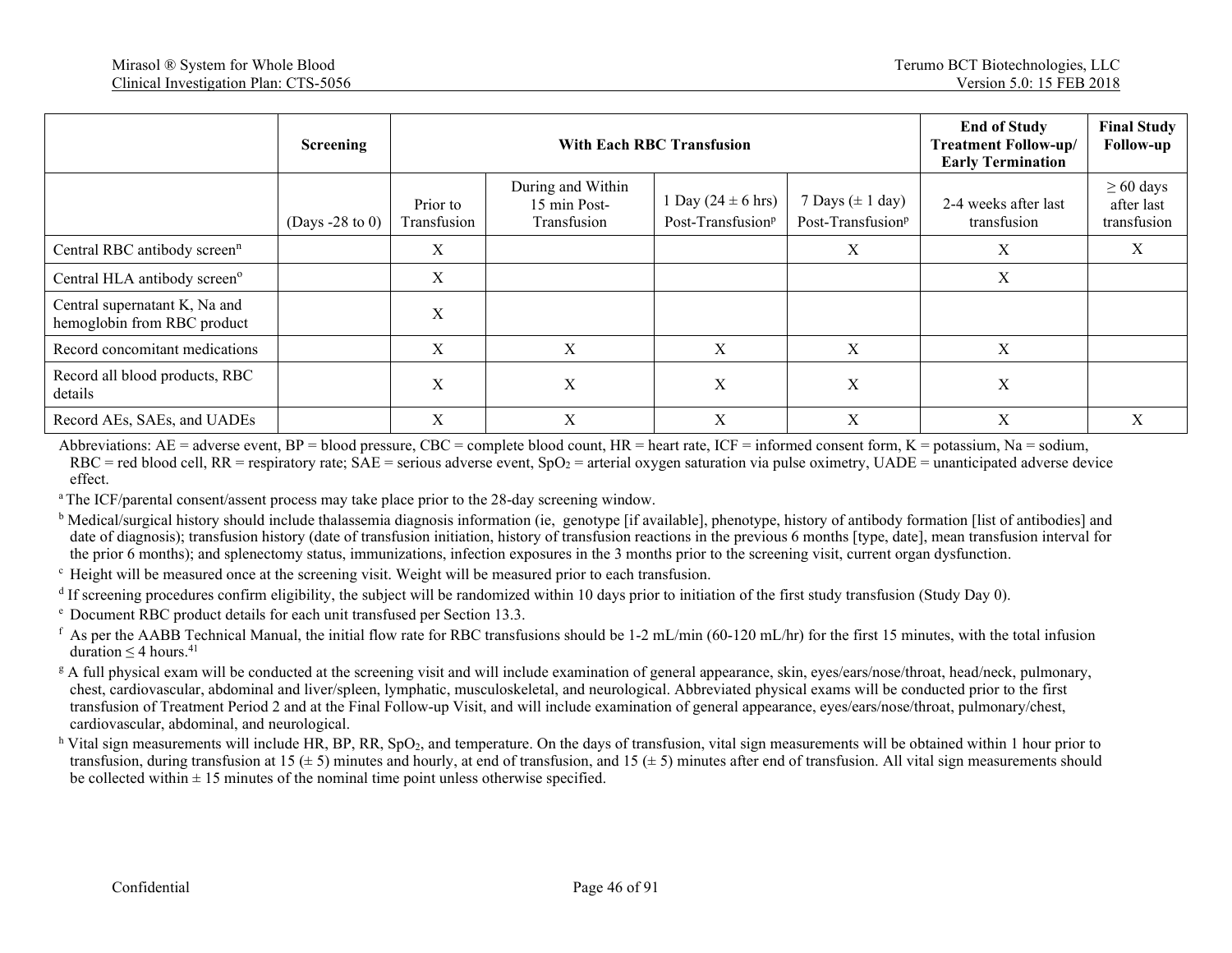- <sup>i</sup> A blood sample for the CBC, plasma free hemoglobin, and haptoglobin tests will be collected from the subject within 1 hour prior to transfusion, within 15 ( $\pm$  5) minutes post-transfusion, and on Day 1 after each transfusion. In addition, on Day 7  $(\pm 1 \text{ day})$  after each transfusion, a blood sample for CBC and haptoglobin tests will be collected.
- <sup>j</sup> Serum potassium and sodium from the subject within 15  $(+ 5)$  minutes post-end transfusion.
- k Serum or urine pregnancy test to be conducted only at the screening visit and prior to the first transfusion of Treatment Period 2. Not required if female subjects are not of child-bearing potential (ie, prior to menses
- <sup>1</sup> Record history of all RBC antibodies detected prior to first study transfusion; record only new antibodies thereafter, if applicable.
- m Test with Mirasol-treated RBCs if the previous study transfusion was a MIR RBC product. A segment from the prior MIR RBC unit should be used to conduct this test.
- <sup>n</sup> Collect and hold blood sample for central RBC antibody testing when the antibody screen and crossmatch performed at the local lab either is positive for an antibody specific to MIR-treated RBCs or inconclusive. Samples will be sent to the central laboratory when the crossmatch to MIR RBCs and antibody identification at the Local Laboratory confirms the presence (or suspected presence) of an antibody specific to Mirasol-treated RBCs, or when the results are inconclusive (eg, positive crossmatch but unidentifiable antibody).
- <sup>o</sup> Samples for HLA antibody testing will be collected from all subjects prior to each transfusion in Period 1 only and sent to a central laboratory. The samples will be collected at the Early Termination visit if subject terminated early from the study during Period 1.
- <sup>p</sup> Visits on 1 Day Post Transfusion and 7 Days Post Transfusion may be conducted in the clinic or may utilize a remote nursing visit.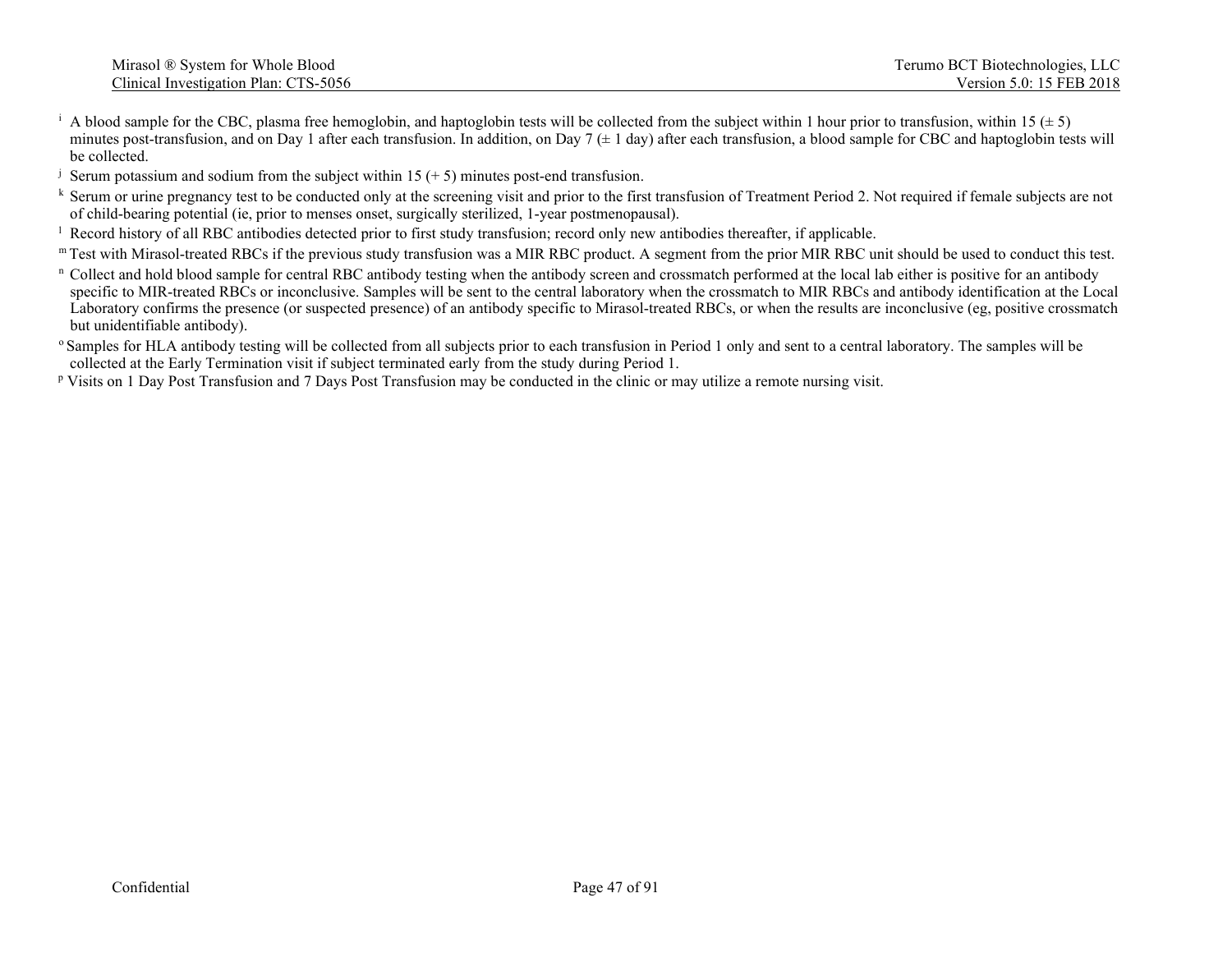# **15 STUDY AND/OR TREATMENT DISCONTINUATION**

All subjects are free to withdraw from study participation at any time and for any reason, specified or unspecified, and without prejudice. Similarly, an Investigator may discontinue any subject from study participation for any reason. The reason for the study discontinuation will be recorded in the eCRF.

### **15.1 Early Discontinuation/Study Termination**

Reasons for a subject's withdraw from study participation or termination of the study by the Sponsor may include, but are not limited to the following:

- 1. Study completion as per protocol
- 2. Development of an AE that interferes with the subject's continued participation
- 3. Subject refuses further treatment and/or follow-up and withdraws consent
- 4. Investigator decision
- 5. Sponsor decision
- 6. Subject is lost to follow-up
- 7. Subject death
- 8. Development of an antibody with confirmed specificity to Mirasol-treated RBCs

### **16 LABORATORY TESTS**

#### <span id="page-47-0"></span>**16.1 RBC Product Laboratory Testing**

The following tests will be performed on the RBC products (MIR RBCs and REF RBCs) prior to transfusion for in vitro and in vivo correlation.

#### **16.1.1 Local Laboratory**

CBC: WBC count, RBC count, Hb concentration, and hematocrit.

#### **16.1.2 Central Laboratory**

Testing will be conducted for supernatant potassium, supernatant sodium, and supernatant hemoglobin (for calculation of percent hemolysis). Samples will be processed, stored, and shipped according to the instructions specified in the Manual of Procedures (MOP).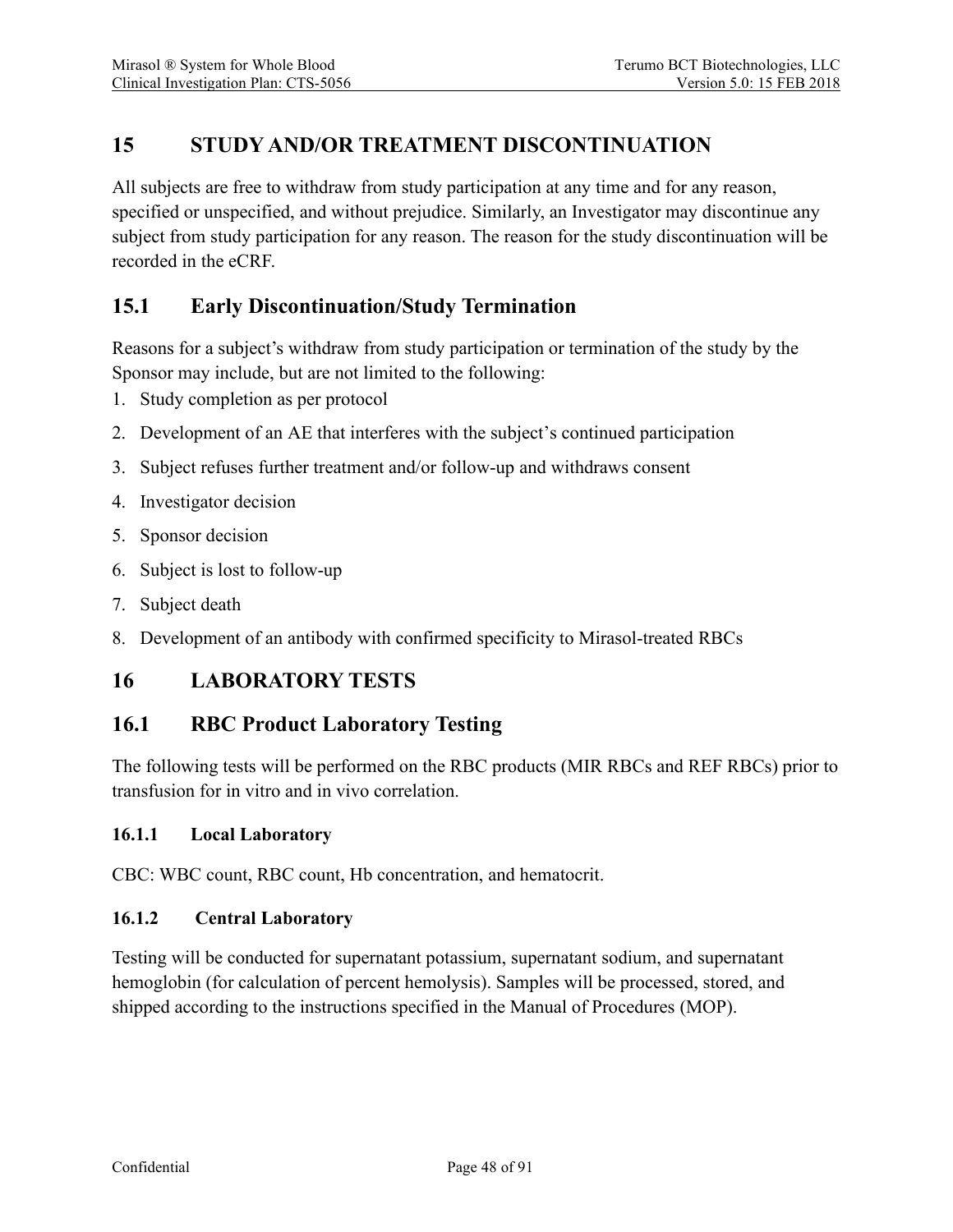The percent hemolysis will be derived from the supernatant hemoglobin and CBC results, using the following formula:

% Hemolysis =  $[(plasma free Hb) * (1 - Hct)/total Hb] * 100$ 

# **16.2 Clinical (Subjects) Laboratory Testing**

#### <span id="page-48-0"></span>**16.2.1 Local Laboratory Tests**

The following laboratory tests on subject blood samples will be performed locally. Copies of the current laboratory certifications and normal ranges will be provided to the Sponsor or designee prior to initiation of the study and upon every renewal throughout study conduct.

Pregnancy testing: Serum or urine pregnancy at Screening and prior to the first transfusion of Treatment Period 2. Not required if female subjects are not of child-bearing potential (ie, prior to menses onset, surgically sterilized, 1-year postmenopausal).

CBC: WBC count, RBC count, Hb concentration, hematocrit, and platelet count.

Haptoglobin: At the same time points when blood samples are collected for CBC analysis, samples will also be analyzed for haptoglobin concentration.

Plasma free hemoglobin: Prior to each transfusion, at  $15 \div 5$ ) min post-transfusion, and on Day 1 after each transfusion.

Chemistry: bilirubin, lactate dehydrogenase (LDH), alkaline phosphatase, aspartate aminotransferase (AST), alanine aminotransferase (ALT), potassium, sodium, blood urea nitrogen (BUN), creatinine, and ferritin.

Routine blood typing and crossmatch: Prior to each transfusion according to site standard procedures.

RBC antibody screen and identification: Local laboratories will conduct antibody screen prior to transfusions, on Day 7  $(\pm 1 \text{ day})$  after each transfusion, at the End of Study Treatment Follow-up Visit, and at the Final Study Follow-up Visit according to site standard procedures. If the screen is positive, local laboratories will conduct RBC antibody identification.

If the identification is positive for MIR RBCs (or suspected positive) or is inconclusive, a sample will be sent to the central laboratory for further testing.

Crossmatch to MIR RBCs: This will occur at Day 7 ( $\pm$  1 day), prior to the next transfusion, and at the End of Study Treatment Follow-up Visit whenever the previous study transfusion was a MIR RBC product per the randomized treatment allocation. A segment from the prior MIR RBC unit should be used to conduct this test.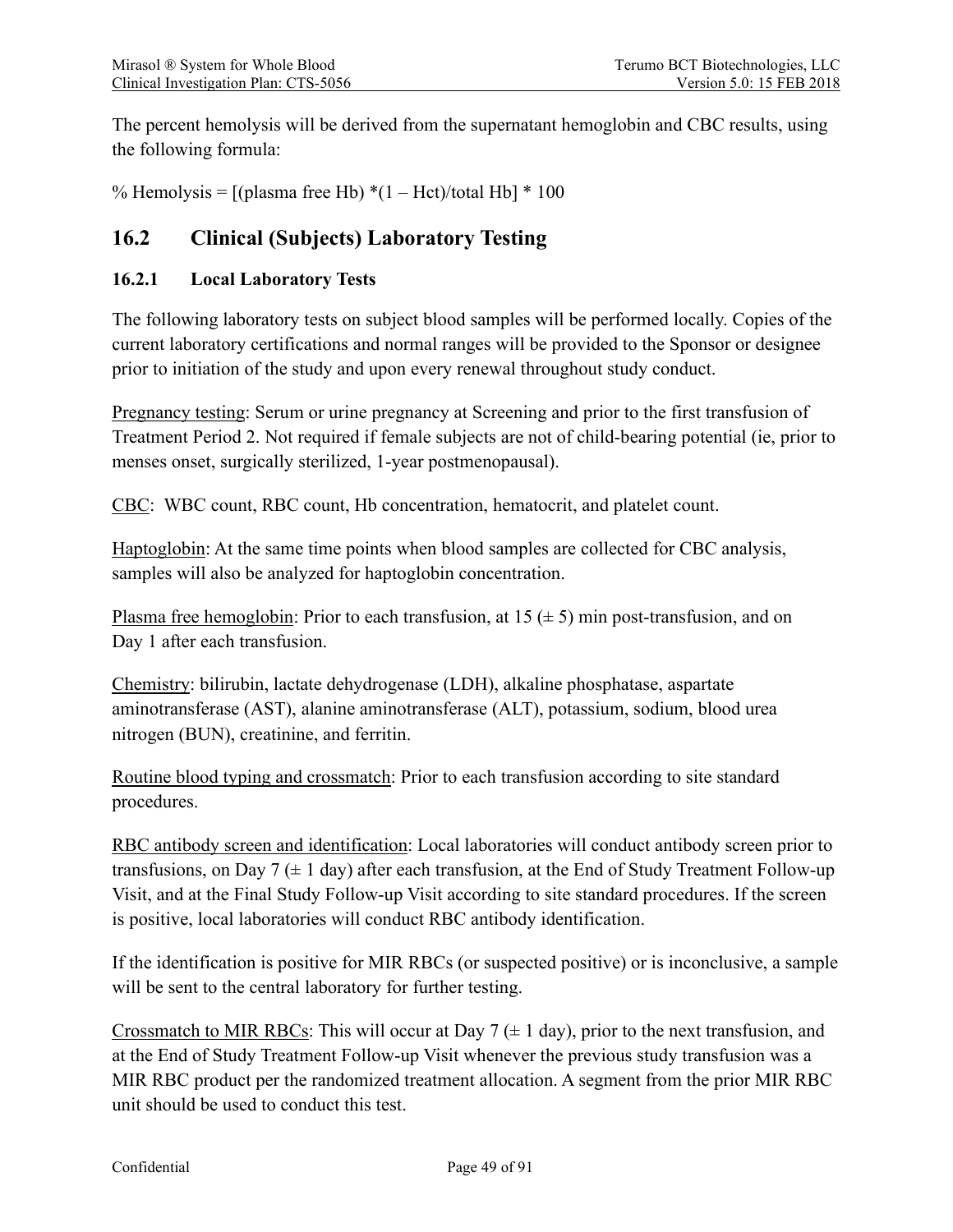### <span id="page-49-0"></span>**16.2.2 Central Laboratory Tests**

Refer to the MOP for additional information and detailed instructions.

### <span id="page-49-1"></span>*16.2.2.1 RBC Antibody Testing*

Samples will be collected from subjects prior to each study transfusion, at 7 days  $(\pm 1 \text{ day})$  after each transfusion, at the End of Study Treatment Follow-up Visit, and at the Final Study Follow-up Visit, and held pending antibody screen and identification results from the Local Laboratory. Samples that meet the requirements for shipment to the designated Central Laboratory as noted below will be processed, stored, and shipped according to the instructions specified in the MOP. Samples that do not meet these requirements will be destroyed after study completion according to the Hospital Site's standard procedures.

Requirements for sample shipment: This will be conducted when the crossmatch to MIR RBCs and antibody identification at the Local Laboratory confirms the presence (or suspected presence) of an antibody specific to MIR RBCs, or when the results are inconclusive (eg, positive crossmatch but unidentifiable antibody).

### <span id="page-49-2"></span>*16.2.2.2 HLA Antibody Testing*

A central laboratory will conduct HLA antibody testing. Samples will be collected from all subjects prior to each transfusion in Period 1 only, since 1 full treatment period will be adequate to assess chronic transfusions and will incorporate both study treatments (MIR RBCs and REF RBCs). Samples will be processed, stored, and shipped according to the instructions specified in the MOP.

# <span id="page-49-3"></span>**17 CONCOMITANT MEDICATIONS/BLOOD PRODUCTS**

All concomitant medications taken from the day of the first study transfusion and throughout the end of study treatment follow-up visit will be captured in the eCRF.

All study related RBC transfusions will be recorded as per Section [14.3.](#page-38-0)

Additionally, all blood products including off-protocol RBC transfusions, platelets, or plasma transfused until the end of study treatment follow-up visit will be recorded.

No other pathogen reduction treated blood products including platelets and/or plasma may be used for transfusion in subjects until the end of study treatment follow-up visits.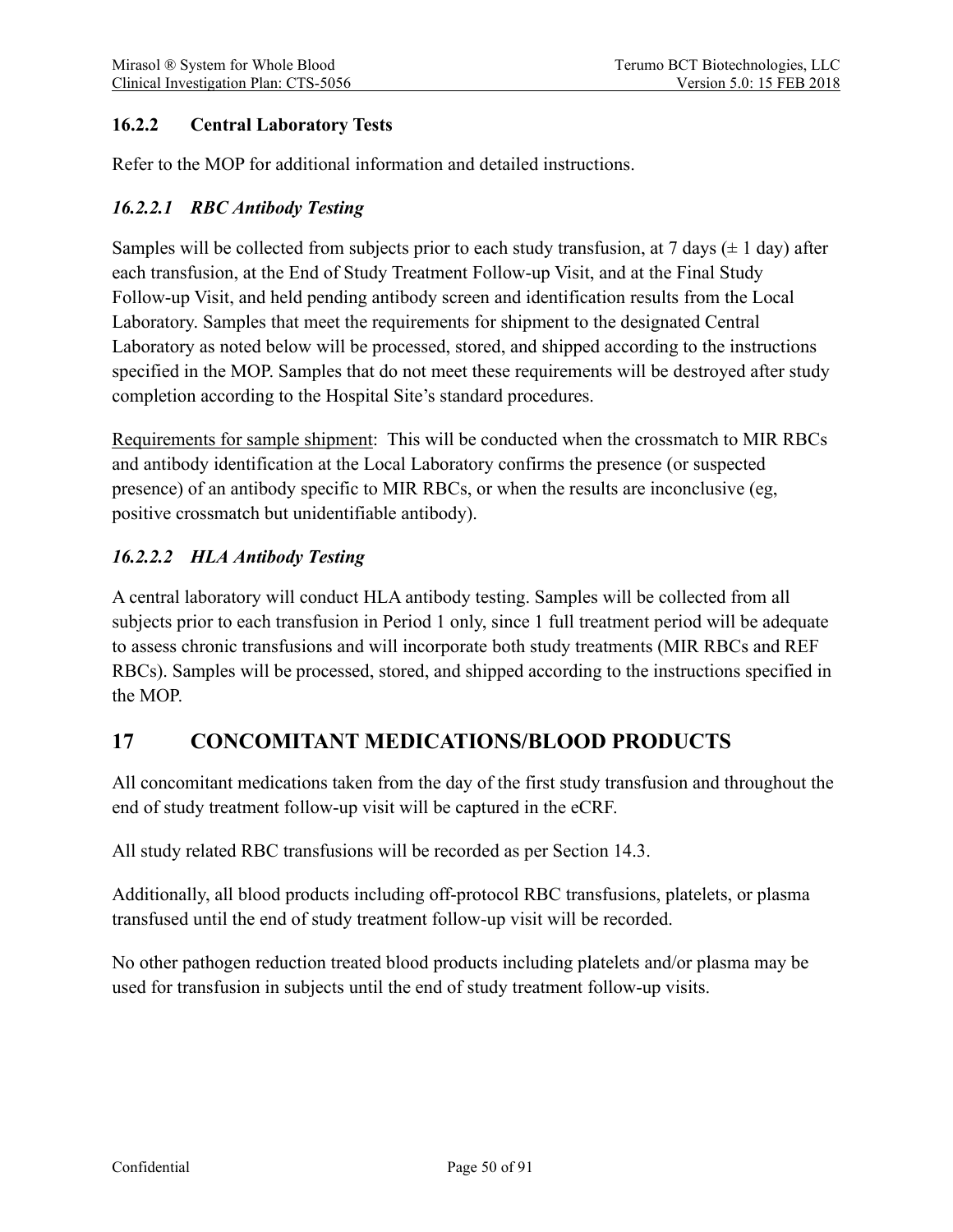# **18 INVESTIGATIONAL DEVICE**

# **18.1 Device Deficiencies**

All device deficiencies involving any device component must be reported to the Sponsor within 24 hours upon knowledge of the event. The Device Deficiency Report Form (located in the study MOP) will be used for reporting. Every attempt should be made by the investigational site to save or collect the defective device, and if appropriate, the packaging, for return to the Sponsor. If the deficiency occurs with the Illuminator, a service technician from the Sponsor will evaluate and determine whether service or replacement is necessary. A qualified Sponsor representative will investigate and determine root cause and corrective actions as applicable, and directives will be provided to the site if warranted.

Examples of device deficiencies warranting reporting to the Sponsor include the following:

- Any situation where the device or accessory to the device physically breaks for any reason.
- Any situation where a component of the device or the disposables kit fails to perform as it is specified in the study CIP or Blood Processing and Storage Guidelines.
- Potential manufacturing or shipping failures where device contamination, potential for device contamination, or a break in sterility or sterile barrier upon opening the device packaging is identified.

# **18.2 Receipt, Storage, Accountability**

The investigational devices and accessories will be received, stored, and accounted for at the Blood Centers.

#### **18.2.1 Receipt of Study Device**

The contents should be examined upon receipt to ensure that packaging and labeling is intact and the devices have not been damaged. Potential damages must be reported to the Sponsor.

#### **18.2.2 Storage**

The devices should be stored in a cool, dry place. Devices should be with their original shipping materials. Proper care should be taken to ensure that the devices will not be damaged.

#### **18.2.3 Accountability**

The Investigator or designated site staff must maintain accountability records throughout the course of the study. The Clinical Research Associate (CRA) will review inventory and accountability of disposables and study supplies during monitoring visits.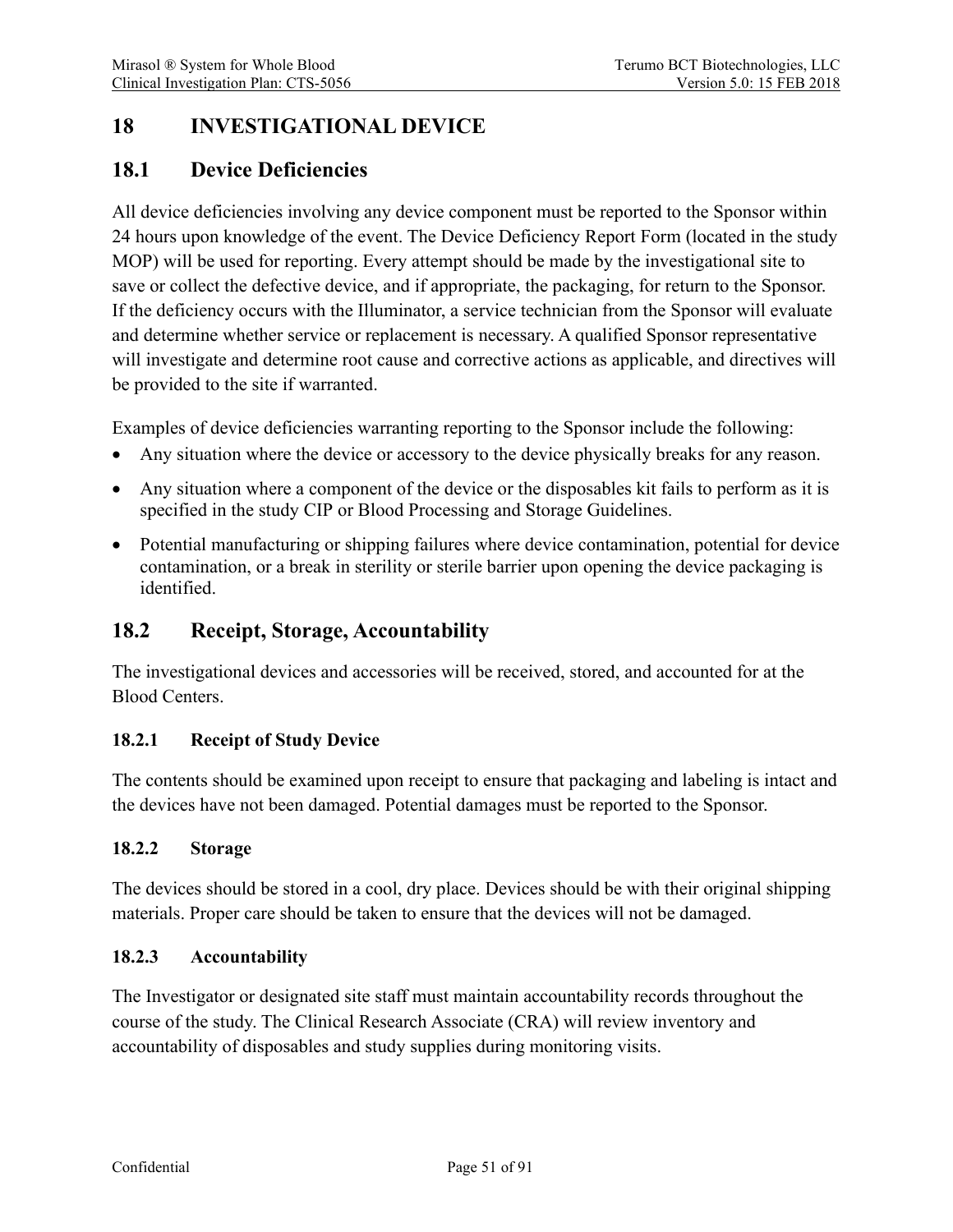The Investigator will not supply medical device materials to other Investigators who are not participating in the study. Device use, other than as directed by this CIP, is not allowed without prior authorization from the Sponsor.

Used materials are to be handled as per the study site's standard procedures. At the conclusion of the study, unused materials will be returned to the Sponsor/designee.

# <span id="page-51-0"></span>**19 ADVERSE EVENTS/EFFECTS**

## **19.1 Potential Transfusion Risks**

Blood component transfusion is a common and usually safe procedure. However, even with advanced donor screening and other safety mitigation strategies employed, adverse transfusion reactions may still occur. It has been estimated that 5%-6% of all transfusion recipients experience adverse reactions from transfusion of blood or blood products.<sup>42</sup> Transfusion-related adverse reactions may include nausea, chills, fever, urticaria, hives, itching, bronchospasm, hemoglobinuria, dyspnea, hypoxia, hypotension, tachycardia, transfusion-associated circulatory overload, bacterial and/or viral contamination, allergic transfusion reaction, anaphylaxis, acute lung injury, hemolytic transfusion reaction, nonimmunologic hemolysis, alloimmunization, iron overload, and sepsis. Transfusion-related adverse reactions may be classified by temporal relationship to the transfusion (ie, immediate, delayed) or by relationship to immunological factors.<sup>42,43</sup>

Transfusion-related adverse reactions are summarized in Table 19-1. Notably, these adverse reactions are general blood transfusion risks and are not specific to Mirasol System treatment.

#### **19.1.1 Venipuncture-Related Risks**

With each venipuncture performed to collect a blood sample there may be some extravasation of blood into the tissues during the venipuncture causing a hematoma. Other common, mild side effects are: stinging or pain during insertion of the needle, upset stomach or vomiting, dizziness, thirst, sweating, rapid pulse, or fainting.

If the skin is not adequately cleaned before the venipuncture there may be a risk of infection at the venipuncture site. Other serious side effects may include: hives, bronchospasm, allergic reactions, muscle spasms or cramps, convulsions, or vessel damage (including dissection or puncture).

#### **19.1.2 Risks Pertaining Specifically to RBC Transfusions**

Red blood cell transfusions present similar risks as for blood or blood component transfusions, namely the risk of infectious or immunological phenomena. However, several adverse reactions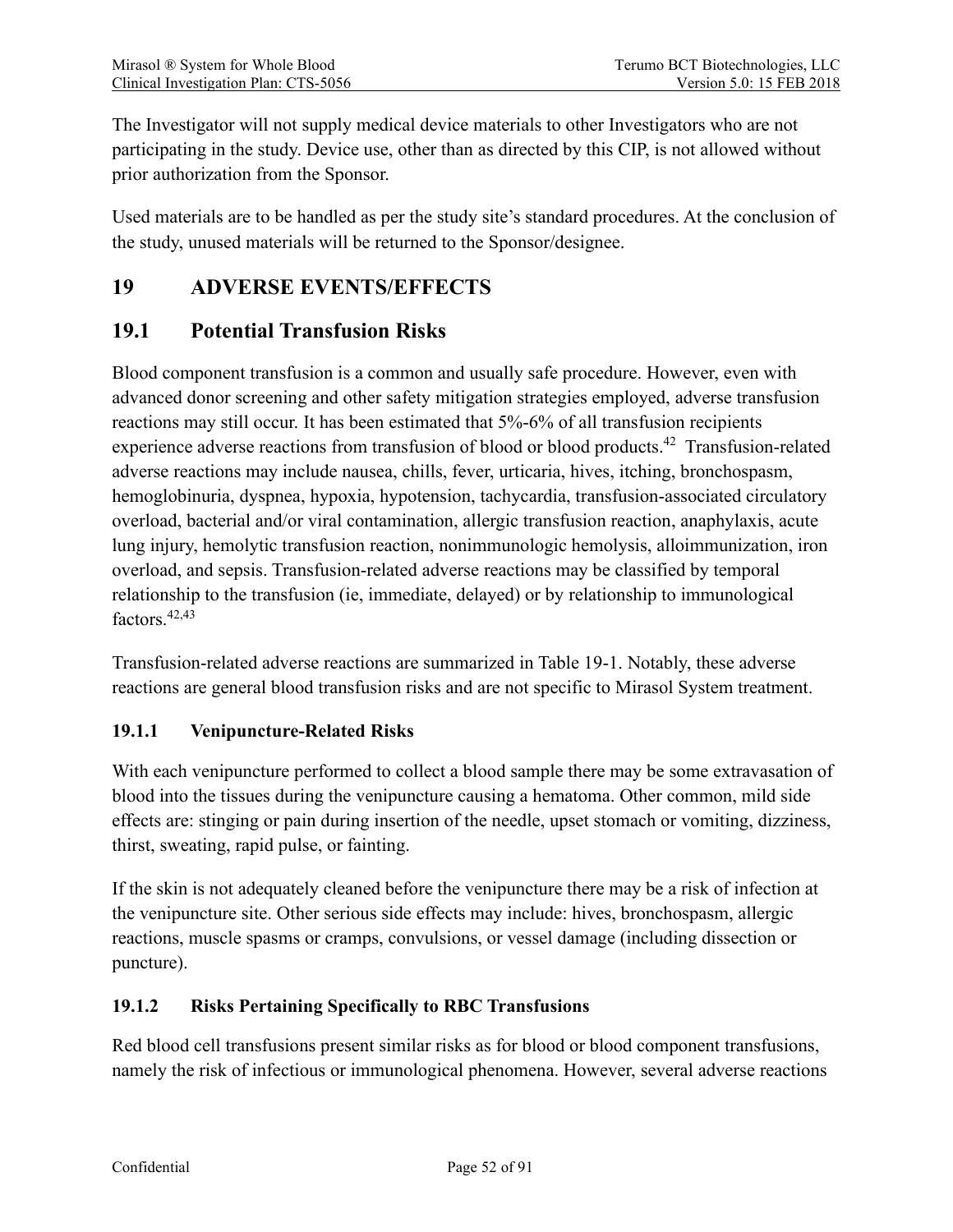are specifically associated with RBC transfusions (Table 19 1).<sup>37</sup> Notably, these adverse reactions are general RBC transfusion risks and are not specific to Mirasol System treatment.

The potential risks of RBC transfusions described below apply generally to RBC transfusions and may not specifically apply to thalassemia patients. Knowledge of the potential risks described below should be combined with the Investigators' best clinical judgment for assessing safety throughout this clinical study.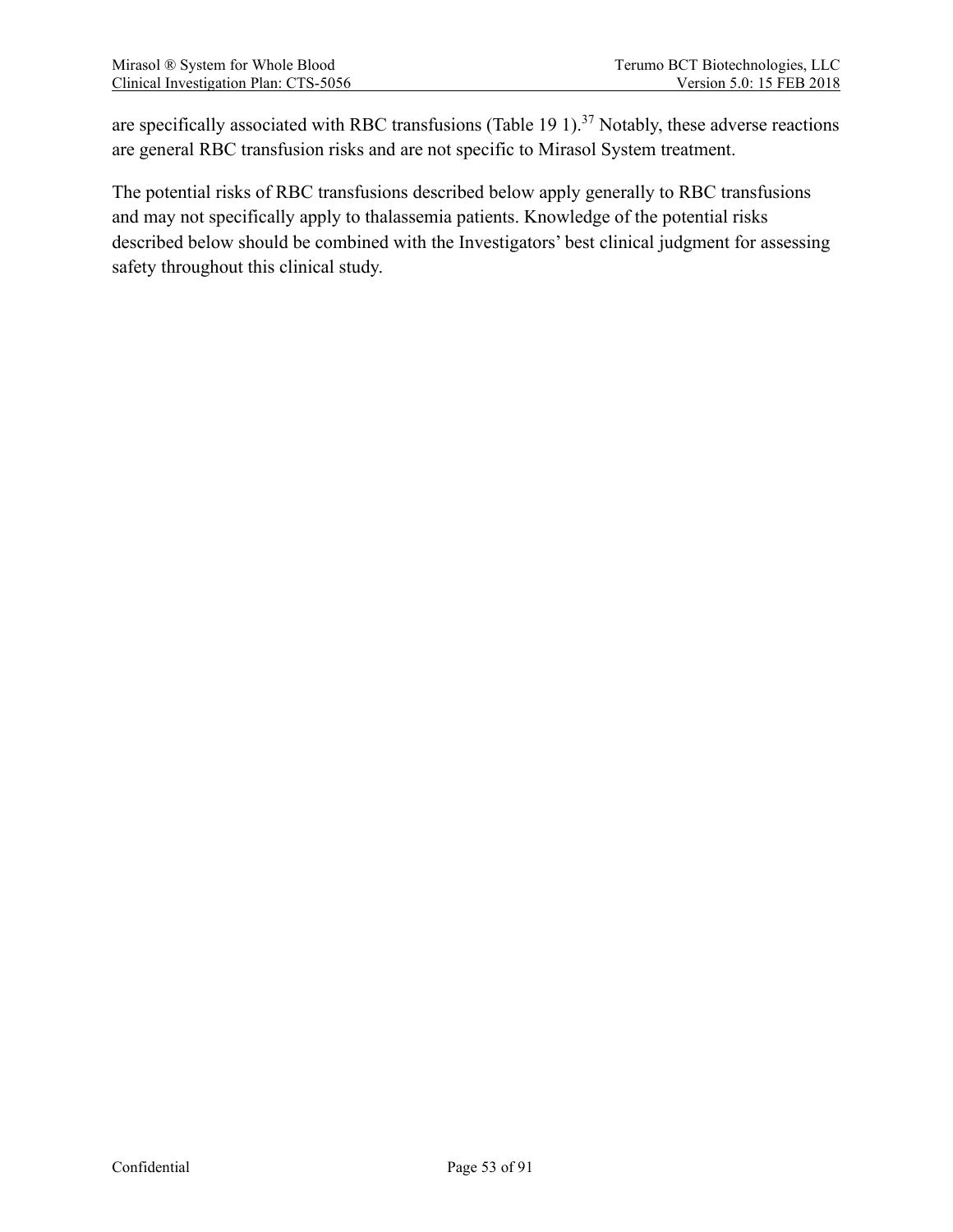**Table 19-1: Transfusion-Related Adverse Reaction**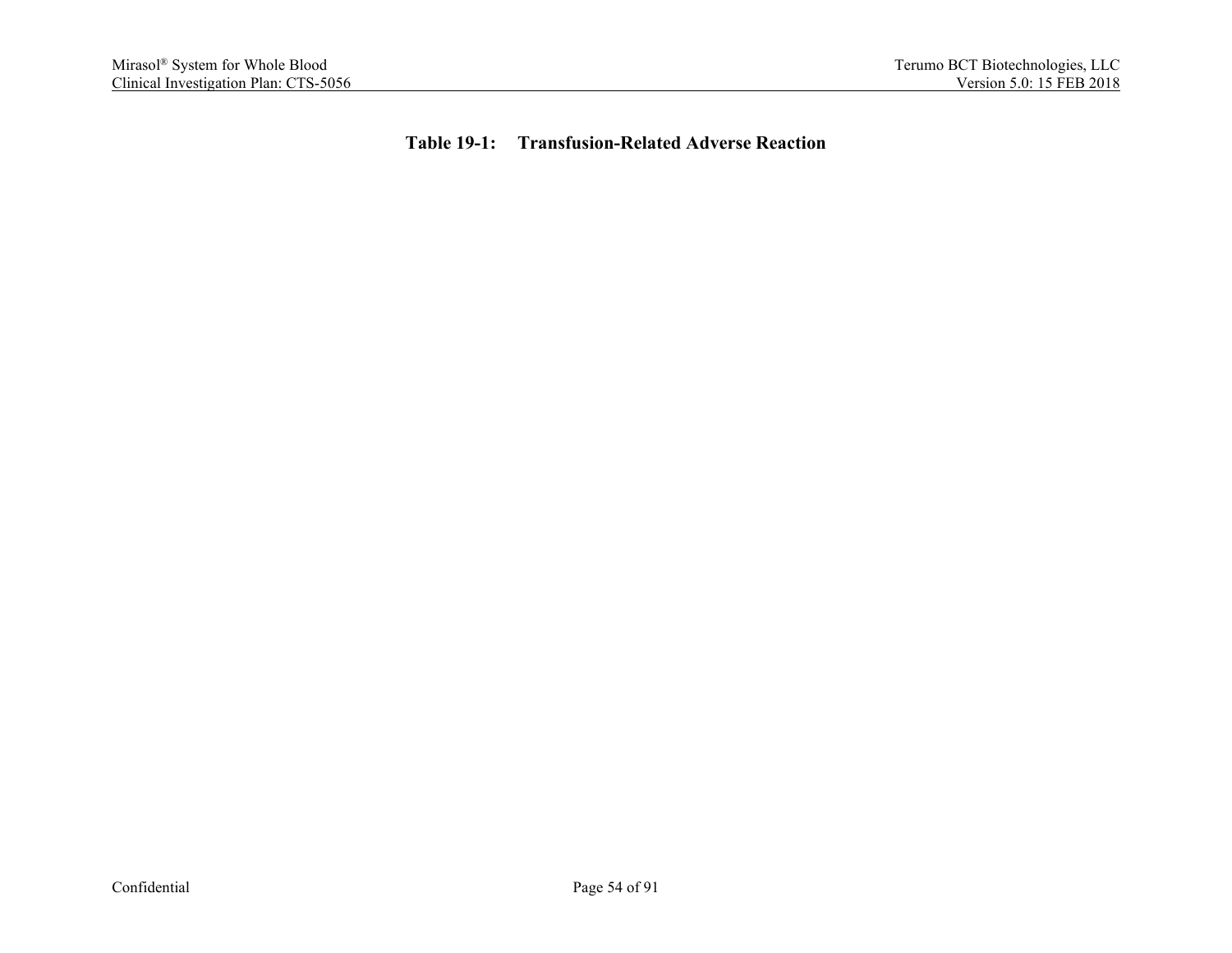| <b>Adverse Reactions</b>                         | Description                                                                                                                                                                                                                                                                                                                 |
|--------------------------------------------------|-----------------------------------------------------------------------------------------------------------------------------------------------------------------------------------------------------------------------------------------------------------------------------------------------------------------------------|
| <b>General Adverse Reactions for Transfusion</b> |                                                                                                                                                                                                                                                                                                                             |
| Acute hemolytic transfusion reaction             | Destruction of RBCs, characterized by increased temperature, pulse rate, and BP instability.<br>٠<br>Incompatibility may be represented by hemoglobinuria, hypotension, DIC.<br>Hemoglobinemia, hemoglobinuria, elevated serum bilirubin, positive DAT                                                                      |
| Delayed hemolytic transfusion reaction           | Occurs 2-14 days post-transfusion in previously red-cell-alloimmunized patients.<br>Fever, positive DAT, decreased hemoglobin/hematocrit, elevated LDH or bilirubin                                                                                                                                                         |
| Febrile nonhemolytic reaction                    | Manifested as a temperature elevation $\geq$ 1°C or 2°F, occurring during or immediately after<br>$\bullet$<br>transfusion.                                                                                                                                                                                                 |
| Allergic reaction                                | Mild or self-limiting uticaria or wheezing (1%-3% of plasma containing components).<br>$\bullet$<br>May include respiratory or cardiovascular complications and resemble an anaphylactic reaction.<br>٠                                                                                                                     |
| Transfusion-associated circulatory overload      | Results from a transfusion rate greater than the recipient's cardiac output.<br>٠<br>Transfused product adds circulating volume without increasing oxygen-carrying capacity.<br>Characterized by acute respiratory distress, elevated BNP, elevated CVP, leaf heart failure,<br>positive fluid balance, or pulmonary edema. |
| Transfusion-related acute lung injury            | Acute onset of hypoxemia and noncardiogenic pulmonary edema within 6 hours of transfusion in<br>$\bullet$<br>the absence of other causes of acute lung injury or circulatory overload.                                                                                                                                      |
| Post-transfusion purpura                         | Destruction of PLTs (thrombocytopenia) in a patient with history of sensitization, occurring<br>$\bullet$<br>7-10 days after transfusion.                                                                                                                                                                                   |
| Transfusion-associated graft-versus-host disease | Occurs when viable T lymphocytes in the transfused component react against recipient tissue<br>$\bullet$<br>antigens.<br>Immunocompromised patients are at greatest risk.                                                                                                                                                   |
| Transfusion-transmitted infection                | Characterized by laboratory testing evidence of pathogen (ie, viruses, bacteria, parasites, variant<br>Creutzfeldt-Jakob disease agent) in the transfusion recipient.<br>Occurs despite donor screening and blood testing.<br>$\bullet$                                                                                     |
| Hypotensive transfusion reactions                | Hypotension occurs during or within 1 hour of transfusion.<br>Characterized in adults by SBP $\leq$ 80 mmHg and SBP decrease $\geq$ 30 mmHg.<br>Characterized in children by SBP decrease > 25% from baseline.                                                                                                              |
| Transfusion-associated dyspnea                   | Acute respiratory distress within 24 hours of transfusion, not attributable to allergic reaction,<br>TACO, or TRALI.                                                                                                                                                                                                        |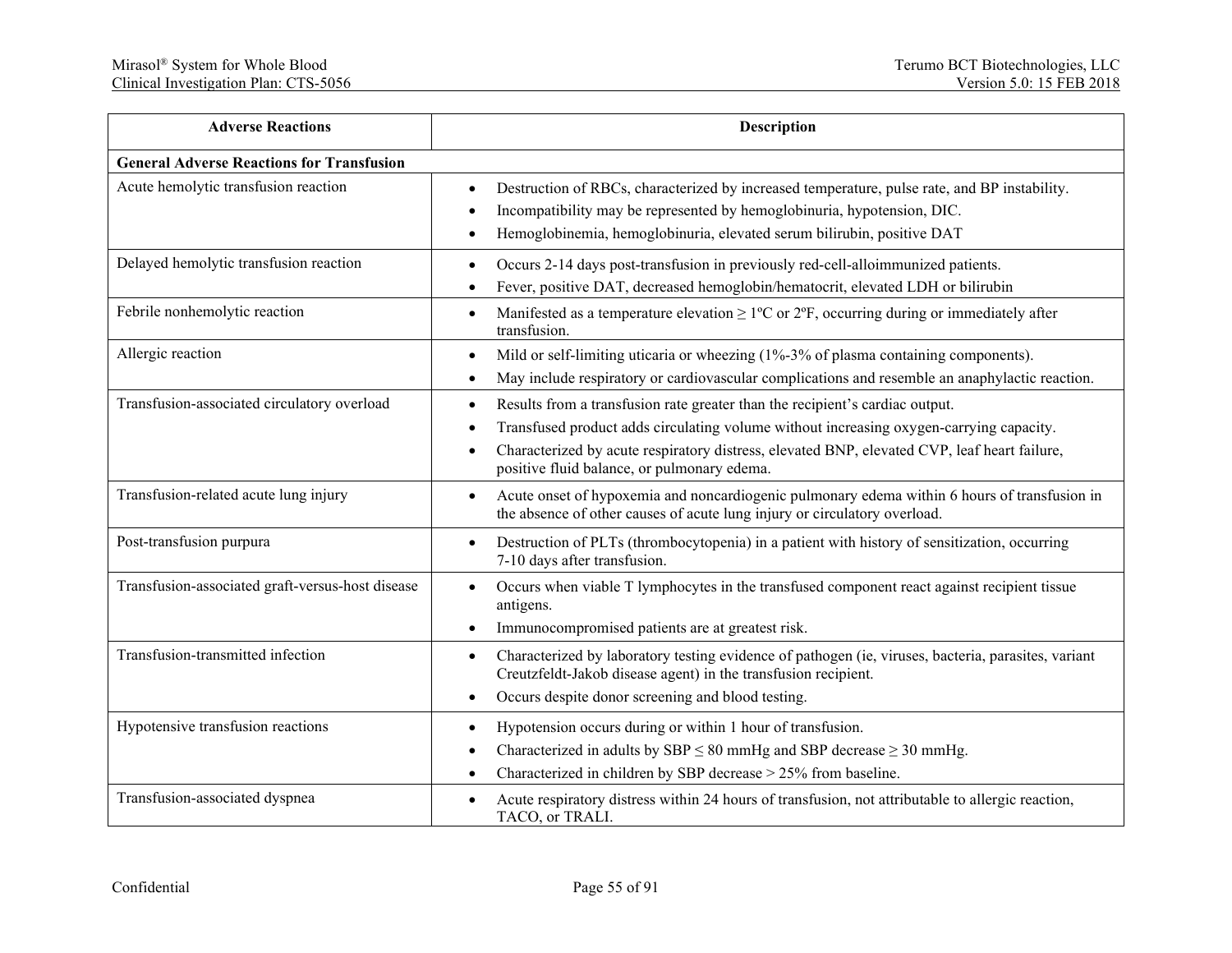| <b>Adverse Reactions</b>                                        | <b>Description</b>                                                                                                                                                                      |  |  |  |  |
|-----------------------------------------------------------------|-----------------------------------------------------------------------------------------------------------------------------------------------------------------------------------------|--|--|--|--|
|                                                                 |                                                                                                                                                                                         |  |  |  |  |
| <b>Adverse Reactions Specific to Red Blood Cell Transfusion</b> |                                                                                                                                                                                         |  |  |  |  |
| Hemolytic transfusion reaction                                  | Immunologic destruction of transfused RBCs, resulting from preformed antibodies to incompatible<br>transfusion product $(1:76,000)$ or ABO incompatibility $(1:40,000)$ .               |  |  |  |  |
| Alloimmunization                                                | Characterized by clinically significant recipient antibodies to transfused RBC antigens.                                                                                                |  |  |  |  |
|                                                                 | May be detected in pretransfusion antibody screening.                                                                                                                                   |  |  |  |  |
| Transfusion-associated circulatory overload                     | Chronic anemia patients with increased plasma volumes are at risk of circulatory overload with<br>RBC transfusions.                                                                     |  |  |  |  |
| Iron overload                                                   | Characterized by significant iron accumulation following multiple RBC transfusion.                                                                                                      |  |  |  |  |
|                                                                 | Greater risk for patients with decreased RBC production or increased RBC destruction; less risk<br>for patients with hemorrhage.                                                        |  |  |  |  |
| Nonimmunologic hemolysis                                        | RBC lysis resulting from hypotonic fluid exposure, drug effects, bacterial toxins, thermal injury<br>(ie, freezing, overheating), metabolic damage, or mechanical injury/osmotic stress |  |  |  |  |

Source: AABB. Primer of Blood Administration. 2010; AABB, ARC, ABC, ASBP ; and CDC NHSN Hemovigilance Module (Aug 2014)

Abbreviations: BNP = brain natriuretic peptide, BP = blood pressure, CVP = central venous pressure, DAT = direct antiglobulin testing, DIC = disseminated intravascular coagulopathy, LDH = lactate dehydrogenase, PLT = platelet, RBC = red blood cell, SBP = systolic blood pressure, TACO = transfusion-associated circulatory overload, TRALI = transfusion-related acute lung injury.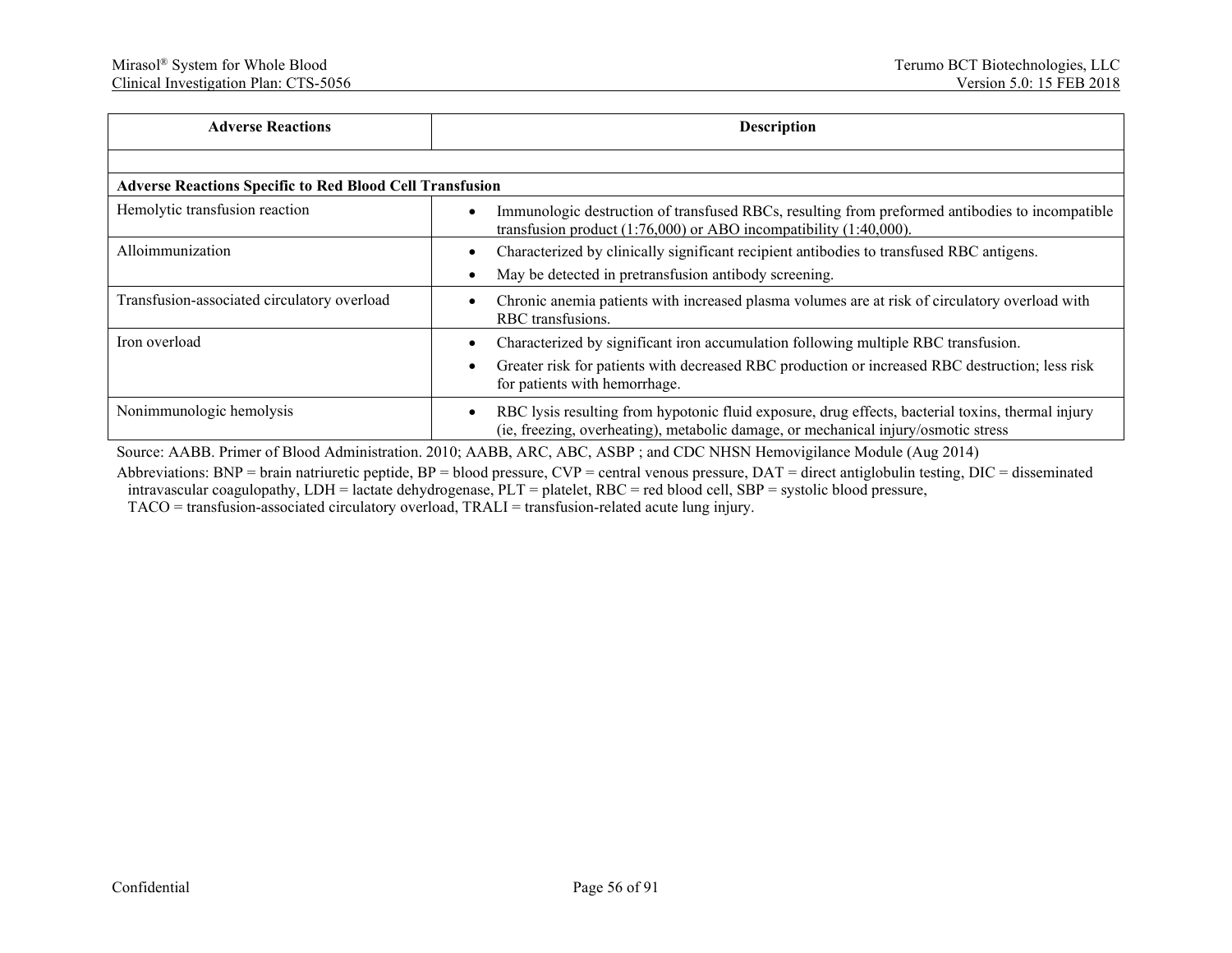# **19.2 Potential Transfusion Complications in Thalassemia Patients**

Thalassemia is the most RBC-transfused syndrome worldwide with as many as 2,000 thalassemia patients estimated to live in the United States. Additionally, there are more than  $60,000$  births each year of serious forms of thalassemia, globally.<sup>4</sup> The current standard of care for transfusion-dependent thalassemia patients dictates chronic RBC transfusions with the goal of controlling anemia and suppressing ineffective erythropoiesis.<sup>3</sup> Treatment with chronic RBC transfusions requires that these thalassemia patients are exposed to multiple blood products from multiple donors, increasing the risk of TTIs by unscreened or undetected pathogens in the blood supply and transfusion-related immune reactions. In Vichinsky et al., 80% of the thalassemia patients in this study were chronically transfused at the time or enrollment and 24% of transfused thalassemia patients had laboratory evidence of previous exposure to one or more transfusionassociated pathogens.<sup>4</sup> In this chronically transfused group, patients received an average of 15.6 transfusions during the year prior to enrollment.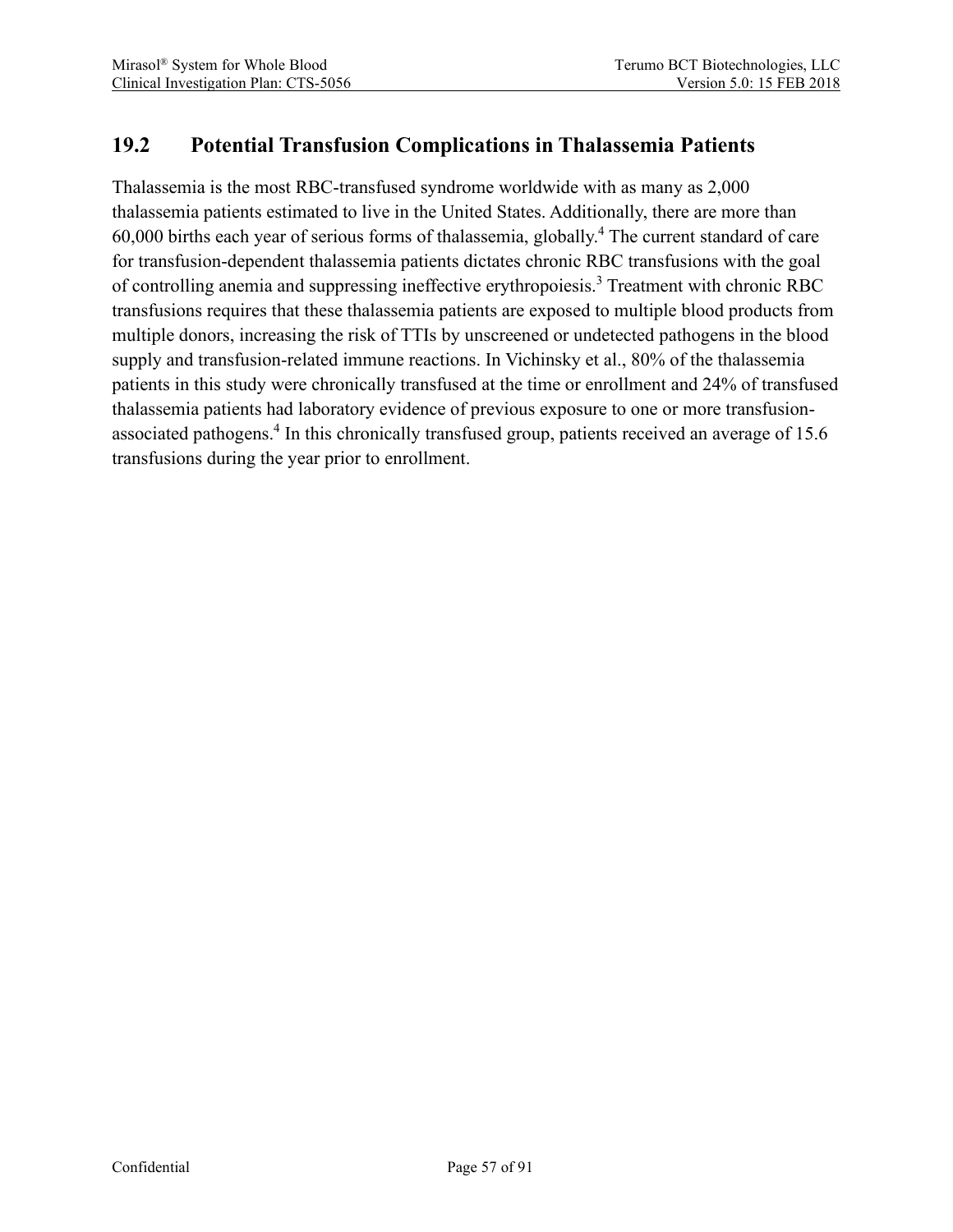### **Table 19-2: Reported Adverse Reactions in Thalassemia Patients**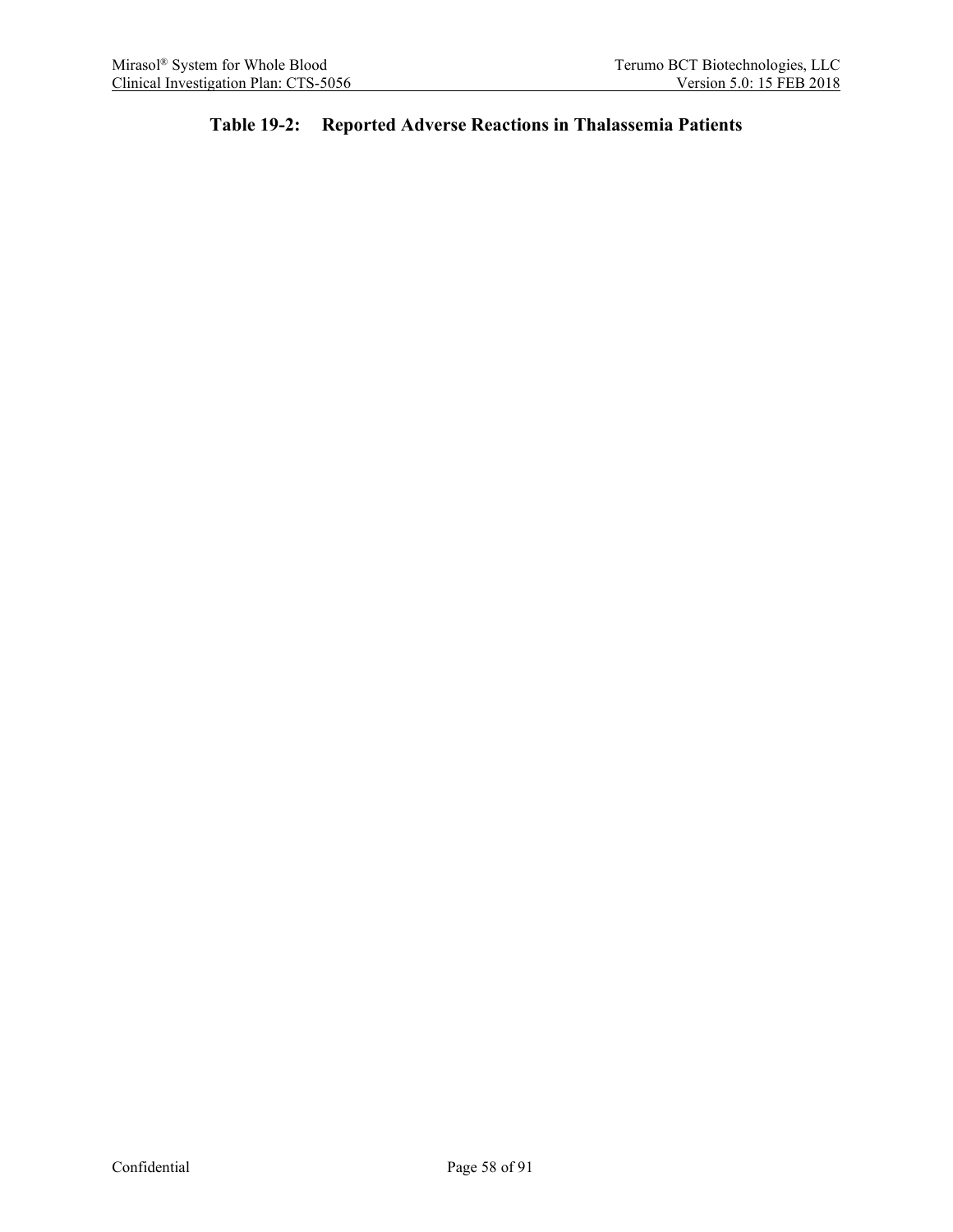| <b>Adverse Reaction</b>           | <b>Description</b>                                                                                                                                                                                                                                                                                                                                                                                  |
|-----------------------------------|-----------------------------------------------------------------------------------------------------------------------------------------------------------------------------------------------------------------------------------------------------------------------------------------------------------------------------------------------------------------------------------------------------|
| <b>General Complications</b>      |                                                                                                                                                                                                                                                                                                                                                                                                     |
| Hemosiderosis                     | Median ferritin was 1,376 µg/L, 356 µg/L, and 81 µg/L for<br>$\bullet$<br>chronic, intermittent, and nontransfused patients, respectively<br>(p < 0.0001)                                                                                                                                                                                                                                           |
|                                   | 78% of patients had received chelation therapy<br>٠                                                                                                                                                                                                                                                                                                                                                 |
| Organ dysfunction                 | 16.5% had more than 1 organ system involved<br>٠<br>Included cardiac disease (13%), gonadal failure (17%), growth<br>hormone deficiency (8%), hypothyroidism (8%),<br>hypoparathyroidism (1%), diabetes (10%), cirrhosis (2%), and<br>thrombotic events (7%)                                                                                                                                        |
| Thrombotic events                 | Included 6 incidence of pulmonary embolism, 5 superior vena<br>$\bullet$<br>cava syndromes, 4 deep vein thromboses, 3 cardiac<br>thromboses, 2 portal vein thromboses, and 2 renal thrombosis<br>26 chronic transfusion patients had thrombosis<br>25 of the 26 had a splenectomy<br>21 of the 26 had concomitant central venous access<br>31 patients were receiving chronic anticoagulant therapy |
| Surgical procedures               | Splenectomy occurred in chronically (52%), intermittently<br>(29%), and nontransfused (7%) patients ( $p < 0.0001$ )<br>Central venous access $(27%)$ and cholecystectomy $(14%)$<br>were reported                                                                                                                                                                                                  |
| <b>Infections</b>                 |                                                                                                                                                                                                                                                                                                                                                                                                     |
| Transfusion transmitted infection | 24% of transfused patients had laboratory evidence of<br>$\bullet$<br>previous infectious disease exposure<br>Included HAV, HBV, HCV, HIV, malaria, S. aureus, babesia<br>$\bullet$                                                                                                                                                                                                                 |
| <b>Transfusion Complications</b>  |                                                                                                                                                                                                                                                                                                                                                                                                     |
| <b>Transfusion reactions</b>      | Self reported by 48% of transfused patients<br>٠<br>More likely in chronically transfused (50%) than<br>intermittently transfused patients (22%; $p = 0.002$ )<br>More frequent in males $(55%)$ than females $(42%)$<br>Not related to race or splenectomy status<br>27% had multiple, different transfusion reactions<br>٠                                                                        |
| Types of reactions                | 52% reported allergic reaction<br>$\bullet$<br>2 anaphylactic reactions<br>1 transfusion-associated hypotensive event<br>1 transfusion-associated dyspnea<br>16% reported febrile reactions<br>2.2% reported confirmed hemolytic immunologic reactions<br>Tachycardia, acute vertigo, and transient vomiting were<br>reported<br>There were no incidents of TRALI                                   |

#### **Alloantibodies**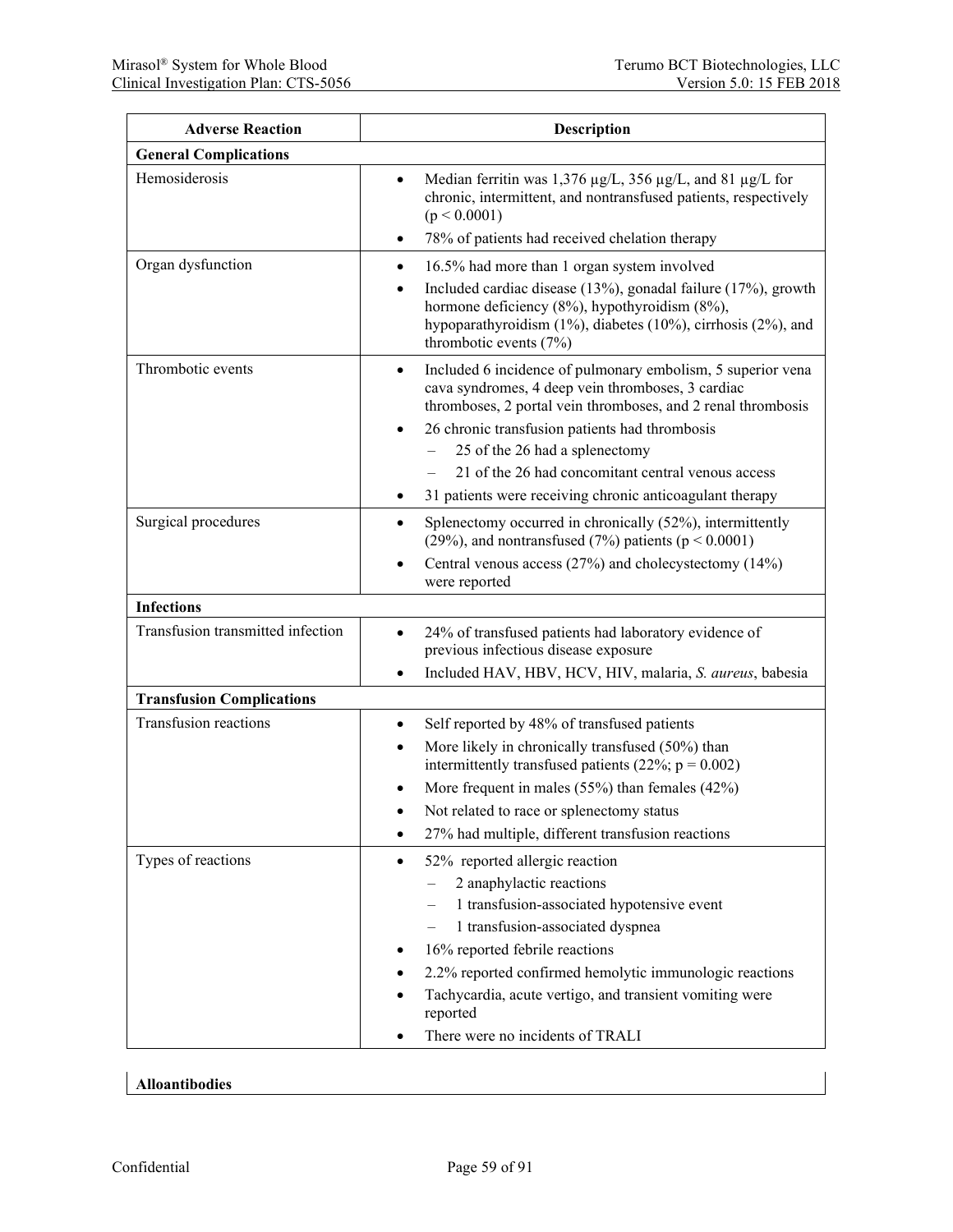| <b>Adverse Reaction</b> | <b>Description</b>                                                                                                                   |
|-------------------------|--------------------------------------------------------------------------------------------------------------------------------------|
| Alloimmunized           | Chronically (23%) and intermittently transfused (13%)<br>$\bullet$<br>patients were both alloimmunized                               |
|                         | Multiple antibodies were present in 47% of alloimmunized<br>$\bullet$<br>patients                                                    |
|                         | 31% of splenectomy patients were alloimmunized whereas<br>$\bullet$<br>11% of nonsplenectomized patients were ( $p < 0.0001$ )       |
|                         | In chronically transfused patients, years of transfusion was a<br>$\bullet$<br>significant independent predictor of alloimmunization |

Source: Vichinsky. Transfusion complications in thalassemia patients, a report from CDC. Transfusion, 2014 Abbreviations:  $HAV =$  hepatitis A virus,  $HBV =$  hepatitis B virus,  $HCV =$  hepatitis C virus,  $HIV =$  human immunodeficiency virus, TRALI = transfusion-related acute lung injury.

## **19.3 Potential Risk of the Mirasol System for Whole Blood**

The risk of using the Mirasol System incorrectly is minimized by an inherently safe design. The disposable kit comes prefilled with the correct dose of riboflavin and sterility is maintained throughout the process. The Illuminator has built-in safety features, including visual and auditory alarms that ensure correct illumination. The Mirasol Manager Software prevents the risk of double illumination. Labeling prevents the risk of illumination by the Mirasol System and further irradiation.

Mirasol System treatment of blood or blood components has been evaluated for hemocompatibility, cytotoxicity, genotoxicity, immunotoxicity, and embryo-fetal development both in vitro and in vivo in several animal species. These nonclinical studies have shown no observable or Mirasol-related changes to the toxicity profile. Terumo BCT has extensively evaluated the toxicological profile of riboflavin, its photoproduct (lumichrome), and blood products treated by the Mirasol System in several in vivo and in vitro studies.44 Three (3) potential risks have been identified that are related to blood quality: putative toxic effects of riboflavin and its photoproduct, potential for transient hyperkalemia due to increased extracellular potassium in RBCs derived from Mirasol-treated WB, and the reduced survival which may impact the need for more frequent RBC transfusions.

Mirasol-treated products are not to be administered in the event massive transfusion is warranted.

#### **19.3.1 Risk of Toxic Effects of Riboflavin and its Photoproducts**

Riboflavin and its photoproduct are present in the human diet and, as a result, are also present in human blood. Terumo BCT has extensively evaluated the toxicological profile of riboflavin, its photoproduct, and blood products treated by the Mirasol System in several in vivo and in vitro studies.<sup>44</sup> There is an abundance of published toxicology data for riboflavin, administered orally, periorally, sub-cutaneously, intraperitoneally, or intravenously in several species. Acute, subchronic and chronic toxicity tests as well as tests for development, reproduction, mutagenicity, and pharmacokinetics have not displayed any health concerns despite exposure at high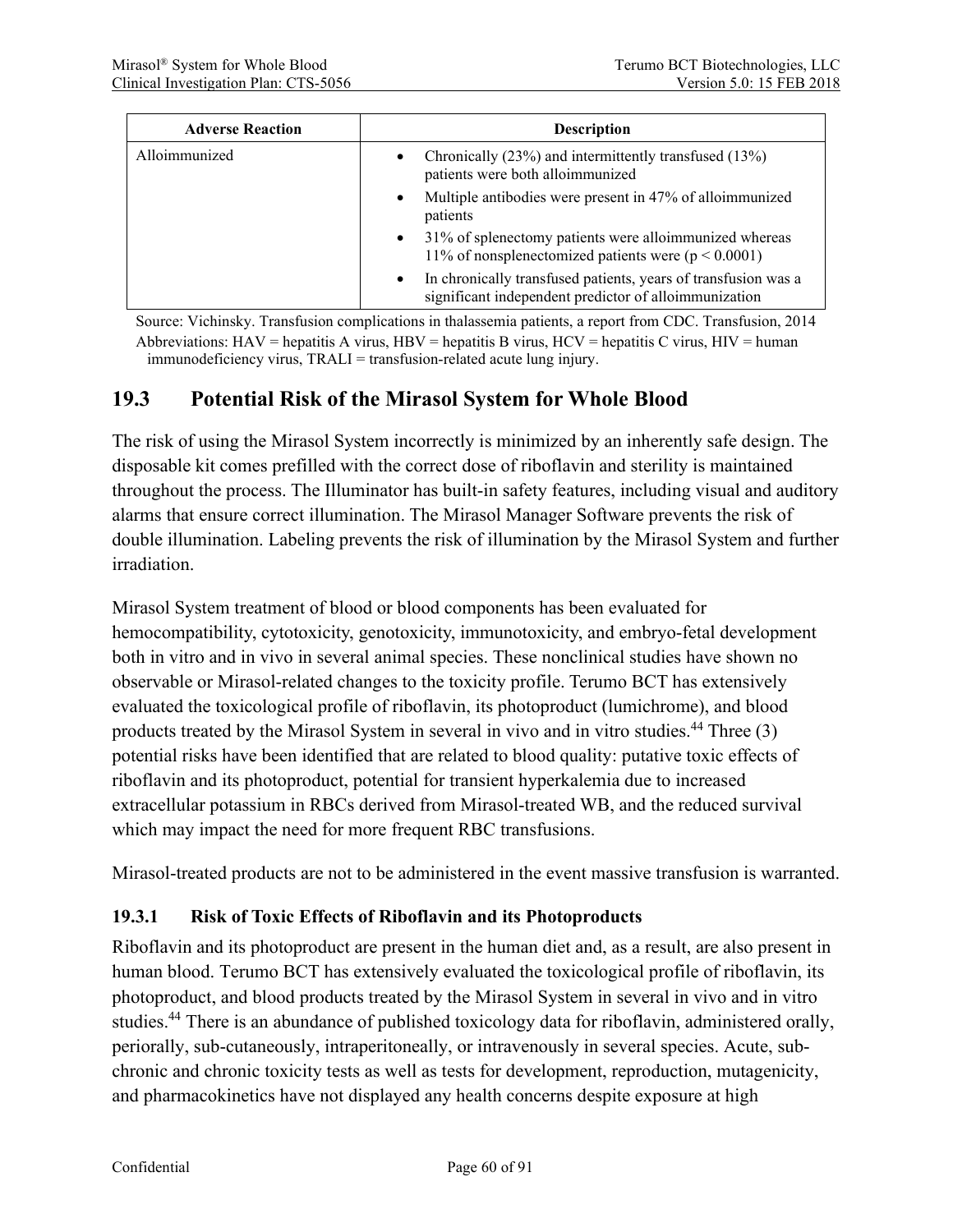concentrations and/or long duration. This suggests that the slight and transient increase of riboflavin and lumichrome in human blood following transfusion with RBCs derived from Mirasol-treated WB is unlikely to cause any health concerns due to the presence of riboflavin specifically. As riboflavin and its photoproduct are naturally occurring in human blood as well, albeit at a lower concentration, no new compounds are introduced and there is no need to remove riboflavin from blood components after Mirasol treatment. Additionally, the process of producing RBCs will remove most of the remaining riboflavin with the removal of plasma from the product.

### **19.3.2 Risk of Hyperkalemia**

Hyperkalemia, high serum potassium, is a recognized risk of RBC transfusions. Many factors may contribute to hyperkalemia, including patient factors (acidosis, hypothermia, hypocalcemia, hyperglycemia, beta-adrenergic blockade, shock/low cardiac output state, low body weight [pediatric]), mode of blood administration (large volume transfusions, rapid administration, central intravenous access administration, pressure infusing devices), and high potassium load in the blood product (due to, eg, excessive hemolysis, long storage time, irradiation).<sup>45</sup>

Mirasol treatment increases extracellular potassium in derived RBC products; the potassium concentration after 21 days of storage (the proposed limit) is similar to what has been observed in gamma-irradiated products after 28 days of storage<sup>46,47</sup> and in conventional RBCs stored for 42 days (the out date).<sup>48</sup> Mirasol treated WB and derived RBCs should be used with caution in patients at risk of hyperkalemia (eg, patients with renal failure) and/or requiring administration via central venous access device.

Hyperkalemia is generally transient because of rapid dilution, redistribution into cells and excretion.<sup>41</sup> However, patients with renal failure, premature infants, and newborns receiving large transfusions may be at increased risk for hyperkalemia.<sup>41</sup> Notably, hypokalemia is a more frequent complication of massive RBC transfusion than is hyperkalemia. Transfusion-associated hypokalemia occurs as a result of rapid potassium reuptake in potassium-depleted RBCs; release of aldosterone, antidiuretic hormone and catecholamines; co-infusion of potassium-poor crystalloids; and lowering of potassium due to the metabolism of citrate present in anticoagulants or additive solutions.49

### **19.3.3 Risk of Increased Transfusion Frequency**

The recovery and survival in vivo studies have demonstrated that compared to conventional untreated RBCs, RBCs derived from Mirasol-treated WB have reduced recovery, although still within acceptable therapeutic ranges. Specifically, the mean recovery of Mirasol-treated RBCs was 82.5% compared with 91.7% for untreated RBCs. The RBC area under the curve (RBC AUC), a measure of RBC survival, was 16.7% lower in transfused Mirasol-treated RBCs. Because of these differences, patients receiving RBCs derived from Mirasol-treated WB may require more frequent RBC transfusions and/or more units of RBCs per transfusion as compared to conventional RBCs. Transfusion frequency will be evaluated in this study to determine if there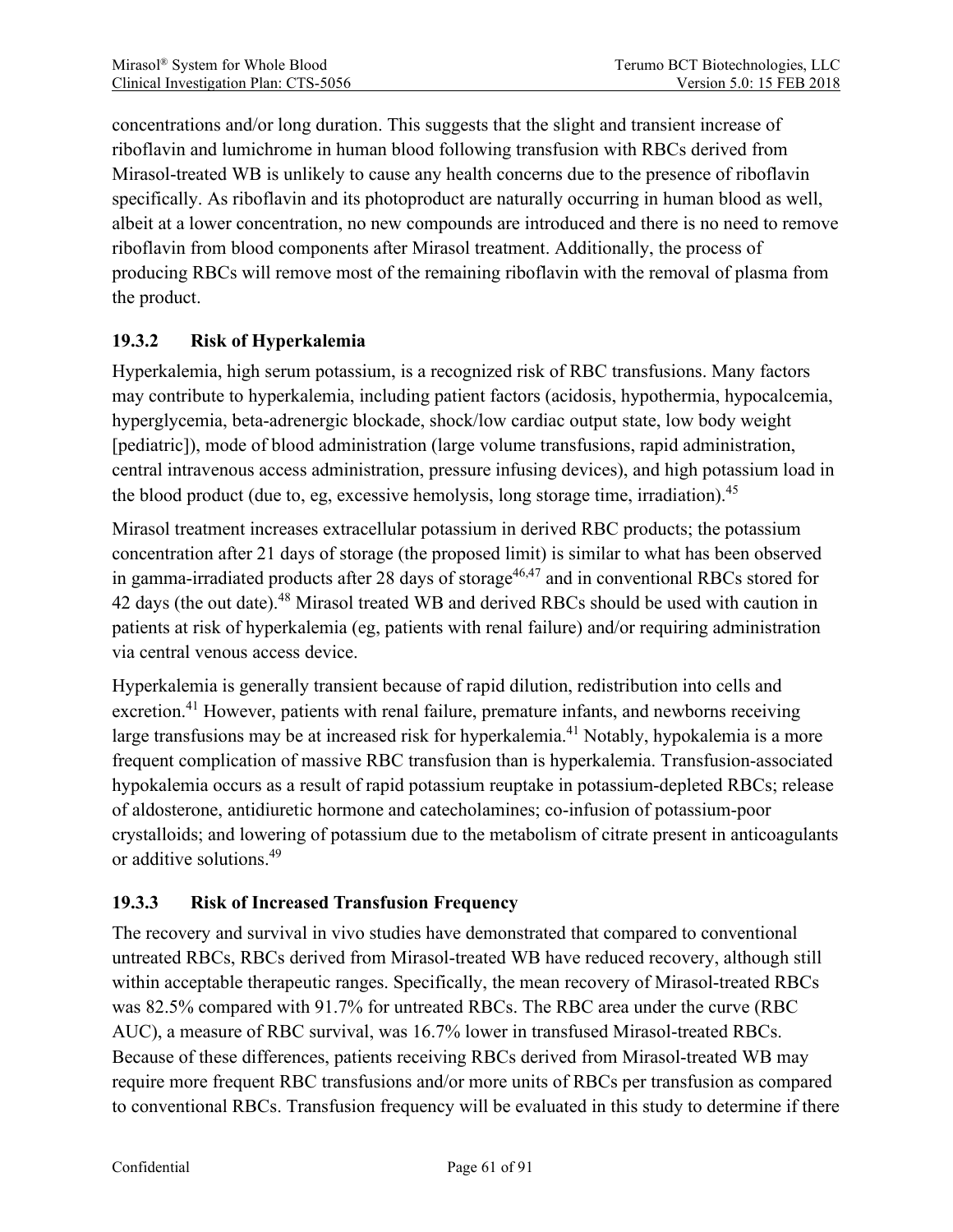is an increase for subjects receiving RBCs derived from Mirasol-treated WB when compared to conventional RBCs.

#### **19.3.4 Data for the Investigator**

The following tables provide in vitro data for Investigators who will utilize RBCs derived from Mirasol-treated WB.

The data below allow Investigators to compare in vitro parameters and in vivo survival of RBCs prepared from Mirasol-treated WB and gamma-irradiated RBCs prepared from WB as reported in 3 separate studies.

#### **Table 19-3: In Vitro Parameters and In Vivo Survival of Stored RBCs Derived from Mirasol-Treated Whole Blood**

|                                                    | Day 0                               |                     | Day 21           |                     |  |
|----------------------------------------------------|-------------------------------------|---------------------|------------------|---------------------|--|
|                                                    | <b>Untreated</b>                    | Mirasol-<br>treated | <b>Untreated</b> | Mirasol-<br>treated |  |
|                                                    | mean $(SD)$                         | mean(SD)            | mean $(SD)$      | mean $(SD)$         |  |
| Hemolysis $(\% )$                                  | 0.091(0.035)                        | 0.103(0.034)        | 0.150(0.061)     | 0.215(0.100)        |  |
| Supernatant potassium $(mEq/L)$                    | 1.78(0.465)                         | 2.17(0.497)         | 36.73 (3.749)    | 65.50 (2.497)       |  |
| Glucose $(mg/dL)$                                  | 559.5 (45.9)                        | 560.3 (17.6)        | 398.6 (33.8)     | 408.5 (30.9)        |  |
| $ATP$ (µmol/g Hb)                                  | 4.54(0.428)                         | 4.66(0.737)         | 5.40(1.011)      | 4.42(1.131)         |  |
| $2,3-DPG$ ( $\mu$ mol/mL)                          | 12.49(3.75)                         | 12.29(2.14)         | 0.33(0.41)       | 0.25(0.26)          |  |
| $pH$ at 37 $^{\circ}C$                             | 6.83(0.041)                         | 6.81(0.031)         | 6.57(0.048)      | 6.55(0.048)         |  |
|                                                    |                                     |                     |                  |                     |  |
| <b>Survival of 21 Day old RBC After Reinfusion</b> |                                     |                     |                  |                     |  |
|                                                    | Mirasol-treated<br><b>Untreated</b> |                     |                  |                     |  |
| Linear Survival (days)                             | 81.57 (15.5)                        |                     | 60.49(5.6)       |                     |  |
| Half-life (days)<br>Linear equation                | 35.83(7.9)                          |                     | 22.58(4.3)       |                     |  |

Source: Clinical Investigation Report for the IMPROVE II clinical study; Terumo BCT data.

Abbreviations:  $AS-3 = Additive$  Solution Formula 3,  $ATP = adenosine$  triphosphate,  $CPD = citrate$  phosphate dextrose, DPG = diphosphoglycerate,  $NA$  = not available, RBC = packed red blood cells, WB = whole blood.

Notes: In these studies, WB was collected into CPD and treated with the Mirasol System (80 J/mLRBC). Packed RBCs were prepared from Mirasol-treated WB and were stored in AS-3 solution at 1 - 6°C for 21 days.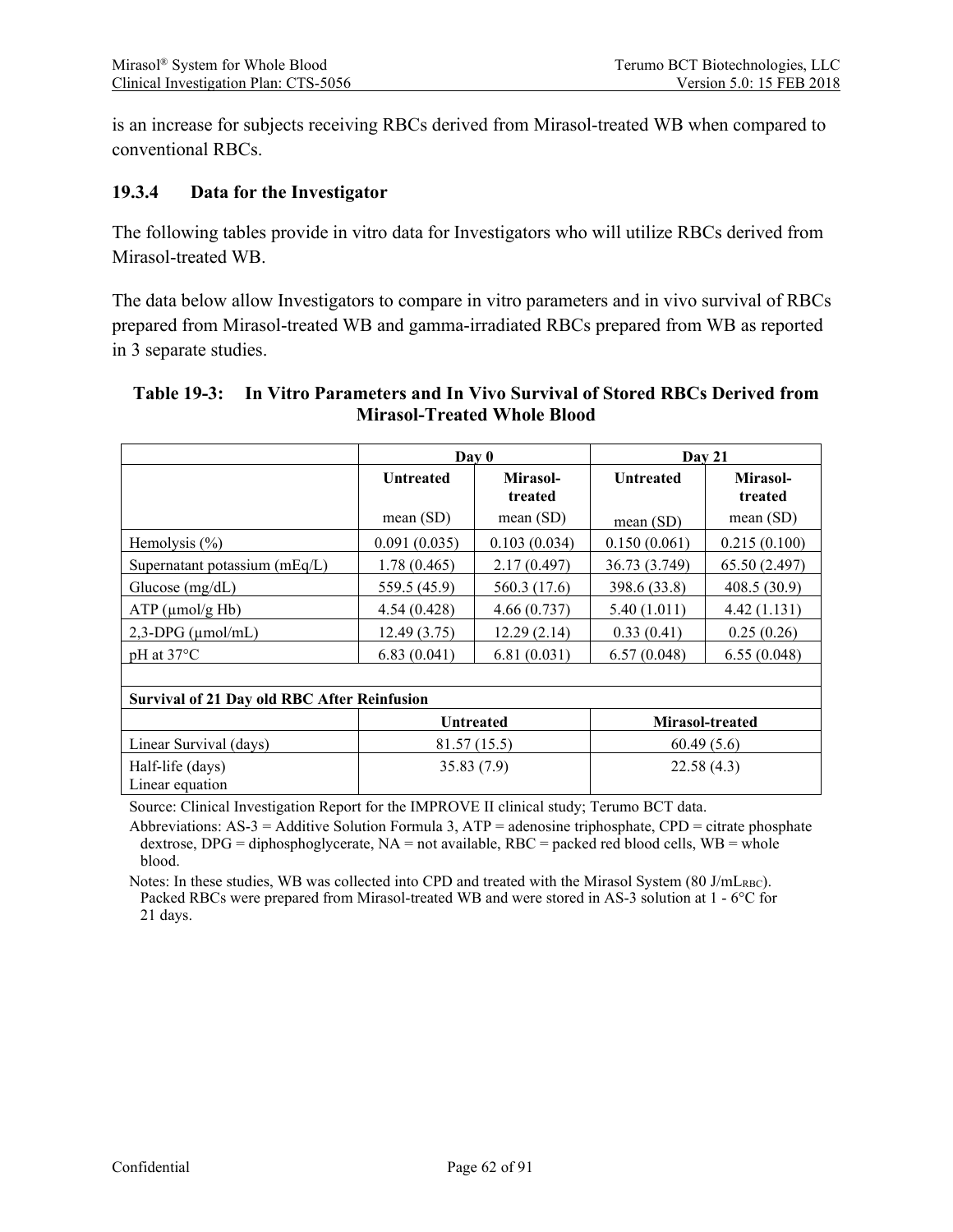| Table 19-4: In Vitro Parameters and In Vivo Survival of Gamma-Irradiated Stored |
|---------------------------------------------------------------------------------|
| <b>RBCs Derived from Whole Blood</b>                                            |

|                                        | Day 28      |                                          |             |             |  |  |  |
|----------------------------------------|-------------|------------------------------------------|-------------|-------------|--|--|--|
|                                        | $\mathbf N$ | Gamma-<br><b>Untreated</b><br>irradiated |             | P value     |  |  |  |
|                                        |             | mean $(SD)$                              | mean $(SD)$ |             |  |  |  |
| Hemolysis $(\% )$                      | 16          | 0.3(0.1)                                 | 0.6(0.4)    | ${}_{0.01}$ |  |  |  |
| Supernatant potassium $(mEq/L)$        | 16          | 44.9(5.3)                                | 72.3(6.4)   | ${}_{0.01}$ |  |  |  |
| Glucose $(mg/dL)$                      | 16          | <b>NA</b>                                | <b>NA</b>   | > 0.05      |  |  |  |
| $ATP$ ( $\mu$ mol/g Hb)                | 16          | 3.3(0.9)                                 | 2.9(0.7)    | <b>NS</b>   |  |  |  |
| $pH$ at 37 $^{\circ}C$                 | 16          | <b>NA</b>                                | <b>NA</b>   | > 0.05      |  |  |  |
|                                        |             |                                          |             |             |  |  |  |
| <b>RBC Survival After Reinfusion</b>   |             |                                          |             |             |  |  |  |
| Half-life (days)<br>Dornhorst equation | 16          | 28.0(3.5)                                | 26.0(2.5)   | <b>NS</b>   |  |  |  |

Source: Moroff G, Holme S, AuBuchon JP, Heaton WA, Sweeney JD, Friedman LI. Viability and in vitro properties of AS-1 red cells after gamma irradiation. *Transfusion*. 1999;39:128-134.50

Abbreviations:  $AS-1 = Additive$  Solution Formula 1,  $ATP = adenosine$  triphosphate,  $CPD = citrate$  phosphate dextrose, NA = not available, NS = not significant, RBCs = packed red blood cells, WB = whole blood.

Notes: This table provides data from blood storage Protocol 1 described in the manuscript. In Protocol 1, WB was collected into CPD, and RBCs were prepared and stored in AS-1 solution at  $1 - 6^{\circ}$ C. In Protocol 1, the units of RBCs in AS-1 were gamma-irradiated (2,500 cGy) on Day 1 and stored to Day 28. No Day 1 data were presented in the manuscript, and no Day 28 data were provided for glucose and pH (other than statistical comparison data).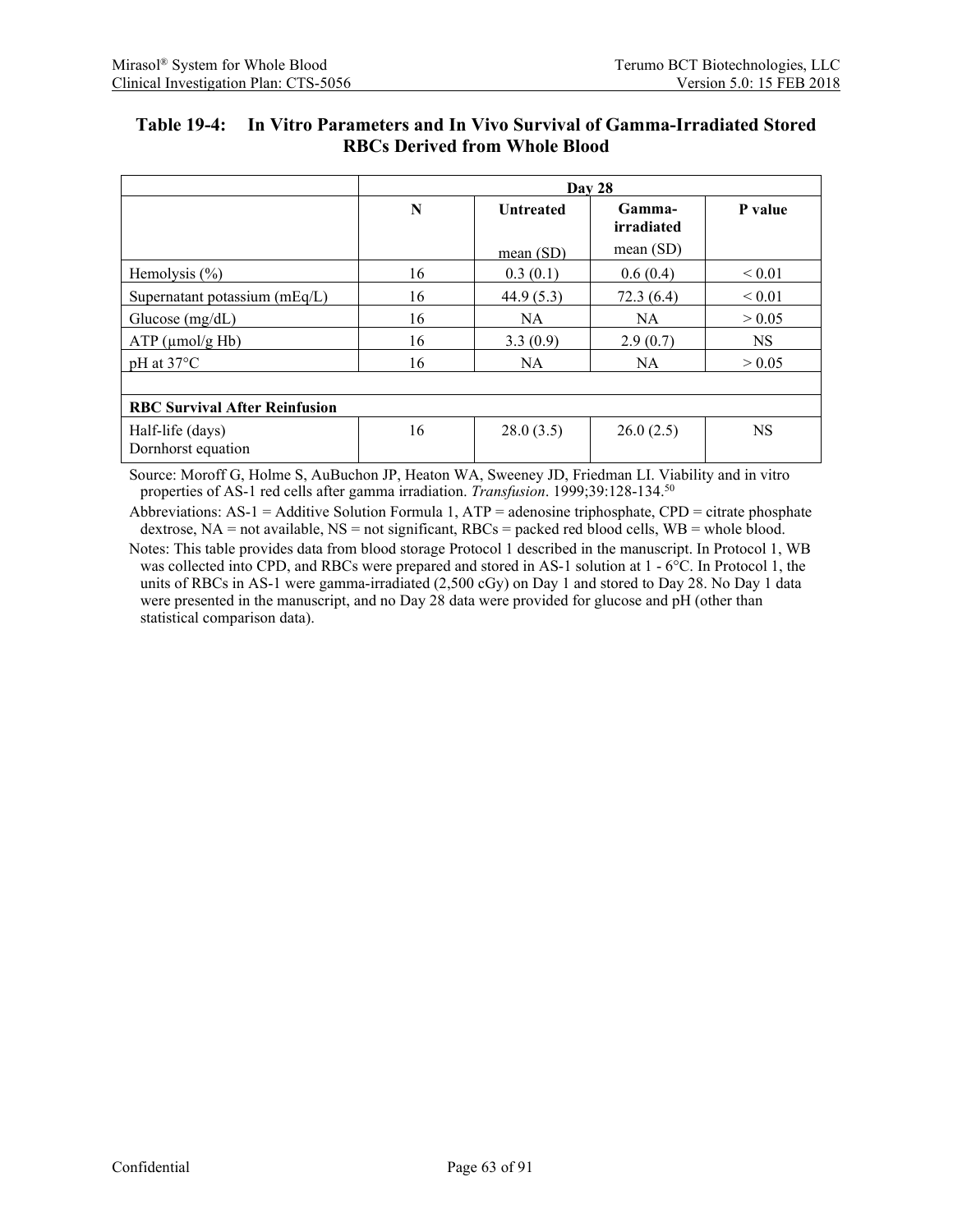### **Table 19-5: WB/RBC Parameters of RBCs Derived from Mirasol-Treated WB**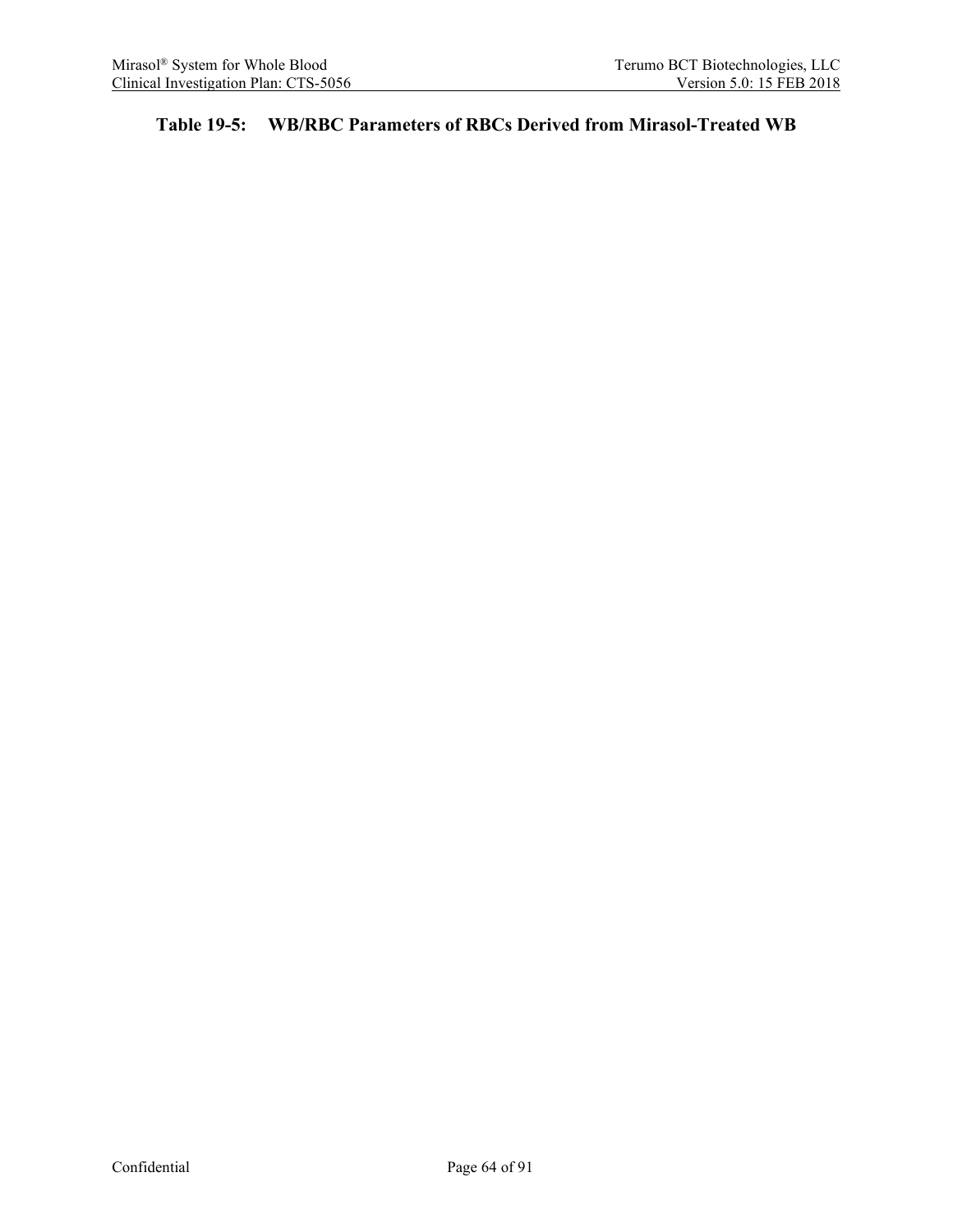|                          | Control                              | <b>Mirasol</b>          | Control                               | <b>Mirasol</b>                        | Control                         | <b>Mirasol</b>                  |
|--------------------------|--------------------------------------|-------------------------|---------------------------------------|---------------------------------------|---------------------------------|---------------------------------|
|                          | <b>Collection</b>                    | Collection              | Day 0                                 | Post-Trt Day 0                        | 21 Days                         | 21 Days                         |
|                          | $Mean \pm SD$                        | $Mean \pm SD$           | $Mean \pm SD$                         | $Mean \pm SD$                         | $Mean \pm SD$                   | $Mean \pm SD$                   |
|                          | (range)                              | (range)                 | (range)                               | (range)                               | (range)                         | (range)                         |
|                          | $35.53 \pm 3.33$                     | $35.60 \pm 3.17$        | $57.12 \pm 2.86$                      | $56.94 \pm 2.60$                      | $57.74 \pm 2.66$                | $56.66 \pm 2.90*$               |
| Hct $(\% )$              | $(28.70 - 40.90)$                    | $(29.60 - 41.70)$       | $(48.90 - 61.70)$                     | $(50.90 - 61.40)$                     | $(51.40 - 62.90)$               | $(50.70 - 63.00)$               |
|                          |                                      |                         |                                       |                                       |                                 |                                 |
|                          | $7.25 \pm 0.03$                      | $7.25 \pm 0.02$         | $7.00 \pm 0.04$                       | $7.00 \pm 0.03$                       | $6.71 \pm 0.04$                 | $6.70 \pm 0.04*$                |
| $pH_{22C}$               | $(7.18 - 7.30)$                      | $(7.19 - 7.31)$         | $(6.91 - 7.06)$                       | $(6.91 - 7.09)$                       | $(6.61 - 6.83)$                 | $(6.55 - 7.80)$                 |
|                          | $0.17 \pm 0.06$                      | $0.17 \pm 0.04$         | $0.07 \pm 0.01$                       | $0.08 \pm 0.05$                       | $0.21 \pm 0.20$                 | $0.35 \pm 0.18*$                |
| Hemolysis $(\% )$        | $(0.12 - 0.57)$                      | $(0.12 - 0.38)$         | $(0.05 - 0.09)$                       | $(0.06 - 0.44)$                       | $(0.06 - 1.25)$                 | $(0.07 - 0.96)$                 |
| Plasma Hb                | $0.03 \pm 0.01$                      | $0.03 \pm 0.01$         | $0.03 \pm 0.00$                       | $0.03 \pm 0.02$                       | $0.10 \pm 0.09$                 | $0.15 \pm 0.08*$                |
| (g/dL)                   | $(0.03 - 0.08)$                      | $(0.03 - 0.08)$         | $(0.03 - 0.03)$                       | $(0.03 - 0.20)$                       | $(0.03 - 0.58)$                 | $(0.03 - 0.41)$                 |
| Hb Conc                  | $12.06 \pm 1.23$                     | $12.06 \pm 1.26$        | $\overline{19.07} \pm 1.15$           | $19.07 \pm 1.17$                      | $19.35 \pm 1.08$                | $19.16 \pm 1.19$                |
| (g/dL)                   | $(9.60 - 14.50)$                     | $(9.30 - 14.30)$        | $(16.60 - 21.6$                       | $(16.30 - 21.20)$                     | $(17.20 - 21.70$                | $(16.50 - 21.10$                |
|                          | $64.08 \pm 6.32$                     | $63.92 \pm 6.60*$       | $\left( 0\right)$<br>$56.32 \pm 5.86$ | $54.00 \pm 5.69$                      | $52.37 \pm 5.16$                | $50.69 \pm 5.71$                |
| Total Hb (g)             | $(51.08 - 76.06)$                    | $(49.24 - 75.65)$       | $(45.87 - 66.6)$                      | $(42.43 - 65.83)$                     | $(42.27 - 61.45)$               | $(39.12 - 62.70)$               |
|                          |                                      |                         | 9)                                    |                                       |                                 |                                 |
|                          | $0.77 \pm 0.46$                      | $0.64 \pm 0.43*$        | $0.29 \pm 0.16$                       | $2.22 \pm 1.68*$                      | $0.28 \pm 0.07$                 | $0.30 \pm 0.02*$                |
| MetHb $(\%)$             | $(0.10 - 1.80)$                      | $(0.10 - 1.70)$         | $(0.00 - 1.10)$                       | $(0.40 - 6.90)$                       | $(0.00 - 0.30)$                 | $(0.20 - 0.30)$                 |
| <b>WBC</b>               | $4.90 \pm 1.36$                      | $4.86 \pm 1.21$         | $0.03 \pm 0.05$                       | $0.01 \pm 0.03*$                      | $0.06 \pm 0.05$                 | $0.02 \pm 0.05*$                |
| $(x10^6/mL)$             | $(2.90 - 8.30)$                      | $(3.00 - 9.10)$         | $(0.00 - 0.10)$                       | $(0.00 - 0.10)$                       | $(0.00 - 0.10)$                 | $(0.00 - 0.20)$                 |
| <b>RBC</b> Recovery      | 100                                  | 100                     | $89 \pm 4$                            | $85 \pm 2*$                           | $82 \pm 4$                      | $79 \pm 2*$                     |
| $(\%)$                   | $87.04 \pm 6.79$                     | $88.18 \pm 6.67*$       | $(76 - 105)$<br>$87.64 \pm 6.75$      | $(81 - 94)$<br>$88.72 \pm 6.66$       | $(70 - 96)$<br>$88.40 \pm 6.70$ | $(75 - 87)$<br>$88.38 \pm 6.94$ |
| MCV(fL)                  | $(71.30 - 101.3)$                    | $(69.70 - 101.6$        | $(71.70 - 101.$                       | $(70.20 - 102.30)$                    | $(73.30 - 103.6)$               | $(69.60 - 104.5$                |
|                          | $\left( 0\right)$                    | (0)                     | 10)                                   |                                       | $\left( 0\right)$               | (0)                             |
|                          | $196.66 \pm 44.34$                   | $191.36 \pm$            | $3.11 \pm 7.93$                       | $0.90 \pm 1.47*$                      | $3.62 \pm 7.01$                 | $1.85 \pm 2.80$                 |
| Platelets,               | $(111.00 - 331.$                     | 41.07                   | $(0.00 - 60.00)$                      | $(0.00 - 10.00)$                      | $(0.00 - 44.00)$                | $(0.00 - 16.00)$                |
| $x10^3/\mu L$            | (00)                                 | $(119.00 - 315.$        |                                       |                                       |                                 |                                 |
|                          | $3.24 \pm 0.21$                      | 00)<br>$3.15 \pm 0.19*$ | $2.08 \pm 0.37$                       | $2.23 \pm 0.34*$                      | $37.35 \pm 4.61$                | $68.42 \pm 4.12*$               |
| Potassium                | $(2.70 - 3.64)$                      | $(2.77 - 3.60)$         | $(1.27 - 3.03)$                       | $(1.53 - 3.06)$                       | $(28.65 - 49.04)$               | $(56.20 - 77.31)$               |
| $(K+)$ (mmol/L)          |                                      |                         |                                       |                                       |                                 |                                 |
|                          | $155.22 \pm 2.05$                    | $154.90 \pm 1.92$       | $142.87 \pm$                          | $142.39 \pm 1.41$                     | $117.57 \pm 3.22$               | $88.24 \pm 2.94*$               |
| Sodium (Na+)             | $(150.00 - 160.$                     | $(151.20 - 160.$        | 1.68                                  | $(140.00 - 146.9)$                    | $(108.90 - 123.$                | $(82.30 - 96.50)$               |
| (mmol/L)                 | 30)                                  | 20)                     | $(139.50 - 14)$                       | $\left( 0\right)$                     | 70)                             |                                 |
|                          |                                      | $13.85 \pm 4.38*$       | 8.60)                                 |                                       |                                 |                                 |
| $2,3-DPG$                | $12.22 \pm 4.12$<br>$(3.90 - 31.03)$ | $(6.56 - 24.00)$        | $12.03 \pm 3.09$<br>$(0.00 - 18.39)$  | $12.95 \pm 3.23*$<br>$(7.18 - 21.94)$ | NA                              | NA                              |
| $(\mu \text{mol/gHb})$   |                                      |                         |                                       |                                       |                                 |                                 |
| $2,3-DPG$                | NA                                   | NA                      | <b>NA</b>                             | NA                                    | $13.79 \pm 4.57$                | $14.99 \pm 4.56$                |
| $(\mu \text{mol/gHb})$   |                                      |                         |                                       |                                       | $(0.00 - 20.90)$                | $(3.13 - 24.04)$                |
| Regenerated <sup>a</sup> |                                      |                         |                                       |                                       |                                 |                                 |
| ATP in RBC               | $4.31 \pm 0.83$                      | $4.34 \pm 0.52$         | $4.50 \pm 0.84$                       | $4.62 \pm 0.59$                       | $5.50 \pm 0.80$                 | $4.90 \pm 0.87*$                |
| $(\mu \text{mol/gHb})$   | $(1.51 - 5.95)$                      | $(2.99 - 5.61)$         | $(1.59 - 6.22)$                       | $(3.32 - 6.05)$                       | $(3.46 - 7.29)$                 | $(2.10 - 6.89)$                 |
|                          | $85.62 \pm 7.98$                     | $84.22 \pm 7.45$        | $78.32 \pm 6.55$                      | $68.65 \pm 5.65*$                     | $122.99 +$                      | $122.75 \pm$                    |
| $pCO2$ (mmHg)            | $(68.00 - 104.3)$                    | $(69.20 - 105.4)$       | $(61.60 - 93.4)$                      | $(58.10 - 84.60)$                     | 12.53                           | 10.72                           |
|                          | $\left( 0\right)$                    | $\left( 0\right)$       | $\left( 0\right)$                     |                                       | $(100.50 - 148.$<br>90)         | $(100.70 - 144.$<br>50)         |
|                          |                                      |                         |                                       |                                       |                                 |                                 |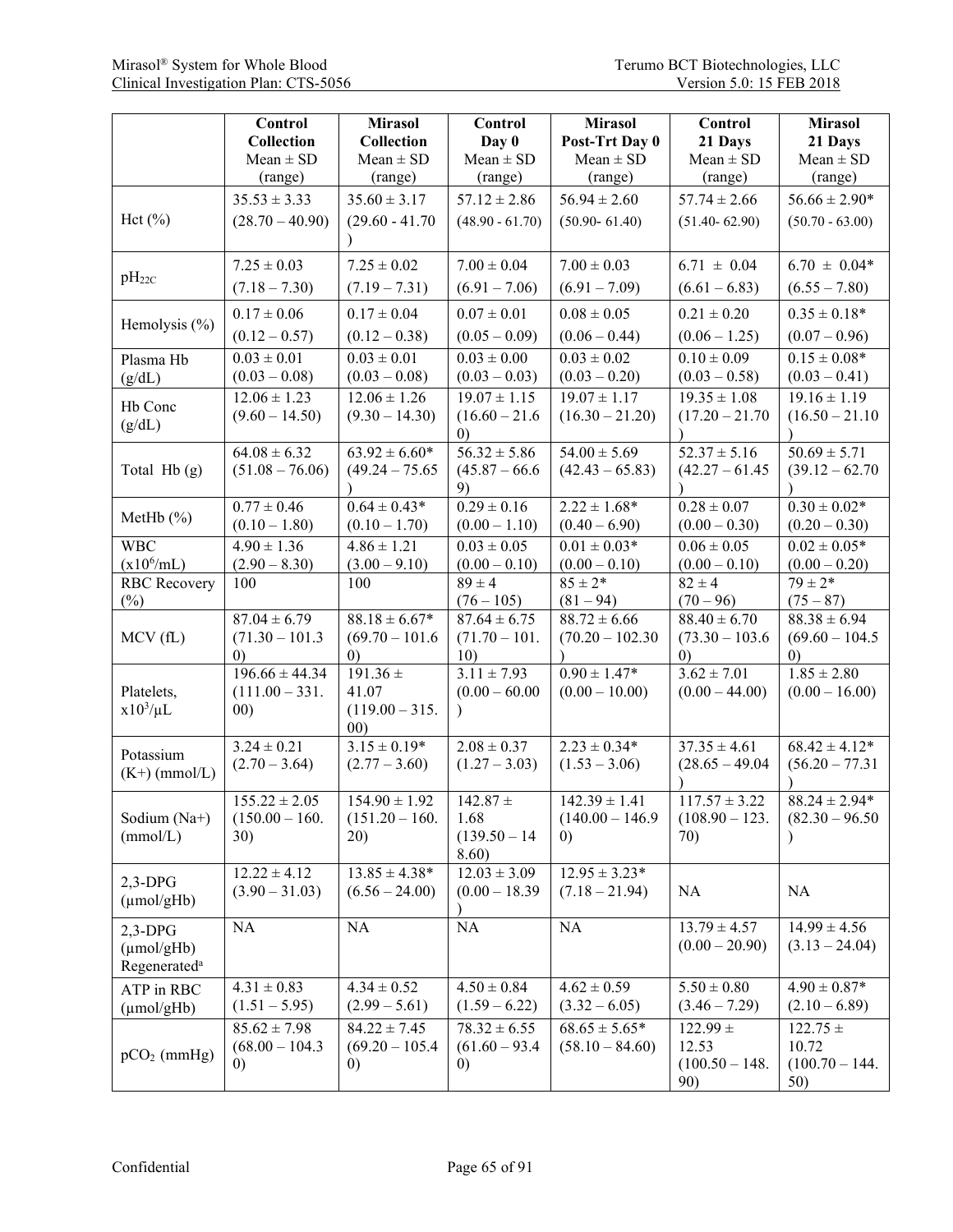|                        | $26.90 \pm 5.43$  | $29.18 \pm 5.37*$ | $33.50 \pm 6.03$ | $32.78 \pm 5.76$  | $41.06 \pm 5.91$  | $36.46 \pm 4.64*$ |
|------------------------|-------------------|-------------------|------------------|-------------------|-------------------|-------------------|
| pO <sub>2</sub> (mmHg) | $(18.90 - 45.80)$ | $(21.70 - 43.30)$ | $(23.50 - 56.8)$ | $(22.80 - 47.70)$ | $(31.00 - 59.60)$ | $(27.90 - 47.70)$ |
|                        |                   |                   |                  |                   |                   |                   |
| HCO <sub>3</sub>       | $14.96 \pm 1.09$  | $15.07 \pm 0.96$  | $7.79 \pm 0.92$  | $7.40 \pm 0.87*$  | $6.11 \pm 0.87$   | $5.79 \pm 0.92^*$ |
|                        | $(12.80 - 18.20)$ | $(13.10 - 17.00)$ | $(5.70 - 9.40)$  | $(5.40 - 9.10)$   | $(3.90 - 7.60)$   | $(2.90 - 7.30)$   |
| (mmol/L)               |                   |                   |                  |                   |                   |                   |
|                        | $18.95 \pm 1.77$  | $19.43 \pm 1.34$  | $27.80 \pm 2.34$ | $27.58 \pm 1.59$  | $19.91 \pm 1.74$  | $19.14 \pm 1.87*$ |
| Glucose                | $(15.20 - 24.10)$ | $(16.90 - 25.50)$ | $(23.60 - 31.6)$ | $(23.70 - 30.20)$ | $(16.40 - 25.30)$ | $(12.70 - 23.40)$ |
| (mmol/L)               |                   |                   |                  |                   |                   |                   |
|                        | $2.80 \pm 0.79$   | $2.46 \pm 0.66*$  | $2.11 \pm 0.46$  | $2.00 \pm 0.44$   | $15.28 \pm 2.11$  | $15.53 \pm 2.52$  |
| Lactate                | $(1.38 - 5.27)$   | $(1.32 - 5.01)$   | $(1.03 - 3.51)$  | $(1.27 - 3.51)$   | $(11.14 - 20.18$  | $(10.53 - 20.75)$ |
| (mmol/L)               |                   |                   |                  |                   |                   |                   |

Source: In Vitro Evaluation of RBCs from WB treated with the Mirasol System (DRP-0084); Terumo BCT data.

Hct = hematocrit; Hb = hemoglobin; MetHb = methemoglobin; WBC = white blood cell; RBC = red blood cell; MCV = mean corpuscular volume;  $f\overline{L}$  = femtoliters; 2,3-DPG = 2,3-bisphosphoglyceric acid; ATP = adenosine triphosphate;  $pCO<sub>2</sub>$  = partial pressure of carbon dioxide;  $pO<sub>2</sub>$  = partial pressure of oxygen; mmHg = millimeter of mercury; HCO<sub>3</sub> =  $bicarbonate$ : Trt = treatment.

Values reported are mean  $\pm$  1 SD for n = 61 paired units.

\* Significantly different from paired control, P < 0.05, Student's t-test.

<sup>a</sup> Regenerated value, with Rejuvesol.

Risks associated with the Mirasol System treatment and storage of RBCs derived from WB include putative toxic effects of riboflavin and its photoproduct, potential for transient hyperkalemia due to increased extracellular potassium in RBCs derived from Mirasol-treated WB, and the reduced survival which may impact the need for more frequent RBC transfusions. Details of these risks are described above in Sections 19.3.1, 19.3.2, and 19.3.3. For additional data for Investigators, refer to the Investigator's Brochure.

### **19.4 Risk-Benefit Assessment**

The clinical study will be conducted in accordance with ICH, FDA 21 CRF 812, and ISO 14155 guidelines for clinical study conduct to minimize risk of clinical trial participation to study subjects.

The study population is at risk because the Mirasol System is an investigational medical device used to treat WB. To minimize risk due to medical device function, blood center staff will be trained in proper use of the Mirasol System, and the blood center staff will be given written instructions for operating the Mirasol System. The Sponsor will provide maintenance and repair for each Mirasol System throughout study conduct.

Mirasol treatment inhibits nucleic acid replication in WB and RBCs derived thereof, thus decreasing the likelihood of TTIs and of AEs such as TA-GvHD associated with residual WBCs. Cell quality characteristics of RBCs derived from Mirasol-treated WB have been investigated by in vivo and in vitro studies and in clinical RBC survival studies. Values for potassium were higher in treated units on Day 21, similar to that observed with gamma-irradiated RBCs or in untreated RBCs at the end of storage. High potassium in blood products is one potential risk factor in developing transfusion-associated hyperkalemia in susceptible patients. The recovery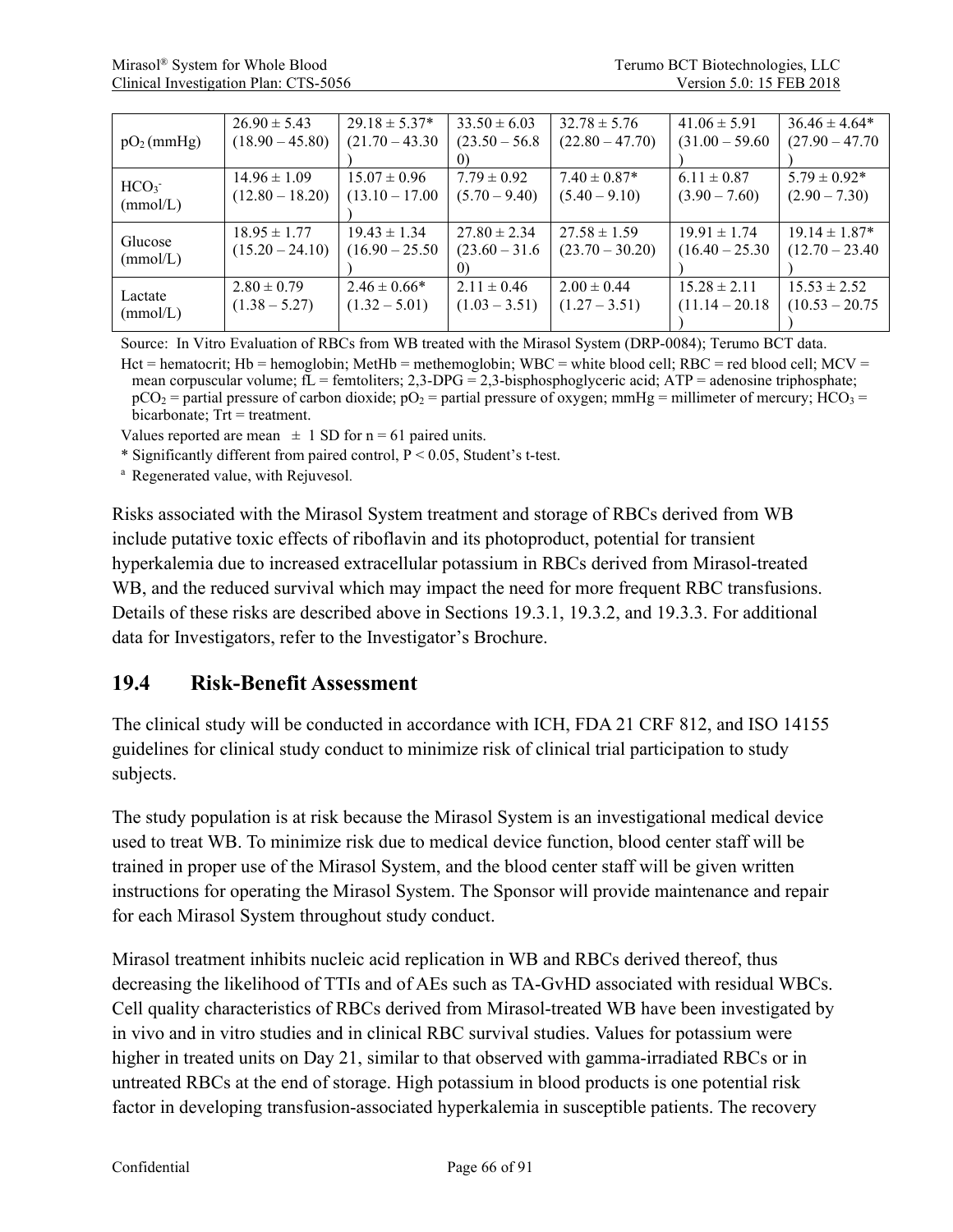and survival in vivo studies have demonstrated that compared to conventional untreated RBCs, RBCs derived from Mirasol-treated WB have reduced recovery, although still within acceptable therapeutic ranges. The RBC area under the curve (RBC AUC), a measure of RBC survival, was lower in transfused Mirasol-treated RBCs. These data suggest the possibility that the study population may be at risk of requiring slightly more frequent RBC transfusions compared to those receiving conventional RBC transfusions. To mitigate these risks, clinical laboratory tests for subject safety will be conducted between transfusions; RBC transfusion volume and frequency will be determined by each subject's treating physician. Red blood cells derived from Mirasol-treated WB meet criteria for transfusion, are of good quality throughout the 21-day storage period, and have benefits due to pathogen reduction and WBC inactivation demonstrated both in vitro and in vivo. Currently, there are no approved technologies available in the United States to reduce the risks posed by transfusion of pathogens and residual WBCs in RBC preparations from WB.

Device-related risks are mitigated by design elements which prevent user errors and cell quality is maintained in Mirasol-treated blood products. The thalassemia population is specifically at higher risk for TTIs and immune-related reaction due to chronic RBC transfusions, thus they will derive great benefit from safer blood products.

The Mirasol System offers a means to make transfusions significantly safer by providing pathogen reduction that targets both unscreened and undetected pathogens. Overall, the substantial clinical benefit of using the Mirasol System for WB, as compared to the risk of no pathogen reduction and no WBC inactivation, outweighs the low risks associated with the use of the system.

# **19.5 Adverse Event Recording/Reporting**

#### **19.5.1 Adverse Event/Effect Definitions**

An AE is defined as any untoward medical occurrence in a patient or clinical investigation subject, temporally associated with the use of a medical device, whether or not considered related to the medical device and/or procedure. Therefore, an AE can be any unfavorable and unintended sign (including an abnormal laboratory finding), symptom, or disease (new or exacerbated) temporally associated with the use of the medical device and/or procedure.

Abnormal laboratory results must be recorded as AEs if any of the following conditions are met:

- The abnormal laboratory value leads to a therapeutic intervention.
- The abnormal laboratory value is considered to be clinically significant by the investigator.
- The abnormal laboratory value is considered to be related to the medical device and/or procedure by the investigator.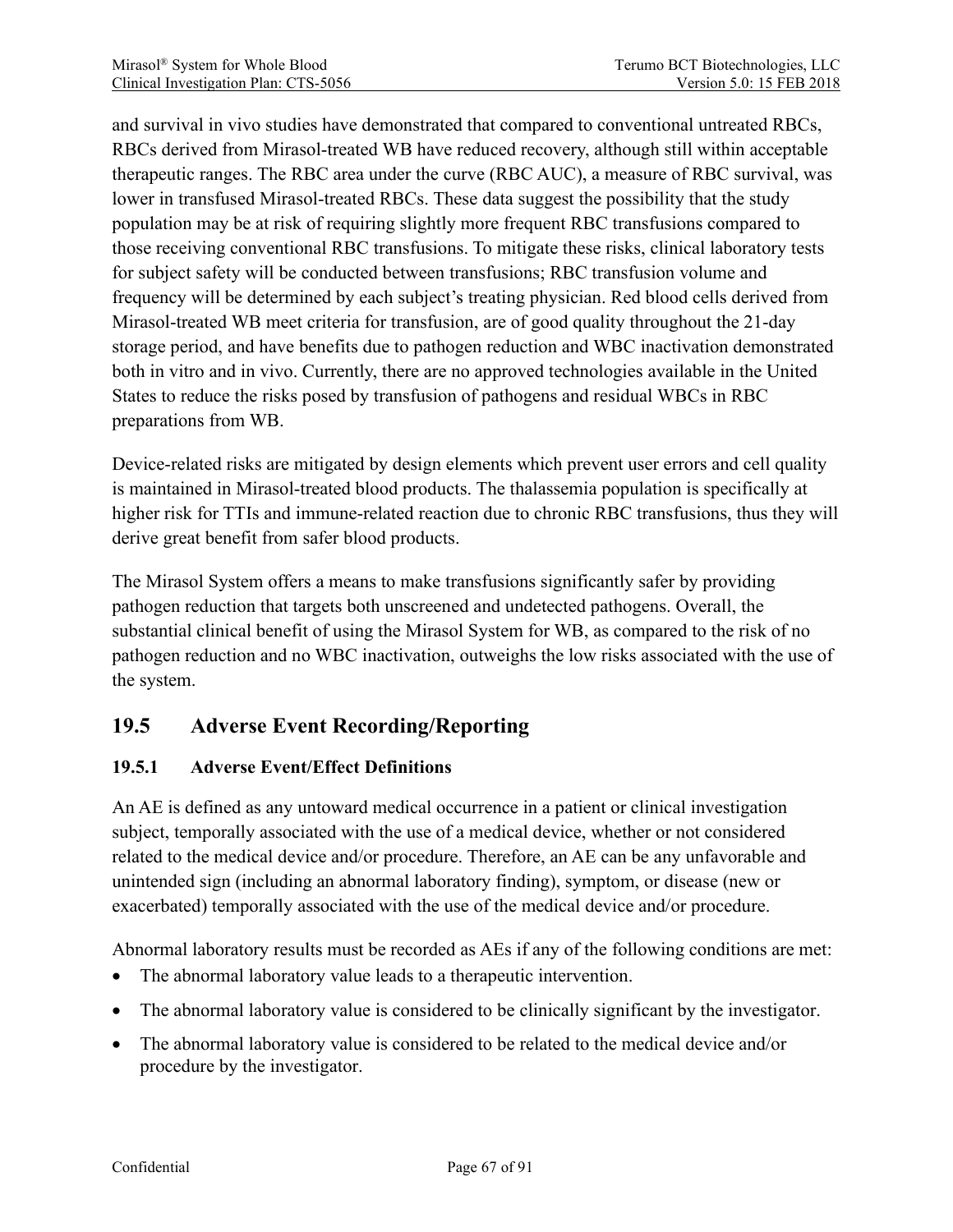Examples of an AE **do not include**:

- Expected outcomes of the procedure.
- Transient yellow discoloration of urine (known side effect of riboflavin) following infusion of RBCs derived from Mirasol-treated WB.
- A medical or surgical procedure (eg, endoscopy), although the condition that leads to the procedure may be an AE.
- Anticipated day-to-day fluctuations of pre-existing conditions present or detected at the start of the study that do not worsen.

In the current study, changes to the frequency of transfusion or dose of RBCs are considered outcomes rather than AEs. However, the Investigator's best clinical judgment should be used to identify changes of frequency and dose that exceed changes described in literature or typical clinical practice.

## **19.6 Reporting of Adverse Events**

Timely and complete reporting of AEs is essential. Monitoring and documentation of AEs allows for identification of treatment-related trends and for adherence to regulatory requirements.

#### **19.6.1 Recording of Adverse Events**

All AEs will be recorded from the time of the first study transfusion through the final follow-up visit or early termination.

#### **19.6.2 Grading of Adverse Events**

All AEs will be graded according to the Common Terminology Criteria for Adverse Events (CTCAE) Scale (version 4.03; http://ctep.cancer.gov/reporting/ctc.html). The CTCAE includes a grading (severity) scale for each AE term. Grades were developed using the following guidelines:

Grade  $0 - No$  adverse event or within normal limits

Grade 1 – Mild

Grade 2 – Moderate

Grade 3 – Severe

Grade 4 – Life threatening or disabling

Grade 5 – Fatal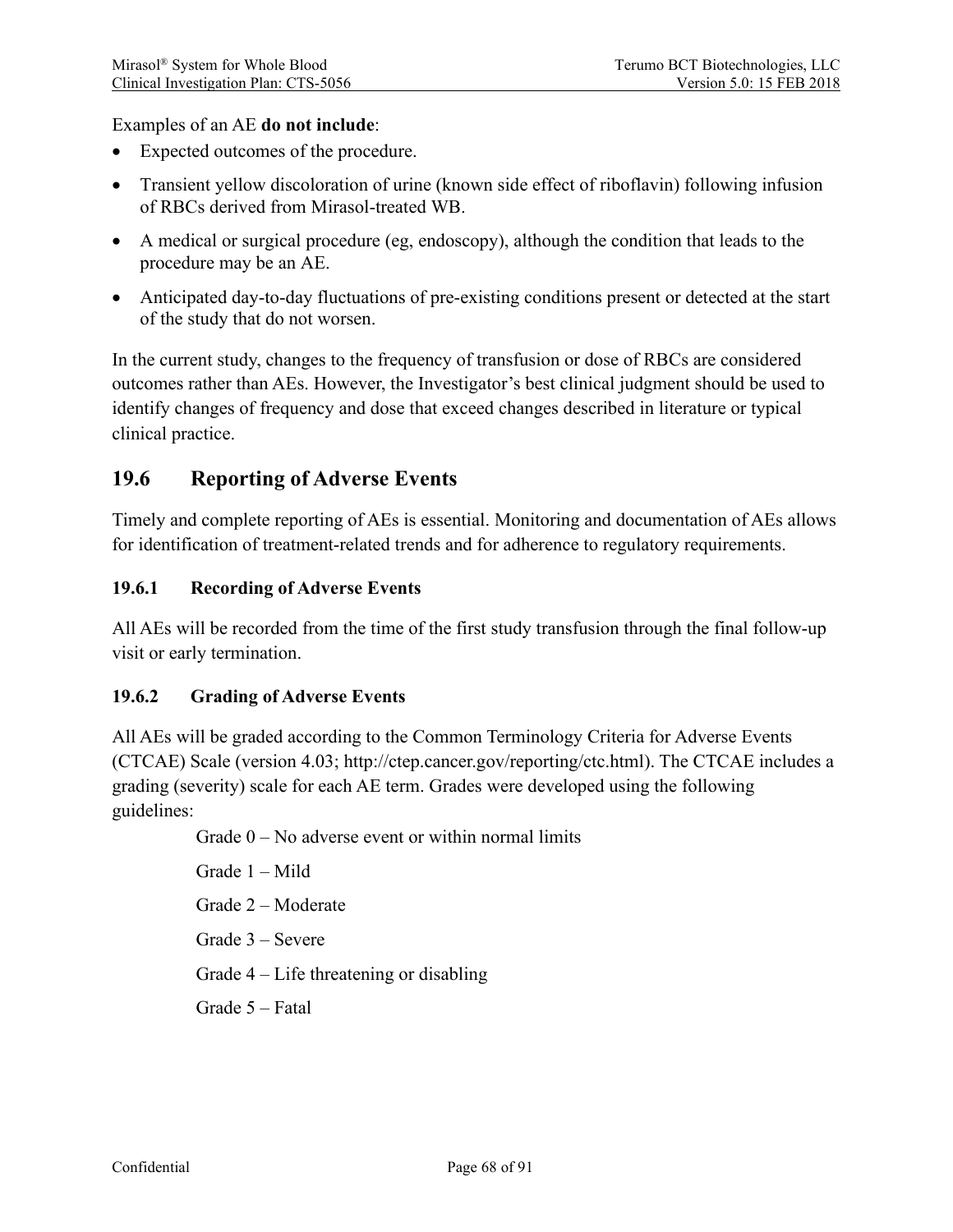### **19.6.3 Transfusion-Related Adverse Events**

Any untoward events or constellation of events that may represent a transfusion reaction can be identified and named using the Adverse Reaction Case Classification Criteria Table presented in the Centers for Disease Control and Prevention's National Healthcare Safety Network Biovigilance Component Hemovigilance Module Surveillance Protocol (version 2.1.3, dated August 2014; http://www.cdc.gov/nhsn/PDFs/Biovigilance/BV-HV-protocol-current.pdf) (Appendix 1).

Knowledge of potential transfusion risks, guidance on pre-specified transfusion reaction definitions, and the Investigators' best clinical judgment should be combined for assessing safety and naming AEs throughout this clinical study.

All confirmed, named transfusion reactions should be recorded on the AE pages of the CRF.

# **19.7 Follow-up of Adverse Events**

All AEs must be followed at a minimum through the final follow-up visit and until return to baseline, resolution or until the Investigator deems the event to be chronic, the patient stable, or the patient is lost to follow-up. All AEs must be followed in accordance with the ICH-GCP guidelines, and other applicable regulatory requirements (eg, 21 CFR 812 and/or ISO 14155- 2011).

### **19.8 Relationship**

The Investigator at each site will determine and document the relationship between the AE and study treatment and/or procedure. The following criteria, in addition to good clinical judgment, should be used as a guide for determining relationship:

**Not Related**: The event is clearly related to factors other than the study treatment and/or procedure(s), such as the patient's clinical state.

**Possibly Related**: The event follows a reasonable temporal sequence from the time of study treatment administration/procedure, and/or follows a known response pattern to study treatment/procedure(s) but could have been produced by other factors, such as the patient's clinical state or other therapeutic interventions.

**Probably Related**: The event follows a reasonable temporal sequence from the time of study treatment/procedure(s) and cannot be reasonably explained by other factors, such as the patient's clinical state or therapeutic interventions.

**Definitely Related**: The event follows a reasonable temporal sequence from the time of study treatment/procedure(s), and follows a known response pattern, and cannot be reasonably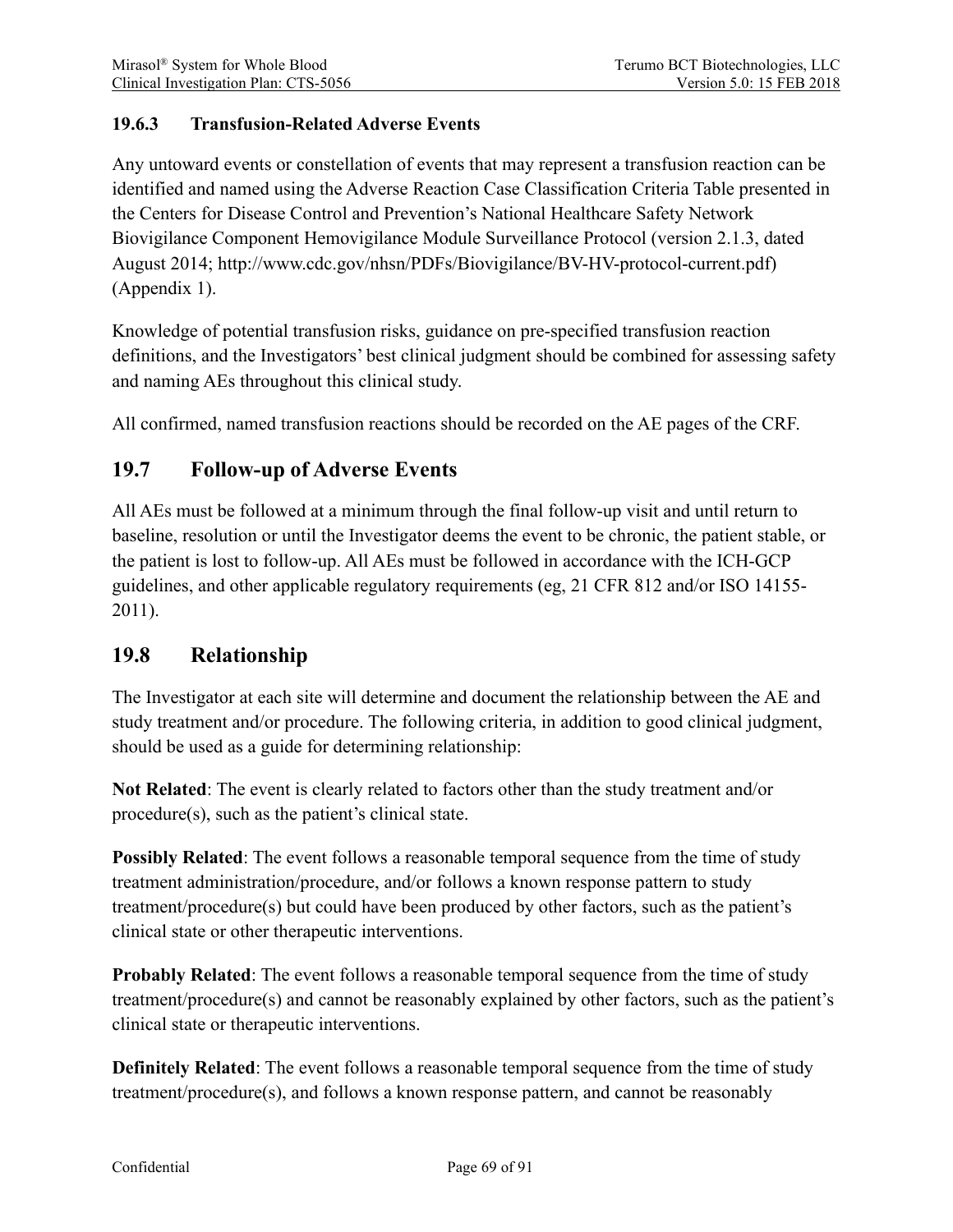explained by other factors. In addition, the event occurs immediately following study treatment/procedure(s), improves on stopping the study treatment/procedure, and/or reappears on resumption of study treatment/procedure(s).

# **19.9 Serious Adverse Event/Unanticipated Adverse Device Effect**

In the interest of patient care and to allow the Sponsor to fulfill regulatory requirements, any SAE and/or UADE, regardless of causal relationship to study treatment or procedure(s), must be reported to the Sponsor within 24 hours of knowledge of the event.

#### **19.9.1 Definitions**

**SAEs** are defined (21 CFR 812 and ISO 14155:2011) as those AEs meeting any of the following criteria:

- 1. Results in death
- 2. Led to serious deterioration in the health of the patient, that either resulted in
	- o a life-threatening illness or injury, or
	- o a permanent impairment of a body structure or a body function, or
	- o in-patient or prolonged hospitalization, or
	- o medical or surgical intervention to prevent life-threatening illness or injury or permanent impairment to a body structure or a body function.
- 3. Led to fetal distress, fetal death or a congenital abnormality or birth defect

NOTE: Planned hospitalization for a pre-existing condition or a planned procedure, without serious deterioration in health, is not considered a SAE.

**UADEs** are defined (21 CFR 812.3) as any serious adverse effect on health or safety or any lifethreatening problem or death caused by, or associated with a device, if that effect, problem or death was not previously identified in nature, severity, or degree of incidence in the CIP or IB, or any other unanticipated serious problem associated with a device that relates to the rights, safety, or welfare of patients.

NOTE: Anticipated adverse device effects are effects, which by nature, incidence, severity or outcome have been identified in the CIP and/or the IB.

#### **19.9.2 SAE/UADE Reporting**

Any SAE/UADE that occurs from the first study transfusion through the final follow-up visit, regardless of relationship to the study treatment or procedures, must be reported within 24 hours of knowledge of the event, and the Sponsor/designee may request additional information from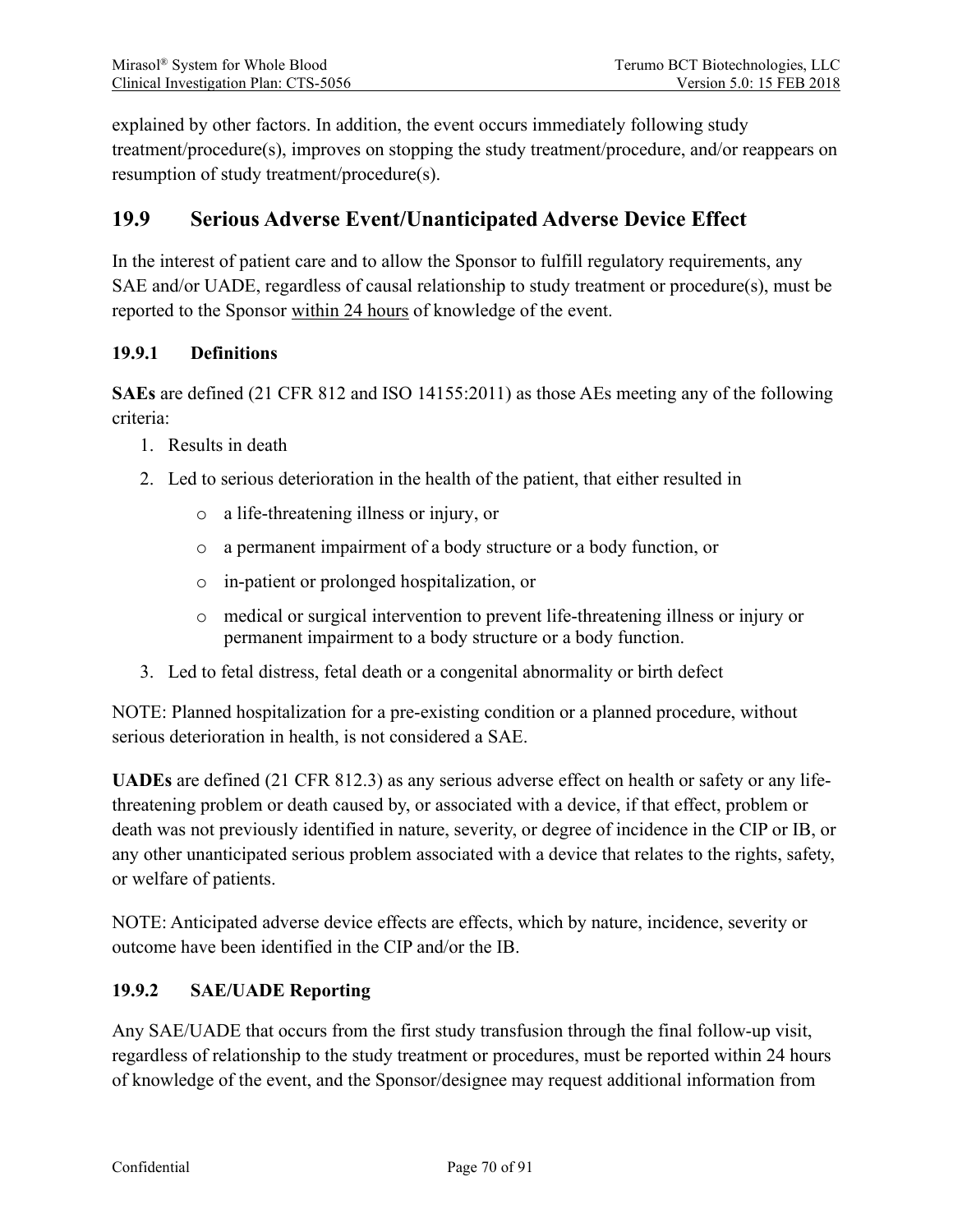the Investigator to ensure the timely completion of accurate safety reports. Reporting of the event will occur by submitting a SAE/UADE Form to:

> Terumo BCT Email: ClinicalAffairs@TerumoBCT.com Fax: (303) 876-9146

Additionally, the SAE/UADE must be entered on the AE pages of the CRF. Follow-up reports relating to the subject's subsequent medical course after the SAE/UADE must be submitted to the Sponsor/designee and the reviewing IRB/EC, according to the IRB/EC reporting requirements, until either the event has subsided/resolved or until the subject's condition stabilizes and the likely overall clinical outcome has been ascertained (eg, in the case of permanent impairment).

The Sponsor will be responsible for the following:

- Providing all SAE/UADE reports to the independent Data Monitoring Committee (DMC) members upon receipt
- Promptly reporting unanticipated problems involving risk to volunteers or others, SAEs and UADEs related to participation in the study and all volunteer deaths related to participation in the study to the United States Army Medical Research and Materiel Command (USAMRMC)

Office of Research Protections

Human Research Protections Office

(ORP HRPO)

Phone: +1 301-619-2165

Fax: +1 301-619-7803

Email: hsrrb@det.amedd.army.mil

• Follow-up reporting (ie, a complete written report) to the USAMRMC

United States Army Medical Research and Materiel Command

ATTN: MCMR-ZB-PH

504 Scott Street

Fort Detrick, Maryland 21702-5012

- Reporting SAE/UADEs to the regulatory authorities in accordance with applicable reporting regulatory guidelines
- Monitoring the safety of the study on an ongoing basis

The investigational site will be responsible for reporting all SAE/UADEs to the following: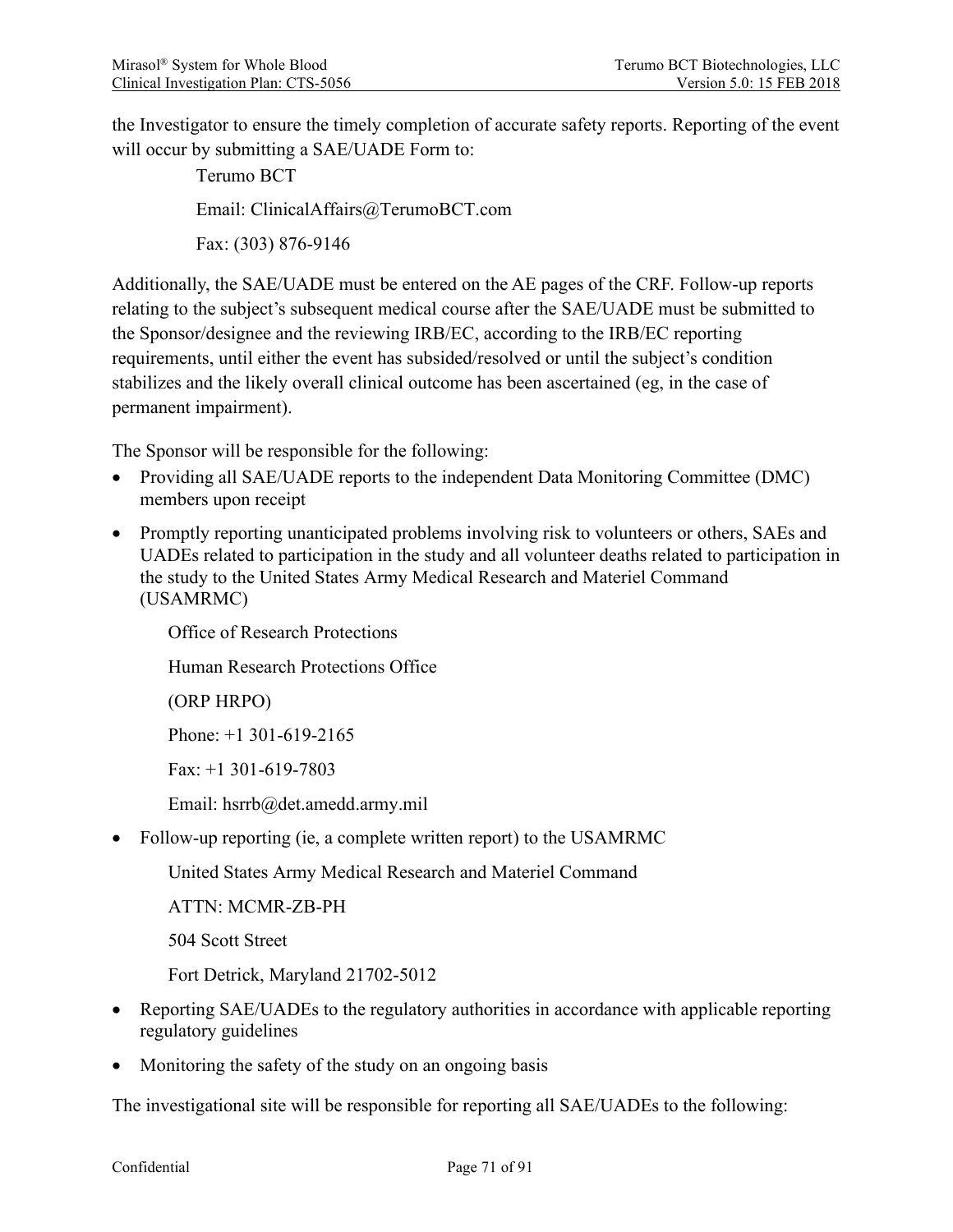• IRB/EC, as required by local policy

#### **19.9.3 Exclusions to SAE/UADE Reporting Requirements**

The following are not considered SAEs/UADEs:

- Planned hospitalization.
- Anticipated day-to-day fluctuations of pre-existing conditions present or detected at the start of the study that do not worsen.

# **19.10 Reproductive Risks**

There are no known risks during pregnancy or breastfeeding associated with Mirasol-treated blood products. However, women who are pregnant or breastfeeding will be excluded from study participation. Appropriate methods of birth control are required during study participation and include hormonal methods (such as birth control pills or vaginal rings), intrauterine devices (IUDs), double barrier methods (ie, condoms plus spermicide, or diaphragm plus spermicide), or total abstinence. Female subjects who are not of child-bearing potential will not be required to utilize a contraception regimen. Non-childbearing potential describes females who are prior to menses onset, are postmenopausal (continuous amenorrhea for  $\geq$ 12 months) or surgically sterile (bilateral oophorectomy, bilateral tubal ligation, or hysterectomy.)

### **19.10.1 Pregnancy Notification**

Pregnancies involving a study subject and occurring during participation in the study must be immediately reported to the Sponsor/designee. Pregnancies must also be reported to the IRB/EC if required per institution policy. The study sites will notify the sponsor if there are any pregnancy or fetal complications related to the study device or investigational product.

# **19.11 Clinical Investigation Plan Deviations**

Deviations from the CIP will be documented and verified during monitoring. Protocol deviations must be reported to the IRB/EC according to local policies and procedures.

# **19.12 Medical Monitoring**

It is the responsibility of the Investigators to oversee the safety of the study at his/her site. In conjunction with the DMC, the Sponsor/designee will review patient data, SAEs, UADEs, and device deficiency reports to oversee the safety throughout the study.

#### **19.12.1 Research Monitor**

Throughout the clinical trial, patient care for the thalassemia population will be a collaboration between each subject's treating physician/hematologist, the transfusion site (overseeing transfused blood products), and the blood center (manufacturing, process, and stores the blood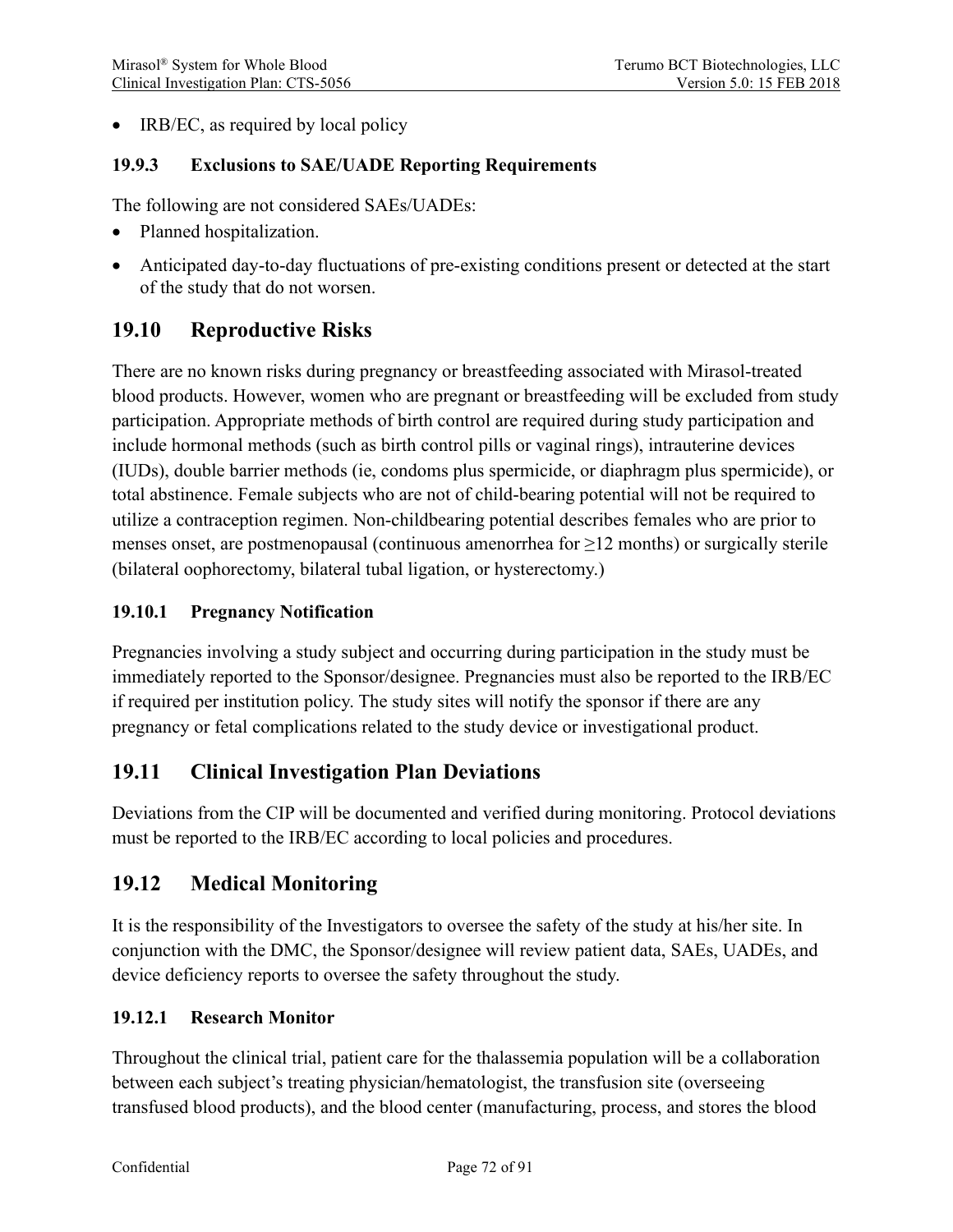products).A designated DMC member whose expertise is consonant with the nature of risk(s) will fulfill the role of the independent Research Monitor as required for studies funded by the United States Department of Defense.

The Research Monitor should be a qualified physician, other than the Principal Investigator, or a qualified health care provider other than a physician, who is not associated with the study. The independent Research Monitor may discuss the research protocol with the investigators, interview human subjects, consult with others outside of the study about the research; shall have the authority to stop a research protocol in progress, remove individual human subjects from a research protocol, and take whatever steps are necessary to protect the safety and well-being of human subjects until the IRB can assess the monitor's report; shall have the responsibility to promptly report their observations and findings to the IRB or other designated official and the human research protections office (HRPO).

Responsibilities will also include the following:

SAEs/UADEs: The Research Monitor will review all unanticipated problems involving risks to subjects or others, SAEs and UADEs in a timely fashion and will provide an independent causality assessment of reported SAEs or UADEs. The Research Monitor is required to review all UADEs involving risk to patients or others, SAEs, and all patient deaths associated with the CIP and provide an unbiased written report of the event. At a minimum, the Research Monitor must comment on the outcomes of the event or problem and in case of an SAE or death, comment on the relationship to participation in the study. The Research Monitor must also indicate whether he/she concurs with the details of the report provided by the Investigator. Reports for events determined by either the Investigator or Research Monitor to be possibly or definitely related to participation and reports of events resulting in death must be promptly forwarded to the ORP HRPO.

Follow-up Reports: Follow-up reports relating to the subject's subsequent medical course after a UADE or SAE must be submitted to the sponsor and the reviewing IRB/EC until the event has subsided or resolved, in the case of permanent impairment, until the subject's condition stabilizes and the likely overall clinical outcome has been ascertained.

# **20 INDEPENDENT DATA MONITORING COMMITTEE**

This study will be monitored using an independent DMC operating under a ratified charter. Additional administrative and functional details will be provided in the DMC charter.

The DMC will review SAE/UADE reports on an ongoing basis. Additionally, the DMC will review safety reports summarizing the frequency and severity of TEAEs, SAEs, and UADEs and other relevant safety information throughout conduct of the study as defined in the DMC charter. Enrollment will not be placed on hold during the DMC review process. The DMC will determine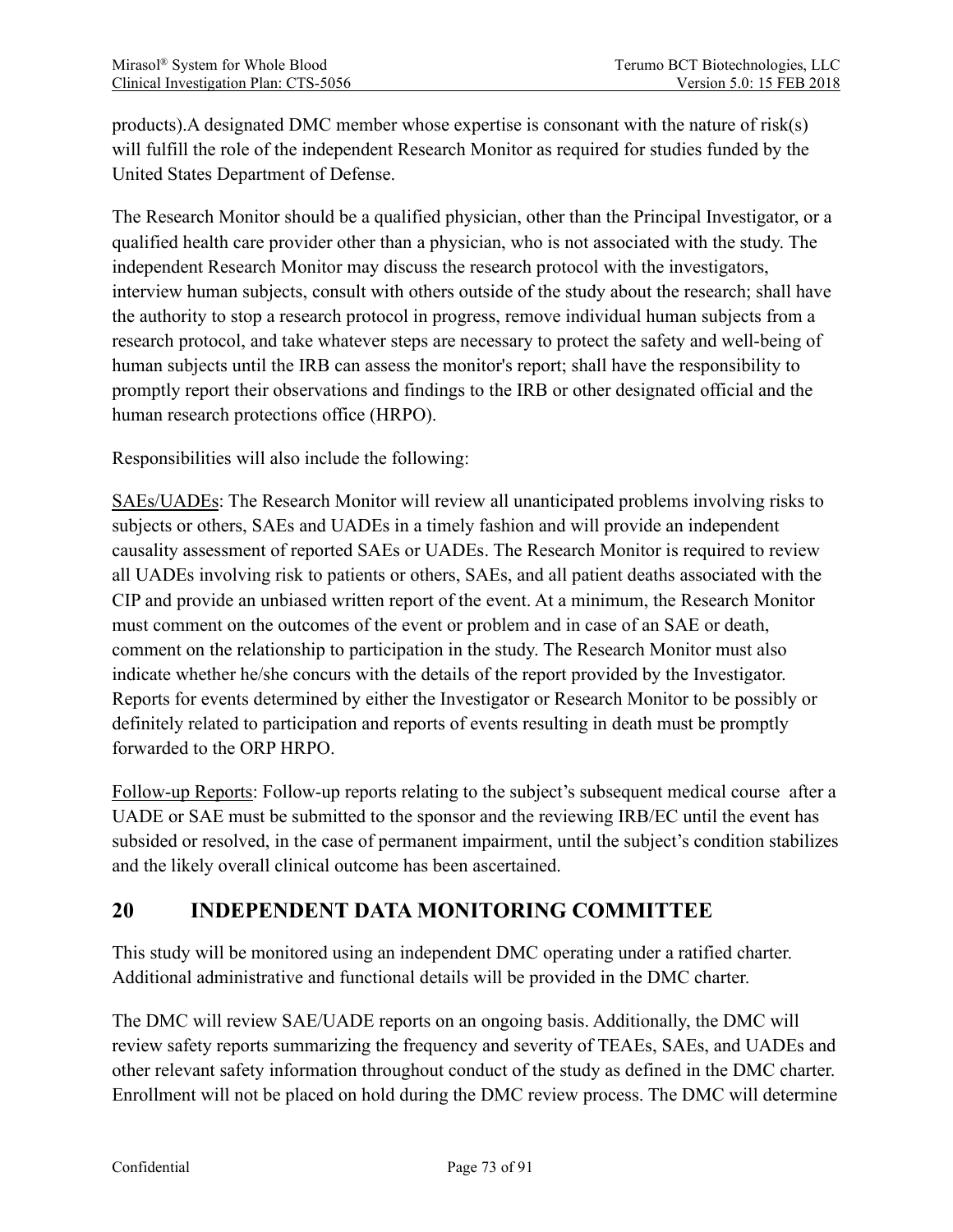if the observed AEs are acceptable for this patient population and will make recommendations to the Sponsor on study continuation.

# **21 STATISTICAL PLAN**

The following section summarizes the statistical methods that will be used in the analysis of the clinical data from this active-controlled trial. A statistical analysis plan (SAP) will be written and approved prior to the database lock.

# **21.1 Analysis Sets**

## **21.1.1 Full Analysis Set**

The Full Analysis Set (FAS) will include all randomized patients who have at least 1 normalized Hb AUC measurement. Patients will be analyzed according to the treatment (MIR RBCs, REF RBCs) to which they were to receive in each period as assigned at randomization.

## **21.1.2 Safety Set**

The Safety Set (SS) will include all randomized patients who undergo at least 1 episode of treatment after randomization. Patients will be analyzed according to the actual treatment received (MIR RBCs, REF RBCs) within each period. If a patient randomized to receive RBCs derived from Mirasol-treated WB only receives untreated RBCs within a given period, the patient will be summarized in the SS as receiving RBCs from untreated WB for that period. The safety analysis set will be used in reporting the safety issues in the study.

## **21.1.3 Per Protocol Set**

The Per Protocol Set (PPS) will consist of all randomized patients who complete all episodes of treatment without any off-protocol transfusions, and who do not have any major CIP deviations. Patients in the PPS will be analyzed according to the treatment received. The study team will identify major CIP deviations prior to data analysis. The PPS will be used in the exploratory analysis of the primary efficacy endpoint.

# **21.2 Reporting Conventions and Definitions**

Duration of events will be calculated in days as (stop date  $-$  start date  $+$  1). Conversions to weeks, months, or years will be calculated as days/7, days/30.4375, or days/365.25, respectively.

For analysis purposes, baseline will be defined as the day of the first transfusion within each treatment period. In general, missing values will be handled as follows. For continuous variables at baseline, missing values will be excluded from calculation of summary statistics and the number and percent of patients with missing values will be displayed. For categorical values at baseline, the number and percent of patients with missing values will be displayed.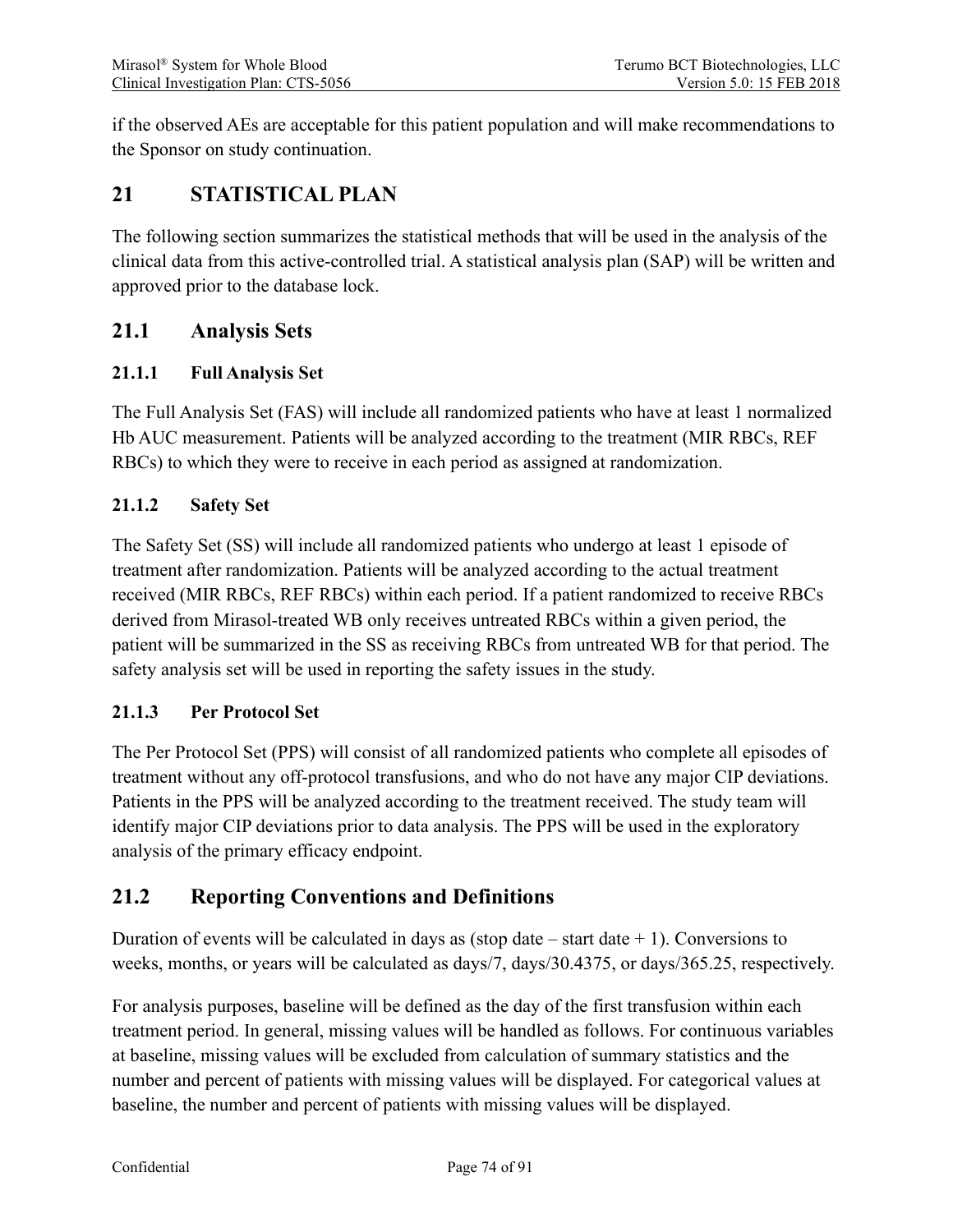Summary tables of post-baseline measures will be presented by treatment:

- MIR RBCs: RBCs will be derived from WB collected in CPD solution, treated with the Mirasol System for WB, LR, and stored in AS-3 for  $\leq$  21 days at 1 - 6<sup>o</sup>C
- REF RBCs: LR apheresis RBCs or WB-derived RBCs will be per site standard inventory

Patients will be randomized by treatment sequence: MIR RBCs followed by REF RBCs (MR) or REF RBCs followed by MIR RBCs (RM). Summary tables of baseline measures will be presented by treatment sequence.

Treatment start date is defined within each period as the date of the first transfusion received for each period.

Study day for analysis purposes is defined as (date of event – treatment start date)  $(+ 1)$  if the event occurs after treatment start date) within each period.

Baseline for analysis purposes is defined as the last assessment prior to treatment start date/time (or randomization date, for patients who never receive any treatment) for each treatment period. In cases where the date is the same and the times are unknown, assessments taken on the same day are considered baseline.

## **21.3 Patient Disposition**

Enrollment and extent of participation in the study will be summarized by sequence (MIR RBCs/REF RBCs or REF RBCs/MIR RBCs) for all randomized patients. The number and percent of patients randomized, the number and percent of patients in each analysis set, and the number of patients who discontinued study early (prior to complete follow-up for the primary end point), and reason, will be presented.

Patient disposition data will be provided in a listing. A separate listing will describe each patient's inclusion or exclusion status for each of the analysis sets.

## **21.4 Deviations from the Clinical Investigation Plan**

Deviations from the CIP will be documented and verified during monitoring.

#### **21.4.1 Major Deviations from the Clinical Investigation Plan**

Patients who are randomized into the study but who do not meet all major inclusion or exclusion criteria will be considered as having major CIP deviations. The major inclusion/exclusion criteria will be defined in the SAP.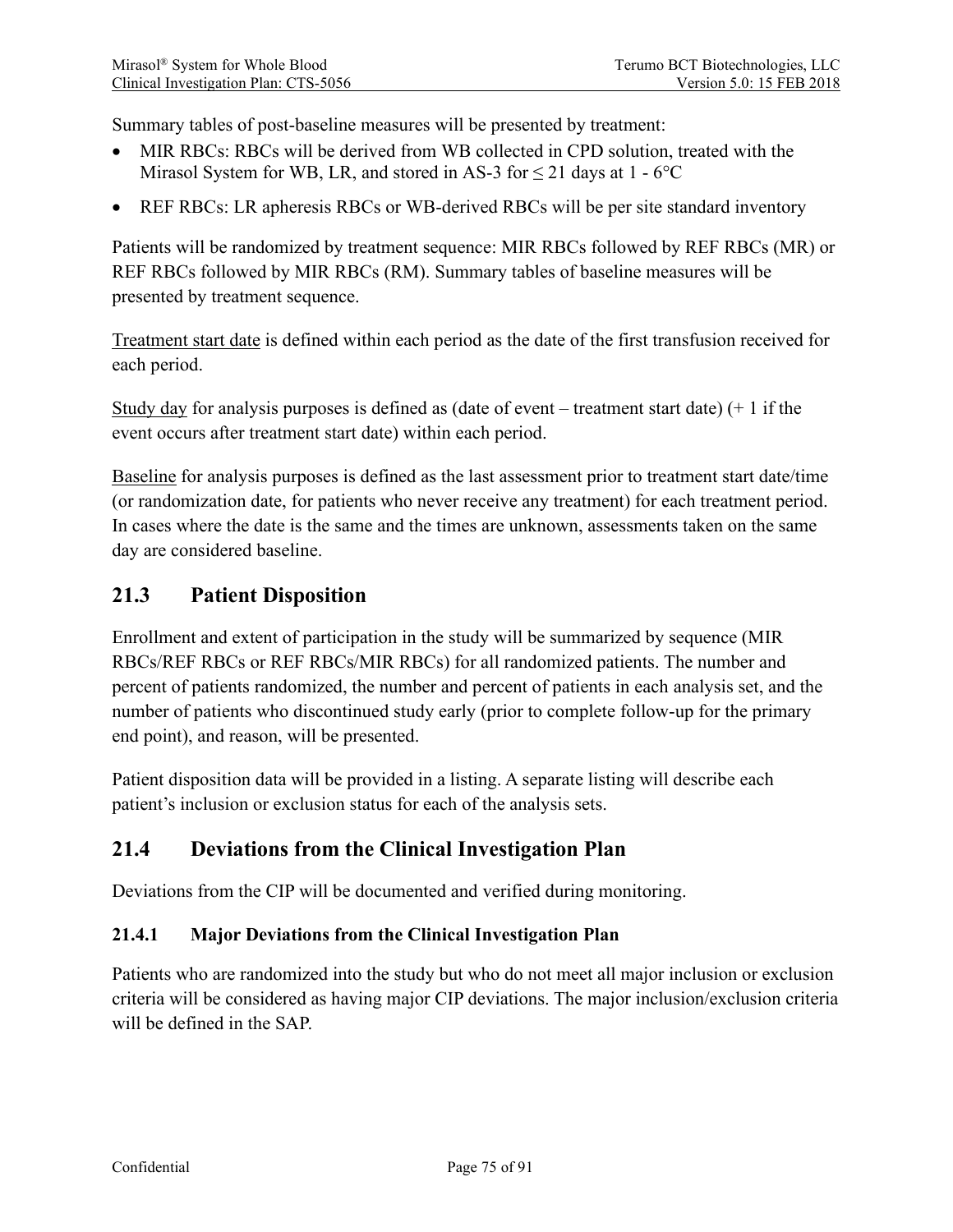# **21.5 Patient Demographics and Baseline Characteristics**

All demographic and baseline characteristics will be presented in by-patient listings by sequence using the FAS and the SS. Summary tables will be presented by sequence for each analysis set.

Demographic and baseline patient characteristics that are only measured or assessed prior to randomization will be summarized using descriptive statistics. No formal comparisons between treatments will be performed.

Medical history and baseline signs and symptoms will be presented in data listings and summarized by sequence for the FAS and the SS.

## **21.6 Treatments (Study Treatment and Concomitant Medication)**

The number of episodes of treatment received will be summarized by treatment (MIR RBCs, REF RBCs). The reason for treatment discontinuation will be associated with the last treatment arm prior to the time of discontinuation. Reasons for treatment discontinuation will be presented by treatment.

Concomitant medications will only be listed.

## **21.7 Efficacy Analyses**

All efficacy analyses will be performed using the FAS unless otherwise noted. For the primary analysis, no imputation will be used for missing data. Sensitivity analyses will be performed to check the robustness of the results to the missing data (eg, early dropouts). Details will be provided in the SAP.

#### **21.7.1 Endpoint Measures**

#### *21.7.1.1 Primary Endpoint*

The primary endpoint is normalized Hb AUC as a measure of the percent surviving RBCs. The Hb AUC is calculated using the trapezoidal method on normalized Hb. The normalization is accomplished by dividing all posttransfusion Hb values by the 15-minute posttransfusion Hb level. The ratio is expressed as a percentage. A natural log-transform of the observed normalized Hb AUC will be utilized.

The Hb will be collected within 1 hour before transfusion,  $15 (+ 5)$  minutes,  $24 \pm 6$  hours, and 7 days after transfusion and at the end of study treatment follow-up. The transformed Hb AUC values from the first 2 transfusion episodes after the 50 day wash-in for each period will be used for analysis. If only a single Hb AUC value is available after the wash-in for an individual period, that single value will be used for analysis.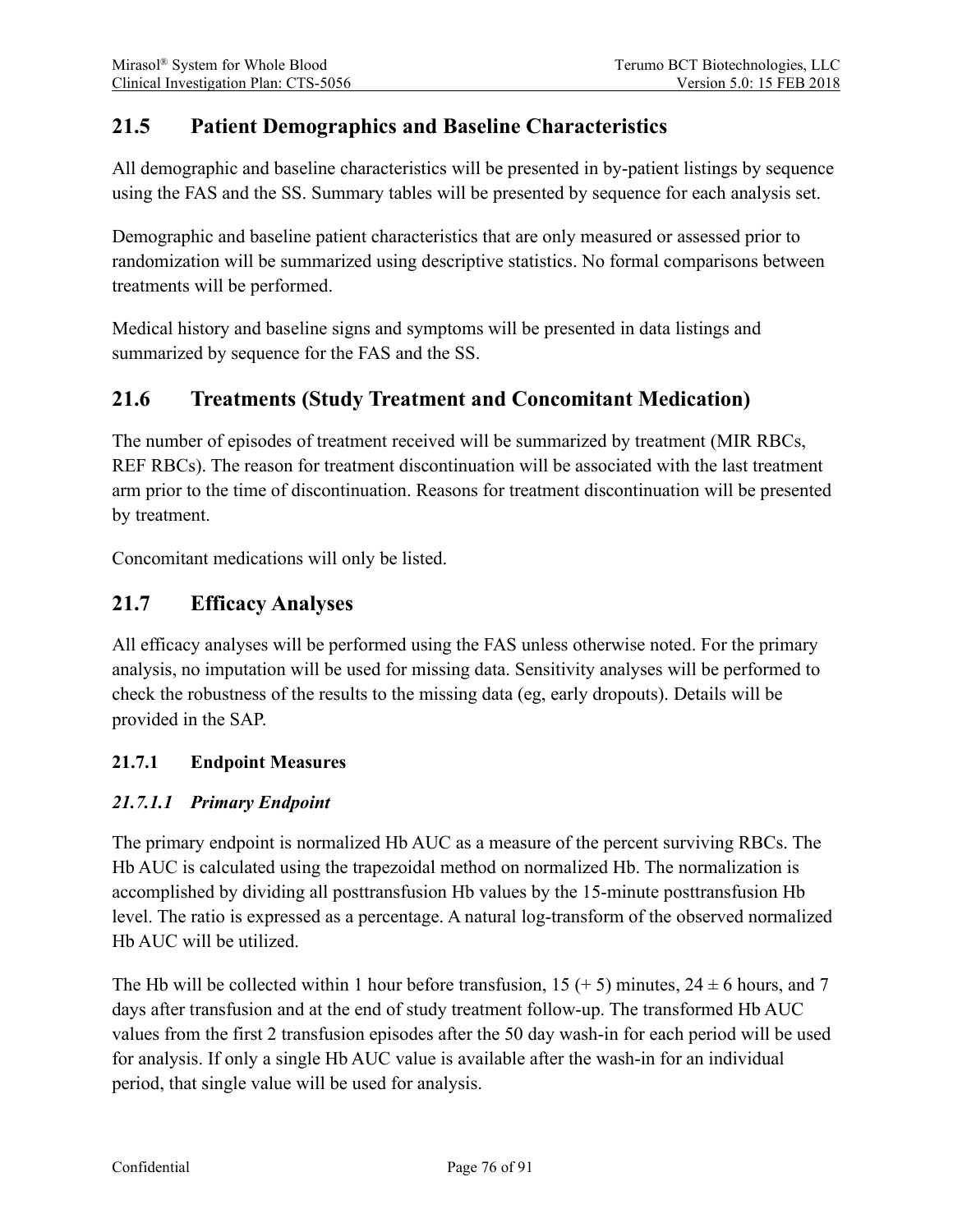If a patient randomized to receive RBCs derived from Mirasol-treated WB in a particular period receives 2 successive off-protocol transfusions (ie, untreated RBCs) after completing the 50 day wash-in period, the primary endpoint for that period will be excluded from the analysis. If only 1 of the 2 successive transfusions after the 50 day wash-in period is per protocol, only the primary endpoint associated with the per protocol transfusion will be analyzed.

The primary analysis will use a mixed effect repeated measures model on the log-transformed data to assess differences between treatments using the FAS. A random subject-level effect will be used to accommodate dependence in responses within subjects over time. Fixed main effect terms for period and carry-over will be modeled along with treatment, where Mirasol-treated WB is coded 1 and conventional treatment is 0. A one-sided 97.5% confidence interval for treatment differences will be used to test the primary hypothesis that the normalized Hb AUC as a measure of RBC survival derived from Mirasol-treated WB is non-inferior to normalized Hb AUC after transfusion of conventional untreated RBCs. Assuming a non-inferiority margin of 20% (at the original scale), the use of RBCs derived from Mirasol-treated WB will be declared non-inferior to conventional, untreated RBCs if the lower limit of the one-sided confidence interval for the treatment effect (RBCs derived from Mirasol-treated WB mean minus conventional) is greater than  $ln(0.80) = -0.2231$ .

Sensitivity analysis will be performed to assess whether results of the primary efficacy analysis (based on treatment effect plus subject effect) are robust to the assumption of no carry over or period effects. The primary analysis of the primary efficacy endpoint will also be performed using the per protocol analysis set.

A secondary analysis will be conducted to evaluate whether irradiation of REF RBCs has an impact on the primary treatment comparison. This analysis will include a binary classification to identify REF RBC transfusions that utilized irradiated RBCs. Tests will then be carried out comparing the MIR RBCs to irradiated REF RBCs as well as MIR RBCs to non-irradiated REF RBCs, and a final test will compared these to treatment effects to assess whether they are statistically significantly different. Similar analyses will be conducted to evaluate the impact of older REF RBCs on the primary endpoint. This analysis will distinguish the effect of treatment with MIR RBCs versus REF RBCs when units were stored for  $\leq$ 21 days and MIR RBCs versus REF RBCs stored when units were stored for  $> 21$  days. Note that the study is powered to assess the primary endpoint of MIR RBCs compared to REF RBCs administered per current standard of care.

The frequency of off-protocol transfusions will be estimated during the run-in period and treatment periods for MIR and REF RBC products. This frequency will be estimated using generalized estimating equations with this binary response (on- versus off-protocol), a logistic link, a main effect for assigned treatment (MIR vs. REF RBCs), and an exchangeable correlation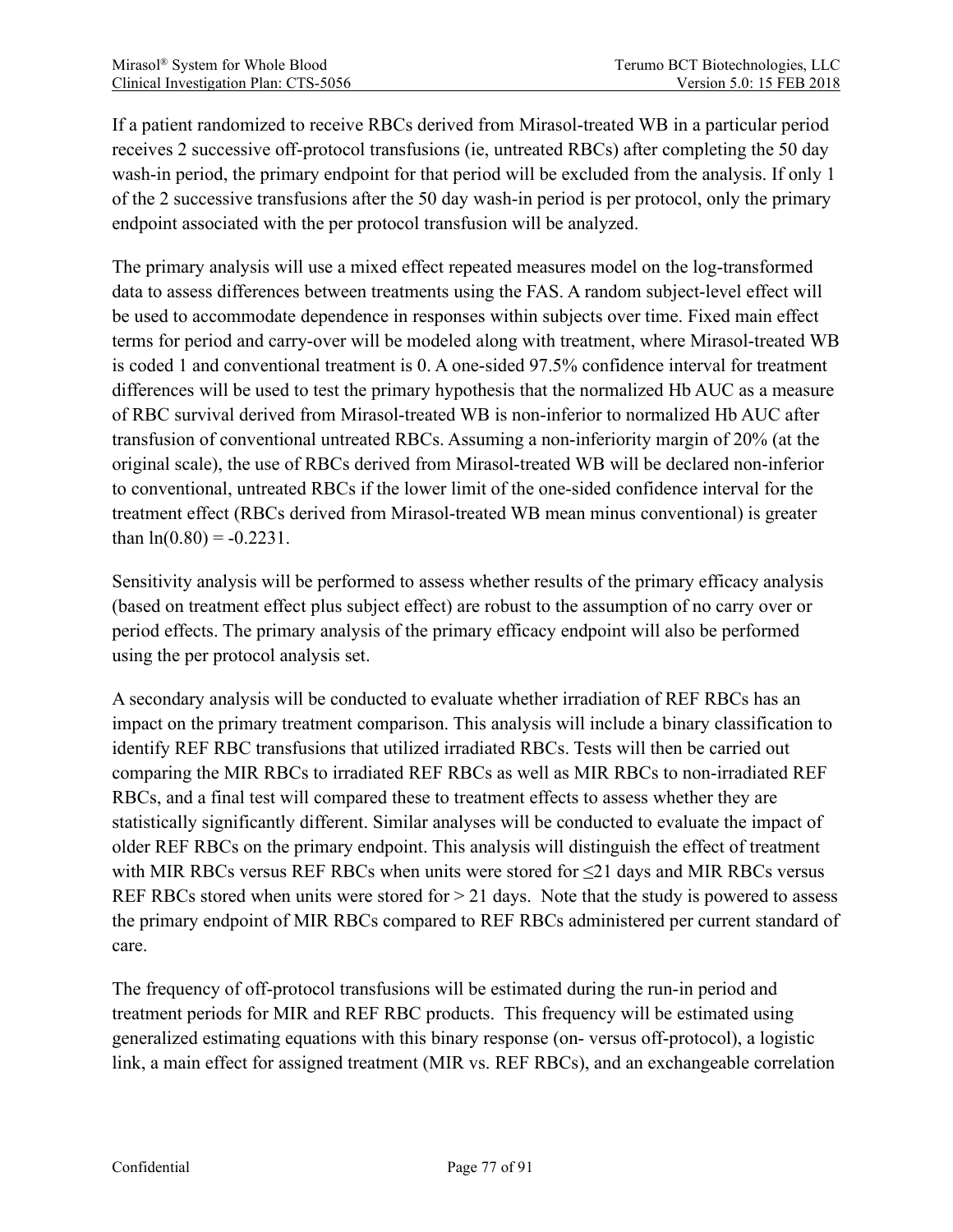matrix to accommodate the dependence within patients. The results of this descriptive analysis will give context to the intention-to-treat and per-protocol non-inferiority analyses.

The linear mixed-effect model accommodates incomplete data arising if some patients do not yield responses to two transfusions in each treatment period. Moreover as this model is likelihood based findings will be insensitive to missing at random mechanisms. In a tertiary analysis any missing AUCs will be imputed using the SAS procedure for Multiple Imputation (Proc MI). The variables used in the MI process will be (pooled) treatment, age, gender, normalized AUC from transfusion episodes during the wash-in period. The number of imputations will be n=10 and the treatment effect for each imputation dataset will be analyzed using Proc MIANALYZE. The result will be summarized as the MI estimate of the treatment effect, standard error, and a 95% confidence interval.

## *21.7.1.2 Secondary Endpoints*

There are 4 secondary endpoints of interest in this study. No adjustments for multiple comparisons/testing will be performed for the other secondary endpoints. Analyses will be based on the observed data using the FAS.

The secondary endpoints are:

- Hb increment
	- Calculation: [(post-transfusion Hb pre-transfusion Hb)/Hb transfused]/RBC volume in subject at pre-transfusion
	- Hb transfused in the above formula is the sum of Hb content of each unit transfused calculated as (Hb/dL x volume)/100
	- Note: RBC volume in subjects at pre-transfusion is based on weight, height, sex, and pre-transfusion Hct. Example formulas are provided below where weight is in pounds and height is in inches.

RBC Volume (Male) =  $[(0.006012 \times \text{height}^3)/(14.6 \times \text{weight}) + 604] \times (Het/100)$ 

RBC Volume (Female) =  $[(0.005835 \times \text{height}^3)/(15 \times \text{weight}) + 183] \times (Het/100)$ 

- Actual Hb level post-transfusion (15 min)
- Proportional decline in post-transfusion Hb level
	- Calculation:  $[(Hb (t0) Hb(t)) / Hb(t0)]/time$  between transfusion (days)
- RBC mass infused (volume x Hb/unit)

Two analyses will be carried out for the 15 minute Hb value. The first is directed at estimating the difference between the MIR RBC and REF RBC products and for this the mixed-effect model used for the primary outcome will be adopted to model the 15 minute Hb value as the response. A 95% confidence interval for the estimated mean difference in the 15 minute Hb value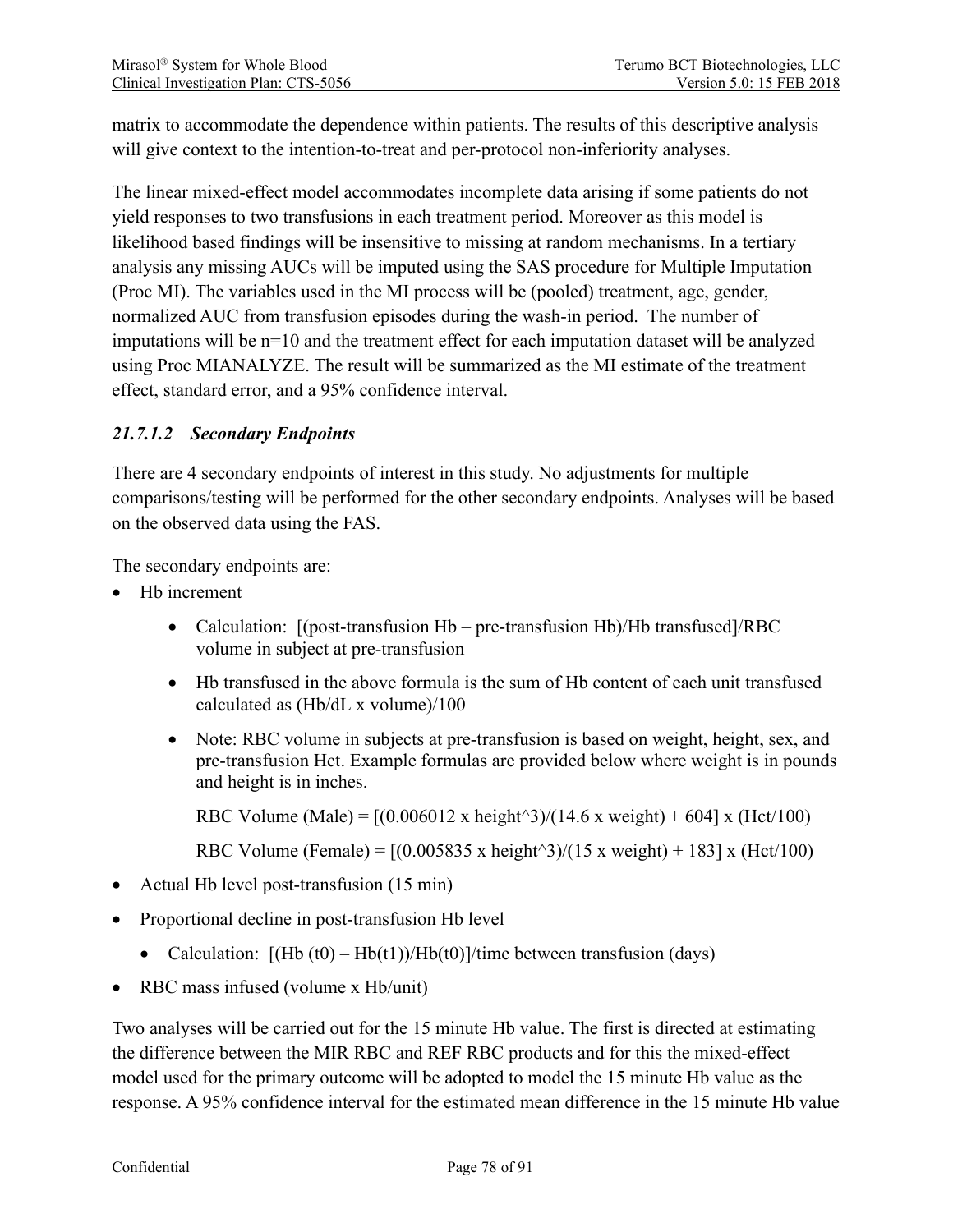will be computed. A second analysis will simply report the proportion of 15 minute Hb values within the pre-specified range of plus or minus 15% of the target value. This target value is specified at the start of follow-up and should remain fixed during the course of the study. This success rate will be estimated using generalized estimating equations with this binary response, a logistic link, a main effect for product type (MIR vs. REF RBCs) and an exchangeable correlation matrix to accommodate the dependence within patients. The resulting estimates will be provided as supplementary information to help in the interpretation of the primary analyses. There will be no non-inferiority bound or formal tests associated with these event rates.

# **21.8 Sample Size Rationale**

Data from the IMPROVE II study were available to obtain information on normalized Hb AUC associated with RBCs derived from Mirasol-treated WB as well as from untreated WB. Pairwise differences in the natural log-transform of normalized Hb AUC from treatment and control were used to obtain estimates required for determining the sample size needed for this study.

The mean difference in log-transformed Hb AUC values suggests a reduction of 16.7% resulting from the use of RBCs derived from Mirasol-treated WB. The sample variance of within subject differences is 0.015412. The estimate of the within subject variance required for the 2x2 crossover design is one-half of the variance of within subject differences (0.007706).

The primary hypothesis is that RBCs derived from Mirasol-treated WB are not inferior to conventional, untreated RBCs with respect to Hb AUC. Assuming a within subject variance of 0.007706 and a 16.7% reduction in Hb AUC, approximately 77 subjects are needed to obtain at least 80% power to show the decrease in Hb AUC from RBCs derived from Mirasol-treated WB is not more than 20% of the Hb AUC less from conventional untreated RBCs assuming a 1 tailed type 1 error rate of 2.5%. Algebraically if  $\ln(\mu_M)$  is the mean of the natural log-transformed Hb AUC for RBCs derived from Mirasol-treated WB and  $\ln(\mu_C)$  is the mean of the natural logtransformed Hb AUC for conventional untreated RBCs, the sample size is calculated to detect an alternative hypothesis versus a null hypothesis stated as:

$$
H_0: \ln (\mu_M) - \ln (u_C) \le -22.3\% \text{ versus } H_a: \ln (\mu_M) - \ln (u_C) > -22.3\%
$$

In the original scale (indicated by  $*$ ), the above hypotheses translate to:

$$
H_0: \frac{\mu_M^*}{\mu_C^*} \le 0.80 \text{ versus } H_a: \frac{\mu_M^*}{\mu_C^*} > 0.80
$$

Assuming a potential 20% discontinuation rate, approximately 97 patients may be enrolled.

The sample size was calculated using SAS 9.3 proc power for paired two samples t-test with option for finding difference with the null difference at the non-inferiority margin of -0.2231 (corresponding to 20% non-inferiority margin at the original scale), true mean of -0.1839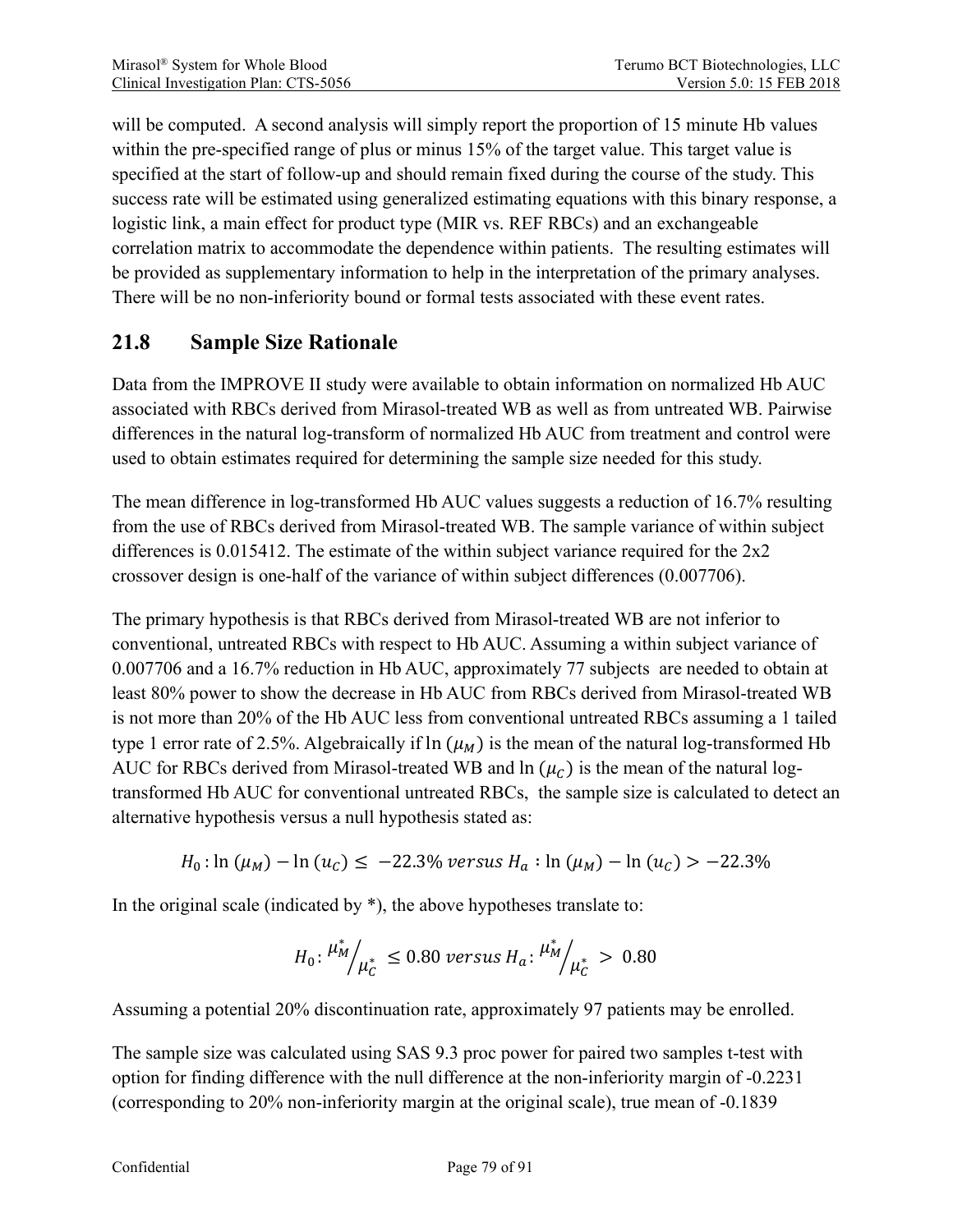(corresponding to 16.7% observed decrease in IMPROVE II), and correlation of 0.35. Should the correlation be higher, the proposed sample size will have higher power for the non-inferiority test.

# **21.9 Safety Analyses**

### **21.9.1 Adverse Events**

The Medical Dictionary for Regulatory Activities (MedDRA) version 18.0 or later will be used to code all adverse events to a system organ class (SOC) and a preferred term (PT) within the SOC. The National Cancer Institute Common Terminology Criteria for Adverse Events (version 4.03; CTCAE) will be used to grade severity of all AEs.

The number and percentage of patients reporting each PT will be summarized by the treatment received in the period of onset. Incidence of AEs by maximum reported CTCAE grade will also be tabulated within each arm. The SAEs and AEs leading to study discontinuation will be displayed. The following summaries will be presented:

- Overall TEAEs
- Treatment-related TEAEs
- Adverse transfusion reactions
- TEAEs by maximum CTCAE grade
- SAEs and UADEs
- TEAEs causing discontinuation from the study
- All cause mortality
- Incidence of treatment-emergent antibody with confirmed specificity to RBCs derived from Mirasol-treated WB

Because all AEs will be recorded from the time of the first study related transfusion through the end of study treatment follow-up visit or early termination, any AEs will by definition be TEAEs. However, causation by treatment may not be determined for AEs observed at the final follow-up visit due to off protocol transfusions administered since last study transfusion.

#### **21.9.2 Laboratory Tests**

All laboratory values will be converted to International System of Units (SI units).

Laboratory test covered by the CTCAE (version 4.03) will be assigned grades accordingly. A grade of 0 will be assumed for non-missing values not graded as 1 or higher. In the unlikely cases where a laboratory normal range overlaps in the higher (ie, non-zero) CTCAE grade, the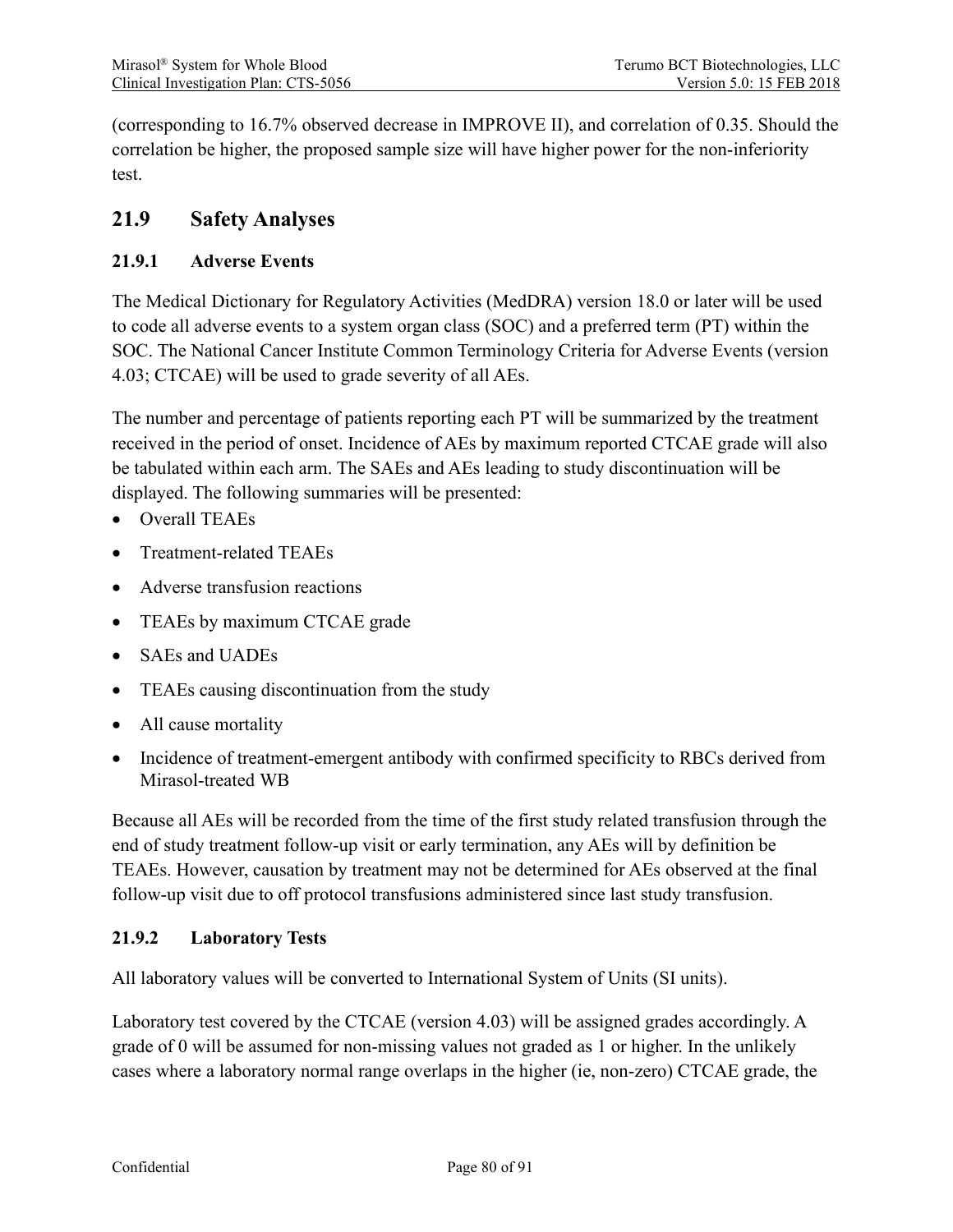laboratory value will still be taken as within normal limits and assigned a CTCAE grade of 0. Grade 5 will not be used.

For laboratory tests where grades are not defined by CTCAE, results will be graded by the low/normal/high classifications based on normal ranges.

The following summaries by treatment group will be presented separately for laboratory parameters: change from baseline to the time point prior to each transfusion and change from the pre transfusion time point between each consecutive transfusion.

## **22 STUDY MANAGEMENT**

## **22.1 Investigator Responsibilities**

#### **22.1.1 Roles and responsibilities of Key Study Personnel**

- Lead Investigator: overall responsibility over the trial
- Research Coordinator: procedures with the patients, maintain study records, enter data into database, contact with the Sponsor

This is a multicenter study and the delegation of authority log at each investigational site will further define the roles and responsibilities of study personnel.

#### **22.1.2 Statement of Investigator**

Each Investigator will provide to the Sponsor a current curriculum vitae and a signed Statement of Investigator prior to initiation of the study.

#### **22.1.3 Institutional Review Board/Ethics Committee**

The Institution's IRB/EC or other similarly functioning committee will review and approve the CIP, CIP amendments, initial/revised ICF documents, and recruitment materials, if applicable. Upon IRB/EC approval, documentation of that approval and the approved ICF documents will be sent to the Sponsor before any subject is enrolled into this study.

#### **22.1.4 Informed Consent**

The Investigator is responsible for preparing the written informed consent/parental consent/assent documents for this study. The Sponsor or designee will provide to the Investigator ICF/parental consent form/assent form templates. The Investigator may rearrange or reword the contents of the templates or may add other elements or language, provided the meaning and content are not changed or deleted. The site-specific ICF/parental consent form/assent form will be reviewed/approved by the Sponsor prior to submission to the IRB/EC.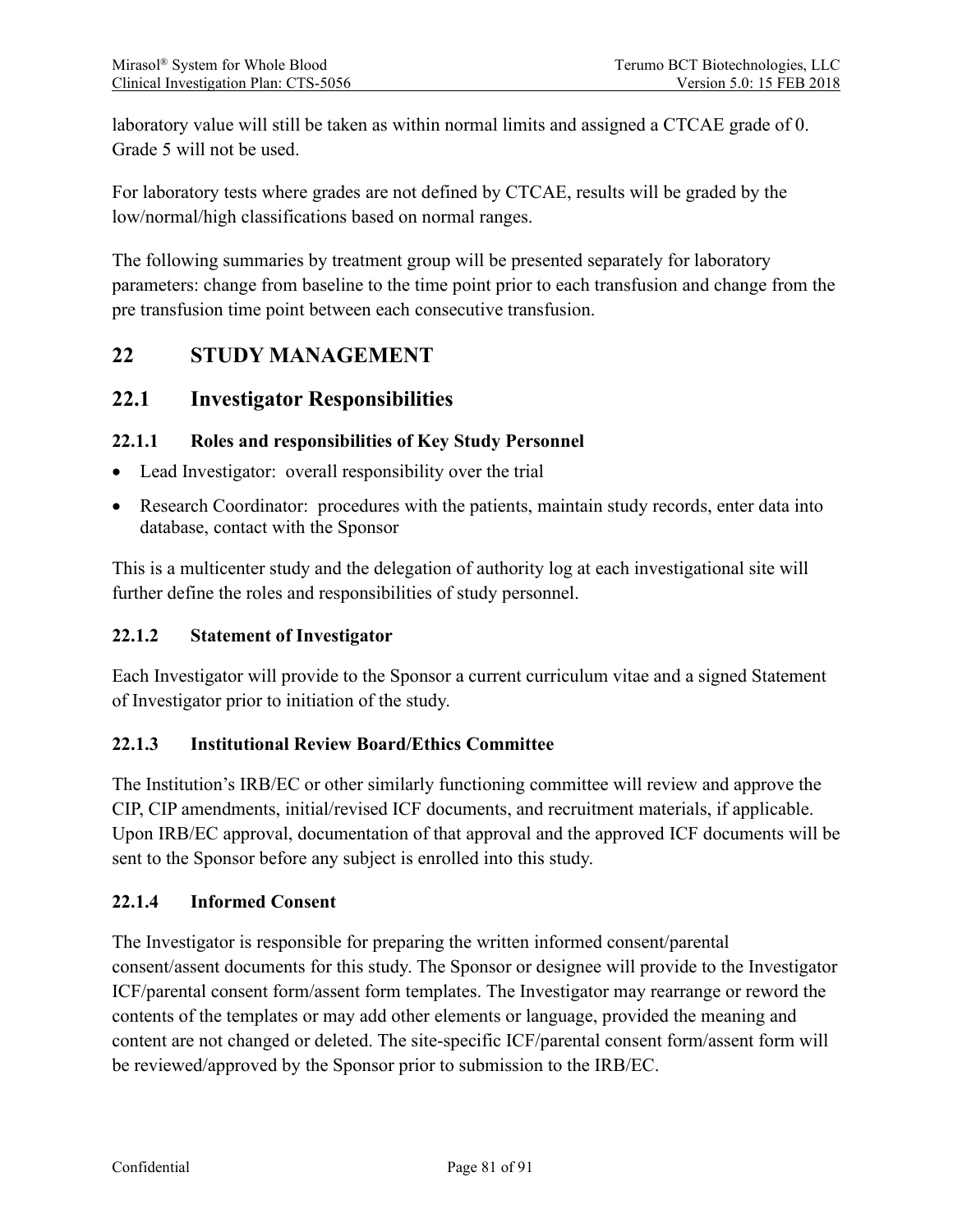Written informed consent/parental consent/assent will be obtained from all subjects/legal guardians participating in this study. The case history for each subject must document that the informed consent/parental consent/assent process was conducted prior to participation in the study. The original ICF/parental consent form/assent form will be kept in the subject's record, and a copy will be provided to the patient.

All subjects are free to withdraw from participation in this study at any time, for any reasons, specified or unspecified, and without prejudice. The reason for the patient discontinuing or terminating from the study must be recorded on the eCRF.

## **22.1.5 Record Retention**

Investigational sites will maintain all records pertaining to this study for the longer of the following time periods:

- A minimum of 2 years following premarket approval (or applicable application); OR
- 2 years after the study was discontinued

Thirty (30) days before destroying any study-related records, investigational sites will provide written notice to the Sponsor.

Investigators must notify the Sponsor in the event they are leaving the institution.

## **22.2 Recording and Collecting of Data**

The Investigator will maintain complete, accurate, legible, and easily retrievable data. The Investigator will provide access for Sponsor authorized personnel to all study data at any time. Such data shall also be secured in order to prevent loss of data.

All required data for this study will be recorded from the source documentation onto standardized eCRFs.

For the duration of the study, the Investigator will maintain complete and accurate documentation, including but not limited to, medical records, study progress notes, laboratory reports, signed patient informed consent forms, device accountability logs, correspondence with the reviewing IRB/EC, sponsor and study monitor, adverse event reports, and information regarding patient discontinuation or completion of the study.

The Investigator/institution will permit direct access to source data and documents in order for study-related monitoring, audits, IRB/EC reviews, event adjudication and regulatory inspections to be performed. The Investigator will obtain, as part of the informed consent process, permission for sponsor, authorized sponsor employees or representatives, representatives of the United States Army Medical Research and Materiel Command, study monitors or regulatory authorities to review, in confidence, records that identify patients in this trial.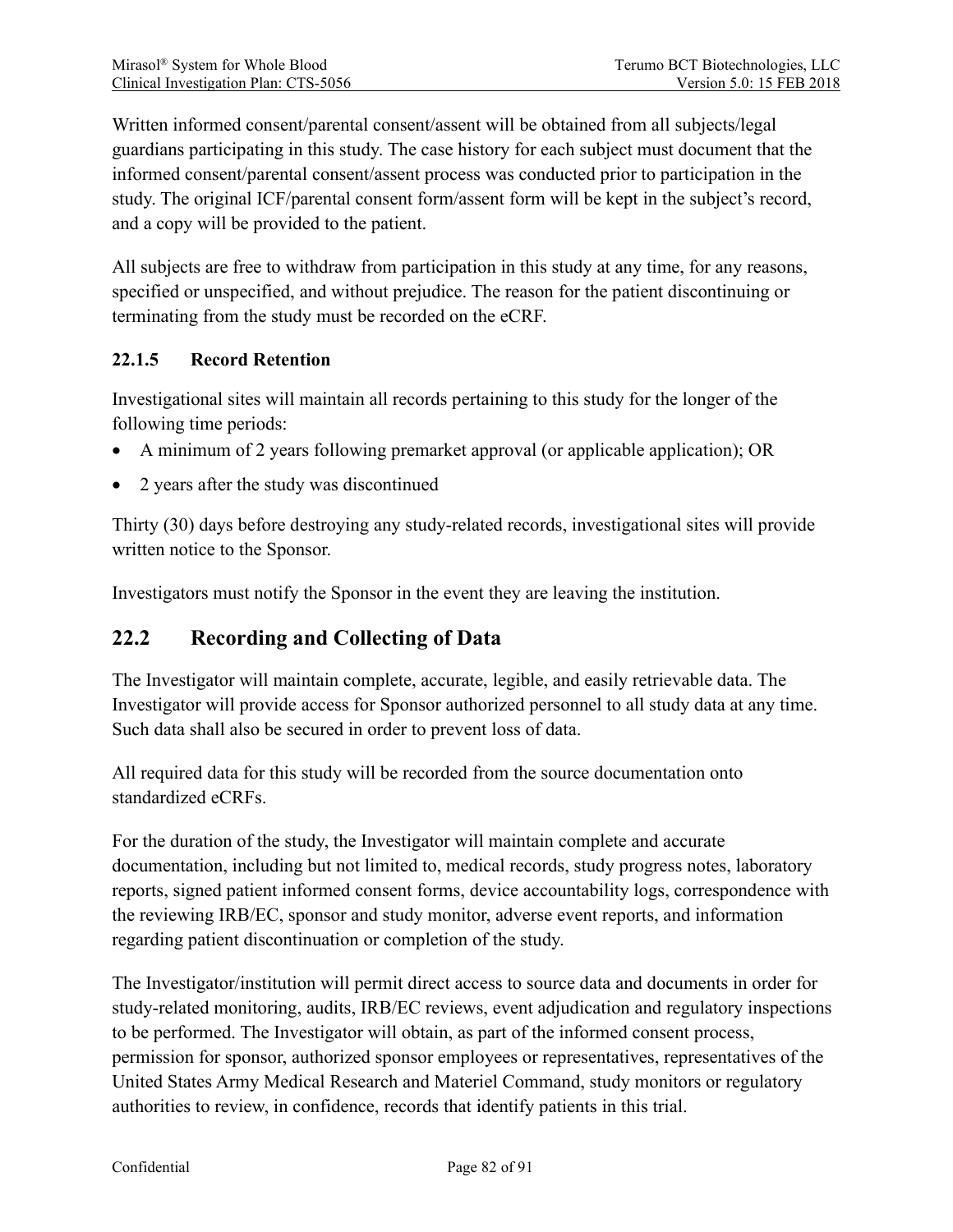Accurate and complete study records will be maintained and made available to representatives of the United States Army Medical Research and Materiel Command. These representatives are authorized to review research records as part of their responsibility to protect human research volunteers. Research records will be stored in a confidential manner so as to protect the confidentiality of patient information.

#### **22.2.1 Source Documents**

Source data is all information, original records of clinical findings, observations, or other activities in a clinical trial necessary for the reconstruction and evaluation of that trial. Source data are contained in source documents. Examples of these original documents and data records include hospital and clinic records, evaluation checklists, scan or laboratory results, etc.

#### **22.2.2 Case Report Forms**

The study CRF via EDC is the primary data collection instrument for the study. All data must be recorded in English. Any missing data must be explained.

Completed CRFs will be reviewed and signed by the Investigator. The CRA will verify the EDC data with the patient's source data, evaluate the data for accuracy, consistency, and completeness, and will ensure that all forms with missing data and/or errors are ultimately addressed. Accurate and complete CRFs for a patient must be completed in a timely manner.

# **22.3 Clinical Investigation Plan Compliance**

The Investigator is responsible for ensuring the study is conducted in accordance with the procedures and evaluations described in this CIP.

#### **22.3.1 Deviations from the Clinical Investigation Plan**

A CIP deviation is defined as any event where the investigator or site personnel deviate from the study CIP or study procedures for any reason.

It is the Investigator's responsibility to ensure that there are no CIP deviations throughout the lifetime of the study and that the study is conducted in full compliance with the CIP and all established procedures and conditions of the reviewing IRB/EC. CIP deviations that are due to unforeseen circumstances beyond the Investigator's reference, (eg, if the patient did not arrive for their scheduled follow-up and had to be re-scheduled outside of the CIP-defined timewindow) are required to be reported on the CIP deviation form in order to ensure that all deviations from the standard subject population are adequately documented and reported.

The Investigator will inform the sponsor of all deviations and will inform the reviewing IRB/EC of CIP deviations per IRB/EC requirements. The occurrence of CIP deviations will be monitored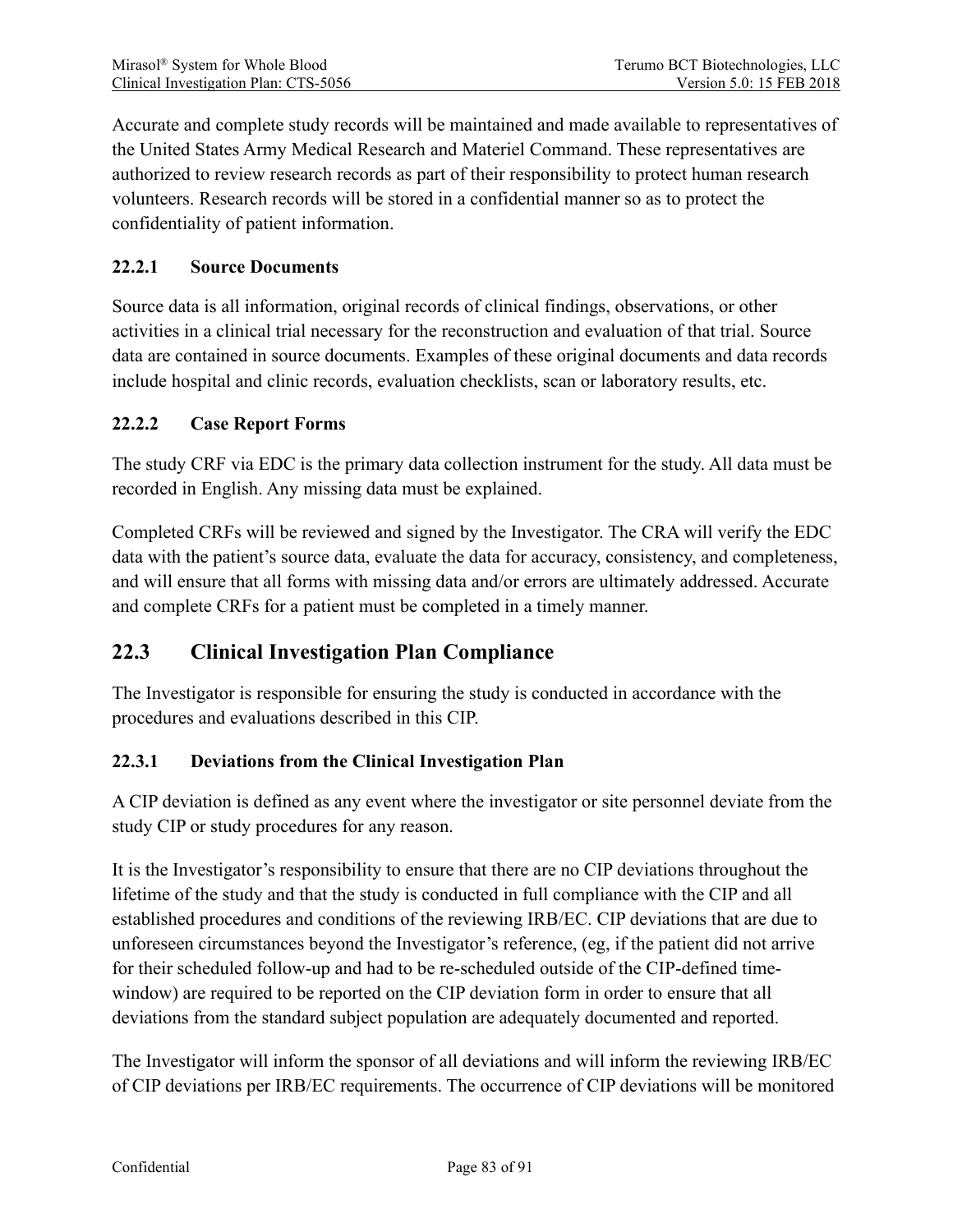by the Sponsor for evaluation of Investigator compliance to the CIP, GCP compliance, and regulatory requirements. The Sponsor will report all deviations that are considered a modification to the CIP, pose a risk to the patient or that affect the scientific integrity of the study to HRPO. In the event that an Investigator does not comply with the clinical study/Investigator agreement, and/or the CIP, the Investigator will be notified of their noncompliance, and the Sponsor will review the circumstances. Continued noncompliance may result in discontinued shipment of study devices and termination of the Investigator's and/or investigational site's participation in the study.

The Investigator will not deviate from the CIP for any reason without prior written approval from the sponsor, except in cases of medical emergencies. A medical emergency is defined as a medical condition where no other medical option exists for satisfactory survival of the patient. In the case of a medical emergency, the Investigator should notify the sponsor as soon as possible, in writing, of the emergency use of the device.

# **22.4 Sponsor Responsibilities**

## **22.4.1 Amendments to the Clinical Investigation Plan**

Any amendment to the CIP, as deemed appropriate by the Sponsor, will be implemented as the study progresses. Amendments will be submitted to the IRB/EC for written approval before implementation.

#### **22.4.2 General Responsibilities of Sponsors**

As per ISO 14155 Section 8 and 21 CFR 812, the Sponsor is responsible for selecting qualified Investigators and providing them with the information they need to conduct the investigation properly, ensuring quality study conduct and proper monitoring of the investigation, ensuring required approvals are obtained and that significant new information about an investigation is promptly reported to reviewing IRB/EC and government authorities as well as annual reports as required. Sponsor or designee will maintain essential study documentation.

#### **22.4.3 USAMRMC Review, Approval, and Continuing Review**

The study will be conducted in accordance with the CIP submitted to and approved by the ORP HRPO and will not be initiated until written notification of approval of the research project is issued by the ORP HRPO.

A copy of the continuing review report for the research study will be submitted to the local IRB/EC. A copy of the approved continuing review report and the local IRB/EC approval notification must be submitted to the ORP HRPO as soon as these documents become available. In addition to reporting progress of the approved research to the local IRB/EC, as described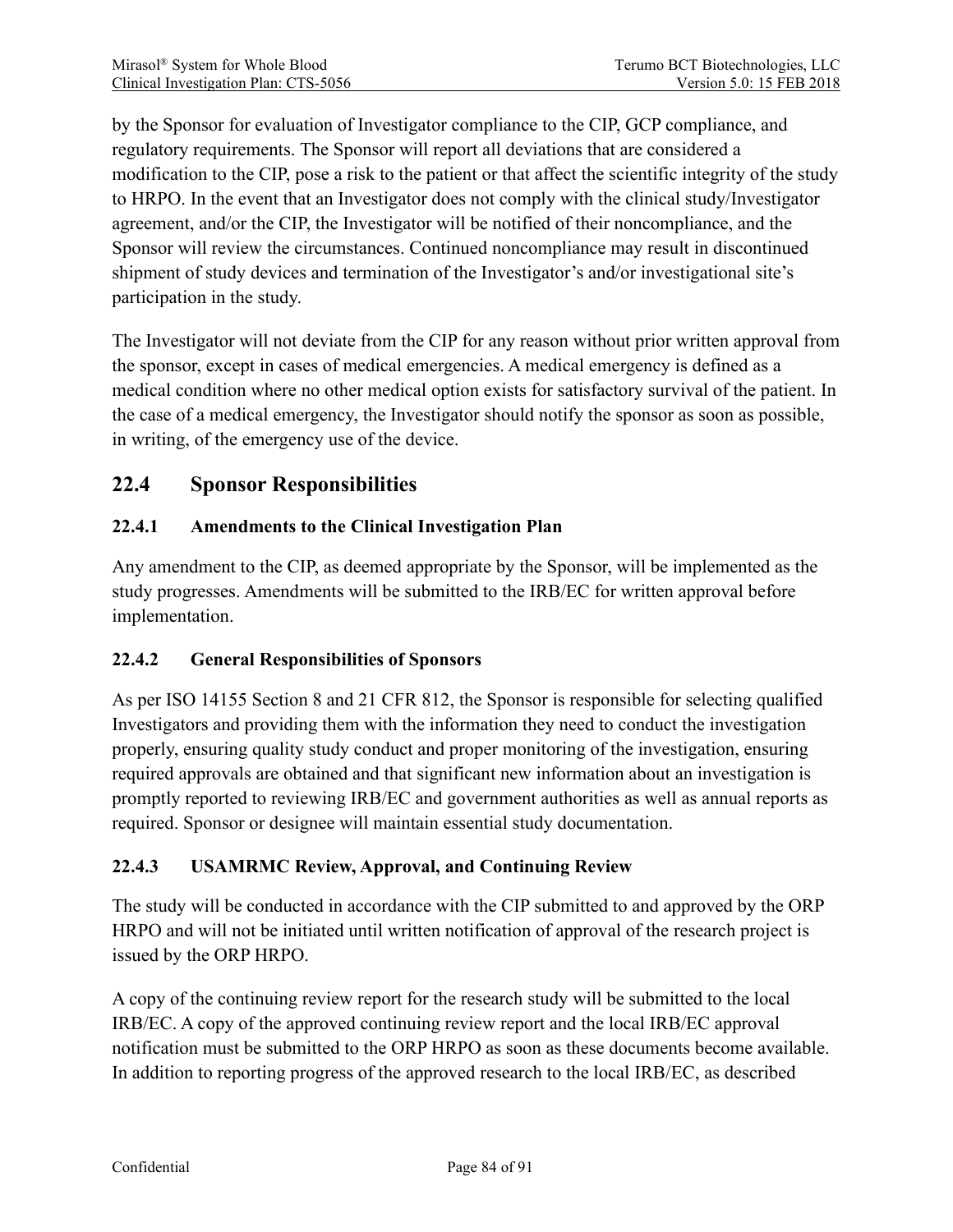above, the sponsor will provide progress reports to the ORP HRPO as often as requested, but not less frequently than once per year.

# **22.5 Joint Investigator/Sponsor Responsibilities**

#### **22.5.1 Training**

The Sponsor will train applicable study team members to the device, CIP, and study procedures and will provide updated information as it becomes available during the course of the study, if applicable. The Investigator is responsible for ensuring that additional site personnel that were not trained by the Sponsor receive applicable documents and training.

#### **22.5.2 Compliance**

The study will be conducted in accordance with the ethical principles that have their origin in the Declaration of Helsinki, United States CFR, ISO14155/2011 and any regional or national regulations, as appropriate. The study will not begin until the required approvals/favorable opinion from the local IRB/EC and the regulatory authority have been obtained.

### **22.5.3 On Site Audits**

In accordance with the Sponsor's operating procedures, the Sponsor or designee may request access to all study records, including source documents, for inspection and duplication. In the event that an Investigator is contacted by a regulatory agency in relation to this study, the Investigator will notify the Sponsor immediately.

The Investigator or designee must be available to respond to reasonable requests and audit queries made by authorized regulatory representatives during the audit process. The Investigator must provide the Sponsor with copies of all correspondence that may affect the review of the current study or their qualification as an Investigator in clinical studies conducted by the Sponsor. The Sponsor will provide any needed assistance to regulatory audits or correspondence.

Accurate and complete study records will be maintained and made available to representatives of the USAMRMC. These representatives are authorized to review research records as part of their responsibility to protect human research volunteers. Research records will be stored in a confidential manner so as to protect the confidentiality of patient information.

The knowledge of any pending compliance inspection/visit by the FDA, Office of Human Research Protections, or any other government agency concerning this clinical investigation or research, the issuance of Inspection Reports, FDA Form 483, warning letters, or actions taken by any regulatory agencies including legal or medical actions and any instances of serious or continuing non-compliance with the regulations or requirements will be reported immediately to USAMRMC ORP HRPO.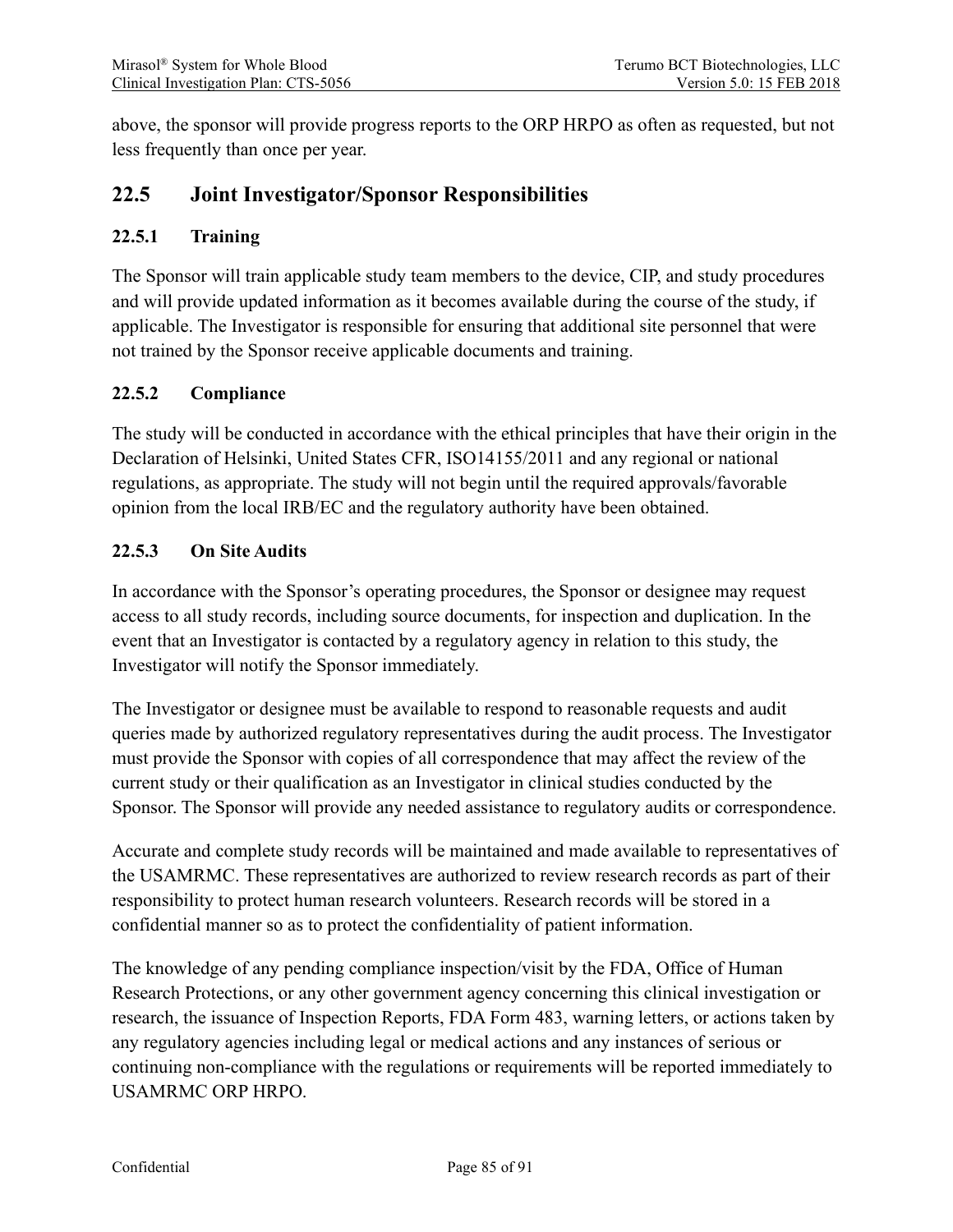### **22.5.4 Termination of the Study**

For reasonable cause, either the Investigator or the Sponsor may terminate the Investigator's participation in this study, provided a written notice is submitted within the time period provided for in the Clinical Trial Agreement (CTA). In addition, the Sponsor may terminate the study at any time upon immediate notice for any reason, including but not limited to, the Sponsor's belief that termination is necessary for the safety of patients.

The ORP HRPO will be notified upon completion of the study. A copy of the final study report will be submitted to the local IRB/EC. A copy of the approved/accepted final study report and the local IRB/EC approval/acceptance notification must be submitted to the ORP HRPO as soon as these documents become available.

#### **22.5.5 Financing**

The Sponsor will compensate the Investigator Sites according to the terms of a CTA between the Sponsor, the Investigator, and the Investigator Site that will list the anticipated cost and expenses relating to the conduct of this study. However, the Sponsor will not compensate the Investigator for evaluation of patients in a manner other than specified in the CIP.

The Investigator is not financially attached to private enterprises, foundations, etc., that may have interests in this clinical study.

#### **22.5.6 Publication Policy**

The Sponsor recognizes the importance of communication of medical study data. The Sponsor encourages the publication of such data in reputable scientific journals and the presentation of such data at scientific seminars and conferences. Any proposed publication or presentation of the data generated from the study must be provided to the Sponsor for timely review in accordance with the terms of the CTA between the Investigator, the Institution, and the Sponsor. The Sponsor shall not, in its scientific publications or promotional material, quote from publications by Investigators without full acknowledgment of the source. Because this will be a multisite trial, all Investigators agree not to publish individual site data without prior approval from the Sponsor, as negotiated in the CTA. All trial data will be published as 1 or more manuscripts based on the accumulated data from all trial sites.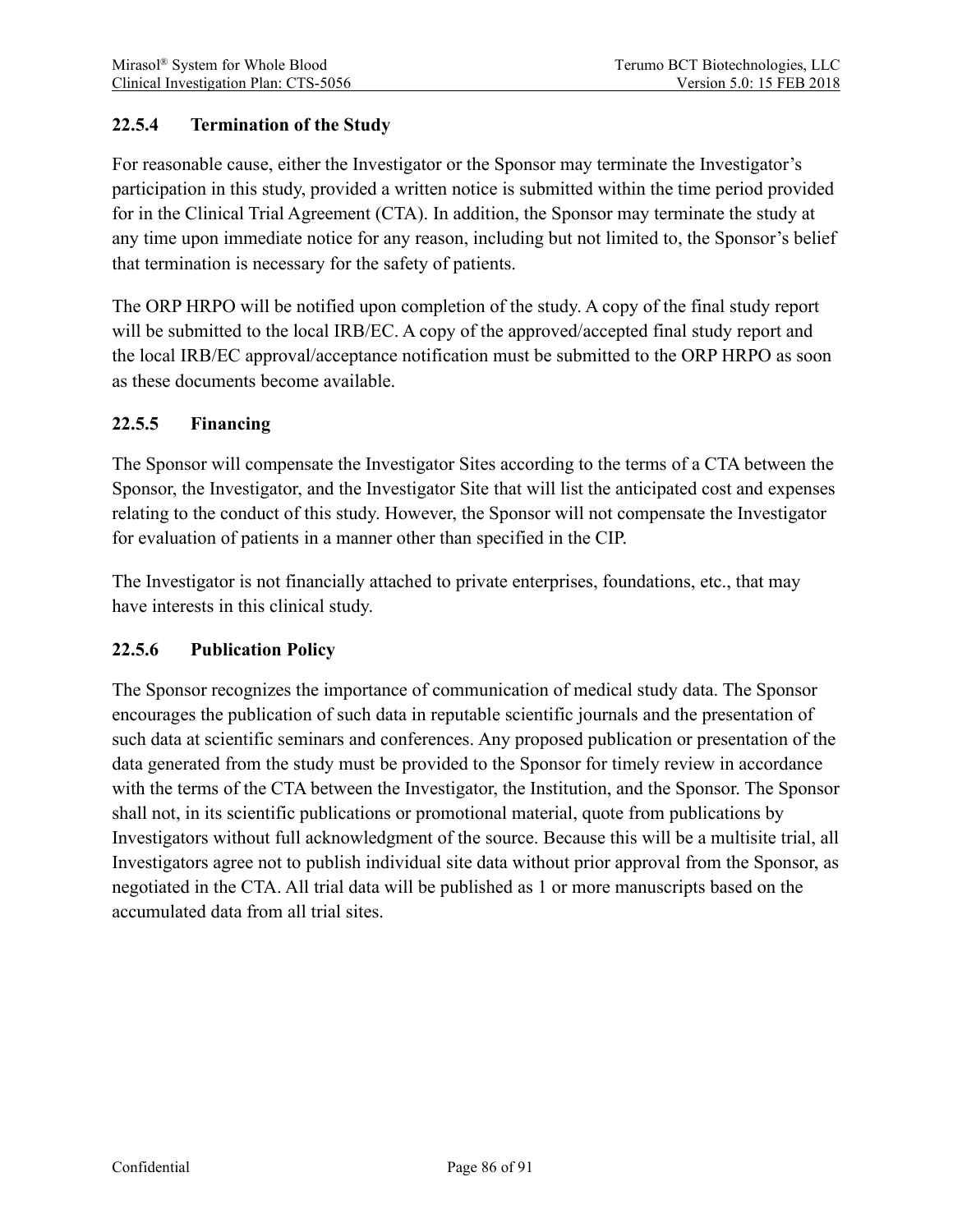# **23 REFERENCES**

- 1. Carson JL, Grossman BJ, Kleinman S, et al. Red blood cell transfusion: a clinical practice guideline from the AABB\*. *Ann Intern Med.* 2012;157(1):49-58.
- 2. Center for Biologics E, Research. *Guidance for Industry: An Acceptable Circular for Information for the Use of Human Blood and Blood Components.* Food and Drug Administration, U.S. Department of Health and Human Services;2014.
- 3. Renzo G. Beta-thalassemia. *Orphanet J Rar Dis.* 2010;5(11).
- 4. Vichinsky E, Neumayr L, Trimble S, et al. Transfusion complications in thalassemia patients: a report from the Centers for Disease Control and Prevention (CME). *Transfusion.* 2014;54(4):972-981; quiz 971.
- 5. Stramer SL. Current perspectives in transfusion-transmitted infectious diseases: emerging and re-emerging infections. *ISBT Sci Ser.* 2014;9(1):30-36.
- 6. Akahoshi M, Takanashi M, Masuda M, et al. A case of transfusion-associated graftversus-host disease not prevented by white cell-reduction filters. *Transfusion.*  1992;32(2):169-172.
- 7. Hayashi H, Nishiuchi T, Tamura H, Takeda K. Transfusion-associated graft-versus-host disease caused by leukocyte-filtered stored blood. *Anesthesiology.* 1993;79(6):1419- 1421.
- 8. Carpenter C. Request for comments on the draft policy statement on the protection of cesium-137 chloride sources and notice of public meeting. Vol 75: Office of the Federal Register, National Archives and Records Administration; 2010:37483-37488.
- 9. Moroff G, Luban N. The irradiation of blood and blood components to prevent graftversus-host disease: technical issues and guidelines. *Transfusion Medicine Reviews.*  1997;11(1):15-26.
- 10. Roth WK, Busch MP, Schuller A, et al. International survey on NAT testing of blood donations: expanding implementation and yield from 1999 to 2009. *Vox Sang.*  2012;102(1):82-90.
- 11. Wilder-Smith A. Dengue infections in travellers. *Paediatr.Int Child Health.* 2012;32 Suppl 1:28-32.
- 12. Guzman A, Isturiz RE. Update on the global spread of dengue. *Int J.Antimicrob.Agents.*  2010;36 Suppl 1:S40-S42.
- 13. Banu S, Hu W, Guo Y, Naish S, Tong S. Dynamic spatiotemporal trends of dengue transmission in the Asia-pacific region, 1955-2004. *PLoS.One.* 2014;9(2):e89440.
- 14. Vazeille M, Moutailler S, Coudrier D, et al. Two Chikungunya isolates from the outbreak of La Reunion (Indian Ocean) exhibit different patterns of infection in the mosquito, Aedes albopictus. *PLoS.One.* 2007;2(11):e1168.
- 15. Vincent AL, Ma W, Lager KM, Janke BH, Richt JA. Swine influenza viruses a North American perspective. *Adv Virus Res.* 2008;72:127-154.
- 16. Eberhard ML, Walker EM, Steurer FJ. Survival and infectivity of Babesia in blood maintained at 25 C and 2-4 C. *J Parasitol.* 1995;81(5):790-792.
- 17. Gubernot DM, Lucey CT, Lee KC, Conley GB, Holness LG, Wise RP. Babesia infection through blood transfusions: reports received by the US Food and Drug Administration, 1997-2007. *Clinical infectious diseases : an official publication of the Infectious Diseases Society of America.* 2009;48(1):25-30.
- 18. Leiby DA. Transfusion-transmitted Babesia spp.: bull's-eye on Babesia microti. *Clinical microbiology reviews.* 2011;24(1):14-28.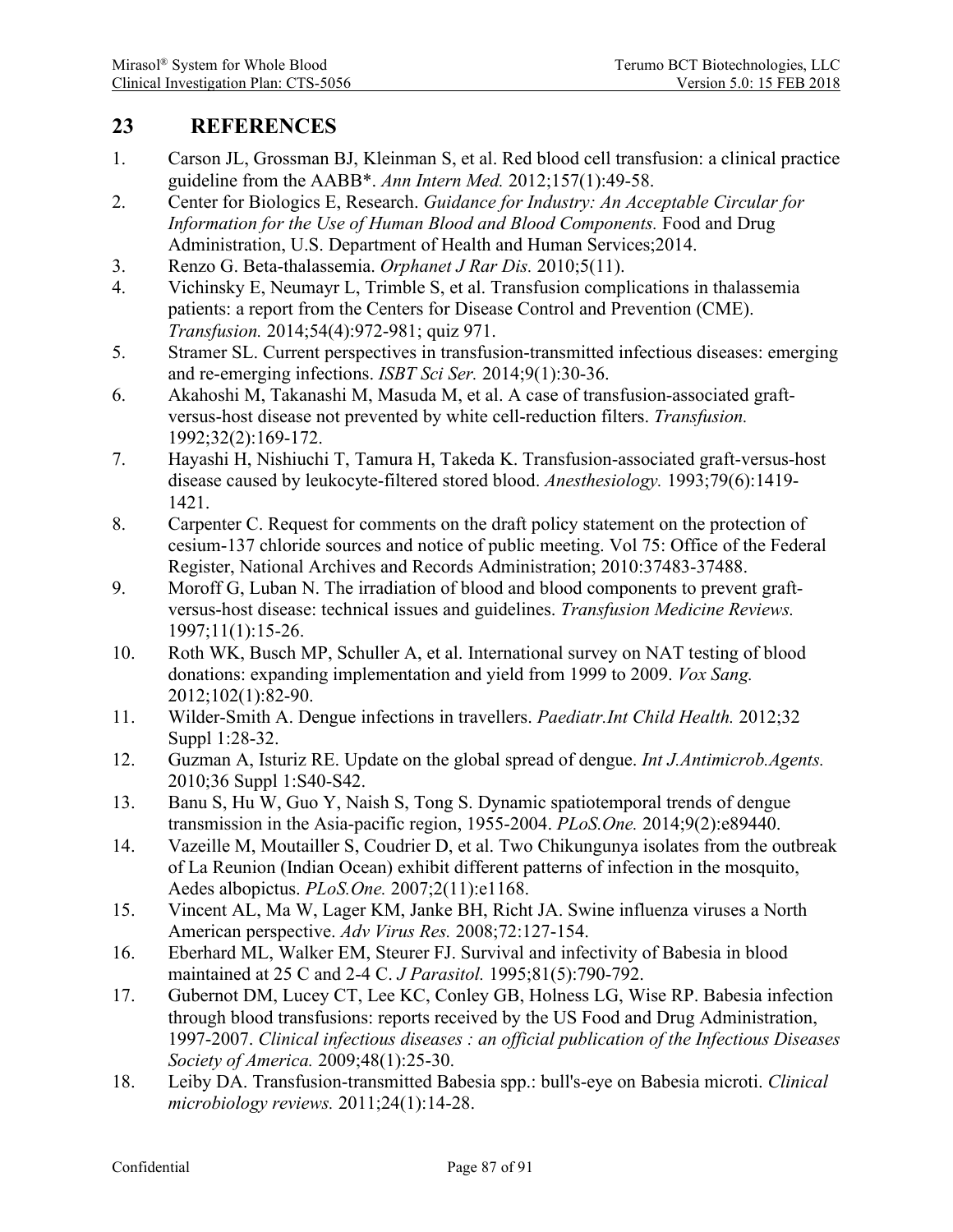- 19. Rodgers SE, Mather TN. Human Babesia microti incidence and Ixodes scapularis distribution, Rhode Island, 1998-2004. *Emerg Infect Dis.* 2007;13(4):633-635.
- 20. Vannier E, Krause PJ. Update on babesiosis. *Interdiscip Perspect Infect Dis.*  2009;2009:984568.
- 21. Prevention CfDCa. Parasites- Babesiosis, 2013 Data & Statistics. 2013; [http://www.cdc.gov/parasites/babesiosis/data-statistics/index.html.](http://www.cdc.gov/parasites/babesiosis/data-statistics/index.html)
- 22. Herwaldt BL, Linden JV, Bosserman E, Young C, Olkowska D, Wilson M. Transfusionassociated babesiosis in the United States: a description of cases. *Ann Intern Med.*  2011;155(8):509-519.
- 23. Goodell AJ, Bloch EM, Krause PJ, Custer B. Costs, consequences, and cost-effectiveness of strategies for Babesia microti donor screening of the US blood supply. *Transfusion.*  2014;54(9):2245-2257.
- 24. Marks PW, Epstein JS, Borio L. Maintaining a safe blood supply in an era of emerging pathogens. *J Infect Dis.* 2016.
- 25. Aubry M, Finke J, Teissier A, et al. Seroprevalence of arboviruses among blood donors in French Polynesia, 2011-2013. *Int J Infect Dis.* 2015;41:11-12.
- 26. Hills SL, Russell K, Hennessey M, et al. Transmission of Zika Virus Through Sexual Contact with Travelers to Areas of Ongoing Transmission - Continental United States, 2016. *MMWR Morb Mortal Wkly Rep.* 2016;65(8):215-216.
- 27. Laughlin CA, Morens DM, Cassetti MC, et al. Dengue research opportunities in the Americas. *J Infect Dis.* 2012;206(7):1121-1127.
- 28. Mackenzie JS, Gubler DJ, Petersen LR. Emerging flaviviruses: the spread and resurgence of Japanese encephalitis, West Nile and dengue viruses. *Nat Med.* 2004;10(12 Suppl): S98-109.
- 29. Sabino EC, Loureiro P, Lopes ME, et al. Transfusion-Transmitted Dengue and Associated Clinical Symptoms During the 2012 Epidemic in Brazil. *J Infect Dis.*  2016;213(5):694-702.
- 30. Goss C, Giardina P, Degtyaryova D, Kleinert D, Sheth S, Cushing M. Red blood cell transfusions for thalassemia: results of a survey assessing current practice and proposal of evidence-based guidelines. *Transfusion.* 2014;54(7):1773-1781.
- 31. Organization WH. Blood Safety and Availability. 2015; [http://www.who.int/mediacentre/factsheets/fs279/en/.](http://www.who.int/mediacentre/factsheets/fs279/en/)
- 32. Freimanis G, Sedegah M, Owusu-Ofori S, Kumar S, Allain JP. Investigating the prevalence of transfusion transmission of Plasmodium within a hyperendemic blood donation system. *Transfusion.* 2013;53(7):1429-1441.
- 33. Centers for Disese Control and Prevention: Malaria Diagnosis. 2012; [http://www.cdc.gov/malaria/diagnosis\\_treatment/rdt.html.](http://www.cdc.gov/malaria/diagnosis_treatment/rdt.html)
- 34. Centers for Disease Control and Prevention: Malaria Blood Donor Screening. 2012; [http://www.cdc.gov/malaria/blood\\_banks.html.](http://www.cdc.gov/malaria/blood_banks.html)
- 35. Hayashi H, Nishiuchi T, Tamura H, Takeda K. Transfusion-associated graft-versus-host disease caused by leukocyte-filtered stored blood. *Anesthesiology.* 1993;79(6):1419- 1421.
- 36. Fast LD, Nevola M, Tavares J, Reddy HL, Goodrich RP, Marschner S. Treatment of whole blood with riboflavin plus ultraviolet light, an alternative to gamma irradiation in the prevention of transfusion-associated graft-versus-host disease? *Transfusion.*  2013;53(2):373-381.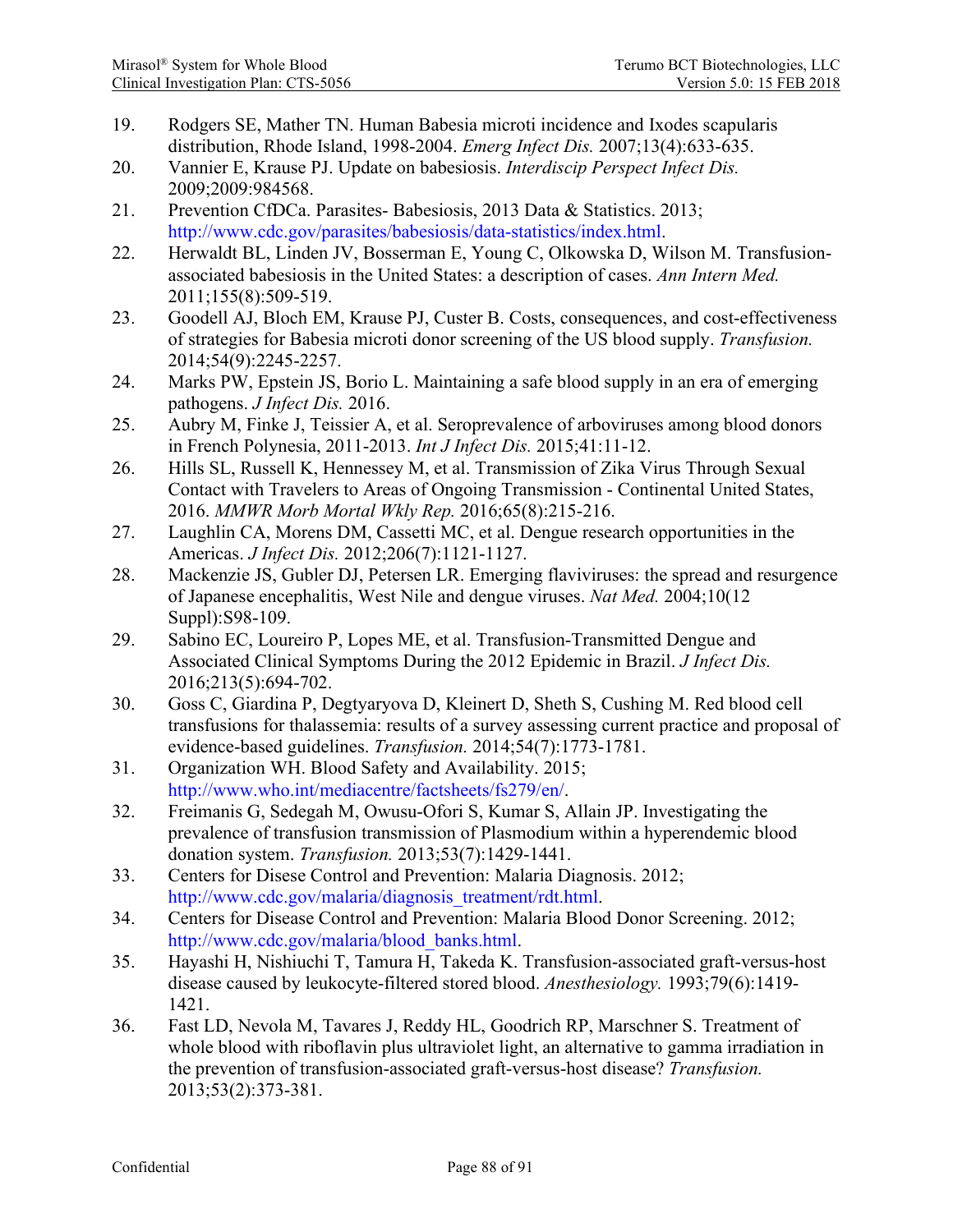- 37. Carson JL, Grossman BJ, Kleinman S, et al. Red blood cell transfusion: a clinical practice guideline from the AABB\*. *Ann Intern Med.* 2012;157(1):49-58.
- 38. Duh MS, Lefebvre P, Fastenau J, Piech CT, Waltzman RJ. Assessing the clinical benefits of erythropoietic agents using area under the hemoglobin change curve. *Oncologist.*  2005;10(6):438-448.
- 39. Davies P, Robertson S, Hegde S, Greenwood R, Massey E, Davis P. Calculating the required transfusion volume in children. *Transfusion.* 2007;47(2):212-216.
- 40. Morris KP, Naqvi N, Davies P, Smith M, Lee PW. A new formula for blood transfusion volume in the critically ill. *Arch Dis Child.* 2005;90(7):724-728.
- 41. Brecher ME. Technical Manual. *Bethesda, MD: AABB.* 2005;15.
- 42. AAoB B. Primer of Blood Administration. 2010.
- 43. Network NHS. National Healthcare Safety Network Biovigilance Component Hemovigilance Module Surveillance Protocol. 2014;2.1.3.
- 44. Reddy HL, Dayan AD, Cavagnaro J, Gad S, Li J, Goodrich RP. Toxicity testing of a novel riboflavin-based technology for pathogen reduction and white blood cell inactivation. *Transfusion medicine reviews.* 2008;22(2):133-153.
- 45. Smith HM, Farrow SJ, Ackerman JD, Stubbs JR, Sprung J. Cardiac arrests associated with hyperkalemia during red blood cell transfusion: a case series. *Anesthesia and analgesia.* 2008;106(4):1062-1069, table of contents.
- 46. El Kenz H, Corazza F, Van Der Linden P, Chabab S, Vandenvelde C. Potassium content of irradiated packed red blood cells in different storage media: is there a need for additive solution-dependent recommendations for infant transfusion? *Transfusion and apheresis science : official journal of the World Apheresis Association : official journal of the European Society for Haemapheresis.* 2013;49(2):249-253.
- 47. Serrano K, Chen D, Hansen AL, et al. The effect of timing of gamma-irradiation on hemolysis and potassium release in leukoreduced red cell concentrates stored in SAGM. *Vox sanguinis.* 2014;106(4):379-381.
- 48. Holme S, Elfath MD, Whitley P. Evaluation of in vivo and in vitro quality of apheresiscollected RBC stored for 42 days. *Vox sanguinis.* 1998;75(3):212-217.
- 49. Sihler KC, Napolitano LM. Complications of massive transfusion. *Chest.*  2010;137(1):209-220.
- 50. Moroff G, Holme S, AuBuchon JP, Heaton WA, Sweeney JD, Friedman LI. Viability and in vitro properties of AS-1 red cells after gamma irradiation. *Transfusion.*  1999;39(2):128-134.
- 51. Carpenter JR, Roger JH, Kenward MG. Analysis of longitudinal trials with protocol deviation: a framework for relevant, accessible assumptions, and inference via multiple imputation. *J Biopharm Stat.* 2013;23(6):1352-1371.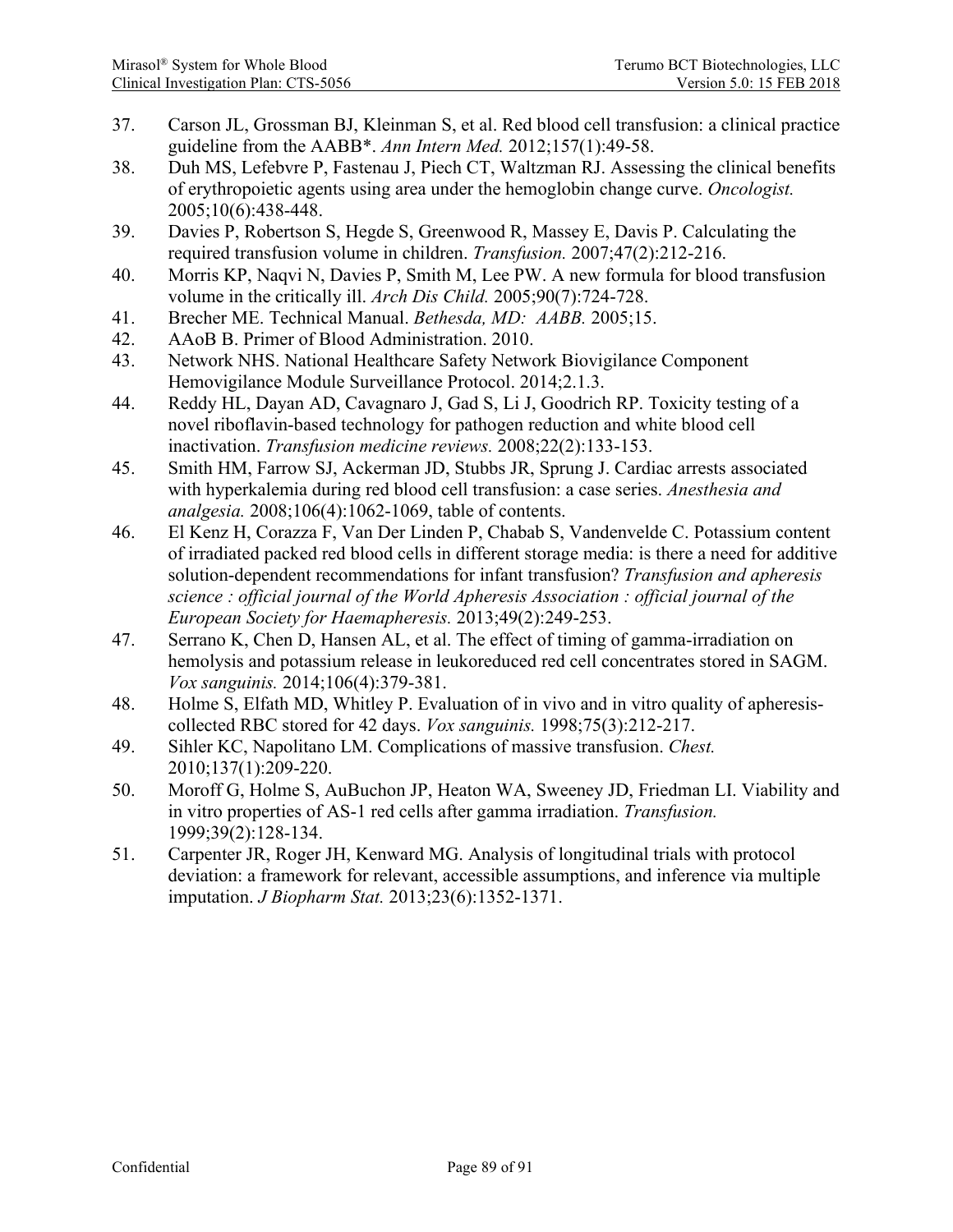# **24 INVESTIGATOR SIGNATURE**

| <b>Study Title:</b>  | Evaluate the Efficacy and Safety of RBCs Derived from Mirasol-<br>treated Whole Blood Compared with Conventional RBCs in<br>Patients Requiring Chronic Transfusion Support (PRAISE Trial) |
|----------------------|-------------------------------------------------------------------------------------------------------------------------------------------------------------------------------------------|
| <b>Study Number:</b> | CTS-5056                                                                                                                                                                                  |
| <b>Version/Date:</b> | Version 5.0: 15 FEB 2018                                                                                                                                                                  |

I have read the clinical investigation plan, including all appendices, and I agree that it contains all necessary details for my staff and me to conduct this study as described. I will conduct this study in compliance with the clinical investigation plan, Good Clinical Practices, and all applicable regulations. I will make a reasonable effort to complete the study within the time designated.

I will provide all study personnel under my supervision with copies of the clinical investigation plan and grant access to all information provided by Terumo BCT. I will discuss this material with all study personnel under my supervision to ensure that they are fully informed about the study.

Investigator Name (printed) Signature

Date